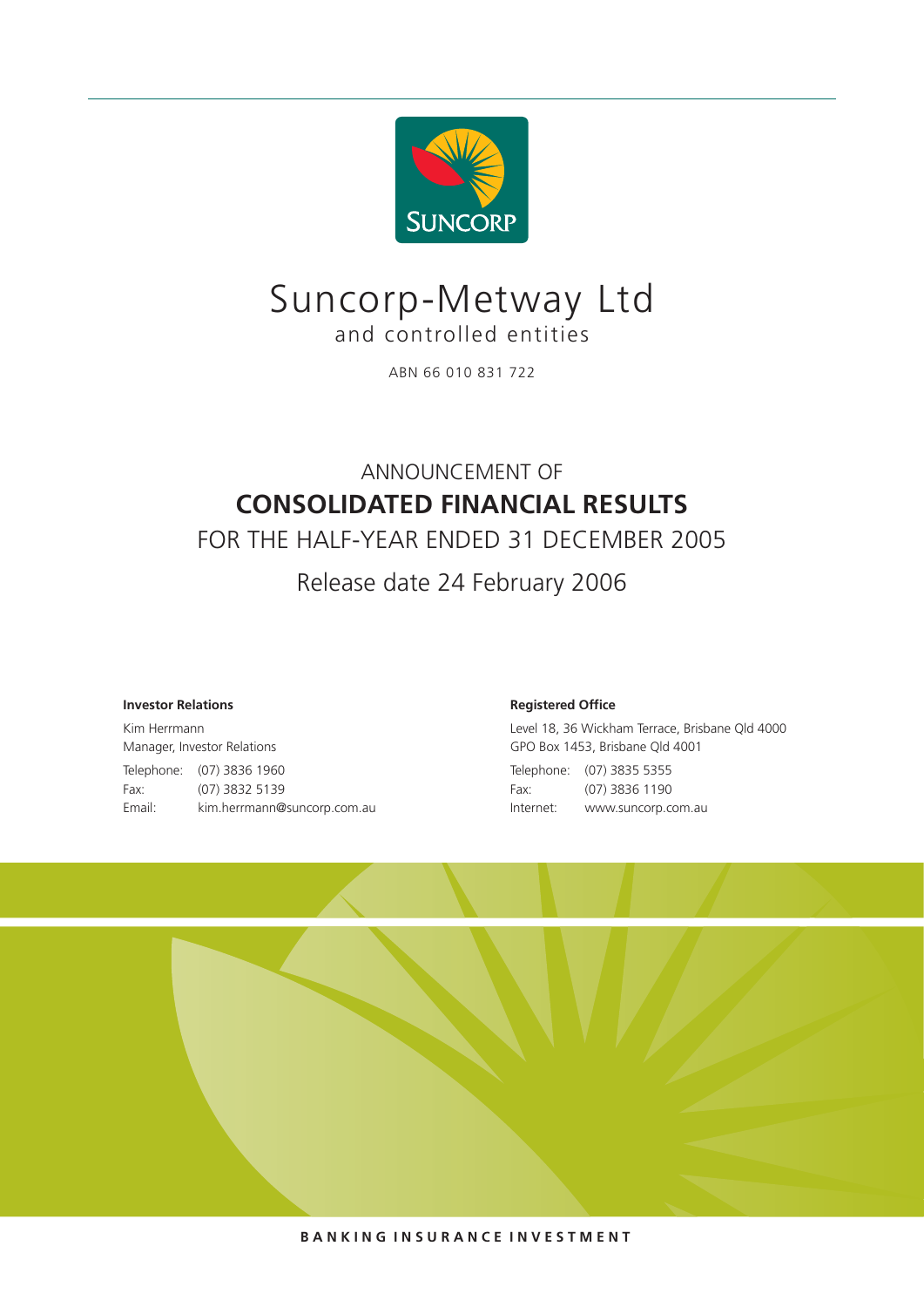## **Table of Contents**

| Group capital position | 58 |
|------------------------|----|
|                        |    |
|                        |    |
|                        |    |
|                        |    |
|                        |    |
|                        |    |
|                        |    |
|                        |    |
|                        |    |
|                        |    |
|                        |    |
|                        |    |
|                        |    |
|                        |    |
|                        |    |
|                        |    |
|                        |    |
|                        |    |
|                        |    |
|                        |    |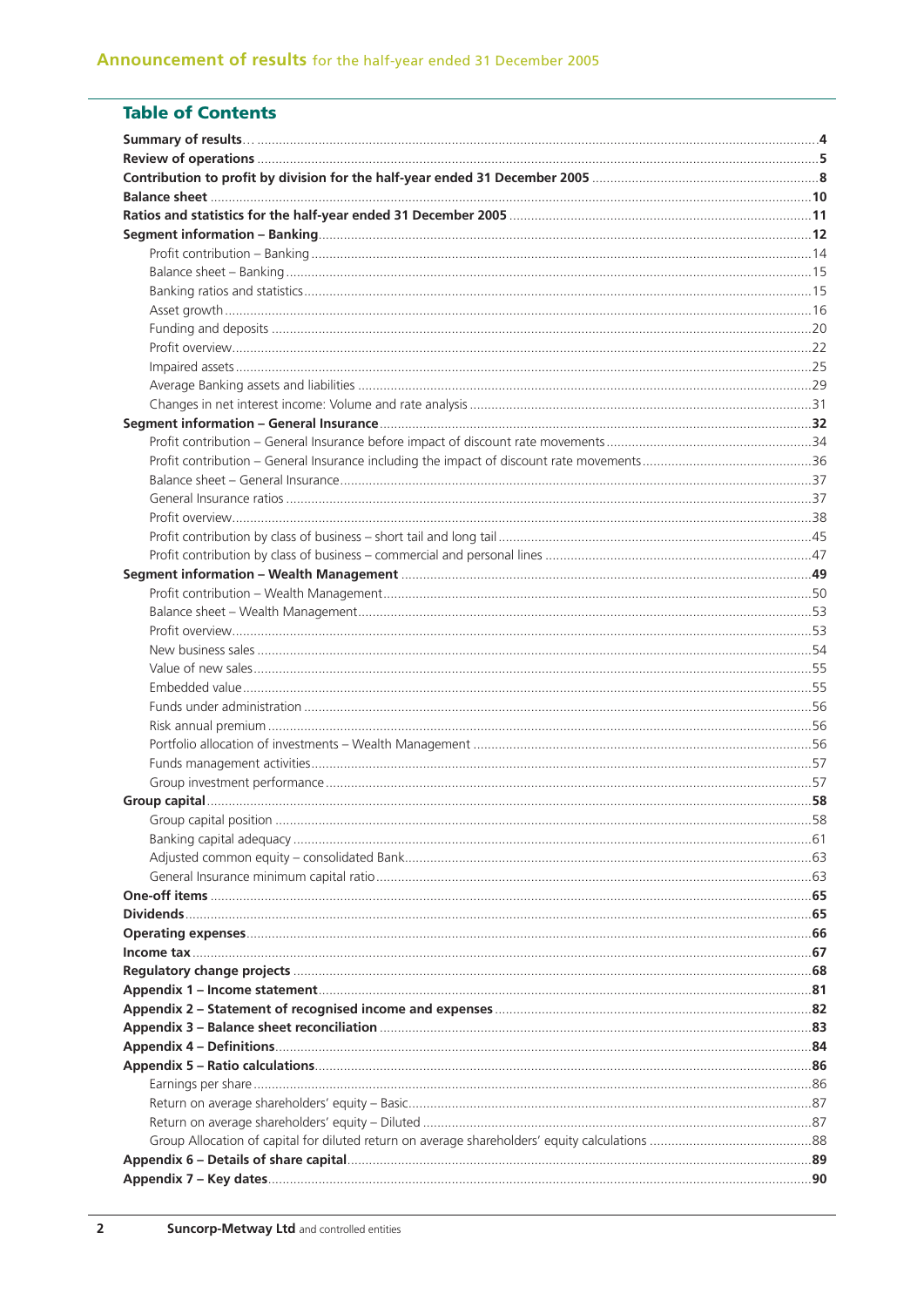## **Preface: Adoption of AIFRS and additional disclosures**

The 31 December 2005 results have been prepared in accordance with Australian equivalents to International Financial Reporting Standards (AIFRS).

Prior period comparatives have been updated to reflect AIFRS in accordance with the group's statutory position. They exclude the impact of certain AIFRS adjustments which are subject to transitional arrangements. The largest impact to net profit after tax is goodwill no longer being amortised under AIFRS, as illustrated below.

|                                        | Sm  | <b>Half-Year Ended</b><br><b>Jun-05 Dec-04</b><br><b>Sm</b> |
|----------------------------------------|-----|-------------------------------------------------------------|
| Net profit previously reported (AGAAP) | 408 | 413                                                         |
| AIFRS adjustments                      |     |                                                             |
| Goodwill                               | 30  | 31                                                          |
| Other                                  | 2   | (3)                                                         |
| <b>AIFRS net profit (statutory)</b>    | 440 | 441                                                         |

As goodwill amortisation was excluded from underlying profit, the adoption of AIFRS has not had a material effect on underlying profit in the current and prior halves.

Financial commentary is primarily based on the group's reported statutory position.

The AIFRS adjustments excluded from the comparatives due to the transitional arrangements do not have a material impact on net profit or underlying profit of the group. However, there are specific items which have been impacted by the transitional arrangements with AIFRS adjustments being effective 1 July 2005. In these cases, the statutory position does not provide like-on-like comparisons with prior periods.

In particular, these comprise:

- Banking income and margin Impacted by the deferral of loan establishment fees and expenses and their reclassification from fee income to net interest income. Also impacted by the reclassification of preference shares from equity to debt and the recognition of dividends as interest expense.
- Banking impairment losses on loans and advances the general provision has been replaced by a collective provision, which is calculated using different methodology.
- General Insurance profit contribution Impacted by the reclassification of preference shares from equity to debt and the recognition of (allocated) dividends as interest expense.
- Wealth Management income Impacted by a change in basis of Margin on Service valuations and change in measurement for life investment contracts.

Additional disclosure is made of prior year comparatives restated on an estimated 'full' AIFRS basis. These numbers are unaudited and in many cases estimates only. They do not constitute statutory numbers, and are provided to assist with the meaningful commentary and analysis of Suncorp's results.

Refer further to *'Regulatory change projects – Impact of adopting Australian equivalents to International Financial Reporting Standards'* for more detailed information on the adoption of AIFRS.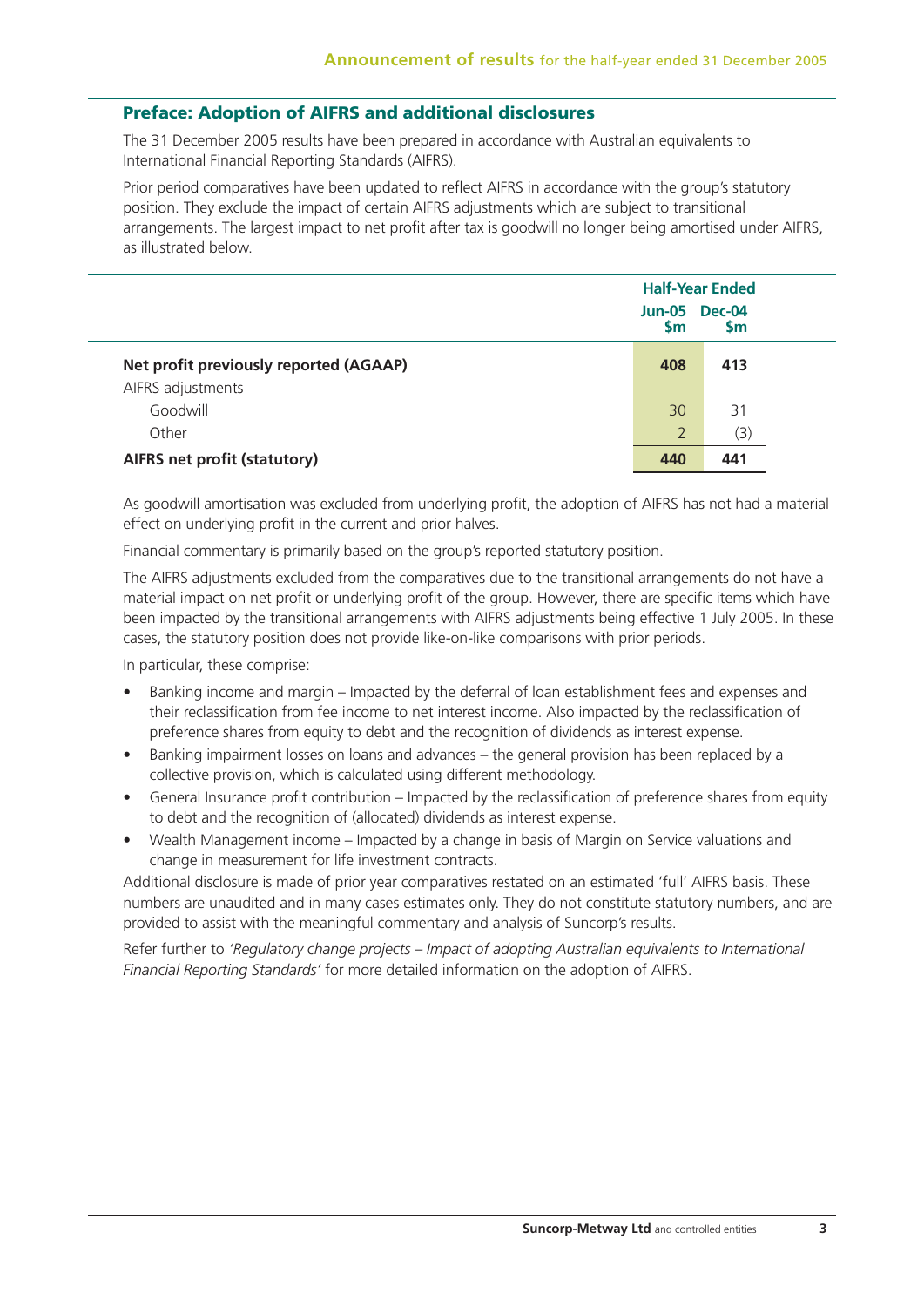# **Suncorp-Metway Ltd Half-year Results 2006**

- Net profit up 2.9% to \$454 million.
- Underlying profit up 7.2% to \$491 million.
- Earnings per share of 82.9 cents, up from 80.5 cents.
- Return on equity of 21.4%.
- Ordinary dividend increased by 5 cents, or 12% to 47 cents per share, fully franked.

|                          | <b>Half-Year Ended</b> |               |               |                |
|--------------------------|------------------------|---------------|---------------|----------------|
|                          | <b>Dec-05</b>          | <b>Jun-05</b> | <b>Dec-04</b> | <b>Dec-05</b>  |
|                          | $\mathsf{S}$ m         | $\mathsf{Sm}$ | <b>Sm</b>     | vs Dec-04<br>% |
| <b>Profit Overview</b>   |                        |               |               |                |
| Banking                  | 255                    | 235           | 219           | 16.4           |
| General Insurance        | 330                    | 316           | 344           | (4.1)          |
| Wealth Management        | 42                     | 52            | 41            | 2.4            |
| L. J. Hooker and other   | 6                      | 4             | 5             | 20.0           |
| Consolidation            | (6)                    | (5)           | (5)           | 20.0           |
| Profit before tax        | 627                    | 602           | 604           | 3.8            |
| Tax                      | (173)                  | (162)         | (163)         | 6.1            |
| <b>Net profit</b>        | 454                    | 440           | 441           | 2.9            |
| <b>Underlying profit</b> | 491                    | 479           | 458           | 7.2            |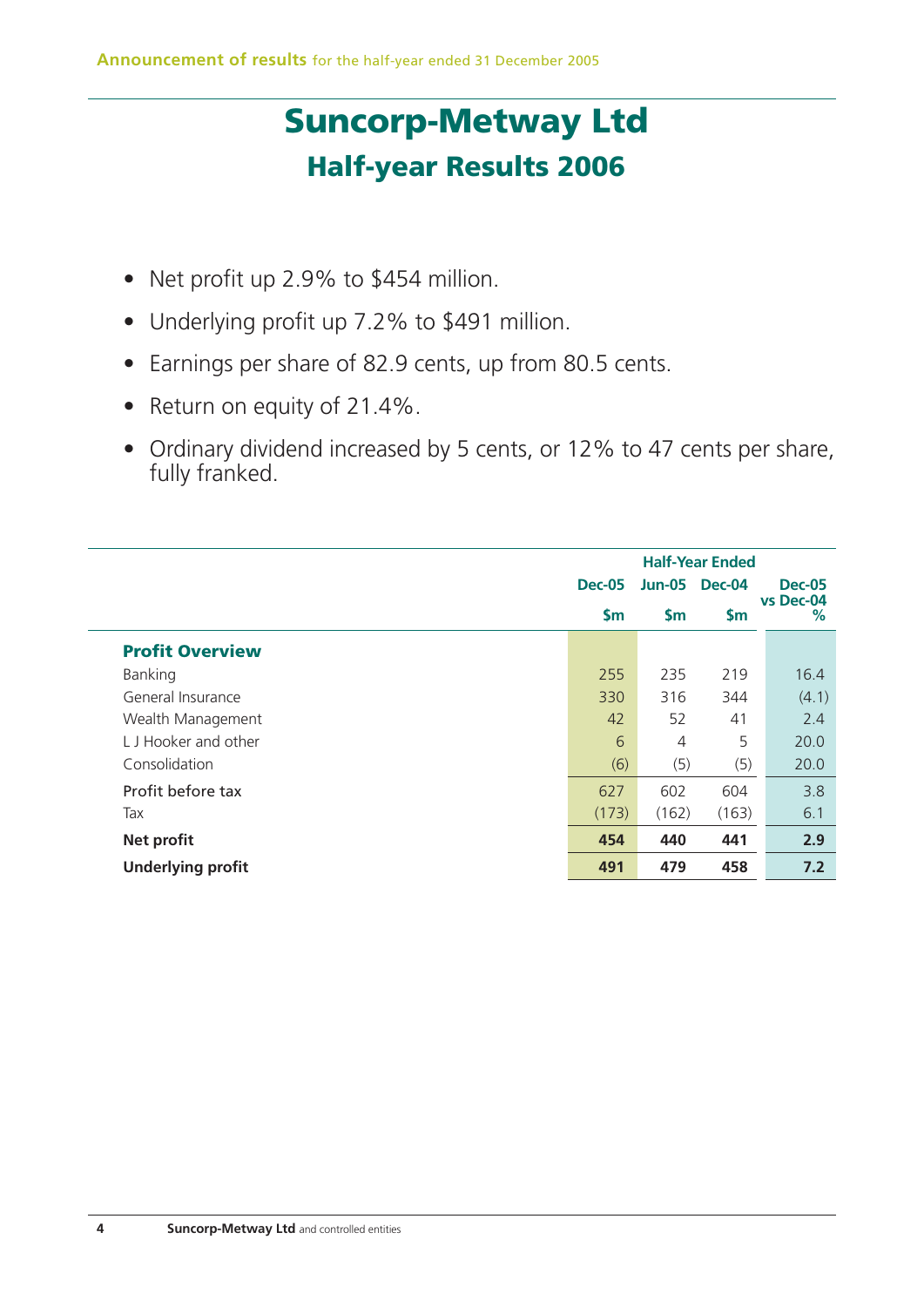## **Review of operations**

**Except where otherwise stated, all figures relate to the half-year ended 31 December 2005. Comparatives are for the half-year ended 31 December 2004, and life insurance policy owners' interests are excluded.**

#### **Group overview**

- Suncorp has reported a 2.9% increase in net profit to \$454 million for the six months to December.
- **Underlying profit** for the group increased by 7.2% to \$491 million, and was not materially impacted by the adoption of AIFRS. This represents a strong operating performance for the business, particularly given the increasingly competitive market conditions.
- Ordinary dividend increased 12% to 47 cents per share, fully franked.
- Earnings per share increased 3.0% to 82.9 cents, compared to 80.5 cents in the prior December.
- Return on equity decreased marginally from 22.0% to 21.4% for the half-year. The group continues to maintain a healthy capital position.
- The **Banking** division delivered a 16.4% uplift in profit before tax of \$255 million compared to the prior half-year. The result featured steady net interest margins (prior to AIFRS adjustments), operating cost containment and low bad debt write-offs and provisions. Total lending grew by 11.9%, as the Bank proactively managed price/volume to minimise margin compression and optimise total income. Core retail deposit growth was above system at 12.6%.
- In **General Insurance**, net profit before tax of \$330 million for the half-year was driven by solid growth in premium revenue of 2.8%, underpinned by an uplift in risks in force, and favourable claims outcomes. Advertising and marketing spend increased, supportive of future growth, while other underwriting costs remain tightly managed. Significant claims cost reductions are being targetted in future periods as part of the "Claims Cost Reduction Project".
- The Insurance Trading Result (ITR), which is the underwriting result plus investment income on insurance provisions, fell marginally to \$209 million. This equates to a substantial insurance trading margin of 17.0% on net earned premium for the half-year.
- **Wealth Management** contributed profit before tax of \$42 million, however this includes a one-off loss of \$2 million arising from a change in valuation methodology (unit linked statutory fund business). Adjusting to compare on a like-onlike basis (using unaudited estimated AIFRS comparatives), underlying profit was up 3.8% to \$27 million. Profit was driven by higher planned profits, offset by lower investment income compared to the prior comparative period.
- Income tax expense increased by 6.1% to \$173 million, due to higher taxable income.

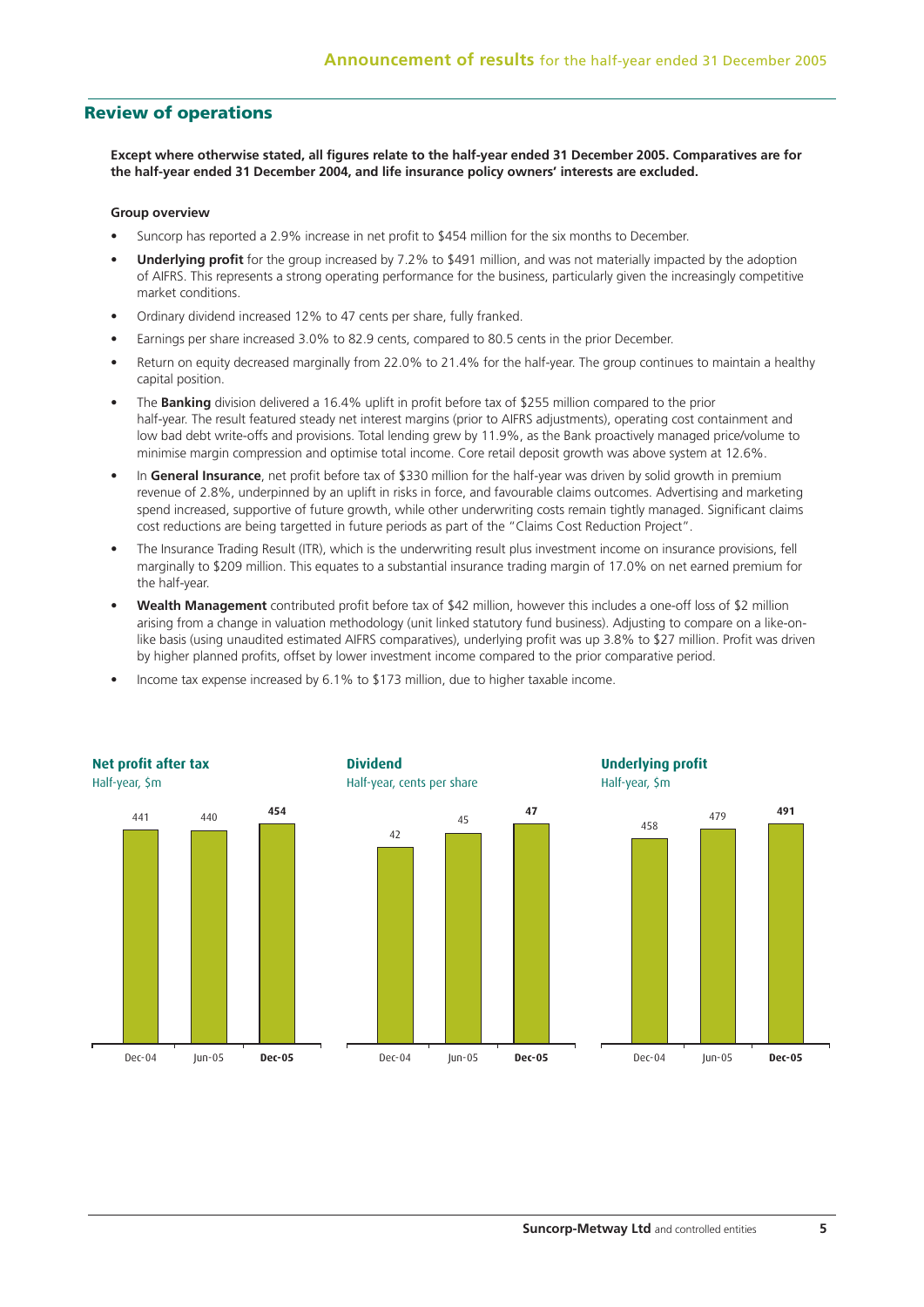## **Review of operations (continued)**

#### **Financial position**

At the end of December, the group had total assets of \$49.9 billion, up 9.7% on the prior December. Liabilities totalled \$45.8 billion, up 11%, leaving equity at \$4.1 billion down 2.6%. Total equity was impacted by the reclassification of preference shares with a book value of \$250 million, from equity to debt under AIFRS, effective 1 July 2005, and not restated in the comparative periods. Additional equity has been raised through retained profits, the dividend reinvestment plan and exercise of options offset by the special dividend of \$412 million.

The group's capital position remains healthy, with a capital adequacy ratio of 10.79% in the Bank, an MCR multiple of 1.69 times in the General Insurer, and strong capital reserves in the Life Company.

The Adjusted Common Equity (ACE) ratio in the Bank remains above the group target, strong at 5.44%.

The group's credit ratings remained stable over the period. Standard & Poor's has an 'A' long term counterparty credit rating on the Company, whilst Moody's is at 'A2' and Fitch at 'A' reflecting the financial strength of the group.

#### **Operational highlights**

The major operational highlights for the period were:

- In **Banking**, gross loans grew by 11.9%, compared to the total industry growth rate of 13.5% for the 12 months to December. The Bank maintained its focus on profitable growth during the period, particularly in light of the increasing intensity of competition in the markets in which we operate. This approach has resulted in minimal margin compression in the half (excluding AIFRS adjustment), as the price/volume mix of the book was tightly managed.
- Home lending receivables, including securitised assets, grew by 11.2% to \$19.6 billion during the 12 months to December 2005, while Consumer loans were up 19.2%. Our business lending book grew by 12.2% to \$16.1 billion in the period, with growth in the Commercial (SME), Corporate and Development Finance lending strongest at 14.2%, 49.9% and 12.5% respectively. Agribusiness also continues to perform well, with receivables up by 11.6% in the year to December 2005.
- Despite intensifying competition, the Bank continues to achieve excellent growth in deposits. Core retail deposits (excluding Treasury) grew by 12.6% to \$13.6 billion, outperforming the industry growth rate of 10.5% for the 12 months to December. Performance continues to be driven by the Everyday Options (EDO) transaction account, with Transaction deposits up 13.7%, but also by Investment deposits, which increased 21.7% compared to the prior December.
- Operating expenses increased by just 1.4% to \$225 million compared to the prior December half-year, and fell 2.2% from the June 2005 half. This excellent result can be attributed to a continued focus on expense management, whilst continuing to make appropriate reinvestments in the business. The banking cost to income ratio fell to 45.5% for the period.
- Excluding the impact of AIFRS, margins have declined by one basis point since December 2004. The underlying margin performance for the half-year to December 2005 was mainly impacted by increased competition for retail deposits offset by effective management of asset mix and yields and higher earnings on free capital.
- Credit quality remains sound, with gross impaired assets of \$114 million at December, equal to 0.31% of gross loans. Provisioning remains prudent, with total provisions being equivalent to 108.8% of gross impaired assets.
- The **General Insurance** business achieved gross written premium (GWP) of \$1.3 billion for the half-year, up 2.8% on the prior December, with growth in risks in force offset by declining rates in our sizeable compulsory third party (CTP) portfolio. Excluding CTP, total GWP growth was 4.5% for the half-year to December.
- During the period, the business invested in acquisition and customer service initiatives, aimed at supporting ongoing growth. These include further investment in the GIO brand and marketing, followed by a series of product based offer campaigns, which have been successful in increasing new business volumes. A GIO Rewards program was also launched in May 2005, aimed at improving retention of quality customers. Further investment was also made in sales tools and competencies, as we rolled out the successful "inFOCUS" sales and leadership program for our front line sales staff.
- The Insurance Trading Result, which excludes non-underwritten business and investment income on Shareholder Funds, totalled \$209 million, equating to a substantial margin of 17.0% on net earned premium. This remains well above our longterm guidance range of 11-14%.
- Net incurred claims (before the impact of discount rate adjustments) increased by 5.7% over the prior December period, with higher than expected personal insurance storm activity, as well as a return of short tail commercial insurance working losses to more normal levels following unusually favourable experience during the previous year. However, these factors were offset by favourable claims experience in the long-tail classes which resulted in prior year releases from reserves of \$135 million. Risk margins remained at a total of 26% of the central estimate with an estimated probability of adequacy of 93-94%.
- In **Wealth Management**, the sustained confidence in equity markets as well as legislative changes continue to support growth in new business sales, which increased 10.8% to \$400 million. Consumer Credit Insurance (CCI) sales also continue to improve, and increased by 88% in the 12 months to December. The strong growth benefited from the launch of a new CCI Home Loan Product as well as ongoing improvements on strike rates in CCI Personal Loans.
- Our Investment Management team continues to perform strongly, with investment income on funds under management growing 16% on the previous corresponding period. The Suncorp Superannuation Balanced Fund, our flagship diversified portfolio, has achieved 1st quartile returns over 3, 5 and 7 years as measured by Intech in their Growth Funds survey.
- Funds under administration increased by 10% from June 2005 to \$5.7 billion. Contributing to the rise was improved net inflows of \$181 million, as a result of increased sales and strong retention. Funds under management grew 2.7% to reach \$12.3 billion at December 2005, also benefiting from the favourable investment climate.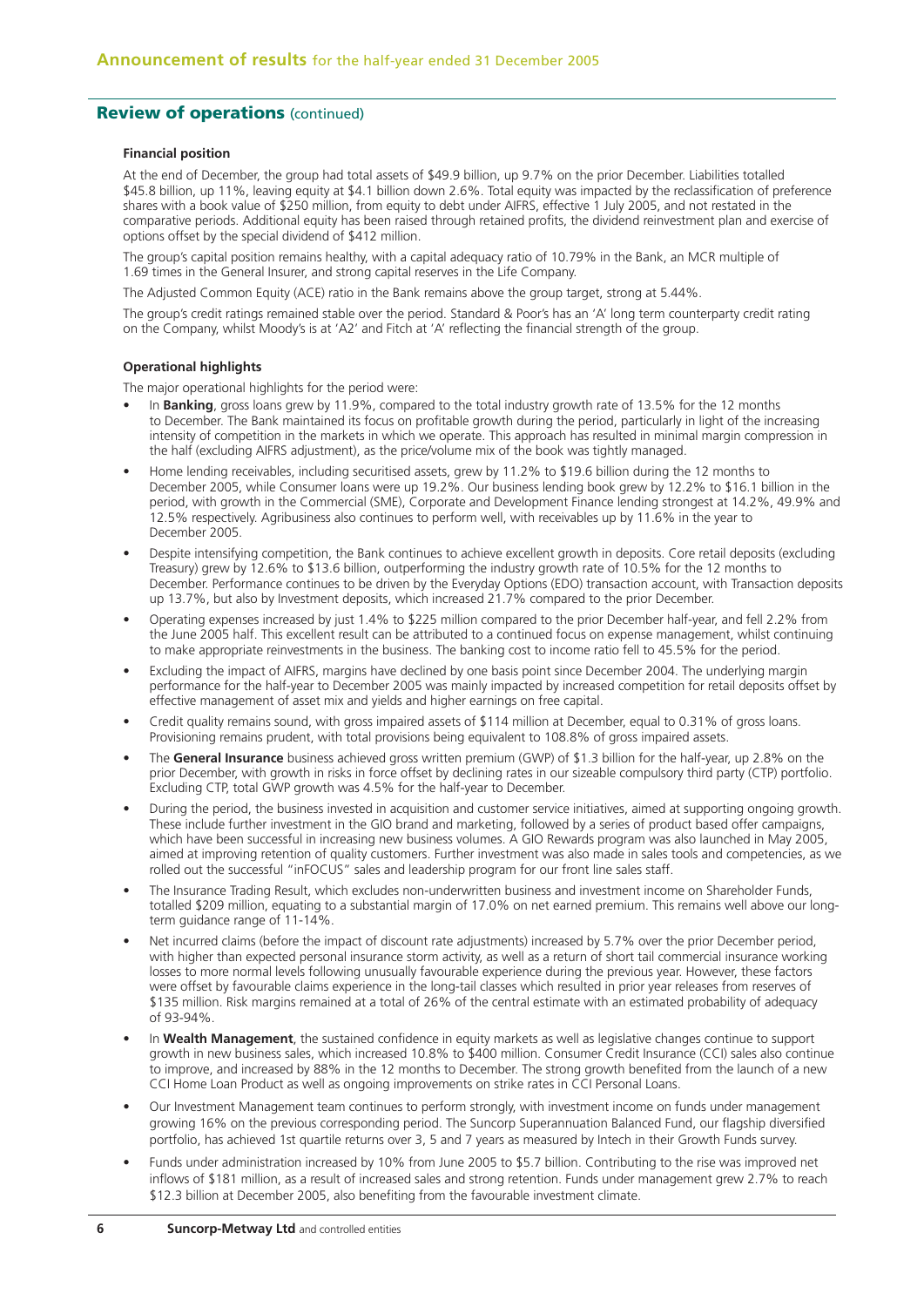## **Review of operations** (continued)

#### **Strategy update**

Reaching our goal of becoming the most desirable financial services company in Australia requires continued focus on our six strategic levers – Customer Focus, Optimised Distribution, High Performing Team, Execution Excellence, Group Synergies and Profitable Market Growth. They have underpinned our strong performance over the last two and a half years and provide the platform for future success.

While each of these levers is critical to delivering on our strategy, during 2006 we have emphasised three of them. These are – High Performing Team, Customer Focus and Group Synergies.

Delivering on our strategy is dependent on the capabilities of our **High Performing Team**. A core part of our focus is in creating a superior sales and service culture. To assist this we have developed and implemented a comprehensive cultural program (inFOCUS) in the Retail Bank which continues to deliver strong results.

Given the on-going success we have seen in the Retail Bank, where cross sell rates continue to increase, we have leveraged this program into our General Insurance call centres. The introduction of inFOCUS to General Insurance is delivering positive early results, with increases in sales strike rates of 10% and average sales value of 9%.

We also continue to invest in training and development programs, and have improved our business readiness and induction programs. In a tight labour market, our retention levels have continued to improve. But more importantly, Suncorp has a culture of collaboration where people work together to achieve our common goals, where the best practices from one part of the Company are applied in other areas, and we carefully prioritise our initiatives and investments to maximise returns.

Our second priority lever in 2006 is **Customer Focus**. This incorporates customer service and customer solutions and is about providing our customers with the products and services that meet their needs and deliver on their expectations.

A number of our key initiatives continue to provide positive results including:

- Our year to date conversion of referrals to sales has increased by 15% over the half-year reflecting better staff skills and improved lead quality and more relevant solutions for our customers.
- Customer attrition has improved over the last 18 months in Retail Banking by about 18%
- Home Insurance to Home Loans and CCI to Personal Loans continue to improve. Our Home Insurance to Home Loans continues to be a clear market leader.

Building on these customer focussed initiatives we have introduced a number of new initiatives built on customer insight and design principles. These include:

- The introduction of a new solution of CCI for Home Loan customers which is showing pleasing results with approximately 25% of direct Home Loan customers now taking up this product.
- Work with the LJ Hooker team to revamp our model and value proposition which is starting to show positive results, for example, LJ Hooker loans lodged improved by 23% in the half to December 2005.
- Work with our introducers to deliver a broader range of solutions to our customers has already translated into lower error rates, strong broker satisfaction and better customer retention – with retention rates now as strong as our direct business.

We also continue to make good progress on delivering on the **Group Synergies** available to us through our unique business model. We have completed a number of successful pilots which are now being incorporated into the daily practices of our business. These include:

- A pilot between our General Insurance and Banking call centres. The pilot tested different referral protocols as well as technology tools providing referral and leads capability. The pilot showed conversion rates of referrals of about 30% higher than our normal conversion rates. Full roll out of the Customer Solutions model is underway to the Suncorp Insurance call centre teams and will be followed by roll out to GIO call centre teams.
- A pilot involving Commercial Insurance (CI) and Business Banking. This pilot involved our GIO Insurance Representatives contacting their CI customers to determine interest in meeting with a Business Banking manager to discuss business banking needs. The pilot delivered valuable learnings and we are encouraged by the potential opportunity available across our CI and Workers' Compensation customer base as we roll out this program.

#### **Outlook**

In **Banking**, profit growth is typically lower in the second half of the year as there are fewer days than in the December half-year. We will continue to optimise total income growth by balancing the price and volume mix. We do, however, expect to see some margin contraction whilst achieving increased volume growth. Although we believe we have passed the bottom of the credit cycle, we see nothing on the near term horizon that would stimulate a material increase in bad debts expense.

For **General Insurance**, we are confident that we will continue to grow risks in force and deliver GWP growth for the year despite softening prices in key products, particularly CTP and commercial lines. We also expect claims experience in long tail classes to remain favourable. In the absence of any major loss event, we anticipate the ITR for the year will be above our long term range of 11-14%.

In **Wealth Management**, our sales momentum is expected to continue and lead to an increase in underlying profits for the year.

Therefore at the group level, we expect another strong result for the year, with an increase in underlying profit. We reconfirm our expectation of ordinary dividend growth of at least 10% for the year.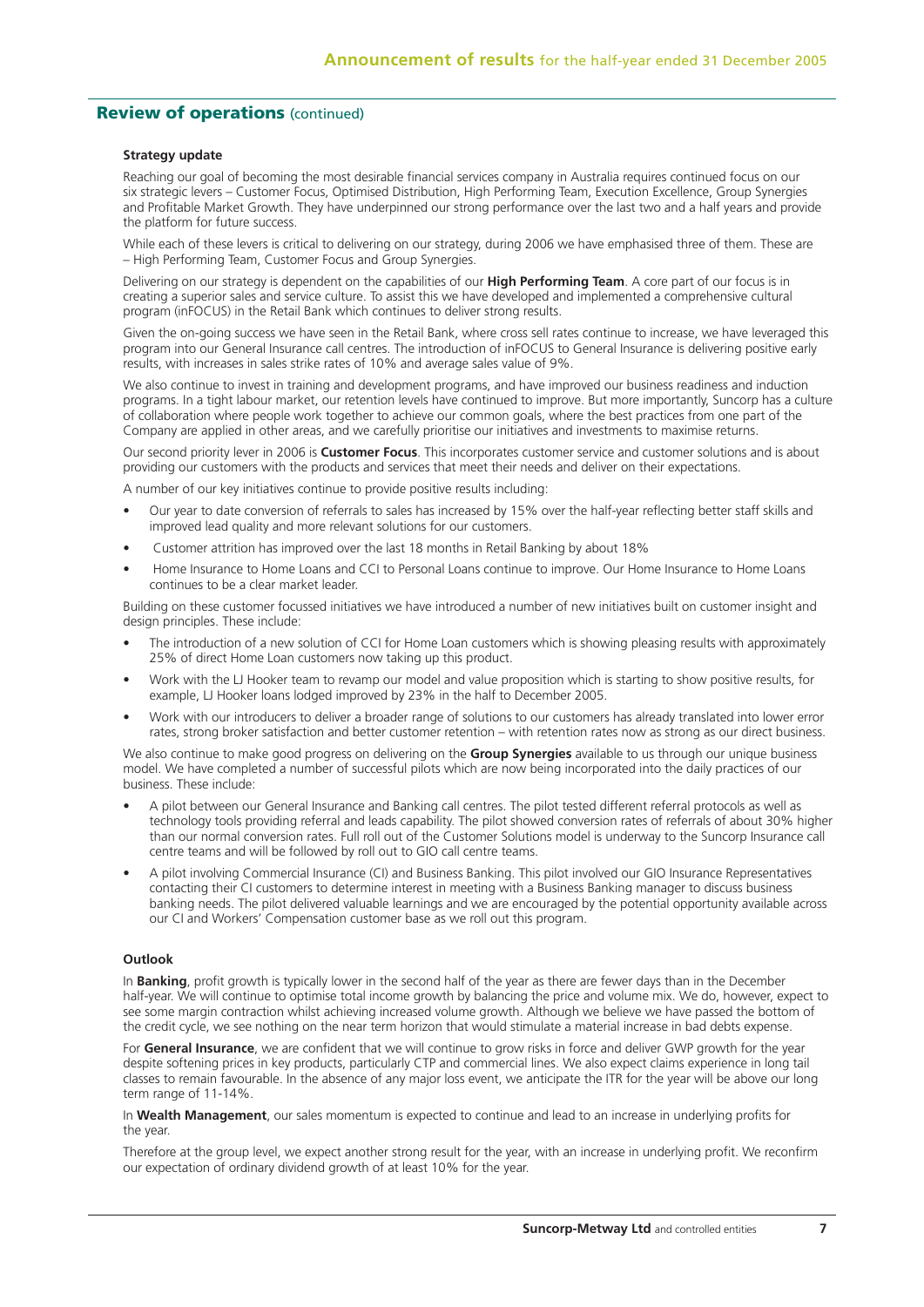|                                                               | <b>Half-Year Ended</b> |               |               |                            |
|---------------------------------------------------------------|------------------------|---------------|---------------|----------------------------|
|                                                               | <b>Dec-05</b>          | <b>Jun-05</b> | <b>Dec-04</b> | <b>Dec-05</b><br>vs Dec-04 |
|                                                               | \$m                    | $\mathsf{Sm}$ | \$m           | %                          |
| <b>Contribution to profit by division for</b>                 |                        |               |               |                            |
| the half-year ended 31 December 2005                          |                        |               |               |                            |
| <b>Excluding Life Insurance Policy Owners' Interests</b>      |                        |               |               |                            |
| <b>Banking</b>                                                |                        |               |               |                            |
| Net interest income <sup>(1)</sup>                            | 422                    | 403           | 383           |                            |
| Non-interest income (1), (2)                                  | 73                     | 72            | 76            |                            |
| Total income                                                  | 495                    | 475           | 459           | 7.8                        |
| Operating expenses                                            | (225)                  | (230)         | (222)         | 1.4                        |
| Impairment losses on loans and advances                       | (15)                   | (10)          | (18)          | (16.7)                     |
| Contribution before tax                                       | 255                    | 235           | 219           | 16.4                       |
| <b>General Insurance</b>                                      |                        |               |               |                            |
| Gross written premium (3)                                     | 1,290                  | 1,287         | 1,255         | 2.8                        |
| Net earned premium <sup>(3)</sup>                             | 1,231                  | 1,219         | 1,201         | 2.5                        |
| Net incurred claims                                           | (873)                  | (876)         | (892)         | (2.1)                      |
| Operating expenses <sup>(3)</sup>                             | (280)                  | (267)         | (254)         | 10.2                       |
| Investment income - insurance provisions                      | 131                    | 136           | 156           | (16.0)                     |
| Insurance trading result                                      | 209                    | 212           | 211           | (0.9)                      |
| Managed schemes net income                                    | 14                     | 14            | 11            | 27.3                       |
| Joint venture income                                          | 10                     | 16            | 12            | (16.7)                     |
| Investment income - Shareholder Funds                         | 116                    | 88            | 122           | (4.9)                      |
| Contribution before tax and capital funding                   | 349                    | 330           | 356           | (2.0)                      |
| Subordinated debt and preference share expense <sup>(2)</sup> | (19)                   | (14)          | (12)          | 58.3                       |
| Contribution before tax                                       | 330                    | 316           | 344           | (4.1)                      |
| <b>Wealth Management</b>                                      |                        |               |               |                            |
| Contribution from Life Company                                | 35                     | 29            | 33            | 6.1                        |
| Contribution from Funds Management                            | $\overline{7}$         | 23            | 8             | (12.5)                     |
| Contribution before tax                                       | 42                     | 52            | 41            | $2.4^{\circ}$              |
| Other                                                         |                        |               |               |                            |
| Contribution from LJ Hooker and other                         | 6                      | 4             | 5             | 20.0                       |
| Wealth Management consolidated adjustments <sup>(4)</sup>     | (6)                    | (5)           | (5)           | 20.0                       |
| Contribution before tax                                       |                        | (1)           |               | n/a                        |
| Profit before tax                                             | 627                    | 602           | 604           | 3.8                        |
| Income tax                                                    | (173)                  | (162)         | (163)         | 6.1                        |
| Net profit                                                    | 454                    | 440           | 441           | 2.9                        |
| Underlying profit <sup>(5)</sup>                              | 491                    | 479           | 458           | 7.2                        |

#### **Notes:**

(1) AIFRS has changed the treatment of securitised loans and funding, and deferral of loan establishment fees and expenses. Refer to Banking section for more detail.

<sup>(2)</sup> Preference share dividends are treated as interest expense from 1 July 2005, and are allocated between Banking (December 2005 \$5 million) and General Insurance (December 2005 \$3 million) on the basis described in Appendix 5.

(3) Net of certain statutory fees and charges "grossed-up" in income and expenses in the Consolidated Financial Report.

(4) Includes eliminations of deferred acquisition costs (DAC) and treasury share valuations. Within Wealth Management, DAC incorporates charges from other lines of business. From a group viewpoint, these costs must be expensed as they are not incremental to the group. One of the managed schemes controlled by Wealth Management owns shares (treasury shares) in Suncorp-Metway Ltd. These shares are recorded at fair value in the scheme's accounts and at cost at the group level.

(5) Refer following page for calculation of underlying profit.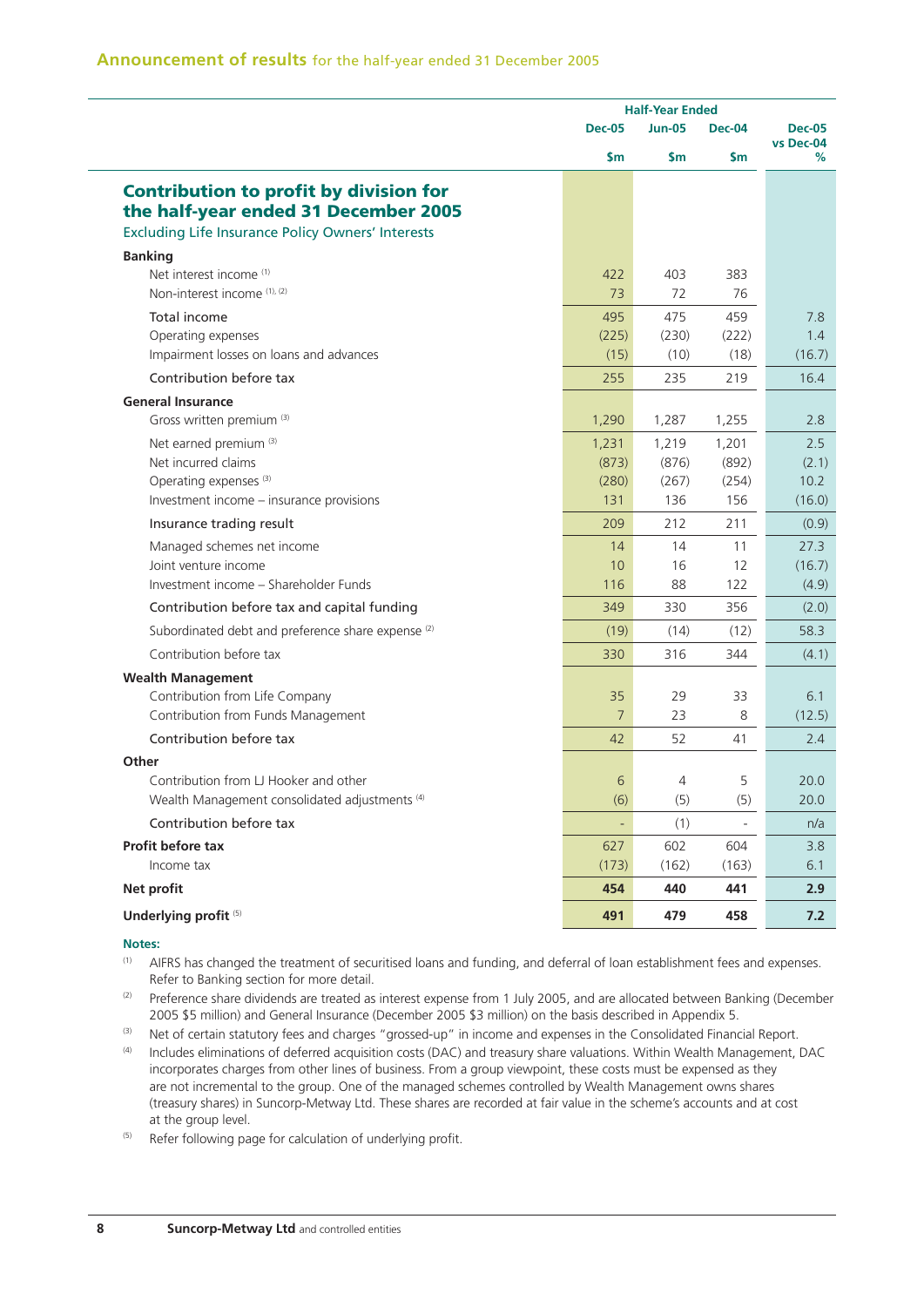|                                                             |               | <b>Half-Year Ended</b> |               |                            |  |
|-------------------------------------------------------------|---------------|------------------------|---------------|----------------------------|--|
|                                                             | <b>Dec-05</b> | <b>Jun-05</b>          | <b>Dec-04</b> | <b>Dec-05</b><br>vs Dec-04 |  |
|                                                             | $\mathsf{sm}$ | <b>Sm</b>              | <b>Sm</b>     | $\%$                       |  |
| Reconciliation of underlying<br>profit to profit before tax |               |                        |               |                            |  |
| Profit before tax                                           | 627           | 602                    | 604           | 3.8                        |  |
| General Insurance investment income – Shareholder Funds     | (116)         | (88)                   | (122)         | (4.9)                      |  |
| Share of General Insurance investment income                |               |                        |               |                            |  |
| - joint venture Shareholder Funds                           | (6)           | (4)                    | (6)           |                            |  |
| Wealth Management investment income in Life Company         | (15)          | (11)                   | (15)          |                            |  |
| Wealth Management investment income in Funds Management     | (2)           | (3)                    | (3)           | (33.3)                     |  |
| One-off items                                               | 3             | (17)                   | ۰             | n/a                        |  |
| <b>Underlying profit</b>                                    | 491           | 479                    | 458           | 7.2                        |  |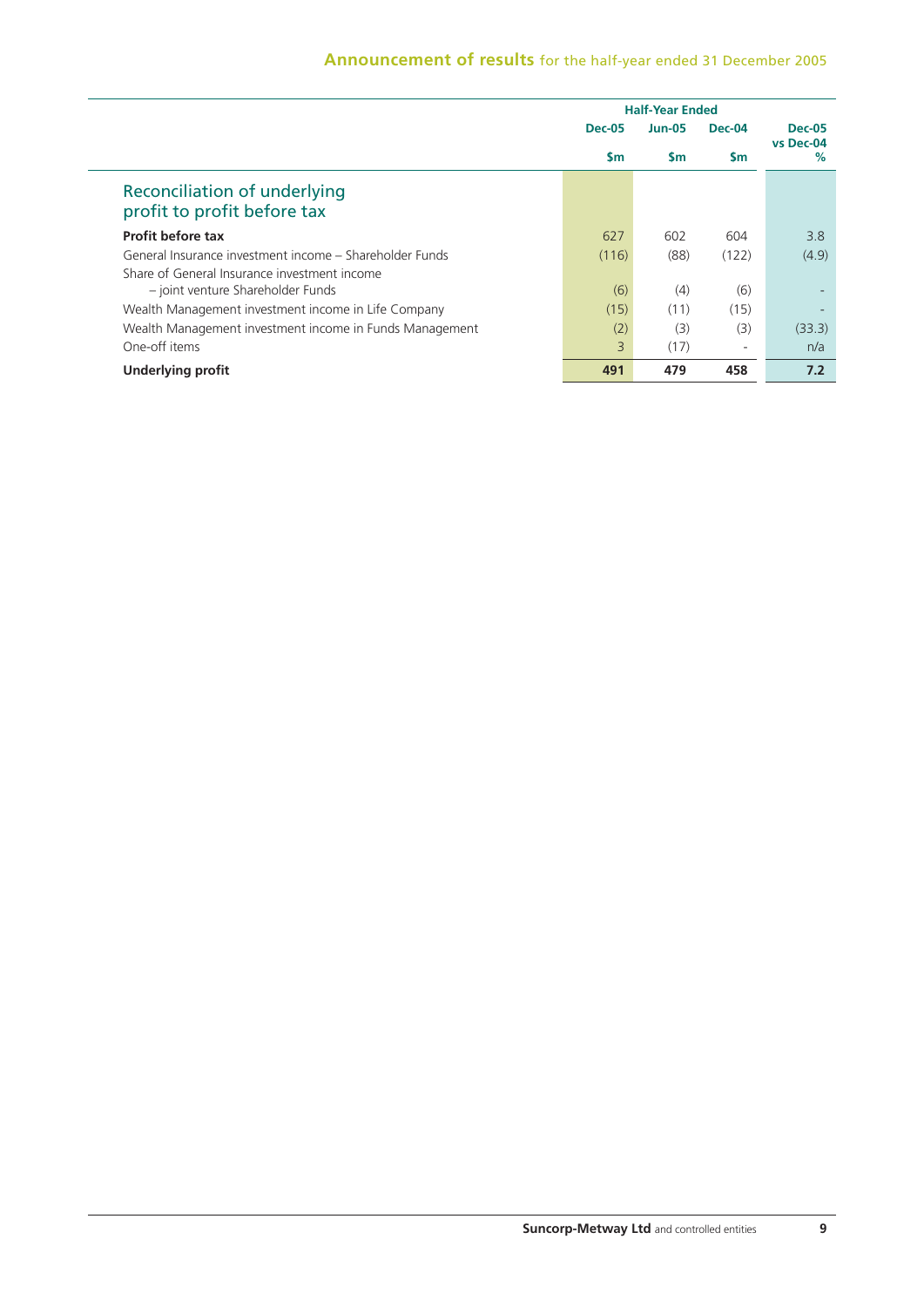|                                                          | <b>Dec-05</b> | <b>Jun-05</b>  | <b>Dec-04</b> | <b>Dec-05</b><br>vs Dec-04 |
|----------------------------------------------------------|---------------|----------------|---------------|----------------------------|
|                                                          | \$m\$         | \$m            | \$m           | %                          |
| <b>Balance sheet</b>                                     |               |                |               |                            |
| <b>Excluding Life Insurance Policy Owners' Interests</b> |               |                |               |                            |
| <b>Assets</b>                                            |               |                |               |                            |
| Cash and liquid assets                                   | 905           | 1,008          | 830           | 9.0                        |
| Receivables due from other banks                         | 32            | 67             | 19            | 68.4                       |
| Other financial assets                                   |               |                |               |                            |
| Trading securities                                       | 3,660         | 3,396          | 3,429         | 6.7                        |
| Investment securities                                    | 5,485         | 5,510          | 5,374         | 2.1                        |
| Investments in associates and joint ventures             | 133           | 129            | 116           | 14.7                       |
| Loans, advances and other receivables                    | 37,353        | 35,728         | 33,513        | 11.5                       |
| Bank acceptances of customers                            | 121           | 74             |               | n/a                        |
| Property, plant and equipment                            | 109           | 102            | 100           | 9.0                        |
| Investment property                                      | 157           | 159            | 154           | 1.9                        |
| Unlisted investment in life insurance statutory funds    | 193           | 200            | 214           | (9.8)                      |
| Deferred tax assets                                      | 198           | 158            | 144           | 37.5                       |
| Intangible assets                                        | 1,130         | 1,104          | 1,084         | 4.2                        |
| Other assets <sup>(1)</sup>                              | 471           | 586            | 551           | (14.5)                     |
| Total assets                                             | 49,947        | 48,221         | 45,528        | 9.7                        |
| <b>Liabilities</b>                                       |               |                |               |                            |
| Deposits and short term borrowings                       | 28,139        | 27,171         | 27,743        | 1.4                        |
| Payables due to other banks                              | 55            | 66             | 39            | 41.0                       |
| Bank acceptances                                         | 121           | 74             |               | n/a                        |
| Payables and other liabilities                           | 794           | 959            | 815           | (2.6)                      |
| Current tax liabilities                                  | 74            | 179            | 104           | (28.8)                     |
| Provisions                                               | 111           | 202            | 147           | (24.5)                     |
| Deferred tax liabilities                                 | 199           | 176            | 171           | 16.4                       |
| Outstanding claims and unearned premium provisions       | 5,618         | 5,526          | 5,376         | 4.5                        |
| Securitisation liabilities                               | 3,881         |                | 2,551         | 52.1                       |
| Bonds, notes and long term borrowings                    | 5,394         | 3,907<br>4,468 | 3,382         | 59.5                       |
| Subordinated notes                                       | 1,182         | 968            | 961           | 23.0                       |
| Preference shares                                        | 250           |                |               | n/a                        |
| <b>Total liabilities</b>                                 | 45,818        | 43,696         | 41,289        | 11.0                       |
| <b>Net assets</b>                                        | 4,129         | 4,525          |               |                            |
|                                                          |               |                | 4,239         | (2.6)                      |
| <b>Equity</b>                                            |               |                |               |                            |
| Share capital                                            | 2,913         | 2,773          | 2,701         | 7.8                        |
| Share capital - preference shares                        |               | 244            | 244           | (100.0)                    |
| Reserves                                                 | (7)           | 12             | 13            | (153.8)                    |
| Retained profits                                         | 1,223         | 1,473          | 1,267         | (3.5)                      |
| Total parent entity interest                             | 4,129         | 4,502          | 4,225         | (2.3)                      |
| Outside equity interests                                 |               | 23             | 14            | (100.0)                    |
|                                                          |               |                |               |                            |

#### **Notes:**

(1) Other assets is mainly made up of accrued interest, prepayments and deferred acquisition costs.

Refer to Appendix 3 for a reconciliation of the group's balance sheet with the individual segments' balance sheets.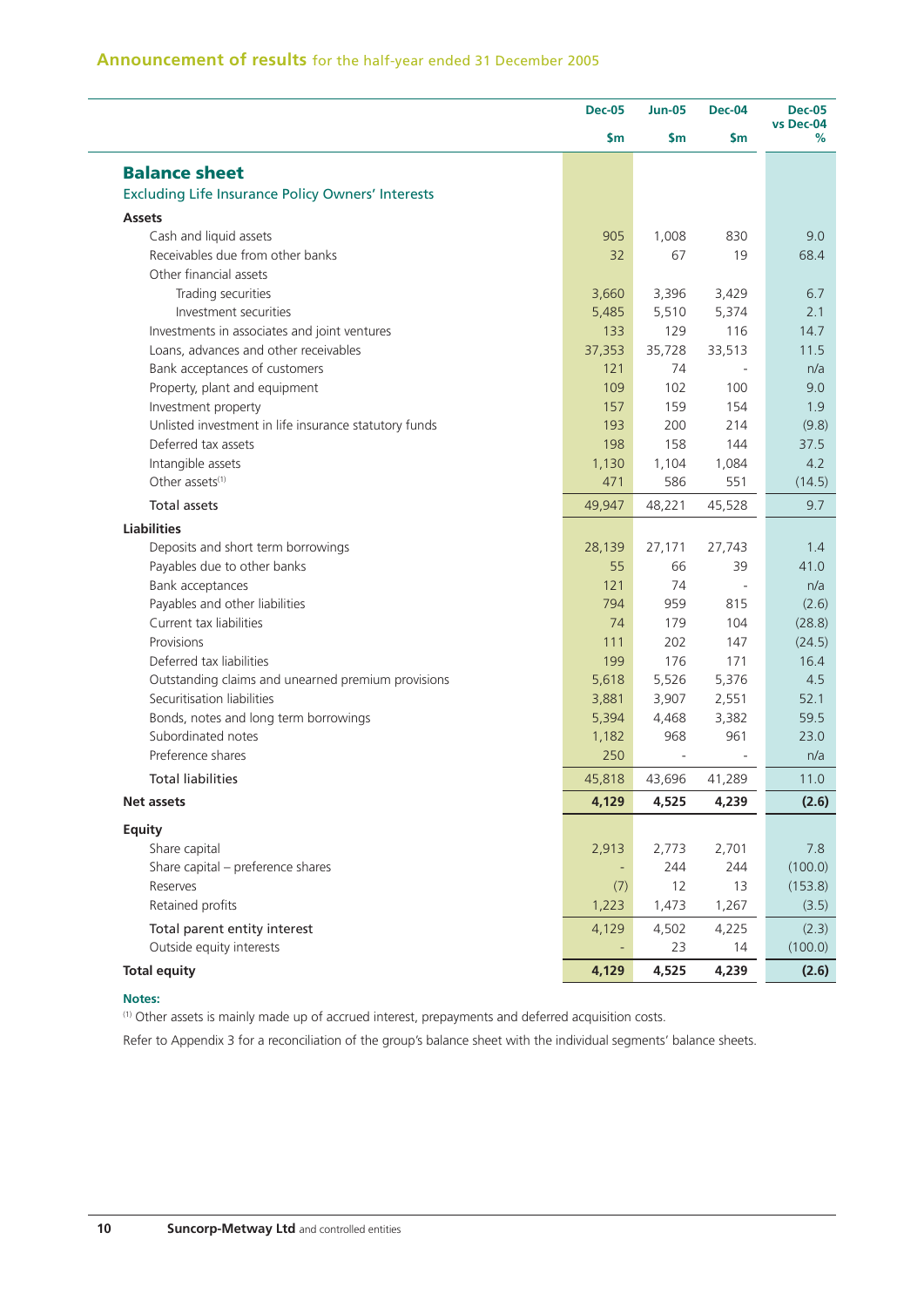|                                                          |              | <b>Half-Year Ended</b> |               |               |                                 |
|----------------------------------------------------------|--------------|------------------------|---------------|---------------|---------------------------------|
|                                                          |              | <b>Dec-05</b>          | <b>Jun-05</b> | <b>Dec-04</b> | <b>Dec-05</b><br>vs Dec-04<br>℅ |
| <b>Ratios and statistics for the</b>                     |              |                        |               |               |                                 |
| half-year ended 31 December 2005                         |              |                        |               |               |                                 |
| <b>Excluding Life Insurance Policy Owners' Interests</b> |              |                        |               |               |                                 |
| <b>Performance ratios</b>                                |              |                        |               |               |                                 |
| <b>Earnings per share</b>                                |              |                        |               |               |                                 |
| <b>Basic</b>                                             | (cents)      | 82.9                   | 79.8          | 80.6          | 2.9                             |
| <b>Diluted</b>                                           | (cents)      | 82.9                   | 79.7          | 80.5          | 3.0                             |
| Return on average shareholders' equity                   |              |                        |               |               |                                 |
| <b>Basic</b>                                             | (% )         | 21.5                   | 21.1          | 22.2          | (3.2)                           |
| <b>Diluted</b>                                           | (% )         | 21.4                   | 21.1          | 22.0          | (2.7)                           |
| Return on average total assets                           | (% )         | 1.83                   | 1.89          | 2.06          | (11.2)                          |
| Insurance trading ratio                                  | (% )         | 17.0                   | 17.4          | 17.6          | (3.4)                           |
| Shareholder summary                                      |              |                        |               |               |                                 |
| Dividend per ordinary share                              | (cents)      | 47.0                   | 45.0          | 42.0          | 11.9                            |
| Payout ratio                                             |              |                        |               |               |                                 |
| <b>Basic</b>                                             | (% )         | 57.5                   | 57.4          | 53.2          | 8.1                             |
| <b>Diluted</b>                                           | (% )         | 57.0                   | 56.7          | 52.5          | 8.6                             |
| Weighted average number of shares                        |              |                        |               |               |                                 |
| Basic                                                    | (million)    | 547.7                  | 541.6         | 537.6         | 1.9                             |
| Diluted                                                  | (million)    | 547.9                  | 542.0         | 538.0         | 1.8                             |
| Number of shares at end of period                        |              |                        |               |               |                                 |
| <b>Basic</b>                                             | (million)    | 550.6                  | 543.5         | 539.7         | 2.0                             |
| Diluted                                                  | (million)    | 551.0                  | 544.7         | 541.1         | 1.8                             |
| Net tangible asset backing per share                     |              |                        |               |               |                                 |
| <b>Basic</b>                                             | (5)          | 5.45                   | 5.80          | 5.37          | 1.5                             |
| <b>Diluted</b>                                           | $($ \$)      | 5.45                   | 5.82          | 5.38          | 1.3                             |
| Share price at end of period                             | (5)          | 20.05                  | 20.11         | 17.38         | 15.4                            |
| Productivity                                             |              |                        |               |               |                                 |
| <b>Group efficiency ratio</b>                            | (% )         | 25.5                   | 24.8          | 23.8          | 7.1                             |
| <b>Financial position</b>                                |              |                        |               |               |                                 |
| <b>Total assets</b>                                      | $$$ million) | 49,947                 | 48,221        | 45,528        | 9.7                             |
| Capital                                                  |              |                        |               |               |                                 |
| <b>Bank capital adequacy ratio</b>                       | (%)          | 10.79                  | 11.51         | 10.44         | 3.4                             |
| <b>Bank Adjusted Common Equity ratio</b>                 | (%)          | 5.44                   | 6.85          | 5.59          | (2.7)                           |
| General Insurance minimum capital ratio coverage         | (times)      | 1.69                   | 1.88          | 1.95          | (13.3)                          |

Refer Appendix 4 for definitions.

Refer Appendix 5 for details of Earnings per share and Return on average shareholders' equity calculations.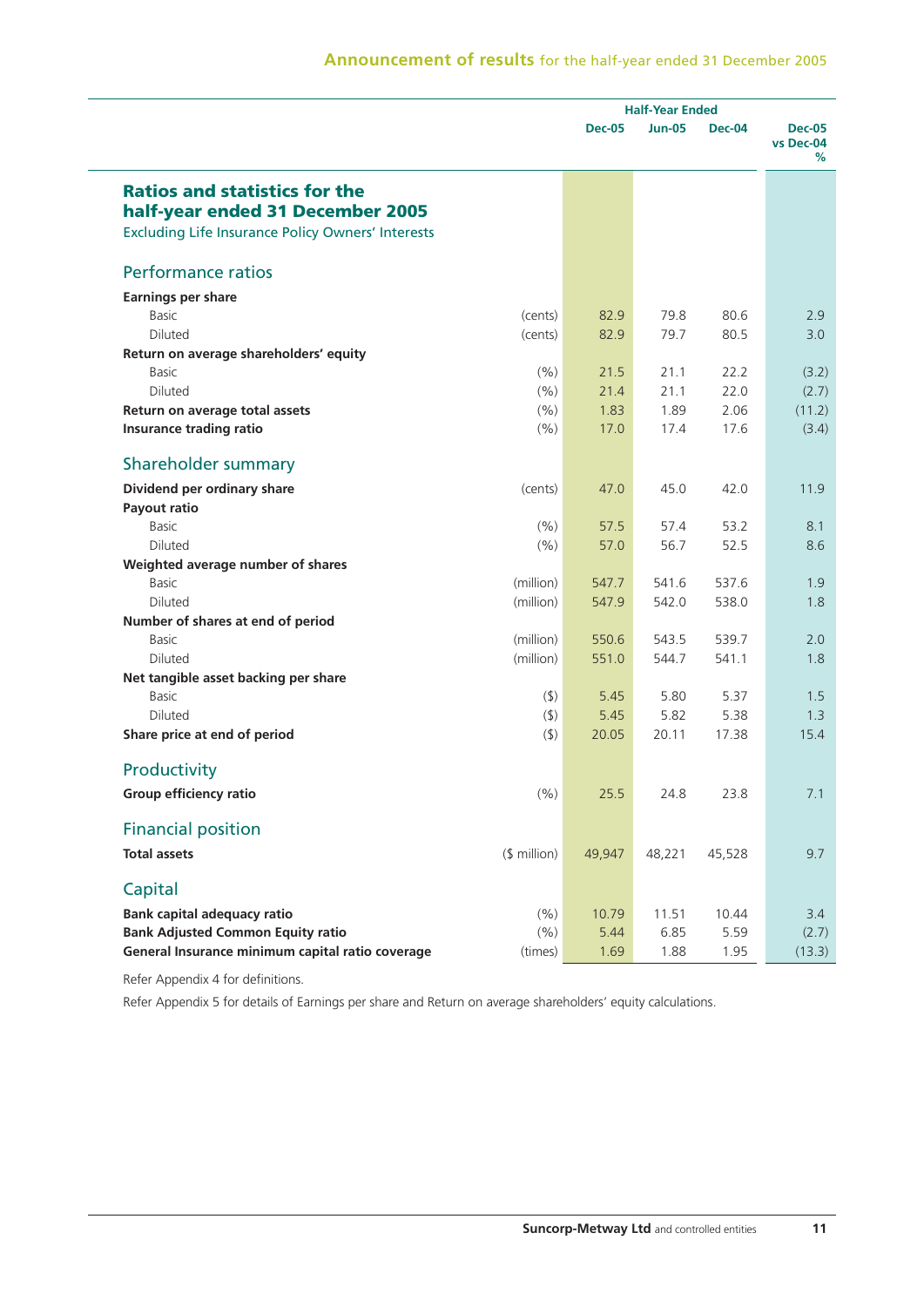## **Segment information – Banking**

#### **Overview**

- The Banking division reported a pre-tax profit of \$255 million for the half-year, up 16.4% on the prior half-year, featuring steady net interest margins (before AIFRS adjustments), superior operating cost containment and low bad debt write-offs and provisions. Total lending growth remains solid particularly in light of an increasingly competitive market. The group maintained its focus on profitable growth across its book.
- Return on equity for the year was at 18.8%, comparable with 18.9% in the prior December half-year.
- Total receivables (including securitised assets) reached \$36.5 billion at December, up 11.9% on the prior December, compared to an industry growth rate of 13.5% for the period. While growth was evident across all categories of lending, the rate of home and business lending growth has slowed, as margins were managed in tightening market conditions, to optimise total income.
- Home lending receivables, including securitised assets, grew to \$19.6 billion at December. This was up 11.2% on the prior December, and compared to the industry home lending growth of 12.3% for the period.
- Business lending receivables grew by 12.2% to \$16.1 billion, compared with system growth of 16.0% for the 12 months to December. The Commercial (SME) and Corporate lending portfolios performed well, growing by 14.2% and 49.9% respectively, while Development finance and Agribusiness sustained favourable growth rates of 12.5% and 11.6% for the 12 months to December.
- Excellent growth in retail deposits was achieved, with total retail funding increasing by 11.5% compared with the previous corresponding period, to \$16.1 billion. On an underlying basis, core retail deposits (excluding Treasury) grew by 12.6% to \$13.6 billion at December, which was above industry retail deposit growth of 10.5% for the 12 months to December 2005, despite intensified competition.
- On a like-on-like basis (prior to AIFRS impacts), net interest income increased by a healthy 9.2% to \$412 million for the half-year, compared with the prior corresponding period, driven by business growth. Adjusting for the impact of AIFRS, net interest income was \$422 million for the period. Refer to table on page 22.
- The underlying net interest margin prior to AIFRS adjustments was 2.30%, down one basis point from December 2004. The main impact on the underlying margin was the increased competition in the market place for retail deposits particularly high yield internet based savings products. This was offset by effective management of asset mix and yields and higher earnings on free capital.





**Total banking income**

Half-year, \$m



**Cost to income ratio**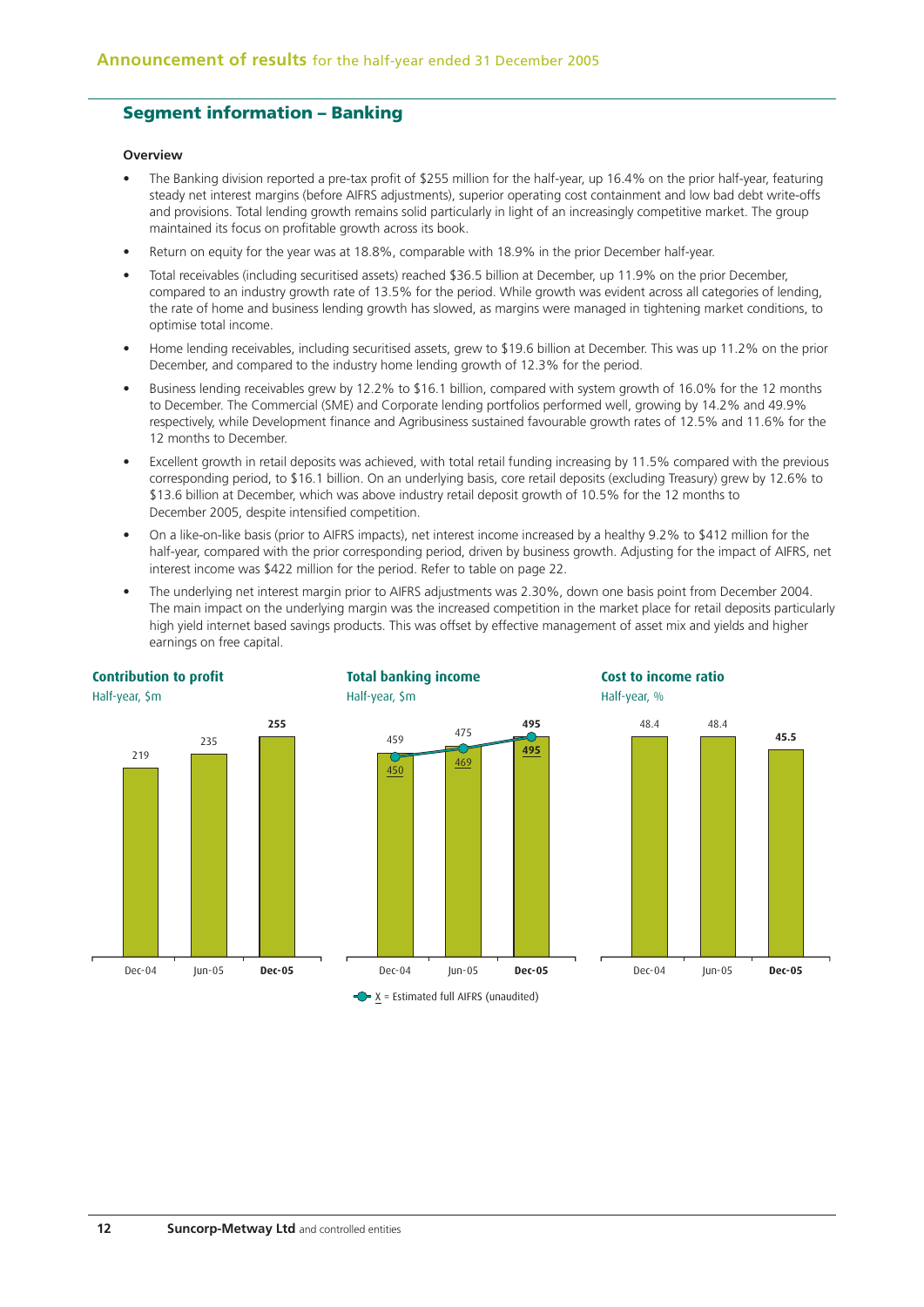## **Seament information - Banking (continued)**

#### **Overview (continued)**

- After AIFRS adjustments, reported interest margin for the half-year was 2.12%, compared to 2.18% at December 2004 and 2.17% at June 2005. Under AIFRS, the margin now includes the consolidation of securitised loans and funding, deferred loan establishment fees and costs and the group's preference shares, which have been reclassified as a debt instrument. The main reduction in the reported margin is a result of the \$2 billion securitisation program in March 2005 and \$800 million program in July 2005. Refer to table on page 22.
- On a like-on-like basis, net banking fee income increased by 12.1% compared to December 2004, and 12.1% from the June 2005 half-year. The underlying increase in net banking fee income relates to increased transaction fees, and other net lending fees such as line fees, early discharge fees, and facility fees on the Bank accepted bill product.
- Reported net banking fee income was down 3.0% to \$65 million in the half, however this has been impacted by the adoption of AIFRS, which now requires loan establishment fees to be included in net interest income and recognised on a deferral basis. Refer to table on page 23.
- On a like-on-like basis, the estimated unaudited increase in total income is 10.0% compared to December 2004, and 5.5% compared to June 2005. Growth in reported total income of 7.8% has been impacted by the transitional arrangements for the adoption of AIFRS, relating to deferral of loan establishment fees and costs and preference shares now classified as debt. Refer further to page 24.
- Banking expenses increased by just 1.4% to \$225 million for the half-year, as the Bank maintained a disciplined program of tight cost control. As a result, revenue growth far outweighed expense growth, leading to a reduction in the banking cost to income ratio to 45.5% for the period.
- Credit quality remains very sound, with the impairment losses on loans and advances falling to \$15 million for the half-year to December, equal to just 0.06% of risk weighted assets. Total non-performing loans, including impaired assets and past due loans increased to \$185 million, equal to 0.51% of gross loans. Total provisions of \$124 million are equal to 108.8% of impaired assets.
- The capital adequacy ratio remains strong at 10.79% even after the payment of a group special dividend in October 2005 as part of capital management initiatives. Increased risk weighted assets were offset by increased retained profits in the capital base.
- The Adjusted Common Equity (ACE) ratio fell to 5.44% from 6.85% in June 2005, following the payment of the special dividend. The ACE ratio is within our target range of 5.0-5.5%.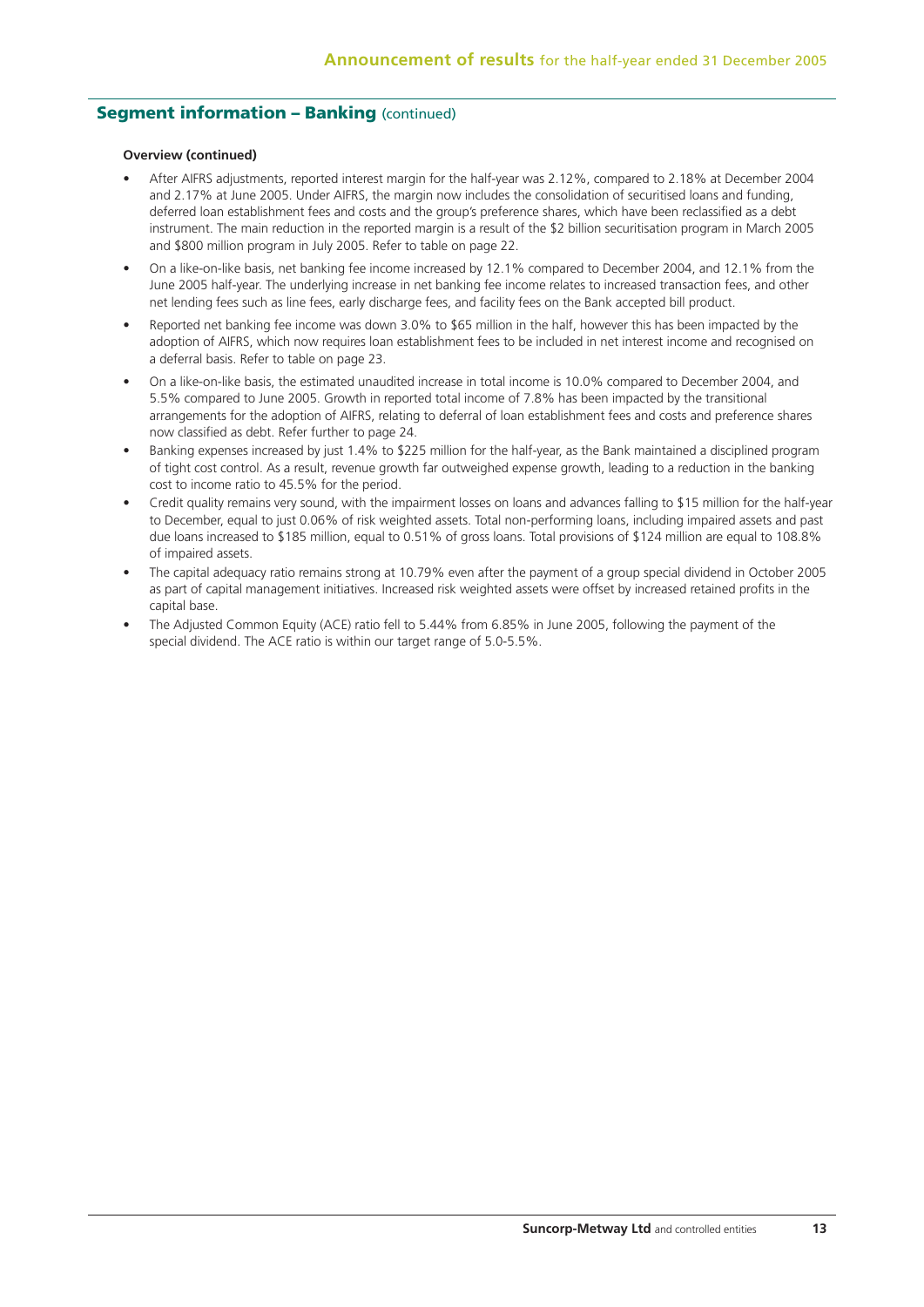|                                                              |                | <b>Half-Year Ended</b> |               |                |
|--------------------------------------------------------------|----------------|------------------------|---------------|----------------|
|                                                              | <b>Dec-05</b>  | <b>Jun-05</b>          | <b>Dec-04</b> | <b>Dec-05</b>  |
|                                                              | \$m            | \$m                    | \$m           | vs Dec-04<br>% |
| <b>Profit contribution - Banking</b>                         |                |                        |               |                |
| <b>Net interest income</b>                                   |                |                        |               |                |
| Interest revenue                                             | 1,416          | 1,314                  | 1,218         | 16.3           |
| Interest expense                                             | (994)          | (911)                  | (835)         | 19.0           |
|                                                              | 422            | 403                    | 383           | 10.2           |
| Net banking fee income                                       |                |                        |               |                |
| Banking fee and commission revenue                           | 100            | 106                    | 105           | (4.8)          |
| Banking fee and commission expense                           | (35)           | (44)                   | (38)          | (7.9)          |
|                                                              | 65             | 62                     | 67            | (3.0)          |
| Other operating revenue                                      |                |                        |               |                |
| Net profits on trading and investment securities             | $\overline{2}$ | 2                      | 2             |                |
| Net profits on derivative and other financial instruments    | $\overline{4}$ | 4                      | 6             | (33.3)         |
| Other income                                                 | $\overline{2}$ | 4                      | 1             | 100.0          |
|                                                              | 8              | 10 <sup>1</sup>        | 9             | (11.1)         |
| <b>Non-interest income</b>                                   | 73             | 72                     | 76            | (3.9)          |
| <b>Total income from Banking activities</b>                  | 495            | 475                    | 459           | 7.8            |
| <b>Operating expenses</b>                                    |                |                        |               |                |
| Staff expenses                                               | (138)          | (138)                  | (130)         | 6.2            |
| Occupancy expenses                                           | (13)           | (12)                   | (12)          | 8.3            |
| Computer and depreciation expenses                           | (21)           | (18)                   | (20)          | 5.0            |
| Communication expenses                                       | (15)           | (15)                   | (16)          | (6.3)          |
| Advertising and promotion expenses                           | (12)           | (14)                   | (10)          | 20.0           |
| Other operating expenses (1)                                 | (26)           | (33)                   | (34)          | (23.5)         |
|                                                              | (225)          | (230)                  | (222)         | 1.4            |
| <b>Contribution to profit from Banking activities before</b> |                |                        |               |                |
| impairment losses on loans and advances                      | 270            | 245                    | 237           | 13.9           |
| Impairment losses on loans and advances                      | (15)           | (10)                   | (18)          | (16.7)         |
| Contribution to profit before tax from Banking activities    | 255            | 235                    | 219           | 16.4           |
| Return on equity (%)                                         | 18.8           | 18.5                   | 18.9          | (0.5)          |

#### **Notes:**

(1) Other operating expenses is primarily made up of financial, legal, motor vehicle and travel and accommodation expenses.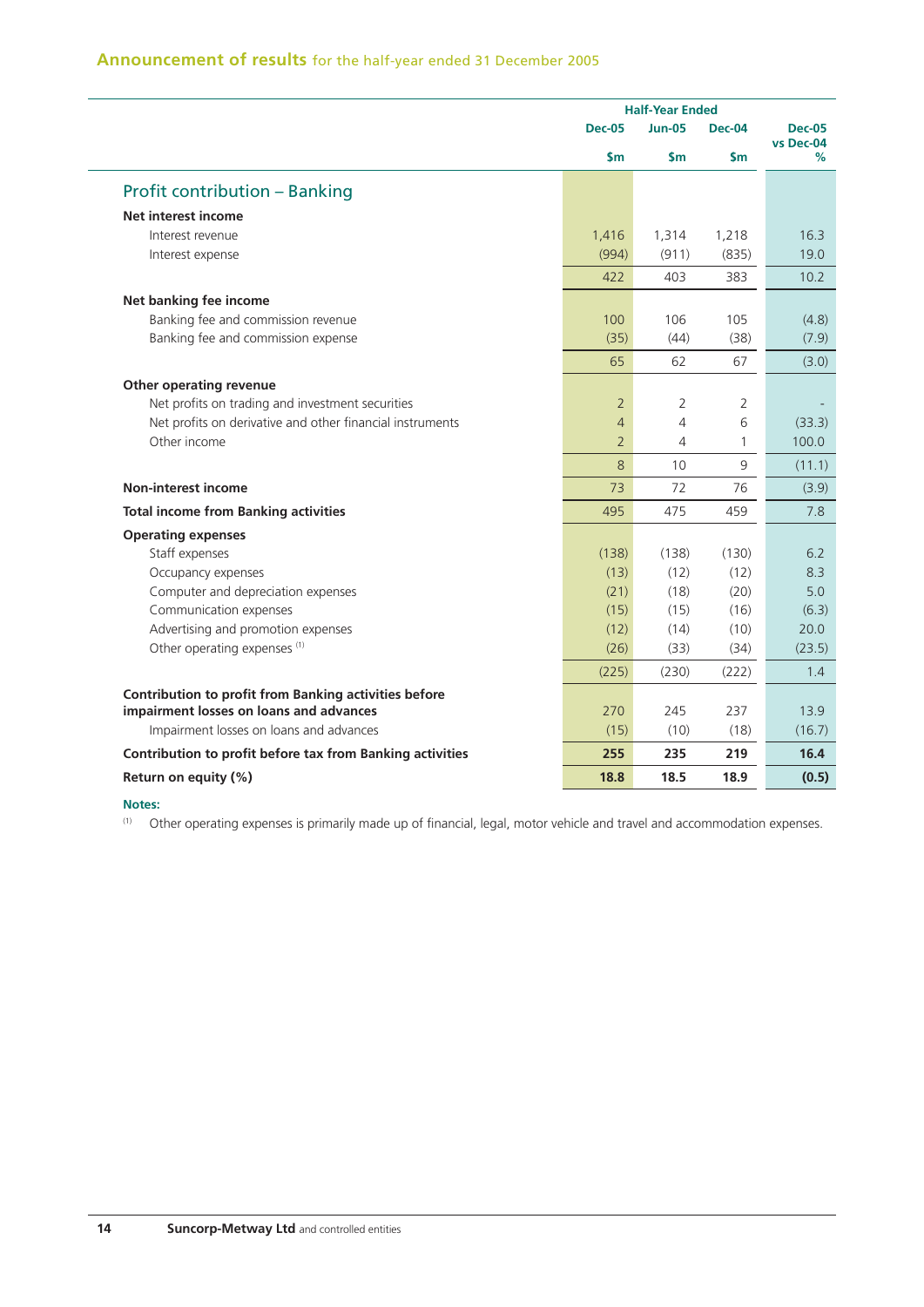|                                           | <b>Dec-05</b> | <b>Jun-05</b>            | <b>Dec-04</b> | <b>Dec-05</b>     |
|-------------------------------------------|---------------|--------------------------|---------------|-------------------|
|                                           | \$m\$         | $\mathsf{Sm}$            | $\mathsf{Sm}$ | vs Dec-04<br>$\%$ |
| <b>Balance sheet - Banking</b>            |               |                          |               |                   |
| <b>Assets</b>                             |               |                          |               |                   |
| Cash and liquid assets                    | 636           | 653                      | 496           | 28.2              |
| Receivables due from other banks          | 32            | 67                       | 19            | 68.4              |
| Other financial assets                    |               |                          |               |                   |
| Trading securities                        | 3,660         | 3,396                    | 3,429         | 6.7               |
| Investment securities                     | 2,153         | 2,079                    | 2,077         | 3.7               |
| Loans, advances and other receivables (1) | 36,232        | 34,657                   | 32,439        | 11.7              |
| Bank acceptances of customers             | 121           | 74                       |               | n/a               |
| Property, plant and equipment             | 108           | 100                      | 99            | 9.1               |
| Deferred tax assets                       | 124           | 95                       | 87            | 42.5              |
| Intangible assets                         | 84            | 80                       | 84            |                   |
| Other assets <sup>(2)</sup>               | 409           | 355                      | 448           | (8.7)             |
| <b>Total assets</b>                       | 43,559        | 41,556                   | 39,178        | 11.2              |
| <b>Liabilities</b>                        |               |                          |               |                   |
| Deposits and short term borrowings        | 28,324        | 27,219                   | 27,812        | 1.8               |
| Payables due to other banks               | 55            | 66                       | 39            | 41.0              |
| Bank acceptances                          | 121           | 74                       |               | n/a               |
| Payables and other liabilities            | 608           | 717                      | 622           | (2.3)             |
| Current tax liabilities                   | 74            | 182                      | 104           | (28.8)            |
| Provisions                                | 108           | 199                      | 145           | (25.5)            |
| Deferred tax liabilities                  | 59            | 49                       | 84            | (29.8)            |
| Securitisation liabilities                | 3,881         | 3,907                    | 2,551         | 52.1              |
| Bonds, notes and long term borrowings     | 5,335         | 4,408                    | 3,323         | 60.5              |
| Subordinated notes                        | 983           | 770                      | 763           | 28.8              |
| Preference shares                         | 250           | $\overline{\phantom{a}}$ |               | n/a               |
| <b>Total liabilities</b>                  | 39,798        | 37,591                   | 35,443        | 12.3              |
| <b>Net assets</b>                         | 3,761         | 3,965                    | 3,735         | 0.7               |

#### **Notes:**

(1) Includes securitised home loan balances of \$3.7 billion (Jun 05: \$3.7 billion; Dec 04: \$2.5 billion).

(2) Other assets is mainly made up of accrued interest, prepayments and unrealised gains on derivative hedging positions.

|                                              |               | <b>Half-Year Ended</b> |               |               |                            |
|----------------------------------------------|---------------|------------------------|---------------|---------------|----------------------------|
|                                              | <b>Dec-05</b> |                        | <b>Jun-05</b> | <b>Dec-04</b> | <b>Dec-05</b><br>vs Dec-04 |
|                                              | %             | %                      | %             | $\%$          |                            |
| <b>Banking ratios and statistics</b>         |               |                        |               |               |                            |
| Cost to income ratio                         | 45.5          | 48.4                   | 48.4          | (6.0)         |                            |
| Cost to average total banking assets ratio   | 1.06          | 1.16                   | 1.18          | (9.9)         |                            |
| Capital adequacy ratio                       | 10.79         | 11.51                  | 10.44         | 3.4           |                            |
| Return on average risk weighted assets ratio | 2.13          | 2.10                   | 2.06          | 3.5           |                            |
| Net interest margin (1)                      | 2.12          | 2.17                   | 2.18          | (2.8)         |                            |
| Net interest spread                          | 1.87          | 1.91                   | 1.94          | (3.8)         |                            |

#### **Notes:**

(1) Refer table on page 22 for analysis. December 2005 is not comparable to June 2005 or December 2004 due to impact of AIFRS.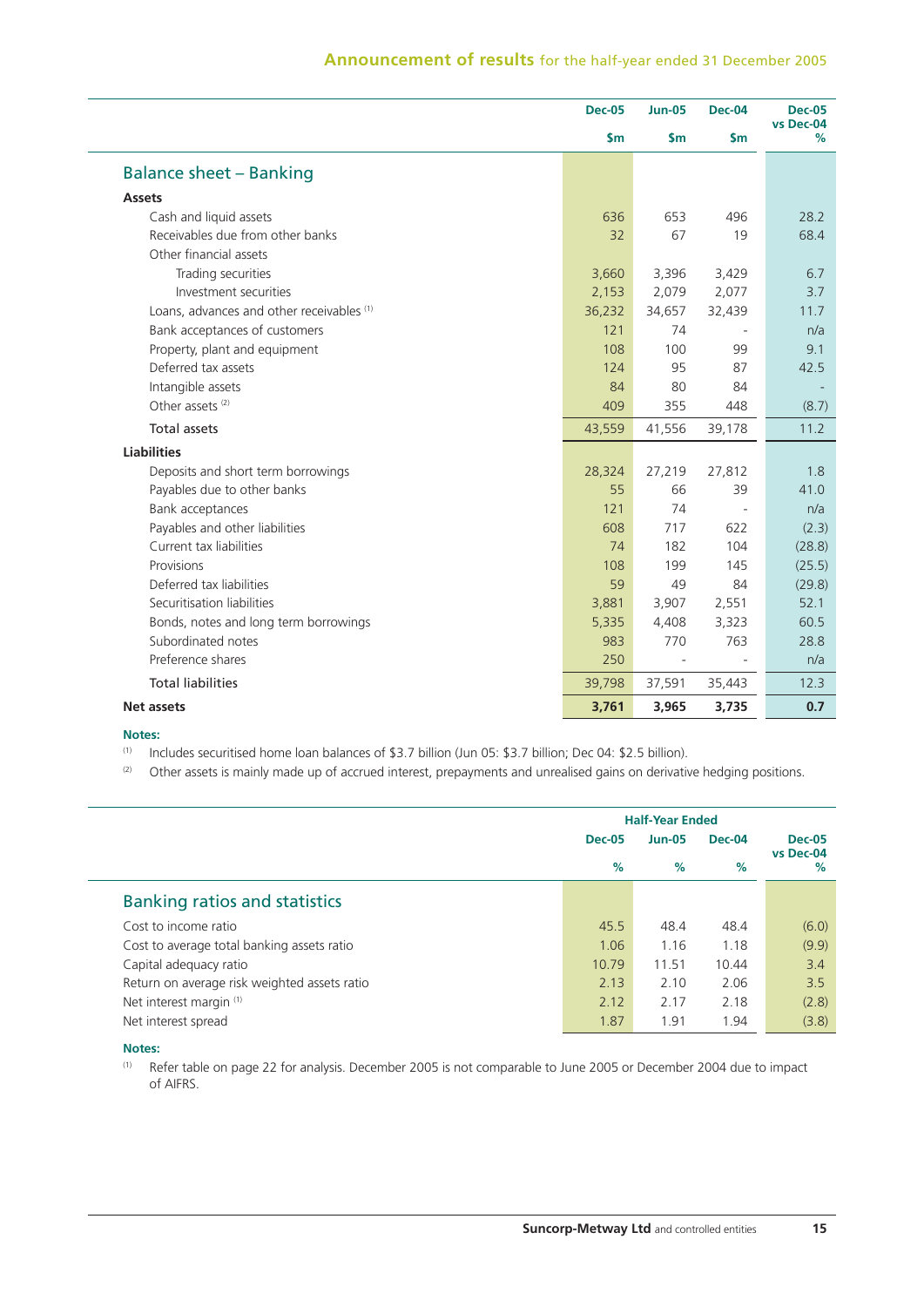|                                                                                 | <b>Dec-05</b> | <b>Jun-05</b> | <b>Dec-04</b> | <b>Dec-05</b><br>vs Dec-04 |
|---------------------------------------------------------------------------------|---------------|---------------|---------------|----------------------------|
|                                                                                 | \$m           | \$m           | \$m           | %                          |
| Asset growth                                                                    |               |               |               |                            |
| Housing loans                                                                   | 15,895        | 15,134        | 15,177        | 4.7                        |
| Securitised housing loans                                                       | 3,727         | 3,725         | 2,461         | 51.4                       |
| Total housing loans                                                             | 19,622        | 18,859        | 17,638        | 11.2                       |
| Consumer loans                                                                  | 694           | 637           | 582           | 19.2                       |
| Retail loans <sup>(1)</sup>                                                     | 20,316        | 19,496        | 18,220        | 11.5                       |
| Commercial (SME's)                                                              | 3,349         | 3,225         | 2,933         | 14.2                       |
| Corporate                                                                       | 1,481         | 1,217         | 988           | 49.9                       |
| Development finance                                                             | 3,018         | 2,846         | 2,683         | 12.5                       |
| Property investment                                                             | 3,315         | 3,277         | 3,233         | 2.5                        |
| Lease finance                                                                   | 2,179         | 2,106         | 2,035         | 7.1                        |
| Agribusiness                                                                    | 2,748         | 2,632         | 2,463         | 11.6                       |
| Business loans <sup>(1)</sup>                                                   | 16,090        | 15,303        | 14,335        | 12.2                       |
| Structured finance                                                              | 6             | 6             | 6             |                            |
| Other receivables <sup>(2)</sup>                                                | 65            | 82            | 31            | 109.7                      |
| Gross banking loans, advances and other receivables                             | 36,477        | 34,887        | 32,592        | 11.9                       |
| Provision for impairment                                                        | (124)         | (156)         | (153)         | (19.0)                     |
| Loans, advances and other receivables                                           | 36,353        | 34,731        | 32,439        | 12.1                       |
| Loans, advances and other receivables are comprised of:                         |               |               |               |                            |
| Loans, advances and other receivables per balance sheet                         | 36,232        | 34,657        | 32,439        | 11.7                       |
| Bank accepted bills                                                             | 121           | 74            |               | n/a                        |
|                                                                                 | 36,353        | 34,731        | 32,439        | 12.1                       |
| <b>Risk weighted assets</b>                                                     | 24,336        | 23,132        | 22,054        | 10.3                       |
| Geographical breakdown - gross banking loans,<br>advances and other receivables |               |               |               |                            |
| Oueensland                                                                      | 22,498        | 21,292        | 19,873        | 13.2                       |
| New South Wales                                                                 | 8,020         | 7,746         | 7,179         | 11.7                       |
| Victoria                                                                        | 4,449         | 4,453         | 4,325         | 2.9                        |
| Western Australia                                                               | 1,309         | 1,200         | 1,027         | 27.5                       |
| South Australia and other                                                       | 201           | 196           | 188           | 6.9                        |
| Total non Queensland loans                                                      | 13,979        | 13,595        | 12,719        | 9.9                        |
| Gross banking loans, advances and other receivables                             | 36,477        | 34,887        | 32,592        | 11.9                       |

#### **Notes:**

(1) Includes deferred loan establishment fee income and incremental acquisition expenses for December 2005 of \$9 million.

 $(2)$  Other receivables is primarily made up of trade finance and foreign exchange advances.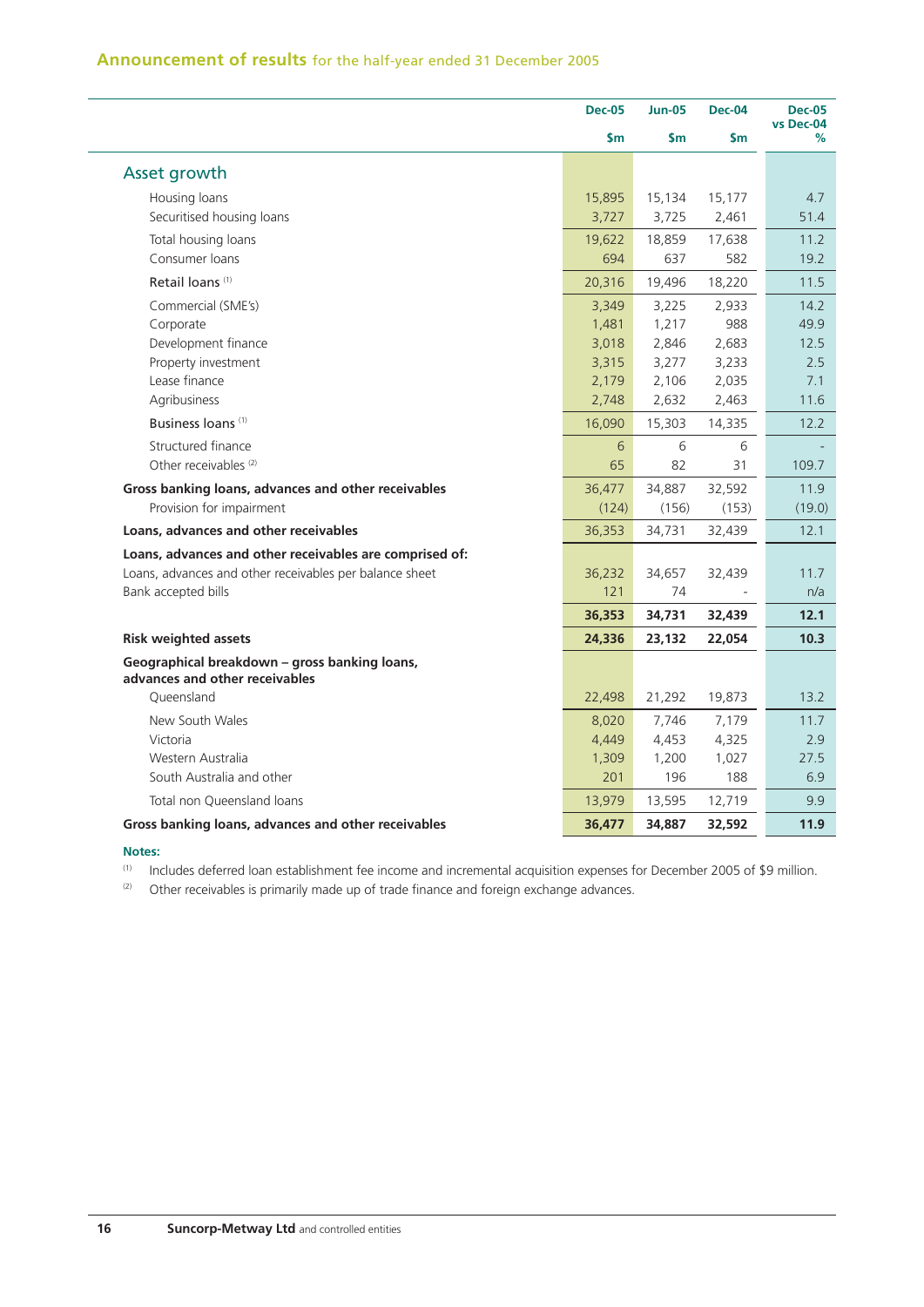## Asset growth (continued)

#### **Total lending**

Gross receivables, including securitised assets, rose by 11.9% to \$36.5 billion over the 12 months to December, compared with an industry credit growth rate of 13.5%. The Bank proactively managed volumes and price to minimise margin compression, and optimise total income. This was a pleasing result, particularly given the tightening of markets in which we operate and the intense pricing competition.

Robust economic conditions in Queensland have contributed to receivables growing in that state by 13.2% to \$22.5 billion in the 12 months to December. Interstate receivables grew by 9.9% to \$14.0 billion in the 12 months to December 2005, supported by continued strength in Western Australia (receivables up 27.5% on December 2004). The portfolio remains well diversified on a geographical basis, with assets outside Queensland accounting for around 40% of total assets.

#### **Housing lending**

Home loan receivables, including securitised assets, grew to \$19.6 billion at December, up 11.2% on December 2004, and compared with a 12.3% growth rate for the home market as a whole for the period. In the six months from June to December 2005, lending across the housing sector slowed to a more sustainable pace of around 10% (annualised). Suncorp home loan receivables grew by 8% (annualised) in this period.

Geographically, growth in assets was shared across the housing portfolio, with particularly strong growth in Queensland and Western Australia. Home lending receivables in those states increased by 11.2% and 25.1% respectively in the 12 months to December. Assets outside Queensland, which account for approximately 36% of the home book, collectively grew 11.2% over the period.

Assets generated through our direct distribution channels were up 7.8% on the prior December, driven by growth in Queensland, supported by our strong foothold and brand awareness as well as the underlying economic strength in that State.

Asset growth from intermediary channels were up 17.1% for the 12 months to December despite the intensified pricing and increased competitive focus on that market during the period. Assets generated through this channel represent 39% of the housing portfolio.

Owner-occupied receivables were up 11.3% at December 2005, and represent 73% of the total home lending book and 70% of disbursements. Lending for investment purposes grew 11.1% on the prior comparative period. This segment represents 27% of our home lending book, and constitutes around 30% of disbursements.

As the Low Doc market matures and increases in competitiveness Suncorp's performance continues to remain relatively stable. The Low Doc portfolio at December 2005 was \$1.9 billion, compared to \$1.7 billion at June 2005, an increase of 11.8%. The book represents 9.5% of total home receivables and around 11% of disbursements. The Company's Low Doc product remains conservatively structured, with a maximum loan to valuation ratio (LVR) of 80% and with all loans over 60% LVR mortgage insured. While credit quality in the Low Doc portfolio continues to be very strong, competitive pressures in the market have seen a reduction in higher margins for this product.

|                               |               | <b>Half-Year Ended</b> |               |                |
|-------------------------------|---------------|------------------------|---------------|----------------|
|                               | <b>Dec-05</b> | <b>Jun-05</b>          | <b>Dec-04</b> | <b>Dec-05</b>  |
|                               | $\mathsf{Sm}$ | $\mathsf{Sm}$          | $\mathsf{Sm}$ | vs Dec-04<br>% |
| <b>Housing Loans by State</b> |               |                        |               |                |
| Queensland                    | 12,511        | 11,964                 | 11,250        | 11.2           |
| New South Wales               | 3,595         | 3,493                  | 3,241         | 10.9           |
| Victoria                      | 2,344         | 2,299                  | 2,185         | 7.3            |
| Western Australia             | 931           | 869                    | 744           | 25.1           |
| South Australia               | 195           | 195                    | 187           | 4.3            |
| <b>ACT</b>                    | 34            | 30                     | 25            | 36.0           |
| Tasmania                      | 12            | 9                      | 6             | 100.0          |
| <b>Outside of Queensland</b>  | 7,111         | 6,895                  | 6,388         | 11.3           |
|                               | 19,622        | 18,859                 | 17,638        | 11.2           |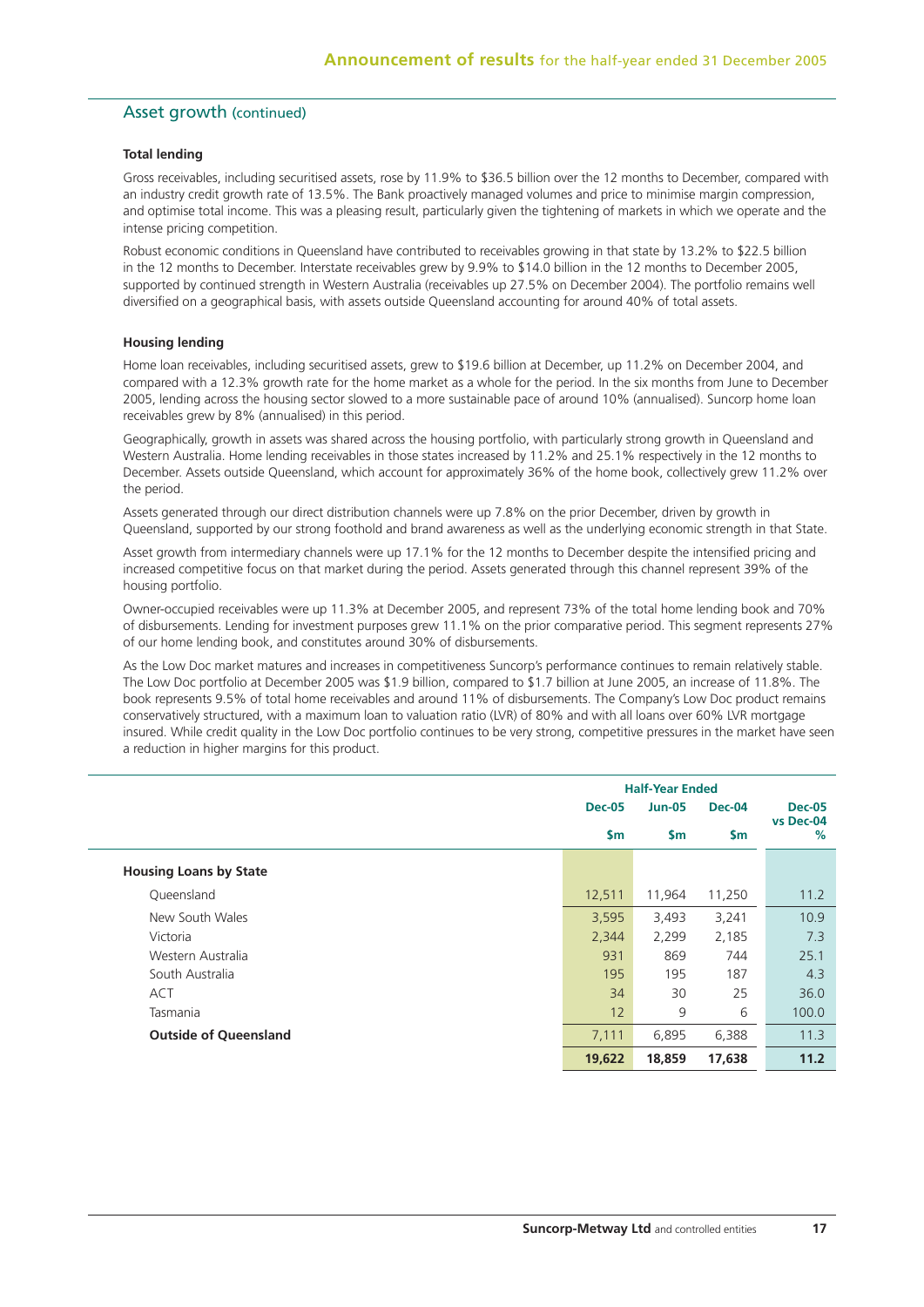|                                    | <b>Half-Year Ended</b> |               |               |                |
|------------------------------------|------------------------|---------------|---------------|----------------|
|                                    | <b>Dec-05</b>          | <b>Jun-05</b> | <b>Dec-04</b> | <b>Dec-05</b>  |
|                                    | $\mathsf{Sm}$          | $\mathsf{Sm}$ | $\mathsf{sm}$ | vs Dec-04<br>% |
| Asset growth (continued)           |                        |               |               |                |
| <b>Housing lending (continued)</b> |                        |               |               |                |
| <b>Housing Loans by Purpose</b>    |                        |               |               |                |
| Owner-Occupied                     | 14,277                 | 13,728        | 12,826        | 11.3           |
| Investment Housing                 | 5,345                  | 5,131         | 4,812         | 11.1           |
|                                    | 19,622                 | 18,859        | 17,638        | 11.2           |
| <b>Housing Loans by Channel</b>    |                        |               |               |                |
| Direct                             |                        |               |               |                |
| Queensland                         | 9,902                  | 9,584         | 9,142         | 8.3            |
| Outside of Queensland              | 2,060                  | 1,992         | 1,953         | 5.5            |
|                                    | 11,962                 | 11,576        | 11,095        | 7.8            |
| Indirect                           |                        |               |               |                |
| Queensland                         | 2,605                  | 2,390         | 2,100         | 24.0           |
| Outside of Queensland              | 5,055                  | 4,893         | 4,443         | 13.8           |
|                                    | 7,660                  | 7,283         | 6,543         | 17.1           |
|                                    | 19,622                 | 18,859        | 17,638        | 11.2           |

#### **Consumer lending**

Consumer lending is made up principally of personal loans, credit card receivables and margin lending. The portfolio continues to grow with total consumer receivables reaching \$694 million at December, up 19.2% compared to the prior December. The Clear Options credit card growth remains a feature, increasing 68% to \$128 million for the 12 month period to December 2005. The strength of equities markets contributed to margin lending balances growing by 17% to \$265 million.

#### **Business lending**

Business lending assets grew to \$16.1 billion at December, up 12.2% on the prior December, compared to system growth for the period of 16.0%, with all divisions experiencing a tightening of their market and increasing intensity of competition. Growth has been strongest in Queensland and Western Australia, where overall economic conditions and business confidence remains positive. Other interstate lending has been affected to a greater degree by slowdown in property markets, and the intense competition in lending, especially via intermediary channels.

**Commercial (SME)** Competition in the small to medium enterprises (SME's) sector continues to intensify, with a marked shift in competitor focus on the sector, particularly as a result of the slowing property markets. Assets in this class increased to \$3.3 billion at December, up 14.2% on the prior December.

Importantly, portfolio growth has not come at the expense of our risk profile or margin. Growth continues to be enhanced through retention activities associated with effective relationship management and our continued emphasis on our key broker distribution channels. Queensland continues to perform strongly, leveraging the group's extensive network and iconic brand.

In other areas, we have successfully completed a pilot to offer commercial lending solutions to our Commercial Insurance customer base. Based on the success of the pilot the program will be fully rolled out in May 2006.

**Corporate lending** (predominantly customers with turnover of between \$10 million and \$100 million) continues to grow, with receivables reaching \$1.5 billion at December, up 49.9% on the prior December.

We continue to build on our niche proposition and are targeting profitable new business growth in line with the devised strategy for this sector. Growth has been supported by high quality, individual corporate clients, as well as good participation in quality loan syndications. Participation in these syndicates is cementing valuable relationships with participants in industries and segments, which we would otherwise have not entered, due to size or expertise. The Bank intends to leverage these relationships in generating future growth prospects.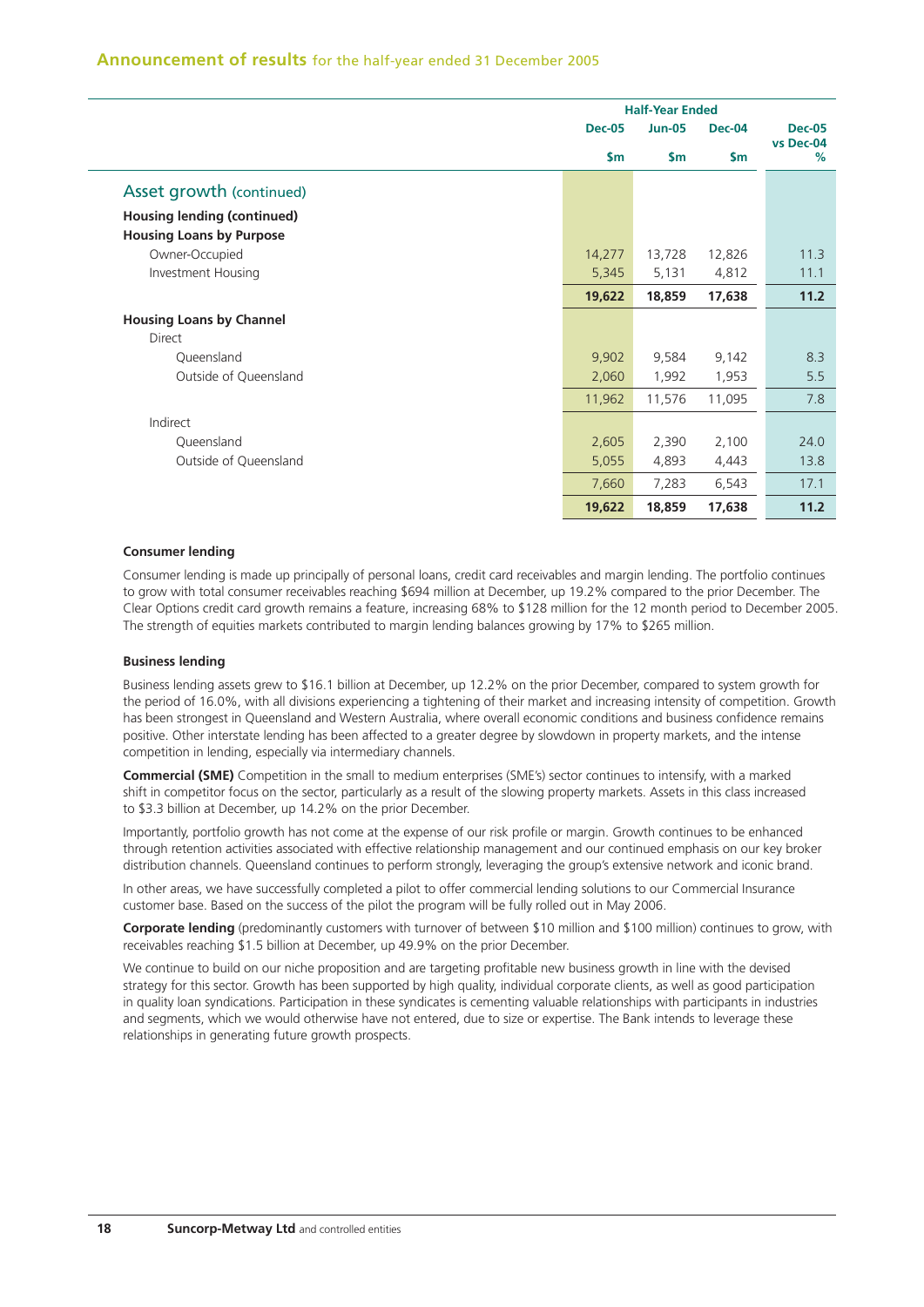## Asset growth (continued)

## **Business lending (continued)**

**Development finance** lending has remained strong during the period, notwithstanding the anticipated arrival of a softening of demand in property markets, particularly evident in New South Wales and Victoria. Portfolio growth was 12.5% for the 12 months to December 2005, well down on the near 30% growth rate experienced in the year to December 2004. Development finance receivables totalled \$3.0 billion at December.

This portfolio is comprised mainly of residential apartment developments and land subdivision in suburban metropolitan areas. Inner city apartment developments account for less than 2% of receivables, which reflects our portfolio focus in specific markets. The portfolio is also widely diversified geographically, with approximately 37% of assets in New South Wales, 42% in Queensland, 11% in Victoria and 10% in Western Australia. New business activity has been greatest in Queensland and Western Australia, offset by a relatively flat New South Wales and Victoria. Credit quality of the book remains strong.

**Property investment** which includes assets such as shopping centres, commercial offices and industrial warehouses, and excludes construction projects, remained relatively stable, rising 2.5% to \$3.3 billion at December 2005, when compared to the prior December. Strong receivables growth experienced in Queensland and Western Australia was offset by a negative growth in Victoria and New South Wales.

The portfolio remains well diversified, with retail shopping centres accounting for 44% of the portfolio, commercial premises 31%, and the remainder being a mixture of industrial, residential and other investment classes. Geographically, 38% of assets are held outside of Queensland. Asset quality remains high.

**Agribusiness** receivables grew by 11.6% to \$2.7 billion compared with the prior December, despite softening marginally since June. Good spring rain has assisted many drought stricken areas of Eastern Australia, although a very hot and dry December has left many districts in need of good summer rainfall. Seasonal prospects are promising with forecasters advising little chance of a return to El Niño conditions in the near term.

The recovery in world sugar prices has continued with analysts predicting good prices will be achieved in the medium term, restoring confidence to the sugar industry. The outlook for the beef industry remains favourable, cotton prices are firming, and grain prices remain stable with increased crops and yields, offset by rising input costs for fuel and fertiliser.

Agribusiness' credit quality rating has improved since the beginning of the financial year, with low losses and further reductions in impaired assets during the period.

**Leasing** assets rose by 7.1% to \$2.2 billion at December. This division continues to grow steadily with a focus on low risk, high volume equipment and vehicle leasing on the eastern seaboard. The majority of leasing business is referred via third party brokers with whom we continue to build a strong reputation. We continue our expansion into trucks and "yellow goods" such as construction equipment and forklifts, with resultant solid growth. Equipment Finance, which is highly supportive of the SME market and agribusiness, was a strong performer in a highly competitive environment.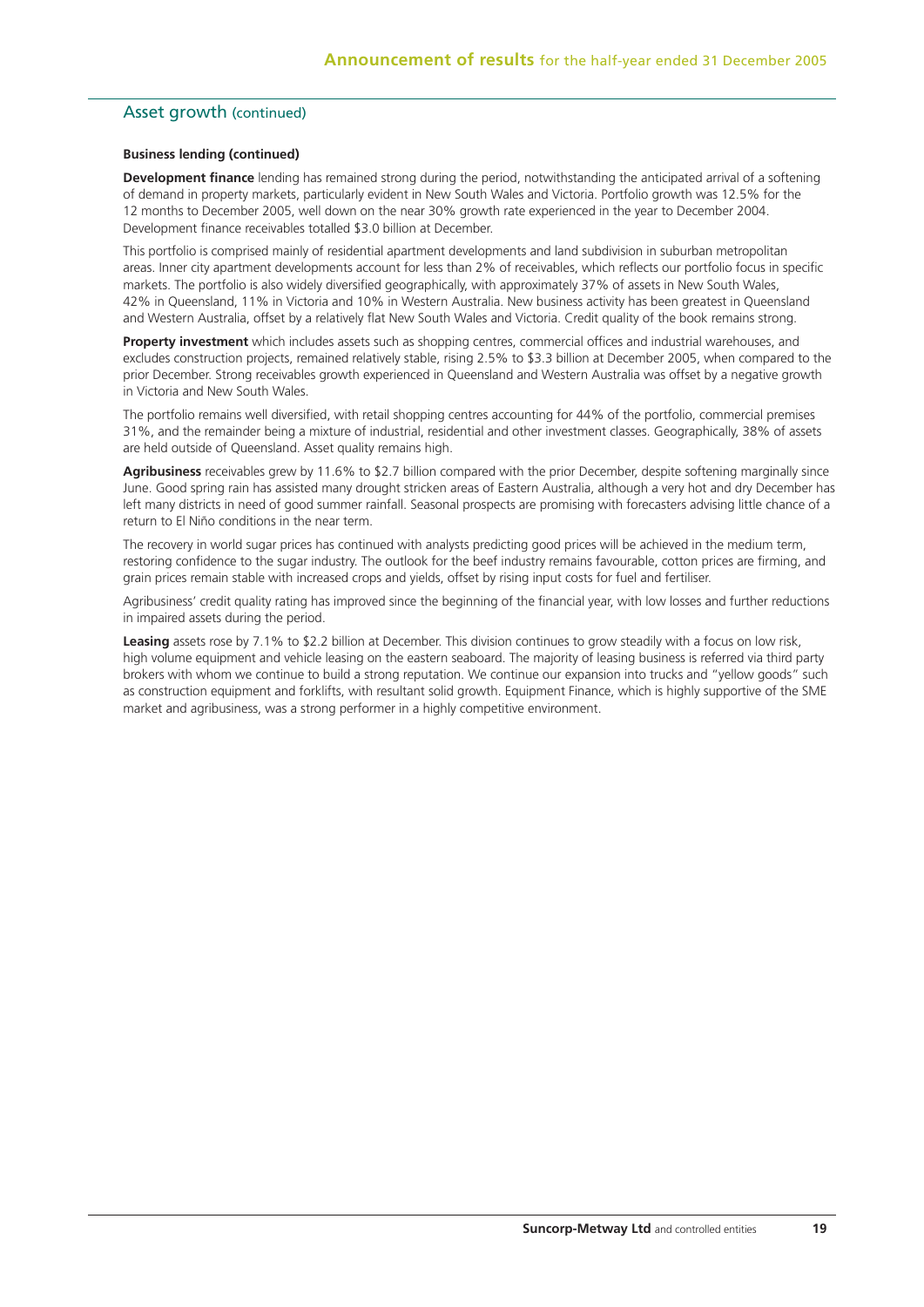|                                                            | <b>Dec-05</b>   | <b>Jun-05</b>   | <b>Dec-04</b>   | <b>Dec-05</b>  |
|------------------------------------------------------------|-----------------|-----------------|-----------------|----------------|
|                                                            | \$m             | \$m\$           | \$m             | vs Dec-04<br>℅ |
| <b>Funding and deposits</b>                                |                 |                 |                 |                |
| <b>Retail funding</b>                                      |                 |                 |                 |                |
| Australian retail deposits                                 |                 |                 |                 |                |
| Transaction                                                | 4,699           | 4,305           | 4,134           | 13.7           |
| Investment                                                 | 4,553           | 3,958           | 3,741           | 21.7           |
| Term                                                       | 4,342           | 4,413           | 4,202           | 3.3            |
| Core retail deposits                                       | 13,594          | 12,676          | 12,077          | 12.6           |
| Retail treasury                                            | 2,505           | 2,576           | 2,360           | 6.1            |
| Total retail funding                                       | 16,099          | 15,252          | 14,437          | 11.5           |
| <b>Wholesale funding</b>                                   |                 |                 |                 |                |
| Domestic funding sources                                   |                 |                 |                 |                |
| Senior wholesale funding                                   | 11,287          | 9,245           | 8,981           | 25.7           |
| Subordinated debt                                          | 665             | 445             | 446             | 49.1           |
| Preference shares                                          | 250             |                 |                 | n/a            |
|                                                            | 12,202          | 9,690           | 9,427           | 29.4           |
| Overseas funding sources                                   |                 |                 |                 |                |
| Euro commercial paper market                               | 2,700           | 3,645           | 3,313           | (18.5)         |
| Euro medium term note market                               | 3,573           | 3,485           | 4,404           | (18.9)         |
| Subordinated debt program (USD)                            | 318             | 325             | 317             | 0.3            |
|                                                            | 6,591           | 7,455           | 8,034           | (18.0)         |
| Total wholesale funding                                    | 18,793          | 17,145          | 17,461          | 7.6            |
| <b>Total funding (excluding securitisation)</b>            | 34,892          | 32,397          | 31,898          | 9.4            |
| <b>Securitised funding</b>                                 |                 |                 |                 |                |
| Domestic wholesale funding<br>Overseas wholesale funding   | 2,513<br>1,368  | 2,203<br>1,704  | 1,497<br>1,054  | 67.9<br>29.8   |
| Total securitised funding                                  |                 |                 |                 | 52.1           |
| <b>Total funding (including securitisation)</b>            | 3,881<br>38,773 | 3,907<br>36,304 | 2,551<br>34,449 | 12.6           |
|                                                            |                 |                 |                 |                |
| Total funding is represented by:                           |                 |                 |                 |                |
| Deposits and short term borrowings <sup>(1)</sup>          | 28,324          | 27,219          | 27,812          | 1.8            |
| Securitisation liabilities                                 | 3,881           | 3,907           | 2,551           | 52.1<br>60.5   |
| Bonds, notes and long term borrowings<br>Subordinated debt | 5,335<br>983    | 4,408<br>770    | 3,323<br>763    | 28.8           |
| Preference shares                                          | 250             |                 |                 | n/a            |
| <b>Total</b>                                               | 38,773          | 36,304          | 34,449          | 12.6           |
|                                                            |                 |                 |                 |                |
|                                                            | %               | %               | %               |                |
| Retail funding as a percentage of total funding            |                 |                 |                 |                |
| (excluding securitisation)                                 | 46              | 47              | 45              | 2.2            |

#### **Notes:**

L,

L.

 $(1)$  Includes term issuance that is presently within one year to maturity.

For the purposes of calculating the percentage of retail funding, securitised liabilities have been excluded given securitised assets are match funded with these liabilities.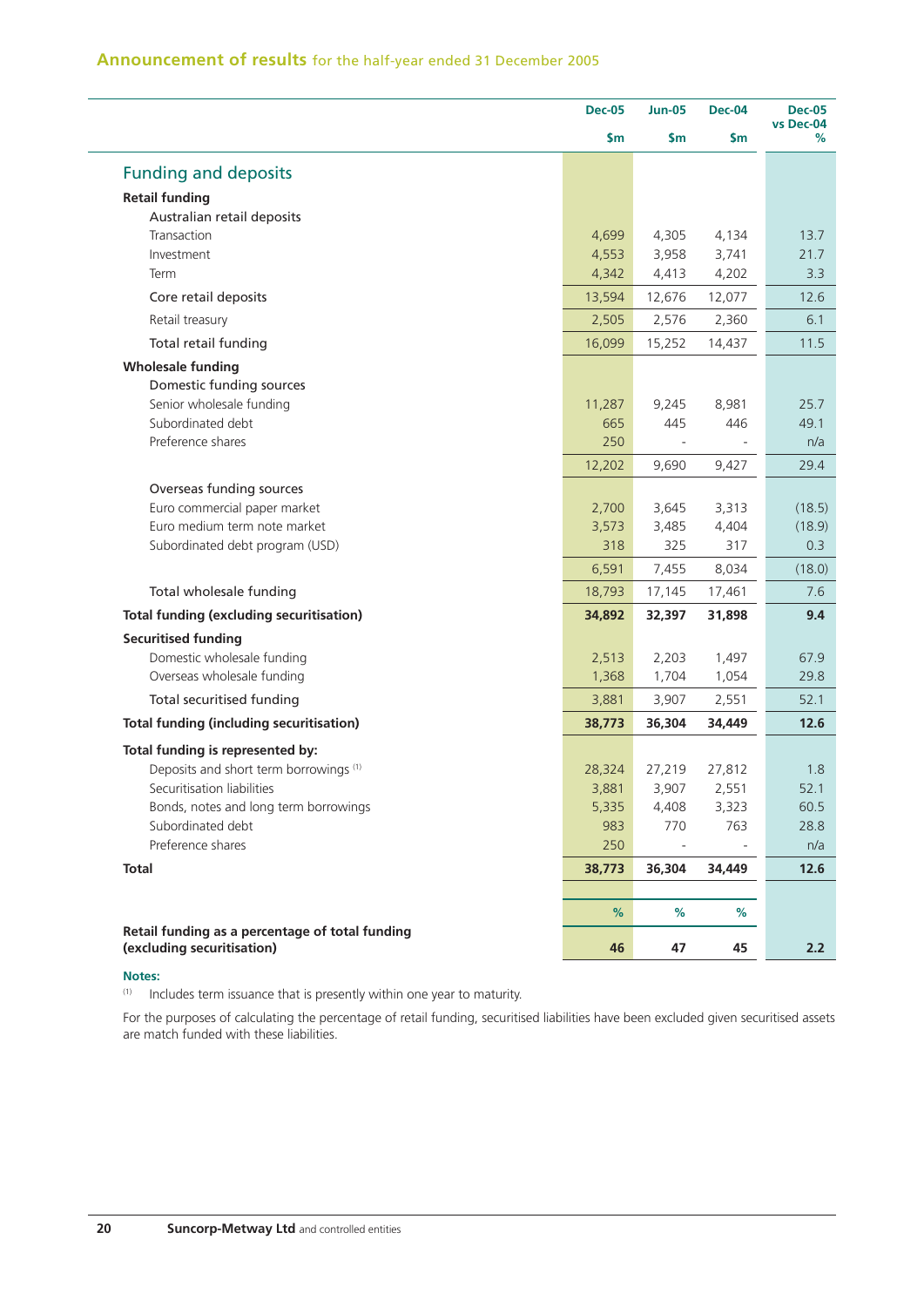## Funding and deposits (continued)

#### **Retail funding**

Suncorp continues to maintain excellent growth in retail deposits, with total retail funding increasing by 11.5% to \$16.1 billion at December, compared with the previous December. On an underlying basis, core retail deposits, excluding Treasury, grew by 12.6% to \$13.6 billion at December, which was above industry retail deposit growth of 10.5%, for the 12 months to December 2005.

Growth has been achieved despite the intense competition for deposits currently being experienced, with all major competitors offering aggressive rates and substantially increasing advertising spend. Products such as Suncorp's successful high interest EveryDay Options transaction account remain competitive, and supportive of long term growth.

Major growth was seen in Transaction deposits, which grew 13.7% to \$4.7 billion. This category includes Personal Transaction, Savings accounts and small business deposits. Investment deposits were also up strongly by 21.7% to \$4.5 billion.

The move to give our Business Banking division responsibility to raise and retain deposits has been another successful area. Although commencing from a relatively low base, business deposits have increased from \$550 million in June 2005 to \$918 million in December 2005.

#### **Wholesale funding**

The Company wholesale market funding strategy is to continue to increase the diversification of funding sources and to deepen its global investor base. In that context, a number of successful transactions were undertaken during the period.

In October 2005, Suncorp undertook a EUR500 million five year floating rate note issue (equivalent to approximately A\$795 million). This is the third Euro five-year transaction undertaken by Suncorp (since 2003), and continues the strategy to develop the offshore term investor base. Sixty-four investors (including 12 new), from 12 different countries participated in the transaction which was split between Asia (9%), UK (25%) and continental Europe (66%).

To balance liquidity and funding needs around benchmark transactions, private placements and wholesale short term issuance (domestic and offshore) were initiated.

During the half-year, the Company completed one, A\$800 million securitisation via the APOLLO Series 2005-2 Trust. The sixth domestic issue, it settled on 19 July 2005. Consistent with the previous offshore transaction in March 2005 (A\$2.0 billion equivalent) it included Low Doc loans, representing approximately 9.5% of the total pool of mortgages.

Outstanding securitised assets totalled \$3.7 billion at the end of December 2005, relatively stable compared to June 2005, but up 51.4% on December 2004 as a result of the two transactions (offset by run-off).

The Company plans two securitisation issues each year, subject to balance sheet growth and market conditions (and the changing regulatory landscape).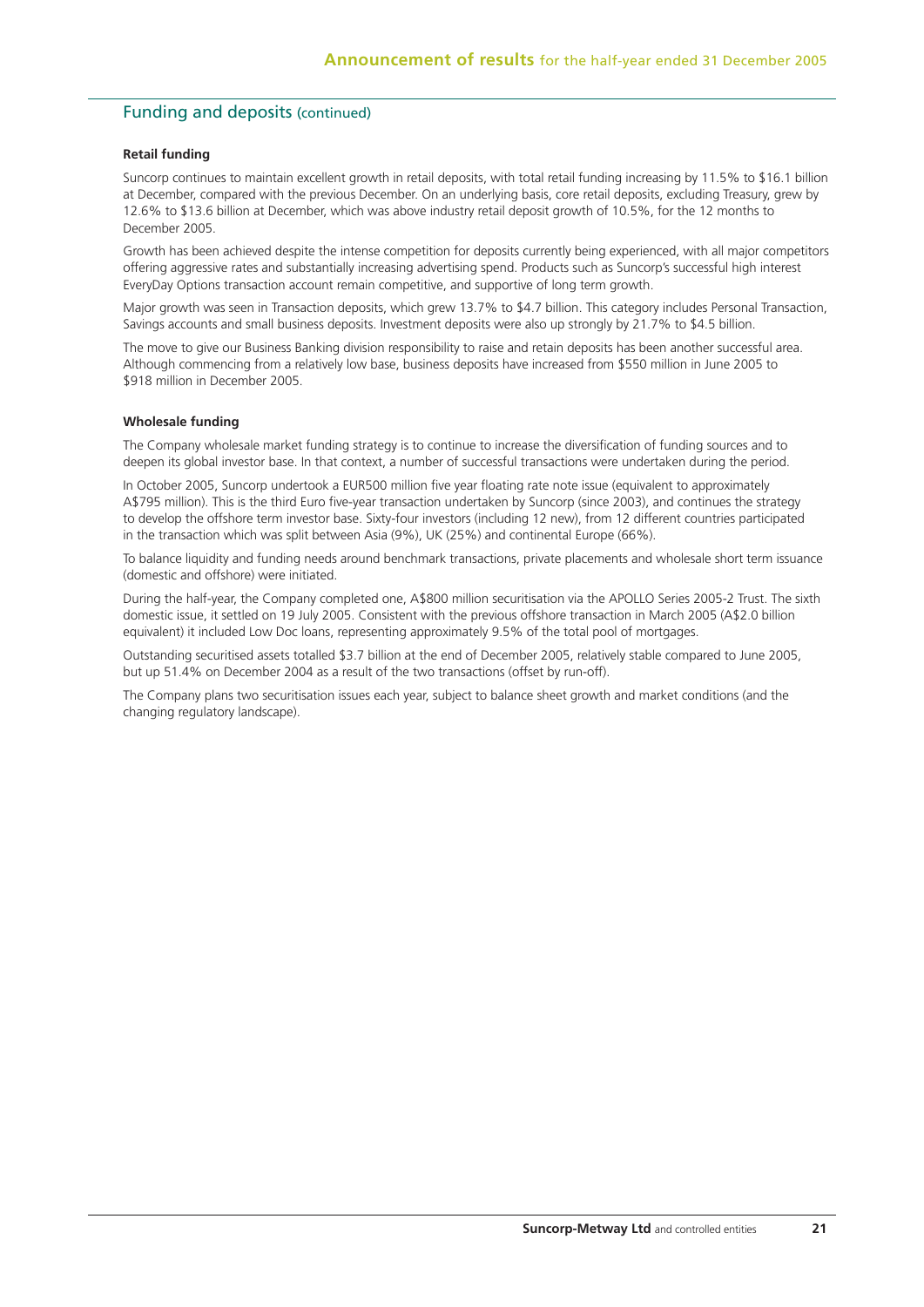## **Profit overview**

## Net interest income

Net interest income rose by 9.2% to \$412 million for the half-year, on a like-on-like basis (prior to AIFRS impacts), driven by business growth. Adjusting for the impact of AIFRS, net interest income was \$422 million for the period.

The table below shows that the underlying margin prior to AIFRS adjustments declined just one basis point compared to December 2004. The main impact on the margin was the increased competition in the market place for retail deposits, particularly high yield internet based savings products. This was offset by effective management of asset mix and yield and higher income on free capital.

Reported net interest margin was 2.12% for the half-year to December 2005. The overall margin has been impacted by the adoption of AIFRS, which now includes the consolidation of securitised loans and funding, deferred loan establishment fees and costs, and the group's preference shares which have been reclassified as a debt instrument. The impact of these items was to reduce the margin by eighteen basis points, from 2.30% (AGAAP equivalent) for the half-year. Under the AIFRS first time adoption rules, prior periods have only been adjusted for the impact of securitised loans and funding.

The higher cost of securitised loans and funding between periods is a result of the increased volume of our securitised loan pool, following issues of A\$2.0 billion in February 2005 and A\$800 million in July 2005.

|                                                             |                | <b>Half-Year Ended</b> |                          |                |
|-------------------------------------------------------------|----------------|------------------------|--------------------------|----------------|
|                                                             | <b>Dec-05</b>  | <b>Jun-05</b>          | <b>Dec-04</b>            | <b>Dec-05</b>  |
|                                                             | $\mathsf{sm}$  | \$m                    | $\mathsf{Sm}$            | vs Dec-04<br>% |
| Net interest margin                                         |                |                        |                          |                |
| Bank loans and funding (1)                                  | 412            | 394                    | 377                      | 9.2            |
| Securitised loans and funding                               | 13             | 9                      | 6                        | 116.7          |
|                                                             | 425            | 403                    | 383                      | 10.9           |
| Net establishment fees and acquisition costs <sup>(2)</sup> | $\overline{2}$ |                        |                          | n/a            |
| Preference shares <sup>(3)</sup>                            | (5)            |                        | $\overline{\phantom{a}}$ | n/a            |
|                                                             | 422            | 403                    | 383                      | 10.2           |
|                                                             |                |                        |                          |                |
|                                                             | $\frac{9}{6}$  | %                      | $\%$                     |                |
| Net interest margin                                         |                |                        |                          |                |
| Bank loans and funding (1)                                  | 2.30           | 2.34                   | 2.31                     | (0.4)          |
| Securitised loans and funding                               | (0.17)         | (0.17)                 | (0.13)                   | 30.8           |
|                                                             | 2.13           | 2.17                   | 2.18                     | (2.3)          |
| Net establishment fees and acquisition costs                | 0.01           |                        | ٠                        | n/a            |
| Preference shares                                           | (0.02)         |                        | $\overline{\phantom{a}}$ | n/a            |
|                                                             | 2.12           | 2.17                   | 2.18                     | (2.8)          |

#### **Notes:**

(1) Represents the margin as previously presented under AGAAP and accordingly can be compared with the prior periods.

<sup>(2)</sup> Under AIFRS transitional arrangements the comparatives have not been restated. An estimate of this item for June 2005 is \$3 million and December 2004 is \$5 million. These estimates are unaudited.

<sup>(3)</sup> Under AIFRS transitional arrangements the comparatives have not been restated. An estimate of this item for June 2005 is \$5 million and for December 2004 is \$5 million. These estimates are unaudited.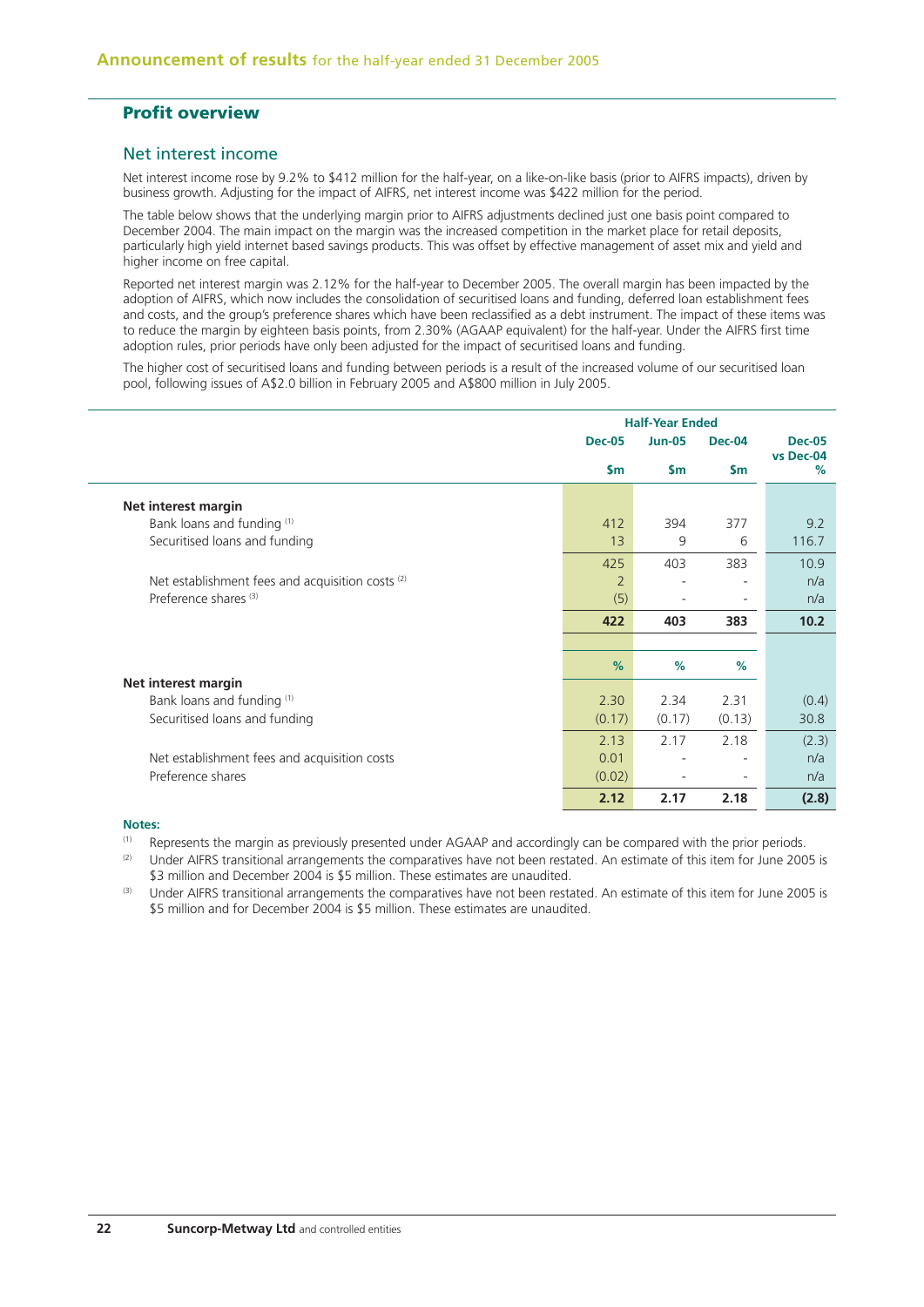## **Profit overview** (continued)

Net interest income (continued)

#### **Movements in net interest margin**

 $0/6$ 



#### **Notes:**

 $(1)$  Excluding impact of yields of 15 basis points.

## Net banking fee income

Banking fee income has been impacted by the adoption of AIFRS, which now requires loan establishment fee revenue and expenses to be included in net interest income, from the date of adoption (1 July 2005).

Excluding lending establishment fee revenue and expenses, underlying bank fee income rose by 12.1% compared to each period. The underlying movement is attributable to a rise in transaction fees, and other net lending fees such as line fees, early discharge fees, and facility fees on the bank accepted bill product.

Under AIFRS, most securitisation income is recorded in net interest income, for the current and comparative periods. Some lending and transaction fees on securitised loans remain in fee income within the relevant categories: December 2005 \$3 million, June 2005 \$2 million, December 2004 \$2 million.

|                                       | <b>Half-Year Ended</b> |               |                |                   |
|---------------------------------------|------------------------|---------------|----------------|-------------------|
|                                       | <b>Dec-05</b>          | <b>Jun-05</b> | <b>Dec-04</b>  | <b>Dec-05</b>     |
|                                       | <b>Sm</b>              | <b>Sm</b>     | $\mathsf{sm}$  | vs Dec-04<br>$\%$ |
| Net banking fee income                |                        |               |                |                   |
| Lending other fee revenue             | 31                     | 25            | 26             | 19.2              |
| Lending other fee expense             | (13)                   | (12)          | (11)           | 18.2              |
| Net lending fees                      | 18                     | 13            | 15             | 20.0              |
| Transaction fees                      | 46                     | 44            | 42             | 9.5               |
| Interchange fees                      | $\overline{1}$         | 1             | $\overline{ }$ |                   |
| Like-on-like comparative              | 65                     | 58            | 58             | 12.1              |
| Lending establishment fee revenue (1) | ۰.                     | 18            | 21             | (100.0)           |
| Lending establishment fee expense (1) | ٠                      | (14)          | (12)           | (100.0)           |
|                                       | 65                     | 62            | 67             | (3.0)             |

#### **Notes:**

(1) Lending establishment fee revenue and expense are deferred and amortised within interest income from 1 July 2005.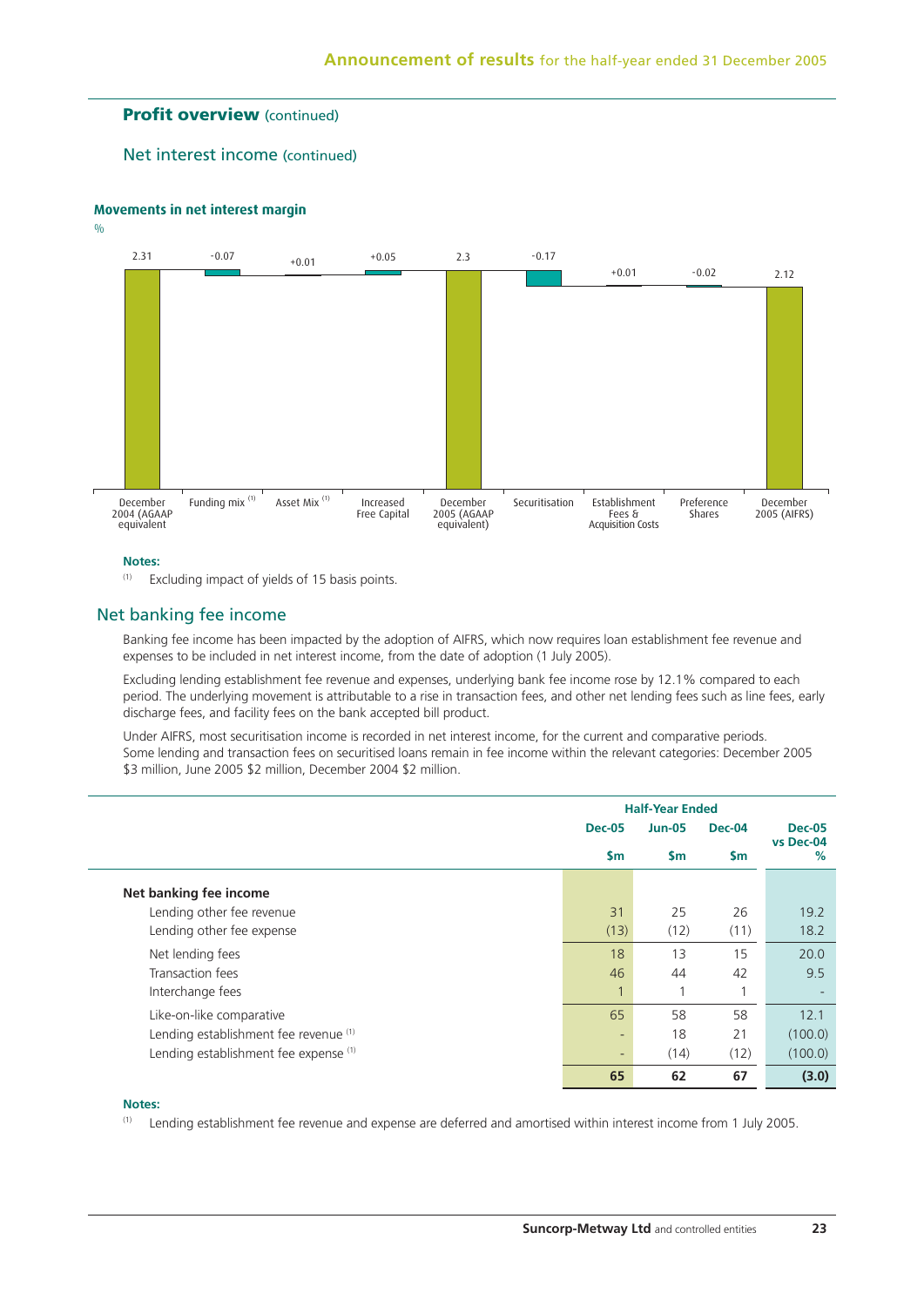## Total income

Total income from banking activities has been affected by the transitional provisions of AIFRS. AIFRS requires the deferral of loan establishment fees and costs, and the classification of preference shares as debt. These adjustments are reflected in the December 2005 half-year results but not in the comparative periods. An estimate of the amount by which total income would decrease in the comparative periods if these adjustments were reflected are as follows:

- Deferral of loan establishment fees: June 2005 \$1 million, December 2004 \$4 million.
- Preference shares interest: June 2005 \$5 million, December 2004 \$5 million.

These estimates are unaudited.

### Operating expenses

Operating expenses increased by 1.4% to \$225 million compared to the prior December half, and fell 2.2% from the June 2005 half. This excellent result can be attributed to disciplined focus on expense management, whilst continuing to make appropriate reinvestment in the business. The group's diversified financial services business model continues to demonstrate operating synergies as evidenced by further reductions in the cost to income ratio to 45.5% for the half-year, compared to 48.4% for the preceding periods.

## Impairment losses on loans and advances

The impairment losses on loans and advances was \$15 million for half-year to December 2005, down from \$18 million in the prior corresponding period. As a proportion of average loans, advances and other receivables, the impairment losses amount to just 4 basis points for the half-year, reflecting the strong underlying credit quality of the book.

With the change in reporting standards required by AIFRS, the general provision has been replaced by a collective provision, which is raised against groups of loans and advances with similar credit risk characteristics that are not specifically provided for. A large portion of the impairment losses was the increase in the collective provision of \$5 million (see page 28). An increase to the specific provision of \$7 million was made in line with the increases in impaired assets for half-year.

Bad debts written-off were \$5 million for the total lending portfolio for the half-year and this is in line with recent low half-year write-off figures.

Approximately 54% of total lending is made up of low risk housing loans, and the portfolio has very low exposure to corporate lending or unsecured consumer finance. The bulk of the lending including housing, development finance, property investment, agribusiness and commercial lending is secured by real property at conservative values.

|                                         | <b>Half-Year Ended</b>   |                          |                          |                |
|-----------------------------------------|--------------------------|--------------------------|--------------------------|----------------|
|                                         | <b>Dec-05</b>            | <b>Jun-05</b>            | Dec-04                   | <b>Dec-05</b>  |
|                                         | <b>Sm</b>                | <b>S</b> m               | Sm                       | vs Dec-04<br>% |
| Impairment losses on loans and advances |                          |                          |                          |                |
| General provision for impairment        | $\overline{\phantom{0}}$ | 4                        | 12                       | (100.0)        |
| Collective provision for impairment     | 5                        | $\overline{\phantom{0}}$ | $\overline{\phantom{a}}$ | n/a            |
| Specific provision for impairment       |                          | 3                        | 4                        | 75.0           |
| Bad debts written off                   | 5                        | 4                        | 4                        | 25.0           |
| Bad debts recovered                     | (2)                      | (1)                      | (2)                      |                |
|                                         | 15                       | 10                       | 18                       | (16.7)         |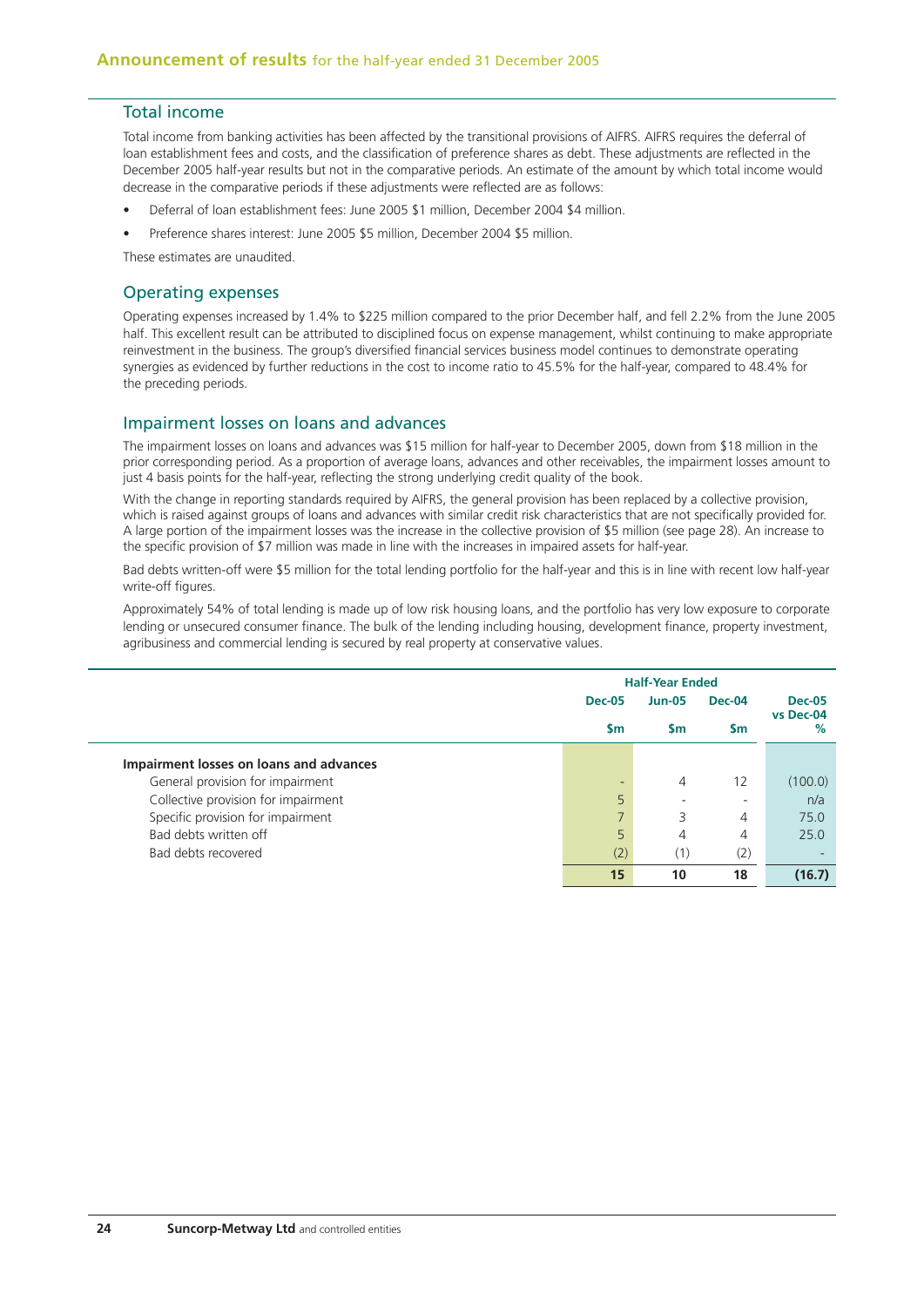

## Impairment losses on loans and advances (continued)

#### Impaired assets

Total non-performing loans increased to \$185 million at December, equivalent to 0.51% of gross loans, advances and other receivables. This represents an increase of \$11 million from June 2005, but is up from \$121 million in the prior corresponding period. Gross impaired assets increased to \$114 million at December, equivalent to 0.31% of total gross loans, while past 90 day due loans decreased to \$71 million, compared to \$105 million at the June 2005 year end, and \$53 million in the prior December.

While the level of non-performing loans represents an increase on prior periods, it remains low on a historical basis. The increase does however suggest that the business credit cycle probably reached a floor some 12 months ago.

The increase in the impaired assets from the preceding June has been caused predominantly by a small number of larger balance business banking loans in the past 90 days due category, migrating to impaired assets. However, the resultant increase in our specific provisions of just \$3 million again emphasises the secured and conservative nature of our lending.

Of the \$114 million in impaired assets, construction and development constitutes the biggest segment, at \$45 million up from \$15 million in June 2005. This movement is a reflection of the operating conditions in some segments in New South Wales and Victoria, and relates largely to three loans.

Demonstrating the cyclical nature of the industry, Agribusiness impaired assets have continued to decline, down from \$32 million in December 2004 to \$17 million in December 2005 reflecting the ongoing positive conditions in rural industries and specifically in the sugar industry.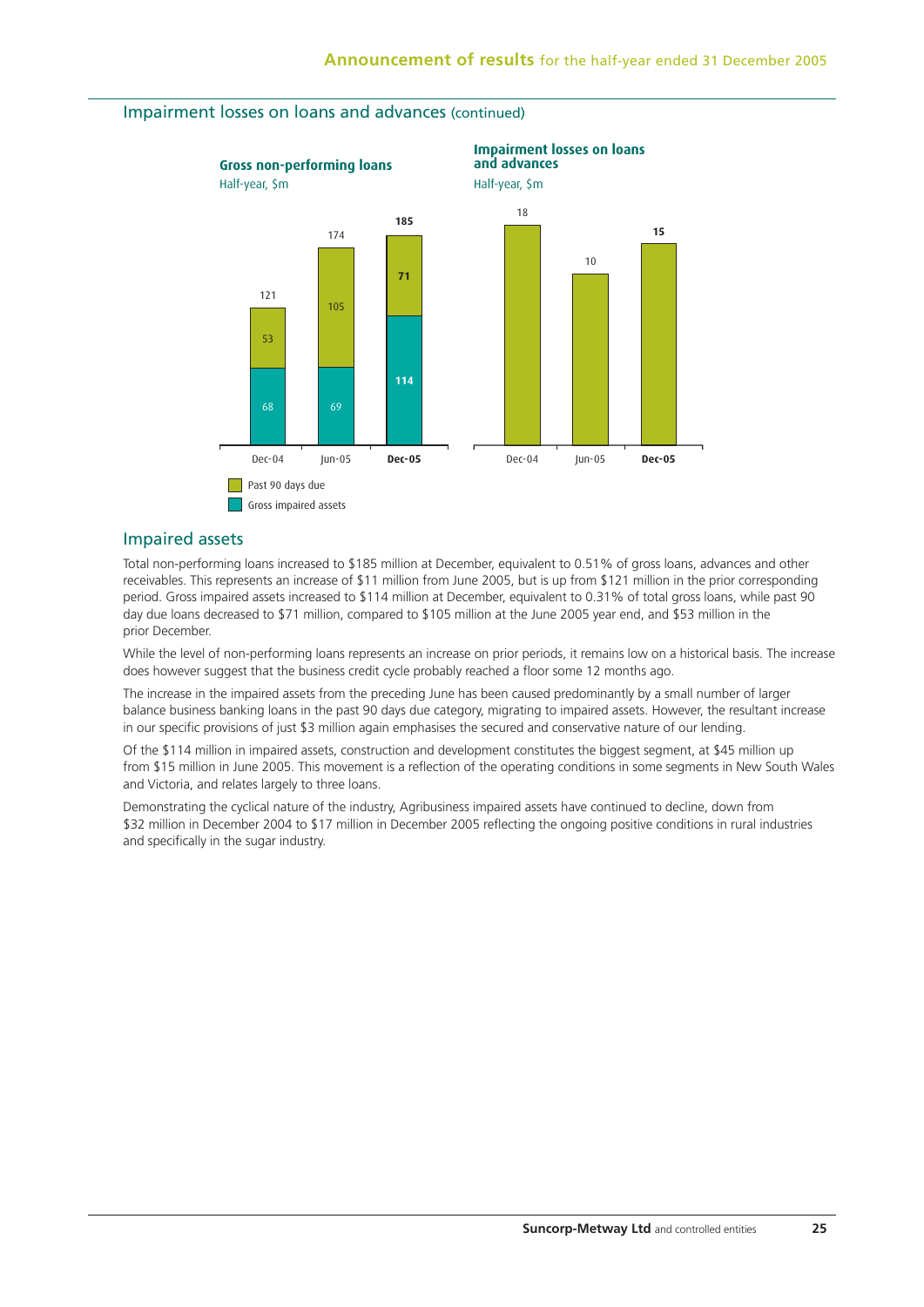|                                                                                                              | <b>Half-Year Ended</b> |                |                |                            |
|--------------------------------------------------------------------------------------------------------------|------------------------|----------------|----------------|----------------------------|
|                                                                                                              | <b>Dec-05</b>          | <b>Jun-05</b>  | <b>Dec-04</b>  | <b>Dec-05</b><br>vs Dec-04 |
|                                                                                                              | \$m                    | \$m            | \$m            | %                          |
| Impaired assets (continued)                                                                                  |                        |                |                |                            |
| <b>Gross balances of non-accrual loans</b>                                                                   |                        |                |                |                            |
| with specific provisions set aside                                                                           | 75                     | 35             | 32             | 134.4                      |
| without specific provisions set aside                                                                        | 39                     | 34             | 36             | 8.3                        |
| Gross impaired assets                                                                                        | 114                    | 69             | 68             | 67.6                       |
| Interest reserved (1)                                                                                        | (9)                    | (6)            | (7)            | (100.0)                    |
| Net balances                                                                                                 | 114                    | 63             | 61             | 86.9                       |
| Specific provision for impairment                                                                            | (21)                   | (17)           | (18)           | 16.7                       |
| <b>Net impaired assets</b>                                                                                   | 93                     | 46             | 43             | 116.3                      |
| Size of gross impaired assets                                                                                |                        |                |                |                            |
| Less than one million                                                                                        | 28                     | 27             | 25             | 12.0                       |
| Greater than one million but less than ten million                                                           | 34                     | 32             | 32             | 6.3                        |
| Greater than ten million                                                                                     | 52                     | 10             | 11             | Large                      |
|                                                                                                              | 114                    | 69             | 68             | 67.6                       |
| Past due loans not shown as impaired assets                                                                  |                        |                |                |                            |
| Impaired assets do not include loans accruing interest which are in                                          |                        |                |                |                            |
| arrears 90 days or more where the loans are well secured. Interest                                           |                        |                |                |                            |
| revenue continues to be recognised in the contribution to profit.<br>The value of past due loans is          | 71                     | 105            | 53             | 34.0                       |
|                                                                                                              | 185                    | 174            | 121            | 52.9                       |
| <b>Gross non-performing loans</b>                                                                            |                        |                |                |                            |
| Interest income foregone on impaired assets (1)<br>Net interest charged but not recognised as revenue in the |                        |                |                |                            |
| contribution to profit during the half-year was                                                              |                        | $\overline{4}$ | $\overline{4}$ | (100.0)                    |
| Interest income on impaired assets recognised in the                                                         |                        |                |                |                            |
| contribution to profit (1)                                                                                   |                        |                |                |                            |
| Net interest charged and recognised as revenue in the                                                        |                        |                |                |                            |
| contribution to profit during the half-year was                                                              |                        | 3              | 1              | (100.0)                    |
| Analysis of movements in gross impaired assets                                                               |                        |                |                |                            |
| Balance at the beginning of the half-year                                                                    | 69                     | 68             | 62             | 11.3                       |
| Recognition of new impaired assets and increases in<br>previously recognised impaired assets                 | 72                     | 24             | 30             | 140.0                      |
| Impaired assets written off during the half-year                                                             | (7)                    | (4)            | (5)            | 40.0                       |
| Impaired assets which have been restated as performing assets or repaid                                      | (20)                   | (19)           | (19)           | 5.3                        |
| Balance at the end of the half-year                                                                          | 114                    | 69             | 68             | 67.6                       |
|                                                                                                              |                        |                |                |                            |
|                                                                                                              | %                      | %              | %              |                            |
| Gross impaired assets as a percentage of gross loans,                                                        |                        |                |                |                            |
| advances and other receivables                                                                               | 0.31                   | 0.20           | 0.21           | 47.6                       |
| Gross non-performing loans as a percentage of gross loans,<br>advances and other receivables                 | 0.51                   | 0.50           | 0.37           | 37.8                       |
|                                                                                                              |                        |                |                |                            |

**Notes:**

(1) Interest reserved is no longer recognised under AIFRS.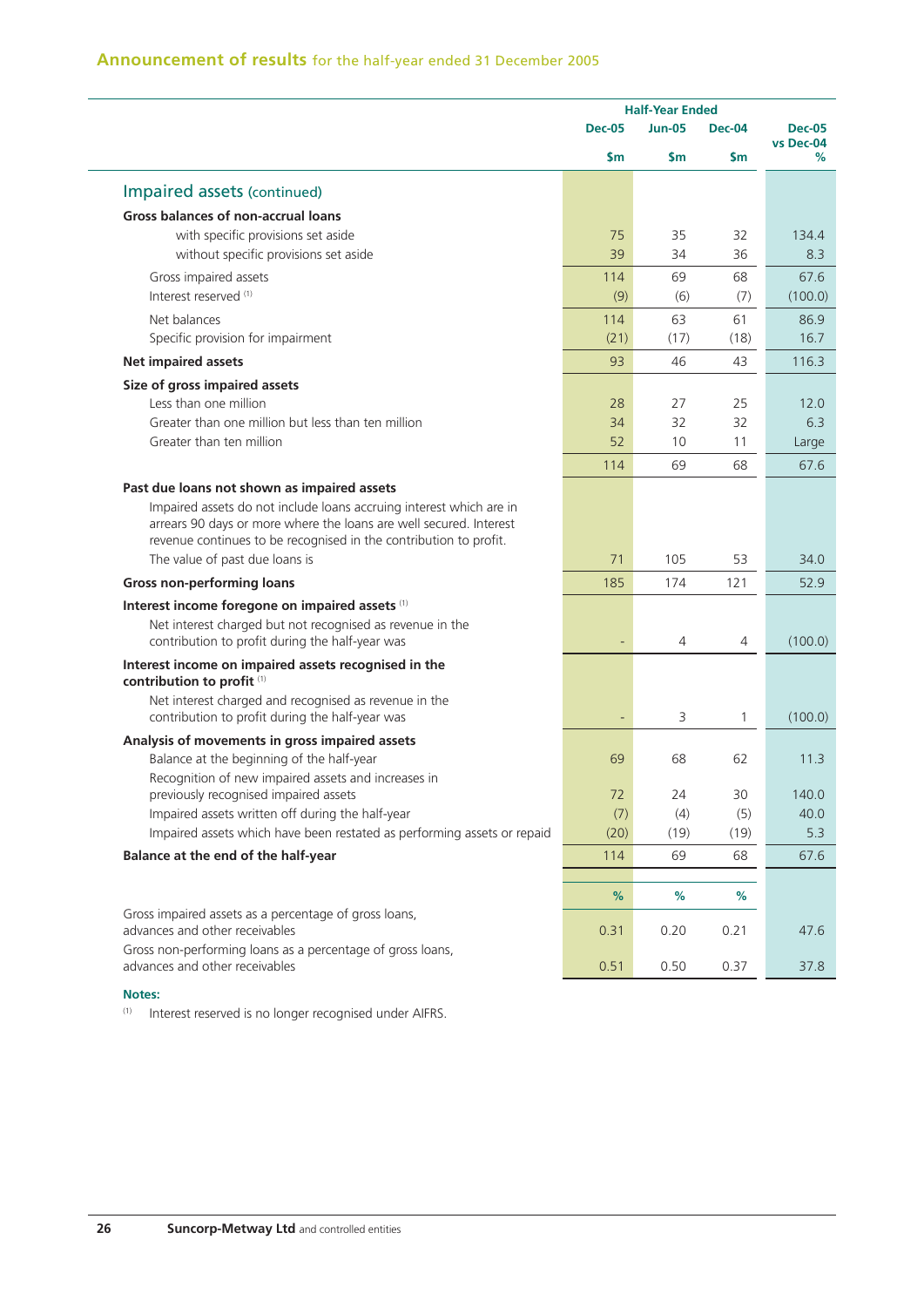## Impaired assets (continued)

Industry breakdown is shown below based on the source of credit risk whereas the asset growth table on page 16 is based on the nature of the loan.

Industry breakdown of impaired assets and specific provisions as at 31 December 2005 are as follows:

|                                   | Gross<br>Loans<br>\$m   | <b>Impaired</b><br><b>Assets</b><br><b>Sm</b> | <b>Specific</b><br><b>Provision</b><br><b>Sm</b> |
|-----------------------------------|-------------------------|-----------------------------------------------|--------------------------------------------------|
| Agribusiness                      | 2,631                   | 17                                            | 9                                                |
| Construction and development      | 3,516                   | 45                                            | 5                                                |
| <b>Financial services</b>         | 579                     |                                               | ٠                                                |
| Hospitality                       | 963                     | 13                                            | -                                                |
| Manufacturing                     | 501                     | 5                                             | -                                                |
| Professional services             | 615                     | 16                                            | $\overline{2}$                                   |
| Property investment               | 3,849                   | 3                                             |                                                  |
| Real estate mortgage              | 21,263                  |                                               | $\overline{\phantom{a}}$                         |
| Personal                          | 694                     | $\overline{4}$                                |                                                  |
| Government and public authorities | $\overline{\mathsf{B}}$ | ٠                                             | ٠                                                |
| Other commercial and industrial   | 1,863                   | 11                                            | 3                                                |
|                                   | 36,477                  | 114                                           | 21                                               |

Industry breakdown of impaired assets and specific provisions as at 30 June 2005 are as follows:

|                                   | <b>Gross</b><br><b>Loans</b><br><b>Sm</b> | <b>Impaired</b><br><b>Assets</b><br>\$m | <b>Specific</b><br><b>Provision</b><br><b>Sm</b> |
|-----------------------------------|-------------------------------------------|-----------------------------------------|--------------------------------------------------|
| Agribusiness                      | 2,406                                     | 24                                      | 9                                                |
| Construction and development      | 3,319                                     | 15                                      |                                                  |
| <b>Financial services</b>         | 453                                       | $\overline{\phantom{0}}$                | -                                                |
| Hospitality                       | 890                                       | 2                                       | 1                                                |
| Manufacturing                     | 501                                       |                                         |                                                  |
| Professional services             | 597                                       | $\overline{2}$                          |                                                  |
| Property investment               | 3,822                                     | 6                                       |                                                  |
| Real estate mortgage              | 20,427                                    |                                         |                                                  |
| Personal                          | 637                                       | 3                                       |                                                  |
| Government and public authorities | 2                                         | ٠                                       | ۰                                                |
| Other commercial and industrial   | 1,833                                     | 17                                      | 7                                                |
|                                   | 34,887                                    | 69                                      | 17                                               |

Industry breakdown of impaired assets and specific provisions as at 31 December 2004 are as follows:

|                                   | <b>Gross</b><br>Loans<br>$\mathsf{Sm}$ | <b>Impaired</b><br><b>Assets</b><br>\$m | <b>Specific</b><br><b>Provision</b><br>$\mathsf{Sm}$ |
|-----------------------------------|----------------------------------------|-----------------------------------------|------------------------------------------------------|
| Agribusiness                      | 2,272                                  | 32                                      | 15                                                   |
| Construction and development      | 3,059                                  | 9                                       |                                                      |
| <b>Financial services</b>         | 346                                    | ٠                                       | $\overline{\phantom{0}}$                             |
| Hospitality                       | 827                                    | 3                                       |                                                      |
| Manufacturing                     | 403                                    |                                         | $\overline{\phantom{0}}$                             |
| Professional services             | 601                                    | $\overline{2}$                          | $\overline{\phantom{0}}$                             |
| Property investment               | 3,754                                  | 11                                      |                                                      |
| Real estate mortgage              | 19,095                                 | $\overline{\phantom{a}}$                |                                                      |
| Personal                          | 583                                    | $\overline{ }$                          |                                                      |
| Government and public authorities | $\overline{2}$                         |                                         |                                                      |
| Other commercial and industrial   | 1,650                                  | 9                                       |                                                      |
|                                   | 32,592                                 | 68                                      | 18                                                   |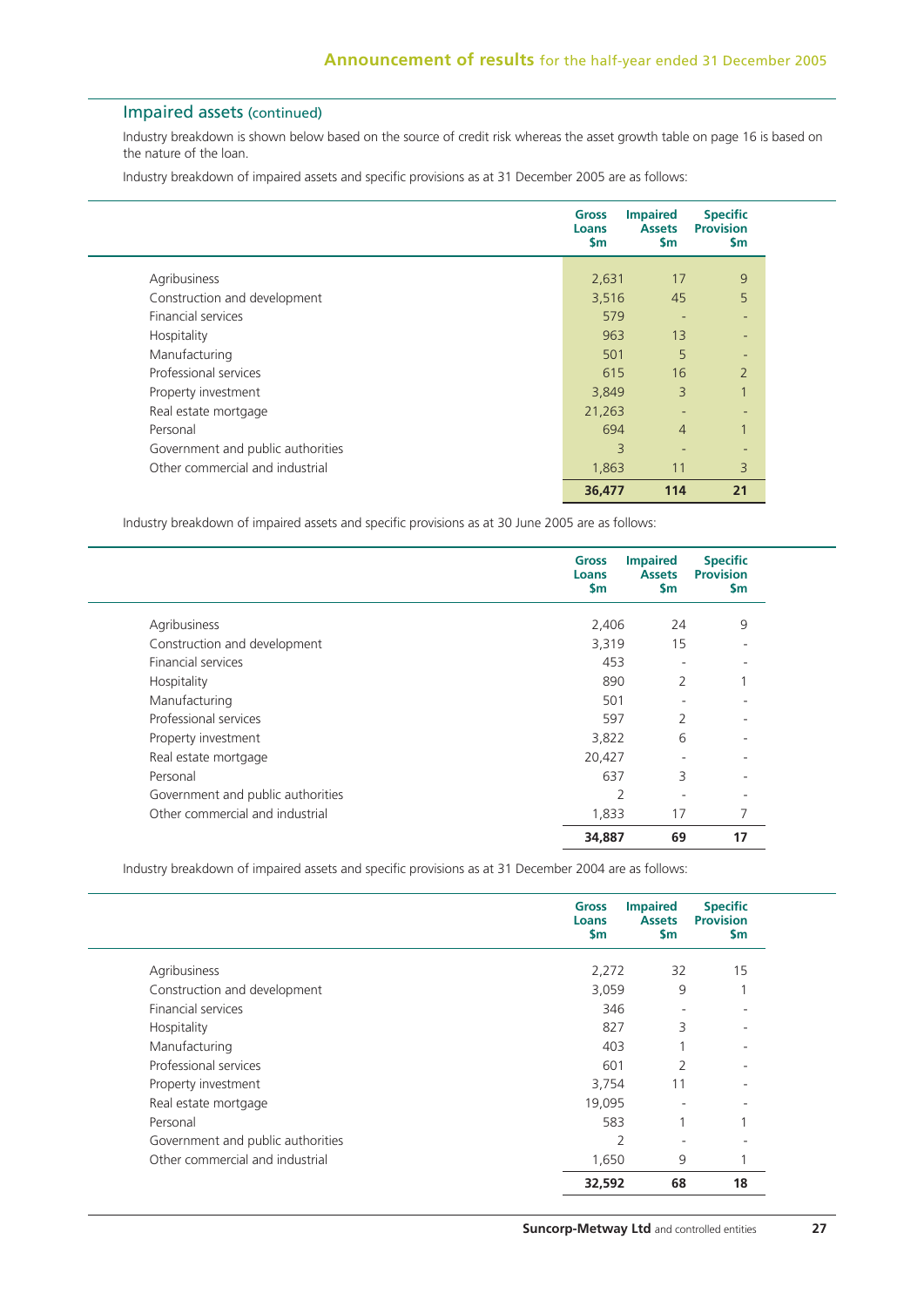|                                                             |                | <b>Half-Year Ended</b>   |                          |                            |
|-------------------------------------------------------------|----------------|--------------------------|--------------------------|----------------------------|
|                                                             | <b>Dec-05</b>  | <b>Jun-05</b>            | <b>Dec-04</b>            | <b>Dec-05</b><br>vs Dec-04 |
|                                                             | $\mathsf{sm}$  | $\mathsf{Sm}$            | $\mathsf{Sm}$            | ℅                          |
| Provision for impairment                                    |                |                          |                          |                            |
| <b>General provision</b>                                    |                |                          |                          |                            |
| Balance at the beginning of the period                      | 139            | 135                      | 123                      | 13.0                       |
| Charge against contribution to profit                       |                | $\overline{4}$           | 12                       | (100.0)                    |
| AIFRS adjustment against 1 July 2005 retained profits       | (139)          | $\overline{\phantom{a}}$ | $\overline{\phantom{a}}$ | n/a                        |
| Balance at the end of the period                            | ÷              | 139                      | 135                      | (100.0)                    |
| <b>Collective provision</b>                                 |                |                          |                          |                            |
| Balance at the beginning of the period                      |                |                          |                          | n/a                        |
| AIFRS adjustment against 1 July 2005 retained profits       | 98             |                          |                          | n/a                        |
| Charge against contribution to profit                       | 5              |                          |                          | n/a                        |
| Balance at the end of the period                            | 103            |                          | $\overline{\phantom{m}}$ | n/a                        |
| <b>Specific provision</b>                                   |                |                          |                          |                            |
| Balance at the beginning of the period                      | 17             | 18                       | 19                       | (10.5)                     |
| AIFRS adjustment against 1 July 2005 retained profits       | $\overline{4}$ |                          |                          | n/a                        |
| Charge against contribution to profit                       | $\overline{7}$ | 3                        | 4                        | 75.0                       |
| Bad debts written-off                                       | (7)            | (4)                      | (5)                      | 40.0                       |
| Balance at the end of the period                            | 21             | 17                       | 18                       | 16.7                       |
| Total provision for impairment - Banking activities         | 124            | 156                      | 153                      | (19.0)                     |
|                                                             |                |                          |                          |                            |
|                                                             | $\%$           | %                        | %                        |                            |
| Provision for impairment expressed as a percentage of gross |                |                          |                          |                            |
| impaired assets less interest reserved are as follows: (1)  |                |                          |                          |                            |
| General provision                                           |                | 220.6                    | 221.3                    | (100.0)                    |
| Collective provision                                        | 90.4           |                          |                          | n/a                        |
| Specific provision                                          | 18.4           | 27.0                     | 29.5                     | (37.6)                     |
| Total provision                                             | 108.8          | 247.6                    | 250.8                    | (56.6)                     |

#### **Notes:**

(1) Interest reserved is no longer recognised under AIFRS.

Under AGAAP, the movement in the general provision for doubtful debts charged to the Income Statement was based on 0.50% of the growth in risk weighted assets. The movement in the general provision from one period to the next was relatively predictable as the key variable in this calculation is risk weighted assets.

With the change in reporting standards required by AIFRS the general provision has been replaced by a collective provision. The collective provision has been raised against groups of loans and advances that are not specifically provided for. The loans and advances have been grouped on the basis of similar credit characteristics and are collectively evaluated for impairment on an historical loss basis.

AIFRS requirements result in a collective provision which is lower than the general provisions previously maintained in accordance with APRA requirements. The collective provision at December 2005 totalled \$103 million, and represents 0.40% of risk weighted assets. However total provisions are still in excess of the balance of gross impaired assets, and prudent given the low loss history of the portfolio and the recent record low level of losses.

Under AIFRS, the movement in the collective provision that is charged to the Income Statement is likely to be more volatile as the calculation has more variables, and this volatility will be more difficult to predict.

The variable that has the greatest impact on the level of, and movement in, the collective provision is the outstanding balance of the group of impaired loans. The pool of loans assessed for the collective provision for any indicators of impairment, is broader than the definition of impaired loans as disclosed in the table on page 26. Some criteria for these loans are subjective and may not meet the AIFRS definition of a loss event.

The total provisions are equivalent to 108.8% of gross impaired assets.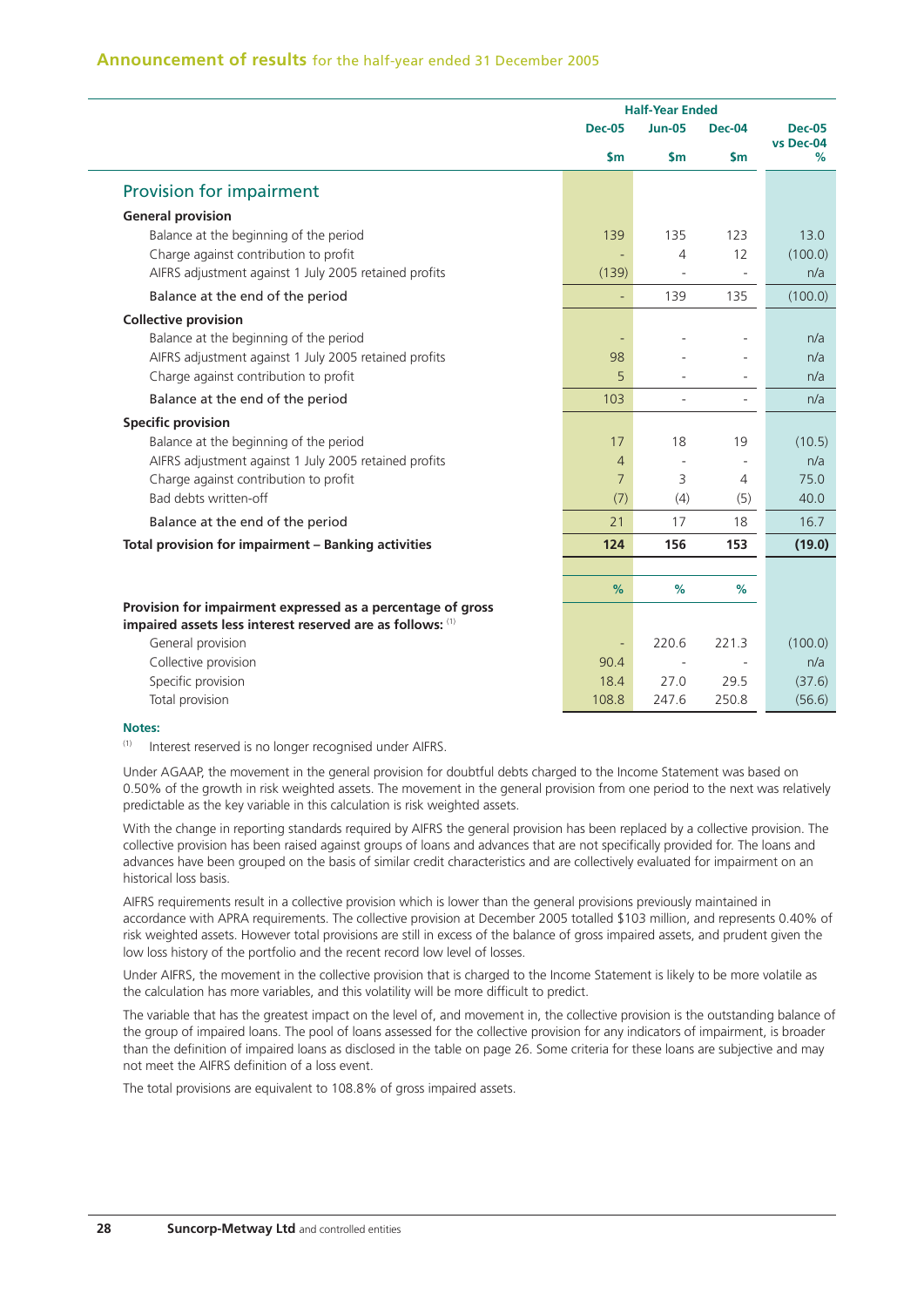|                                                  |                                         | <b>Half-Year Ended Dec-05</b> |                                      |                                         | Half-Year Ended Jun-05 <sup>(1)</sup> |                                      |  |
|--------------------------------------------------|-----------------------------------------|-------------------------------|--------------------------------------|-----------------------------------------|---------------------------------------|--------------------------------------|--|
|                                                  | <b>Average</b><br><b>Balance</b><br>\$m | <b>Sm</b>                     | <b>Interest Average</b><br>Rate<br>% | <b>Average</b><br><b>Balance</b><br>\$m | <b>Sm</b>                             | <b>Interest Average</b><br>Rate<br>% |  |
| <b>Average banking assets</b><br>and liabilities |                                         |                               |                                      |                                         |                                       |                                      |  |
| <b>Assets</b>                                    |                                         |                               |                                      |                                         |                                       |                                      |  |
| <b>Interest earning assets</b>                   |                                         |                               |                                      |                                         |                                       |                                      |  |
| Trading securities                               | 3,578                                   | 102                           | 5.66                                 | 3,450                                   | 96                                    | 5.61                                 |  |
| Gross loans, advances and other receivables      | 35,498                                  | 1,302                         | 7.28                                 | 33,658                                  | 1,208                                 | 7.24                                 |  |
| Other interest earning assets                    | 492                                     | 12                            | 4.84                                 | 428                                     | 10                                    | 4.71                                 |  |
| Total interest earning assets                    | 39,568                                  | 1,416                         | 7.10                                 | 37,536                                  | 1,314                                 | 7.06                                 |  |
| Non-interest earning assets                      |                                         |                               |                                      |                                         |                                       |                                      |  |
| Other assets                                     | 2,491                                   |                               |                                      | 2,611                                   |                                       |                                      |  |
| Total non-interest earning assets                | 2,491                                   |                               |                                      | 2,611                                   |                                       |                                      |  |
| <b>Total assets</b>                              | 42,059                                  |                               |                                      | 40,147                                  |                                       |                                      |  |
| <b>Liabilities</b>                               |                                         |                               |                                      |                                         |                                       |                                      |  |
| <b>Interest bearing liabilities</b>              |                                         |                               |                                      |                                         |                                       |                                      |  |
| Deposits and short term borrowings               | 26,934                                  | 680                           | 5.01                                 | 26,197                                  | 642                                   | 4.94                                 |  |
| Securitisation liabilities                       | 4,239                                   | 126                           | 5.90                                 | 3,667                                   | 106                                   | 5.83                                 |  |
| Bonds, notes and long term borrowings            | 5,674                                   | 159                           | 5.56                                 | 5,214                                   | 142                                   | 5.49                                 |  |
| Subordinated notes <sup>(2)</sup>                | 700                                     | 24                            | 6.80                                 | 621                                     | 21                                    | 6.82                                 |  |
| Preference shares <sup>(2)</sup>                 | 151                                     | 5                             | 6.57                                 |                                         | $\overline{\phantom{a}}$              |                                      |  |
| Total interest bearing liabilities               | 37,698                                  | 994                           | 5.23                                 | 35,699                                  | 911                                   | 5.15                                 |  |
| <b>Non-interest bearing liabilities</b>          |                                         |                               |                                      |                                         |                                       |                                      |  |
| Other liabilities                                | 803                                     |                               |                                      | 752                                     |                                       |                                      |  |
| Total non-interest bearing liabilities           | 803                                     |                               |                                      | 752                                     |                                       |                                      |  |
| <b>Total liabilities</b>                         | 38,501                                  |                               |                                      | 36,451                                  |                                       |                                      |  |
| <b>Net assets</b>                                | 3,558                                   |                               |                                      | 3,696                                   |                                       |                                      |  |
| Analysis of interest margin and spread           |                                         |                               |                                      |                                         |                                       |                                      |  |
| Interest earning assets                          | 39,568                                  | 1,416                         | 7.10                                 | 37,536                                  | 1,314                                 | 7.06                                 |  |
| Interest bearing liabilities                     | 37,698                                  | 994                           | 5.23                                 | 35,699                                  | 911                                   | 5.15                                 |  |
| Net interest spread                              |                                         |                               | 1.87                                 |                                         |                                       | 1.91                                 |  |
| Net interest margin                              | 39,568                                  | 422                           | 2.12                                 | 37,536                                  | 403                                   | 2.17                                 |  |

#### **Notes:**

(1) The June 2005 comparatives are based on statutory AIFRS balances and due to the transitional adoption of AIFRS do not include all AIFRS adjustments.

(2) Excludes the subordinated debt and preference shares notionally allocated to General Insurance as capital funding and the associated interest cost charged to General Insurance.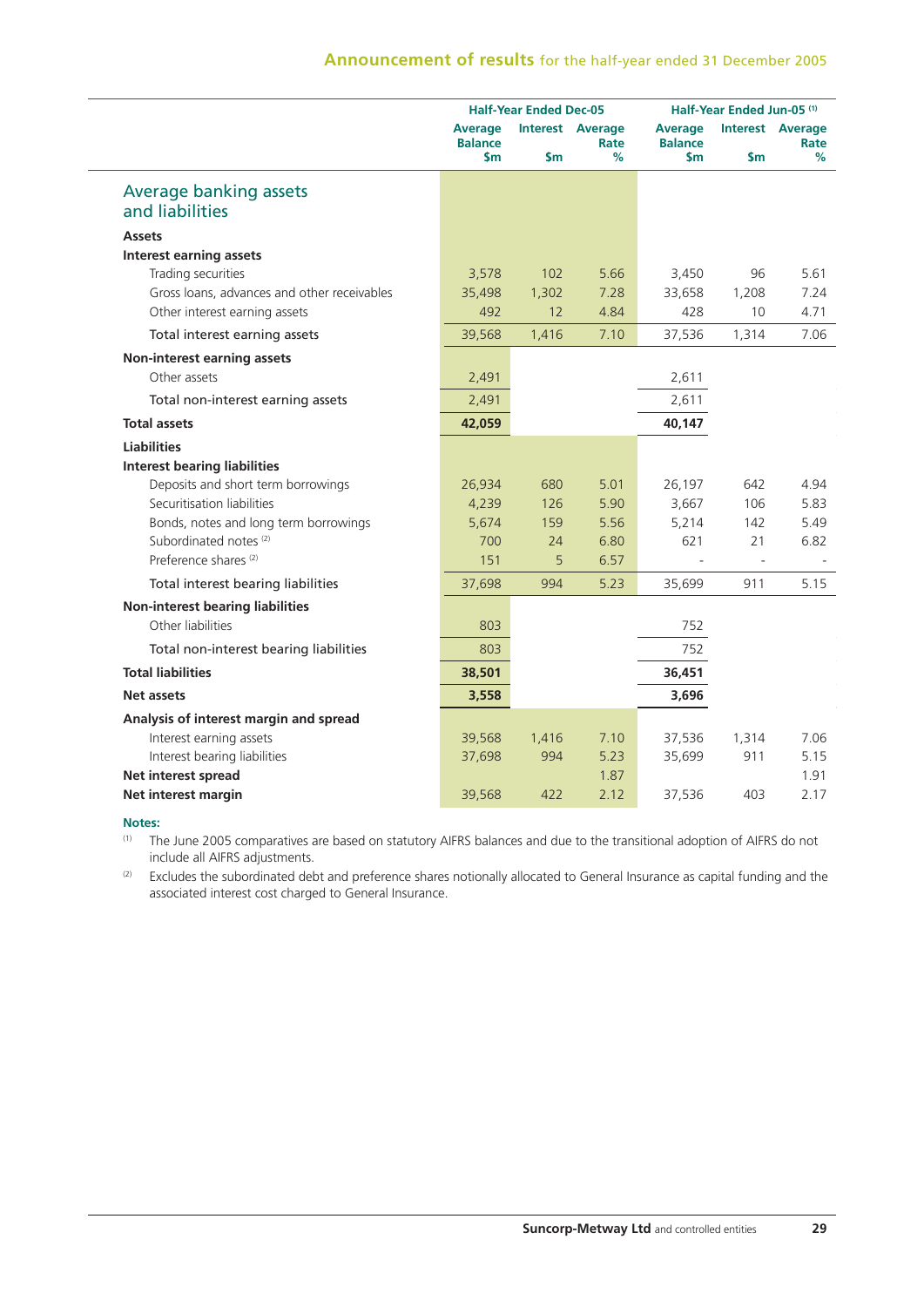|                                                       |                                          | Half-Year Ended Dec-04 (1) |                                      |  |  |
|-------------------------------------------------------|------------------------------------------|----------------------------|--------------------------------------|--|--|
|                                                       | <b>Average</b><br><b>Balance</b><br>\$m. | $\mathsf{sm}$              | <b>Interest Average</b><br>Rate<br>% |  |  |
| Average banking assets<br>and liabilities (continued) |                                          |                            |                                      |  |  |
| <b>Assets</b>                                         |                                          |                            |                                      |  |  |
| <b>Interest earning assets</b>                        |                                          |                            |                                      |  |  |
| Trading securities                                    | 3,028                                    | 83                         | 5.44                                 |  |  |
| Gross loans, advances and other receivables           | 31,428                                   | 1,126                      | 7.11                                 |  |  |
| Other interest earning assets                         | 386                                      | 9                          | 4.63                                 |  |  |
| Total interest earning assets                         | 34,842                                   | 1,218                      | 6.93                                 |  |  |
| Non-interest earning assets                           |                                          |                            |                                      |  |  |
| Other assets                                          | 2,566                                    |                            |                                      |  |  |
| Total non-interest earning assets                     | 2,566                                    |                            |                                      |  |  |
| <b>Total assets</b>                                   | 37,408                                   |                            |                                      |  |  |
| <b>Liabilities</b>                                    |                                          |                            |                                      |  |  |
| <b>Interest bearing liabilities</b>                   |                                          |                            |                                      |  |  |
| Deposits and short term borrowings                    | 26,439                                   | 643                        | 4.82                                 |  |  |
| Securitisation liabilities                            | 2,698                                    | 76                         | 5.59                                 |  |  |
| Bonds, notes and long term borrowings                 | 3,512                                    | 97                         | 5.48                                 |  |  |
| Subordinated notes <sup>(2)</sup>                     | 568                                      | 19                         | 6.64                                 |  |  |
| Total interest bearing liabilities                    | 33,217                                   | 835                        | 4.99                                 |  |  |
| <b>Non-interest bearing liabilities</b>               |                                          |                            |                                      |  |  |
| Other liabilities                                     | 656                                      |                            |                                      |  |  |
| Total non-interest bearing liabilities                | 656                                      |                            |                                      |  |  |
| <b>Total liabilities</b>                              | 33,873                                   |                            |                                      |  |  |
| Net assets                                            | 3,535                                    |                            |                                      |  |  |
| Analysis of interest margin and spread                |                                          |                            |                                      |  |  |
| Interest earning assets                               | 34,842                                   | 1,218                      | 6.93                                 |  |  |
| Interest bearing liabilities                          | 33,217                                   | 835                        | 4.99                                 |  |  |
| Net interest spread                                   |                                          |                            | 1.94                                 |  |  |
| Net interest margin                                   | 34,842                                   | 383                        | 2.18                                 |  |  |

#### **Notes:**

(1) The December 2004 comparatives are based on statutory AIFRS balances and due to the transitional adoption of AIFRS do not include all AIFRS adjustments.

(2) Excludes the subordinated debt notionally allocated to General Insurance as capital funding and the associated interest cost charged to General Insurance.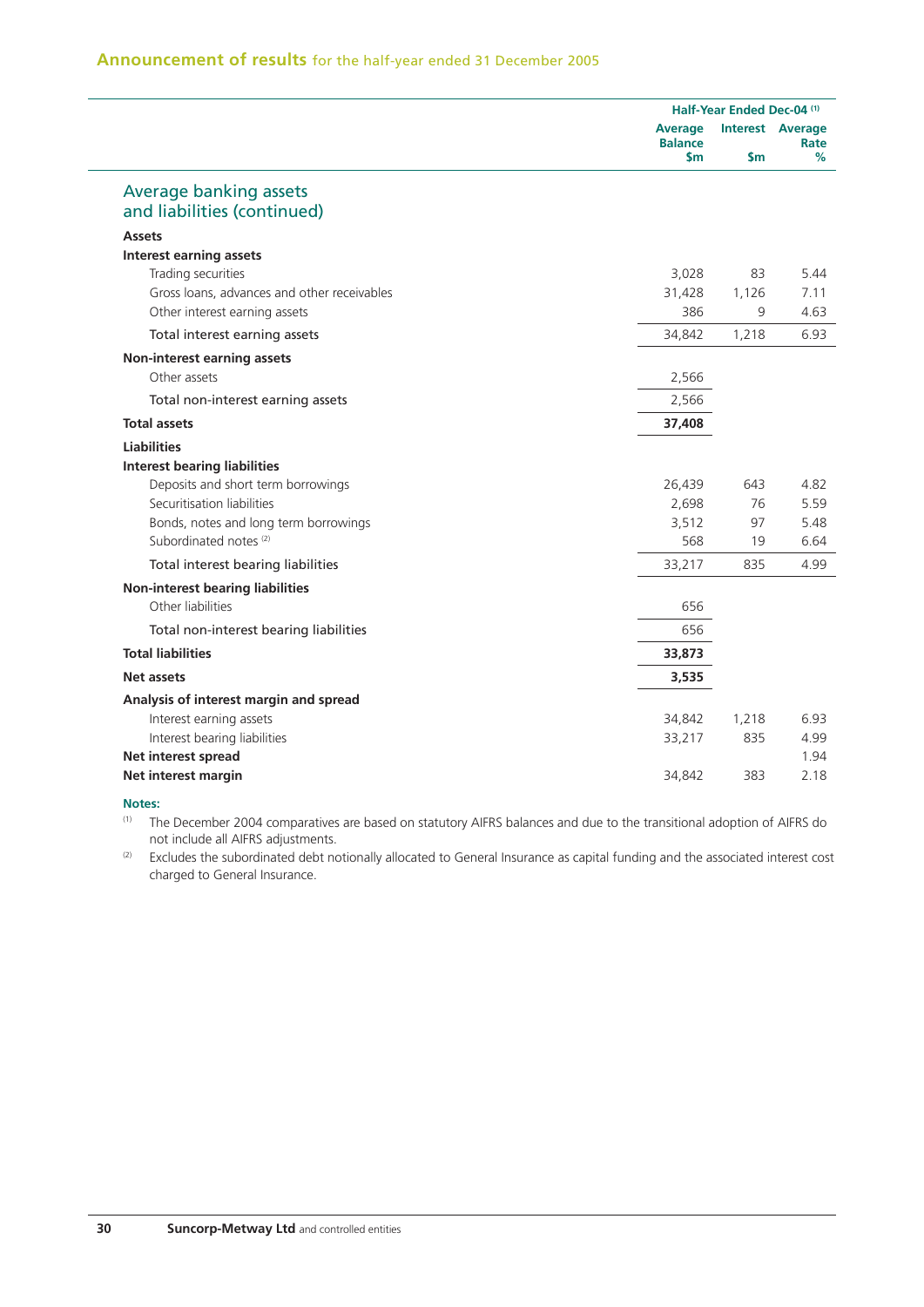## Changes in net interest income: Volume and rate analysis

The table below allocates changes in net interest income between changes in volume and changes in rate over the three half-years. Volume variances have been calculated by multiplying the average of both half-years' average interest rates by the movement in average asset and liability balances. Rate variances have been calculated by multiplying the average asset and liability balances by the change in average interest rates, and includes differences arising from different numbers of days in the periods.

|                                             | Half-Year Dec-05 v Jun-05  | <b>Changes due to:</b> |                           | Half-Year Jun-05 v Dec-04  | <b>Changes due to:</b>   |                           |
|---------------------------------------------|----------------------------|------------------------|---------------------------|----------------------------|--------------------------|---------------------------|
|                                             | <b>Volume</b><br><b>Sm</b> | Rate<br><b>Sm</b>      | <b>Total</b><br><b>Sm</b> | <b>Volume</b><br><b>Sm</b> | Rate<br>Sm               | <b>Total</b><br><b>Sm</b> |
| Interest earning assets                     |                            |                        |                           |                            |                          |                           |
| Trading securities                          | $\overline{4}$             | $\overline{2}$         | 6                         | 12                         |                          | 13                        |
| Gross loans, advances and other receivables | 67                         | 27                     | 94                        | 79                         | 3                        | 82                        |
| Other interest earning assets               | $\overline{2}$             |                        | $\overline{2}$            |                            | ٠                        |                           |
| Change in interest income                   | 73                         | 29                     | 102                       | 92                         | 4                        | 96                        |
| Interest bearing liabilities                |                            |                        |                           |                            |                          |                           |
| Deposits and short term borrowings          | 18                         | 20                     | 38                        | (6)                        | 5                        | (1)                       |
| Securitisation liabilities                  | 17                         | 3                      | 20                        | 27                         | 3                        | 30                        |
| Bonds, notes and long term borrowings       | 13                         | $\overline{4}$         | 17                        | 46                         | (1)                      | 45                        |
| Subordinated notes                          | 3                          | ٠                      | 3                         | 2                          | ٠                        | $\overline{2}$            |
| Preference shares                           | 5                          | ٠                      | 5                         | $\overline{\phantom{a}}$   | $\overline{\phantom{0}}$ |                           |
| Change in interest expense                  | 56                         | 27                     | 83                        | 69                         | 7                        | 76                        |
| Change in net interest income               | 17                         | $\overline{2}$         | 19                        | 23                         | (3)                      | 20                        |

#### **Notes:**

In the December 2005 vs June 2005 comparison, \$2 million of the rate variance in gross loans, advances and other receivables and the \$5 million volume variance in preference shares is due to the AIFRS first time adoption rules.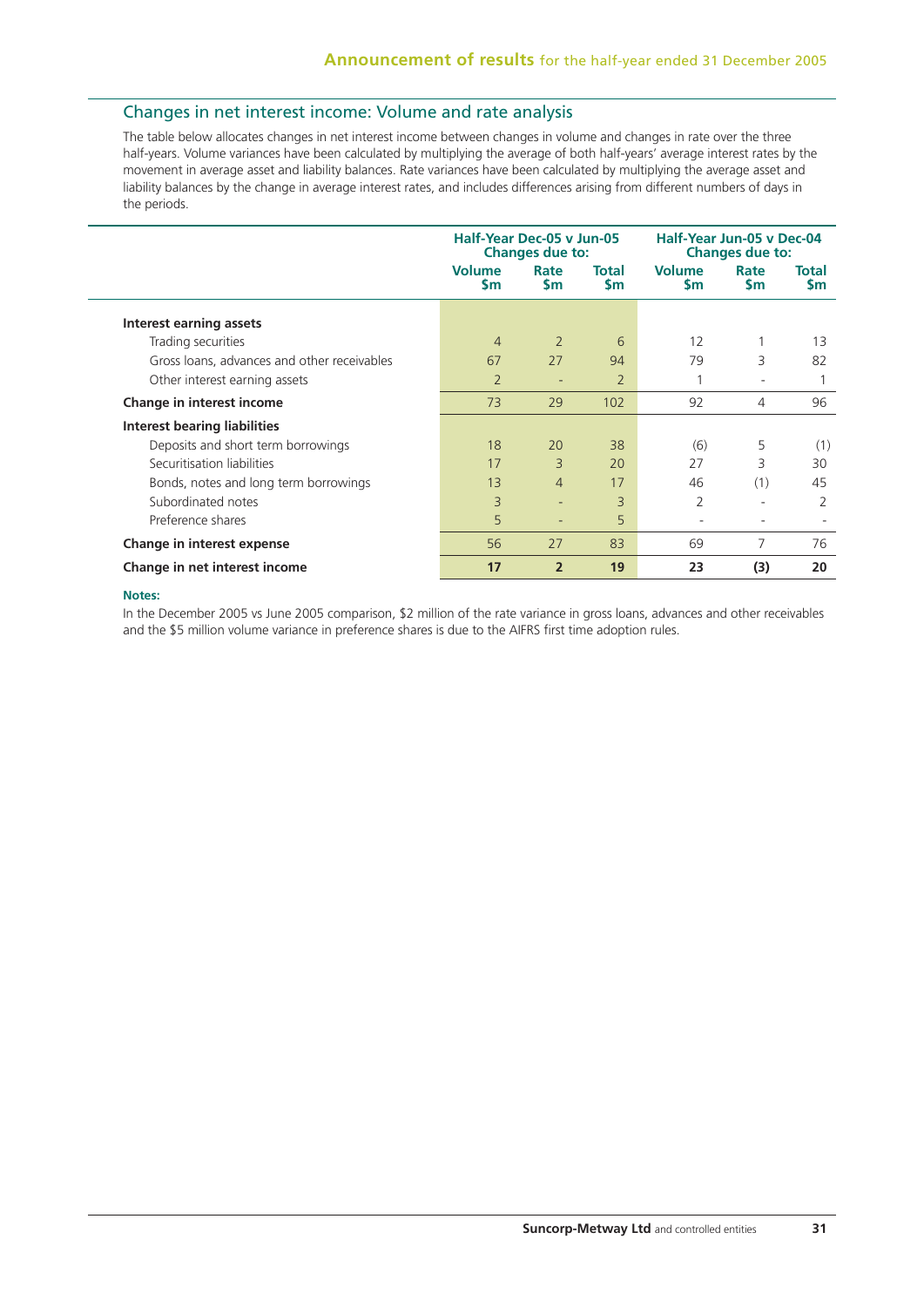## **Segment information – General Insurance**

#### **Overview**

- General Insurance pre-tax profitability of \$330 million for the half-year was underpinned by continued growth in risks in force, favourable claims outcomes, investment in new business acquisition and customer service, and continued control of operating expenses.
- The Insurance Trading Result, which excludes non-underwritten business and investment income on Shareholder Funds, declined only marginally to \$209 million. This equates to a substantial margin of 17.0% on net earned premium, which remains above our long-term guidance range of 11-14%.
- The cash return on equity for General Insurance division decreased to 23.5%, from 25.0% at December 2004.
- Gross written premium (GWP) for the half-year rose by 2.8% over the prior corresponding period to \$1.3 billion. Growth was particularly strong in short tail personal lines, where GWP increased 7.8%, with the continued strength of growth in Queensland supplemented by growth in GIO lines. In commercial, GWP was flat as we strategically held prices to maintain profitability in a softening market, with direct channel growth providing some offset to a further slowdown via intermediary channels. Compulsory third party (CTP) GWP declined by 3.3% as a consequence of continued reduction in premium rates in line with improved claims outcomes. Excluding CTP, total GWP growth was 4.5% for the half-year. Compared with the preceding June half, GWP growth was flat, reflecting seasonality in renewal patterns. This is particularly the case in commercial lines with renewals generally occurring in June.
- Net earned premium (NEP) growth of 2.5% over the prior corresponding period reflects the growth in gross written premium.
- Net incurred claims, before the impact of discount rate movements, increased by 5.7% over the prior corresponding period to \$888 million. In short tail, commercial insurance working losses moved to a more normal position from last year's unusually favourable experience. There was also an increase in large commercial losses which were higher than normally expected. In personal insurance storm activity was higher than expected. Frequency in both home and motor has continued as expected. Claims costs for the half-year include an investment in our claims cost reduction programme and higher than expected average motor repair costs in Queensland. Motor vehicle repairer capacity has tightened during the last 12 months as a consequence of increased hailstorm activity. Average repair cost is expected to decline in the second half as claims cost reduction programme benefits begin to be realised. In long tail classes, continued improvement in claims experience has resulted in prior year releases of \$135 million.

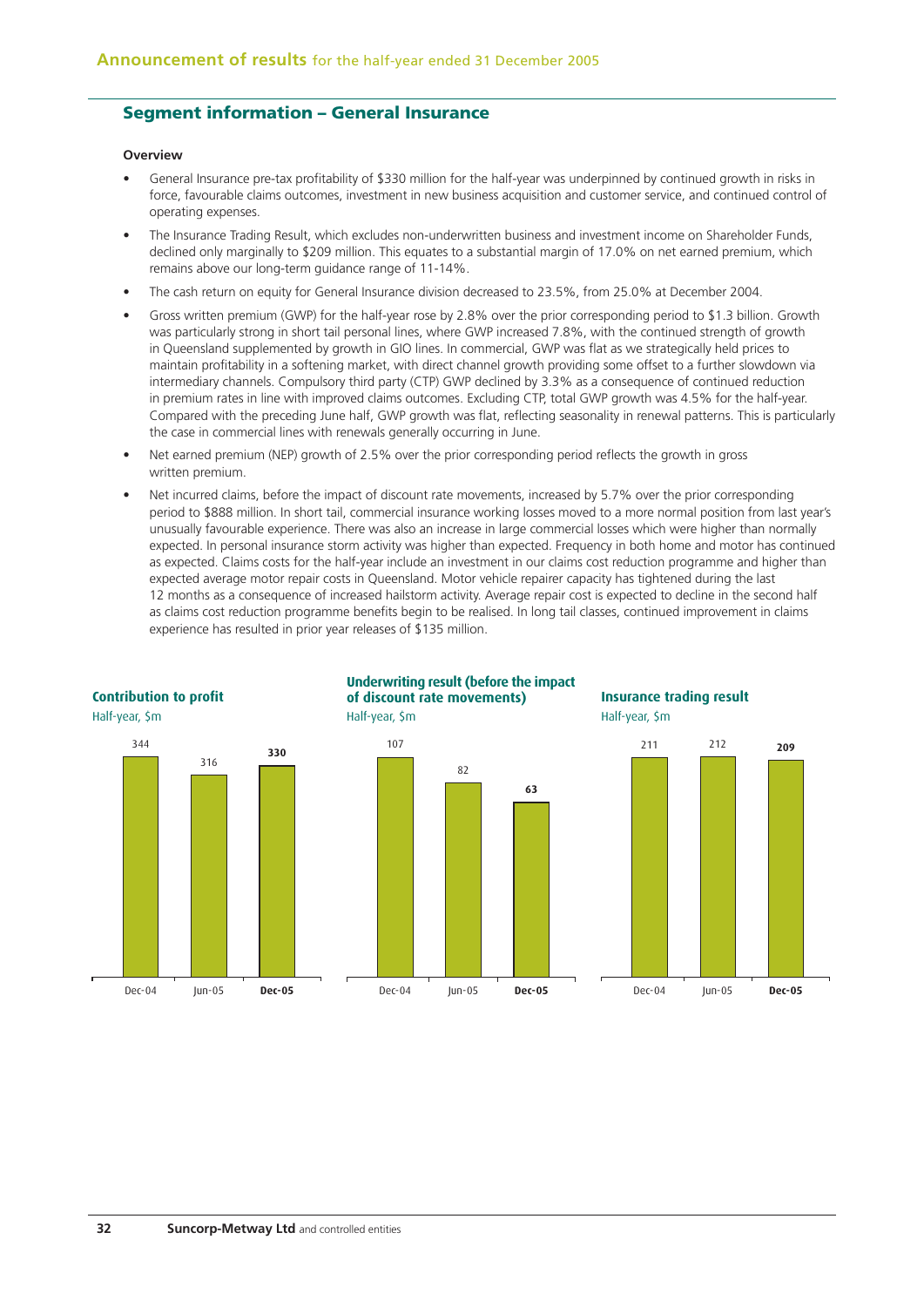## **Seament information - General Insurance (continued)**

#### **Overview (continued)**

- These factors led to an increase in the net loss ratio, before discount rate adjustments from 69.9% to 72.1%.
- Expense growth of \$26 million (10.2%) was recorded over the prior corresponding period, with the total operating expense ratio increasing to 22.8%. Other administration expenses were tightly managed, while investments were made in acquisition related activities. Expense growth was also impacted by the lower deferral of acquisition costs due to a change in business mix towards direct channels (which have lower deferral rate assumptions applied), and actual business volumes growing more quickly than premium volumes (due largely to rate reductions in CTP). Underwriting expenses were tightly managed and were flat against the June 2005 half.
- The underwriting profit, before impact of discount rate movements, decreased 41.1% to \$63 million over the prior corresponding period and the combined operating ratio increased from 91.1% to 94.9%.
- Investment income on insurance provisions, again before discount rate adjustments, increased 40.4% to \$146 million for the half-year to December reflecting slightly higher provisioning balances together with higher yields and relative outperformance against benchmark compared to the prior corresponding period.
- Including earnings from managed schemes and motoring club joint ventures, General Insurance operational earnings of \$233 million for the half-year were marginally less than with the prior corresponding period.
- Investment returns on shareholder funds of \$116 million were down 4.9% on the prior corresponding period, although significantly higher than the June 2005 half-year.
- Impacting the bottom line profit result was an increase in capital funding costs to \$19 million for the half-year to December, compared to \$12 million in the prior corresponding period. Interest costs include the full expense impact of the General Insurance allocated subordinated debt balance, but also an allocation of interest expense (approximately \$3 million per half-year) associated with the Bank's preference shares, which are classified as debt under AIFRS requirements. Under AIFRS transitional arrangements, the comparatives have not been restated.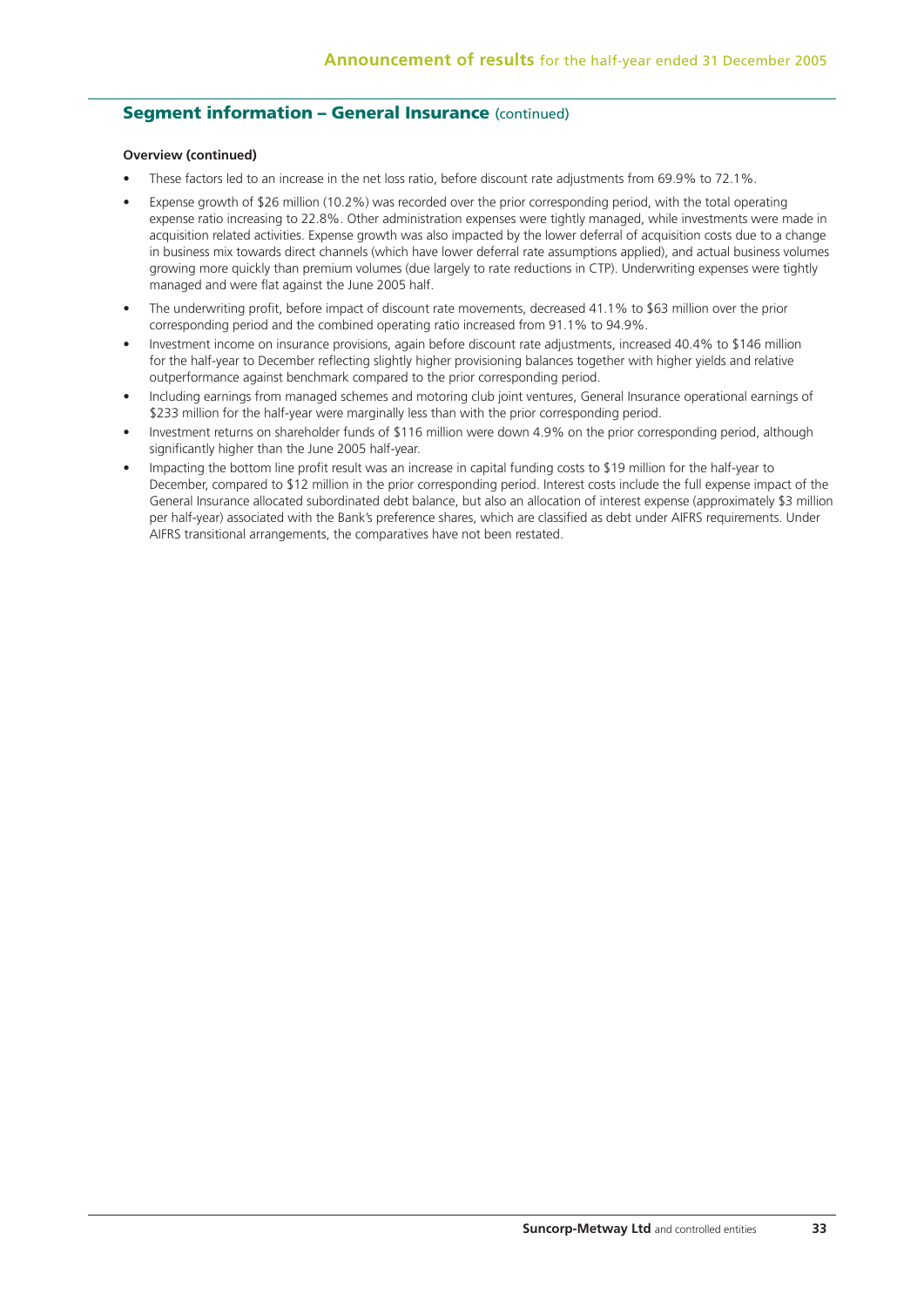|                                                                                                                                                                                                        | <b>Half-Year Ended</b>                    |                             |                              |                            |
|--------------------------------------------------------------------------------------------------------------------------------------------------------------------------------------------------------|-------------------------------------------|-----------------------------|------------------------------|----------------------------|
|                                                                                                                                                                                                        | <b>Dec-05</b>                             | <b>Jun-05</b>               | <b>Dec-04</b>                | <b>Dec-05</b><br>vs Dec-04 |
|                                                                                                                                                                                                        | \$m                                       | \$m                         | \$m                          | %                          |
| <b>Profit contribution - General Insurance</b><br>before impact of discount rate movements                                                                                                             |                                           |                             |                              |                            |
| Gross written premiums (1)<br>Gross unearned premium movement                                                                                                                                          | 1,290<br>(1)                              | 1,287<br>(14)               | 1,255<br>$\mathbf{1}$        | 2.8<br>(200.0)             |
| Gross earned premiums<br>Outwards reinsurance expense                                                                                                                                                  | 1,289<br>(58)                             | 1,273<br>(54)               | 1,256<br>(55)                | 2.6<br>5.5                 |
| Net earned premium                                                                                                                                                                                     | 1,231                                     | 1,219                       | 1,201                        | 2.5                        |
| <b>Net incurred claims</b><br>Claims expense<br>Reinsurance and other recoveries revenue                                                                                                               | (1,033)<br>145<br>(888)                   | (1,014)<br>144<br>(870)     | (1,012)<br>172<br>(840)      | 2.1<br>(15.7)<br>5.7       |
| <b>Total operating expenses</b><br>Acquisition costs <sup>(2)</sup><br>Other underwriting expenses                                                                                                     | (171)<br>(109)<br>(280)                   | (158)<br>(109)<br>(267)     | (150)<br>(104)<br>(254)      | 14.0<br>4.8<br>10.2        |
| <b>Underwriting result</b>                                                                                                                                                                             | 63                                        | 82                          | 107                          | (41.1)                     |
| Investment income - insurance provisions                                                                                                                                                               | 146                                       | 130                         | 104                          | 40.4                       |
| Insurance trading result<br>Managed schemes net contribution<br>Joint venture income                                                                                                                   | 209<br>14<br>10                           | 212<br>14<br>16             | 211<br>11<br>12              | (0.9)<br>27.3<br>(16.7)    |
| General Insurance operational earnings                                                                                                                                                                 | 233                                       | 242                         | 234                          | (0.4)                      |
| Investment revenue - Shareholder Funds<br>Interest, dividends, rent and other<br>Realised and unrealised gains/(losses) - investments<br>Other revenue <sup>(3)</sup><br>Other expenses <sup>(4)</sup> | 35<br>88<br>$\overline{4}$<br>(11)<br>116 | 45<br>48<br>6<br>(11)<br>88 | 66<br>63<br>4<br>(11)<br>122 | (47.0)<br>39.7<br>(4.9)    |
| <b>Contribution to profit from General Insurance</b><br>activities before tax and capital funding<br>Capital funding <sup>(5)</sup>                                                                    | 349<br>(19)                               | 330<br>(14)                 | 356<br>(12)                  | (2.0)<br>58.3              |
| Contribution to profit from General Insurance activities before tax                                                                                                                                    | 330                                       | 316                         | 344                          | (4.1)                      |
|                                                                                                                                                                                                        | %                                         | %                           | %                            |                            |
| Return on equity                                                                                                                                                                                       | 23.5                                      | 22.3                        | 25.0                         | (6.0)                      |

#### **Notes:**

(1) Net of Fire Service Levies of \$38 million (June 2005: \$32 million; December 2004: \$34 million).

(2) Net of certain statutory fees and charges included in income and expenses in the Consolidated Financial Report.

(3) Other revenue consists mainly of allocated service fee revenue.

(4) Other expenses is primarily made up of investment management expenses.

(5) Represents interest expense on subordinated debt and preference shares allocated to General Insurance as described in Appendix 5.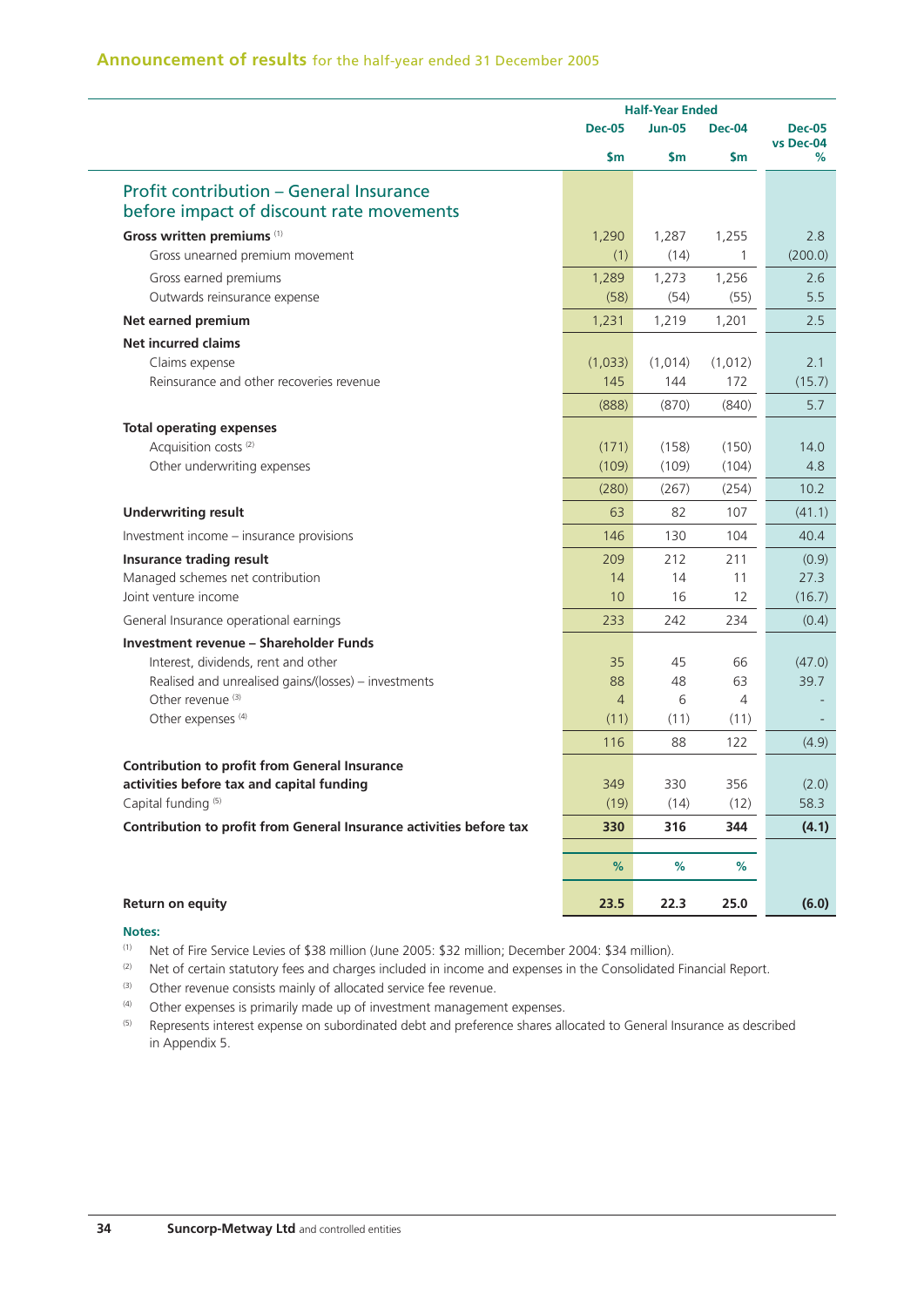|                                                                                                 | <b>Half-Year Ended</b> |               |        |                |
|-------------------------------------------------------------------------------------------------|------------------------|---------------|--------|----------------|
|                                                                                                 | <b>Dec-05</b>          | <b>Jun-05</b> | Dec-04 | <b>Dec-05</b>  |
|                                                                                                 | <b>Sm</b>              | <b>Sm</b>     | Sm     | vs Dec-04<br>% |
| Profit contribution – General Insurance<br>before impact of discount rate movements (continued) |                        |               |        |                |
| Reconciliation of underlying profit to contribution to profit before tax                        |                        |               |        |                |
| Contribution to profit from General Insurance activities before tax                             | 330                    | 316           | 344    | (4.1)          |
| Investment income - Shareholder Funds                                                           | (116)                  | (88)          | (122)  | (4.9)          |
| Share of investment income in joint venture Shareholder Funds                                   | (6)                    | (4)           | (6)    |                |
| <b>Underlying profit</b>                                                                        | 208                    | 224           | 216    | (3.7)          |

## Profit contribution – General Insurance including the impact of discount rate movements

The following table represents the General Insurance profit contribution, including the impact of movements in interest rates, in accordance with statutory accounting formats.

Movements in market interest rates, which are outside the Company's control, have a significant effect on two items of the profit contribution – net incurred claims and investment revenue on insurance provisions.

Because the balance sheet outstanding claims provision, which represents claims to be paid in future periods, is discounted to present value using market interest rates, movements in these interest rates affect the incurred claims in any period.

However, the funds held to pay outstanding claims are invested in fixed interest securities matched to the settlement durations of the outstanding claims. Therefore movements in market interest rates affect the value of the fixed interest securities (and therefore investment revenue on insurance provisions) by an amount that approximately offsets the impact of movements in discount rates on claims provisions (and net incurred claims).

This is called "immunisation", and it means that movements in market interest rates wash through and do not distort the insurance trading result.

To eliminate these movements, and gain a better understanding of the underlying claims and underwriting performance, the table on page 34, removes the impact of changes in discount rates. The adjustment assumes perfect matching of insurance assets and liabilities.

For the half-year discount rates increased, resulting in a \$15 million decrease in net incurred claims and an offsetting decrease in investment income on insurance provisions. The table on page 36 includes the impact of those movements.

Including discount rate movements, net incurred claims therefore decreases to \$873 million and the underwriting result increases to \$78 million for the half-year. Investment income on insurance provisions decreases to \$131 million, and the insurance trading result remains unchanged at \$209 million.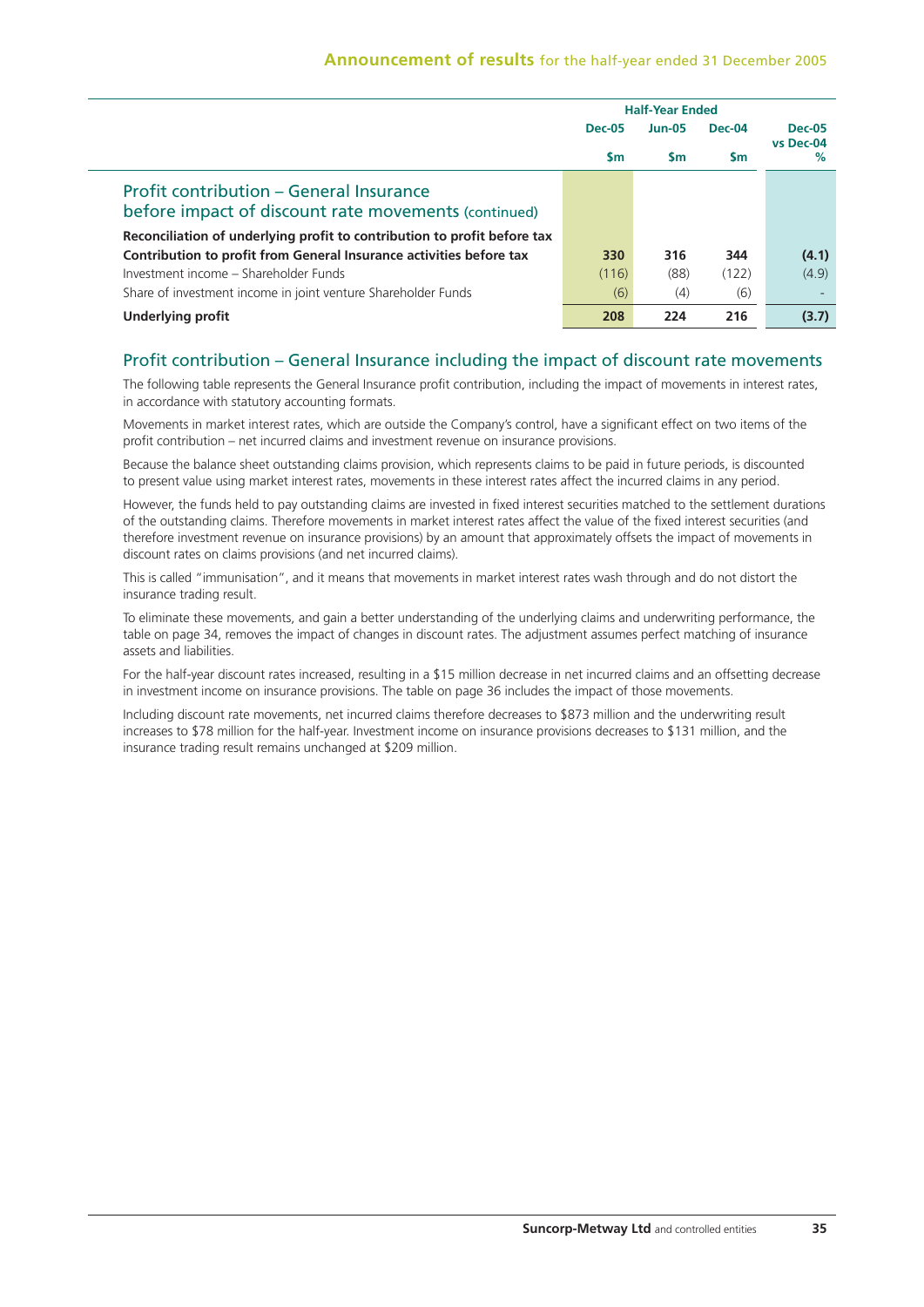|                                                                     |                | <b>Half-Year Ended</b> |               |                            |
|---------------------------------------------------------------------|----------------|------------------------|---------------|----------------------------|
|                                                                     | <b>Dec-05</b>  | <b>Jun-05</b>          | <b>Dec-04</b> | <b>Dec-05</b><br>vs Dec-04 |
|                                                                     | \$m            | $\mathsf{S}$ m         | \$m           | ℅                          |
| <b>Profit contribution - General Insurance</b>                      |                |                        |               |                            |
| including the impact of discount rate movements                     |                |                        |               |                            |
| (continued)                                                         |                |                        |               |                            |
| Gross written premiums (1)                                          | 1,290          | 1,287                  | 1,255         | 2.8                        |
| Gross unearned premium movement                                     | (1)            | (14)                   | 1             | Large                      |
| Gross earned premiums                                               | 1,289          | 1,273                  | 1,256         | 2.6                        |
| Outwards reinsurance expense                                        | (58)           | (54)                   | (55)          | 5.5                        |
| Net earned premium                                                  | 1,231          | 1,219                  | 1,201         | 2.5                        |
| <b>Net incurred claims</b>                                          |                |                        |               |                            |
| Claims expense                                                      | (1,018)        | (1,020)                | (1,064)       | (4.3)                      |
| Reinsurance and other recoveries revenue                            | 145            | 144                    | 172           | (15.7)                     |
|                                                                     | (873)          | (876)                  | (892)         | (2.1)                      |
| <b>Total operating expenses</b>                                     |                |                        |               |                            |
| Acquisition costs <sup>(2)</sup>                                    | (171)          | (158)                  | (150)         | 14.0                       |
| Other underwriting expenses                                         | (109)          | (109)                  | (104)         | 4.8                        |
|                                                                     | (280)          | (267)                  | (254)         | 10.2                       |
| <b>Underwriting result</b>                                          | 78             | 76                     | 55            | 41.8                       |
| Investment income - insurance provisions                            |                |                        |               |                            |
| Interest, dividends, rent and other                                 | 142            | 133                    | 123           | 15.4                       |
| Realised gains/(losses) - investments                               | (13)           | (9)                    | 3             | Large                      |
| Unrealised gains/(losses) - investments                             | $\overline{2}$ | 12                     | 30            | (93.3)                     |
|                                                                     | 131            | 136                    | 156           | (16.0)                     |
| Insurance trading result                                            | 209            | 212                    | 211           | (0.9)                      |
| Managed schemes net contribution                                    | 14             | 14                     | 11            | 27.3                       |
| Joint venture income                                                | 10             | 16                     | 12            | (16.7)                     |
| <b>General Insurance operational earnings</b>                       | 233            | 242                    | 234           | (0.4)                      |
| <b>Investment income - Shareholder Funds</b>                        |                |                        |               |                            |
| Interest, dividends, rent and other                                 | 35             | 45                     | 66            | (47.0)                     |
| Realised gains/(losses) on investments                              | (6)            | 24                     | (11)          | (45.5)                     |
| Unrealised gains/(losses) on investments                            | 94             | 24                     | 74            | 27.0                       |
| Other revenue <sup>(3)</sup>                                        | $\overline{4}$ | 6                      | 4             |                            |
| Other expenses <sup>(4)</sup>                                       | (11)           | (11)                   | (11)          |                            |
|                                                                     | 116            | 88                     | 122           | (4.9)                      |
| <b>Contribution to profit from General Insurance</b>                |                |                        |               |                            |
| activities before tax and capital funding                           | 349            | 330                    | 356           | (2.0)                      |
| Capital funding <sup>(5)</sup>                                      | (19)           | (14)                   | (12)          | 58.3                       |
| Contribution to profit from General Insurance activities before tax | 330            | 316                    | 344           | (4.1)                      |
|                                                                     | %              | %                      | %             |                            |
|                                                                     |                |                        |               |                            |
| Return on equity                                                    | 23.5           | 22.3                   | 25.0          | (6.0)                      |

#### **Notes:**

- (1) Net of Fire Service Levies of \$38 million (June 2005: \$32 million; December 2004: \$34 million).
- (2) Net of certain statutory fees and charges included in income and expenses in the Consolidated Financial Report.
- (3) Other revenue consists mainly of allocated service fee revenue.
- $(4)$  Other expenses is primarily made up of investment management expenses.
- <sup>(5)</sup> Represents interest expense on subordinated debt and preference shares allocated to General Insurance as described in Appendix 5.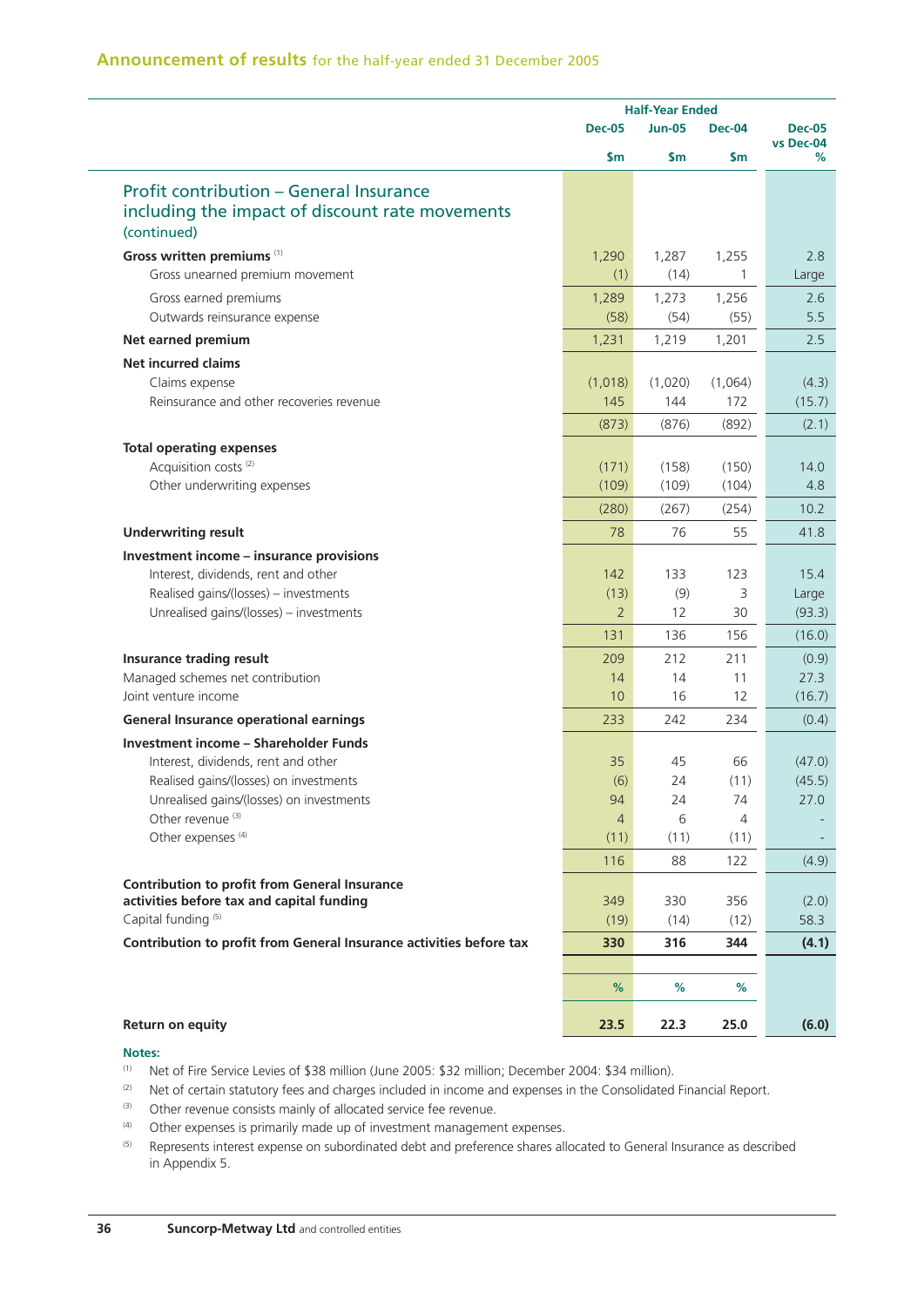# **Announcement of results** for the half-year ended 31 December 2005

|                                                       | <b>Dec-05</b>  | <b>Jun-05</b>  | <b>Dec-04</b> | <b>Dec-05</b><br>vs Dec-04 |
|-------------------------------------------------------|----------------|----------------|---------------|----------------------------|
|                                                       | $\mathsf{S}$ m | $\mathsf{S}$ m | $\mathsf{Sm}$ | %                          |
| <b>Balance sheet - General Insurance</b>              |                |                |               |                            |
| <b>Assets</b>                                         |                |                |               |                            |
| Cash and liquid assets                                | 324            | 353            | 219           | 47.9                       |
| Investment securities                                 | 5,636          | 5,644          | 5,499         | 2.5                        |
| Investments in joint ventures                         | 133            | 129            | 113           | 17.7                       |
| Reinsurance and other recoveries - outstanding claims | 456            | 430            | 415           | 9.9                        |
| Other receivables                                     | 702            | 701            | 683           | 2.8                        |
| Deferred tax assets                                   | 69             | 61             | 54            | 27.8                       |
| Intangible assets                                     | 931            | 910            | 886           | 5.1                        |
| Other financial assets <sup>(1)</sup>                 | 237            | 308            | 287           | (17.4)                     |
| <b>Total assets</b>                                   | 8,488          | 8,536          | 8,156         | 4.1                        |
| <b>Liabilities</b>                                    |                |                |               |                            |
| Interest bearing liabilities                          | 23             | 31             | 23            |                            |
| Payables                                              | 351            | 441            | 363           | (3.3)                      |
| Provisions                                            | $\overline{2}$ | 2              | 3             | (33.3)                     |
| Deferred tax liabilities                              | 128            | 116            | 79            | 62.0                       |
| Outstanding claims provision <sup>(2)</sup>           | 4,276          | 4,172          | 4,044         | 5.7                        |
| Unearned premiums provision <sup>(2)</sup>            | 1,333          | 1,346          | 1,322         | 0.8                        |
| Subordinated notes                                    | 201            | 199            | 199           | 1.0                        |
| <b>Total liabilities</b>                              | 6,314          | 6,307          | 6,033         | 4.7                        |
| <b>Net assets</b>                                     | 2,174          | 2,229          | 2,123         | 2.4                        |

#### **Notes:**

(1) Other financial assets is primarily made up of accrued interest and deferred acquisition costs.<br>(2) Beconciling items such as timing differences and premium debtors arise between insurance n

Reconciling items such as timing differences and premium debtors arise between insurance provisions and investment assets.

|                                                 |               | <b>Half-Year Ended</b> |               |                |  |
|-------------------------------------------------|---------------|------------------------|---------------|----------------|--|
|                                                 | <b>Dec-05</b> | <b>Jun-05</b>          | <b>Dec-04</b> | <b>Dec-05</b>  |  |
|                                                 | $\%$          | $\%$                   | $\%$          | vs Dec-04<br>% |  |
| <b>General Insurance ratios</b>                 |               |                        |               |                |  |
| Before impact of discount rate movement         |               |                        |               |                |  |
| Acquisition expense ratio                       | 13.9          | 13.0                   | 12.5          | 11.2           |  |
| Other underwriting expenses ratio               | 8.9           | 8.9                    | 8.7           | 2.3            |  |
| Total operating expenses ratio                  | 22.8          | 21.9                   | 21.2          | 7.5            |  |
| Loss ratio                                      | 72.1          | 71.4                   | 69.9          | 3.1            |  |
| Combined operating ratio                        | 94.9          | 93.3                   | 91.1          | 4.2            |  |
| Insurance trading ratio                         | 17.0          | 17.4                   | 17.6          | (3.4)          |  |
| Including the impact of discount rate movements |               |                        |               |                |  |
| Loss ratio                                      | 70.9          | 71.9                   | 74.3          | (4.6)          |  |
| Combined operating ratio                        | 93.7          | 93.8                   | 95.5          | (1.9)          |  |

These ratios relate to the group's insurance trading operations and do not include other revenues in the General Insurance profit contribution, such as income from managed scheme business or the equity accounted contribution from the group's 50% interest in motoring club insurance joint ventures.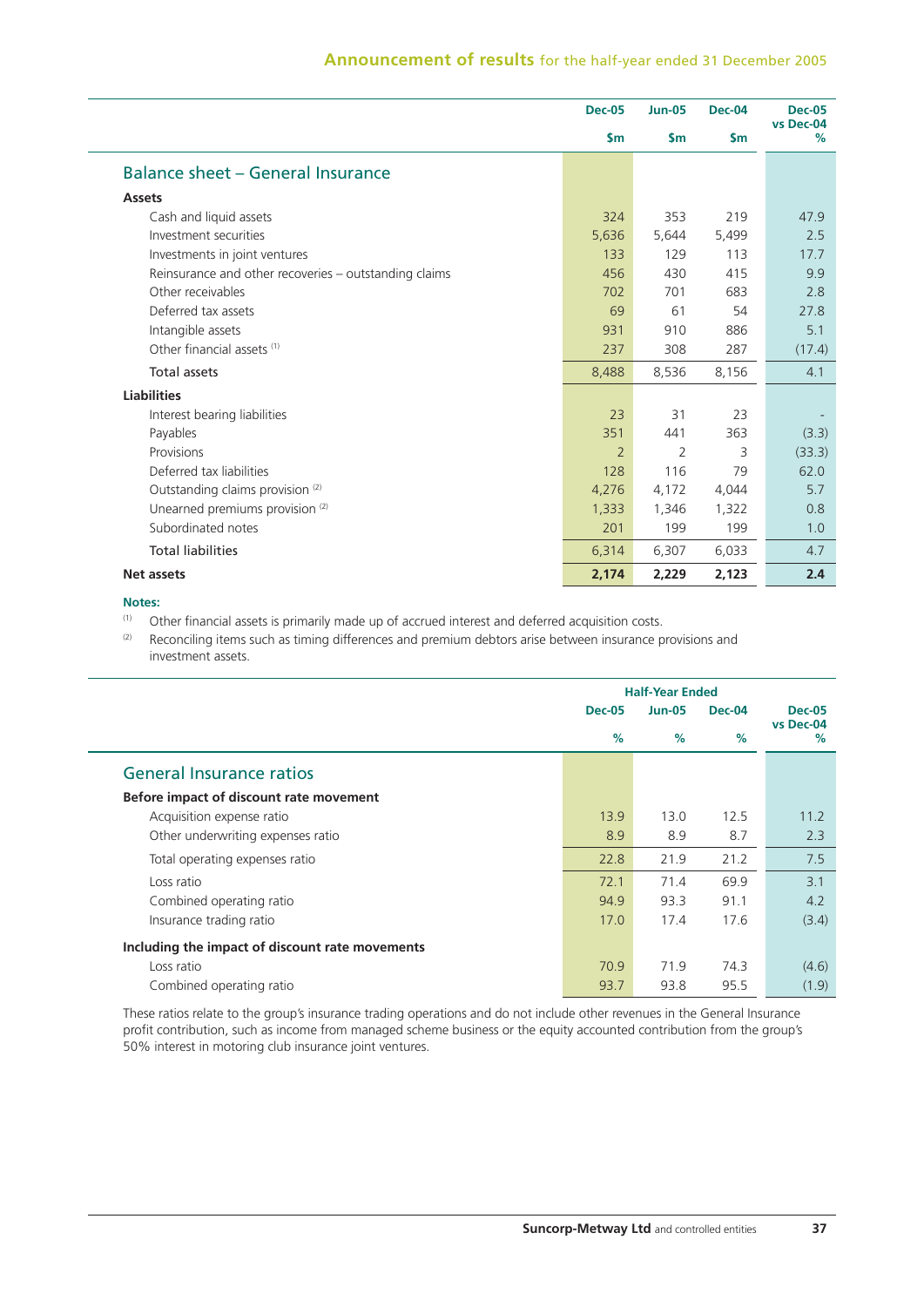

#### **Notes:**

(1) Before impact of discount rate movement.

General Insurance ratios (continued)

# **Profit overview**

|                                  | <b>Half-Year Ended</b> |               |               |                            |
|----------------------------------|------------------------|---------------|---------------|----------------------------|
|                                  | <b>Dec-05</b>          | <b>Jun-05</b> | <b>Dec-04</b> | <b>Dec-05</b><br>vs Dec-04 |
|                                  | $\mathsf{Sm}$          | $\mathsf{sm}$ | $\mathsf{Sm}$ | %                          |
| Gross written premium by product |                        |               |               |                            |
| Compulsory third party           | 262                    | 269           | 271           | (3.3)                      |
| Home                             | 273                    | 258           | 256           | 6.6                        |
| Motor                            | 380                    | 366           | 350           | 8.6                        |
| Commercial                       | 367                    | 387           | 367           | $\overline{\phantom{a}}$   |
| Other                            | 8                      | 7             | 11            | (27.3)                     |
|                                  | 1,290                  | 1,287         | 1,255         | 2.8                        |
| <b>Excluding CTP</b>             | 1,028                  | 1,018         | 984           | 4.5                        |

## Premium

Gross written premium increased by 2.8% to \$1.3 billion during the half-year compared with the prior corresponding period. Strong growth in risks in force was achieved, particularly in short tail personal lines. This assisted in offsetting declining premium rates particularly in our sizeable compulsory third party (CTP) portfolio. We also exited a number of sub-scale businesses in the half-year such as corporate property that were not expected to generate sufficient returns for shareholders.

On the whole, price increases in short tail classes were modest during the period, reflecting competitive market conditions. The Company's concentration of exposure to the SME market, and direct distribution channels continued to provide some insulation against the significant premium rate reductions in commercial classes generally.

Tort reform, coupled with favourable road casualty experience, has had a beneficial impact on the cost of CTP claims and insurance to policyholders.

It should be noted that the GWP figures display some seasonality. December figures generally show less growth compared to the prior June, while June figures consistently show an increase over December. This is mainly due to the June renewal patterns in commercial insurance which boosts the June half-year GWP.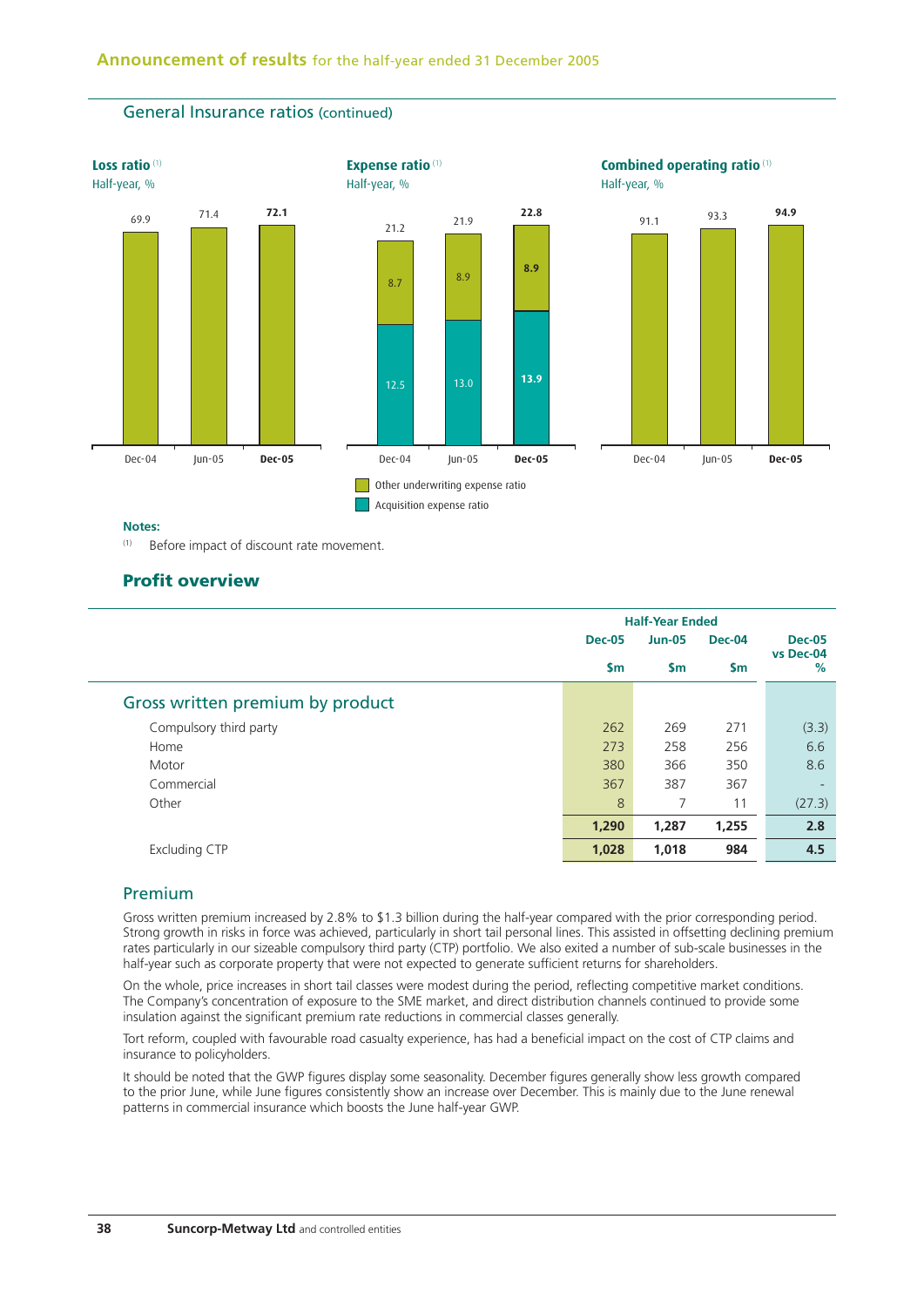### Premium (continued)

Significant investment occurred in acquisition and customer service activities during the period, aimed at supporting continued growth in underlying revenue. This included:

- Further investment occurred in the GIO brand during the half-year. "We don't just LISTEN WE DO" was introduced in September following extensive customer research.
- The GIO brand marketing was followed by a series of product based offer campaigns, which have been successful in increasing new business volumes.
- A number of new and innovative products such as Family Discount were launched during the half-year, with further product launches planned for the second half.
- GIO Rewards Loyalty Program was launched in May 2005 and is aimed at improving retention of quality customers. Retention rates have increased, particularly for customers with multiple risks insured by us.
- Further investment was made in sales tools and competencies, including the rollout of the "inFOCUS" sales and leadership program for front line staff, technology driven "real time marketing", and outbound telemarketing.

Outward reinsurance expense for the half-year was \$58 million, an increase of 5.5% over the prior corresponding period due to the distribution arrangements entered for commercial marine and machinery breakdown (ie. these products are white labelled by us and fully reinsured with the product manufacturer).

Net earned premium (NEP) increased by 2.5% to \$1.2 billion, reflecting the growth in gross written premium.

### **Compulsory third party**

The Company underwrites compulsory third party (CTP) insurance in Queensland and New South Wales as a participant in statutory schemes. Gross written premium declined by 3.3% to \$262 million for the half-year to 31 December 2005, principally reflecting the premium rate reductions in both states.

Consumer prices continued to fall in Queensland, with Suncorp's headline premium rate reducing by 6.0% over the last 12 months. The continued reduction in premium rates reflect ongoing improvements in claim frequency rates and an increasing level of confidence that the impact of the Civil Liability Act (2003) will continue to reduce claims costs. Competitor activity in Queensland CTP was fierce with increased activity seen across multiple distribution channels. While our market share fell marginally, risks in force grew at an estimated 2.4% compared to the prior corresponding period.

Consumer prices also continued to fall in the New South Wales CTP scheme, with GIO's headline premium rate reducing by 6.1%. The new rating structure introduced in January 2005 has proved successful in retaining preferred customers whilst losing non-preferred customers. Total risks in force increased by 5%, increasing our market share from 7.5% to 7.9% while improving the quality of the book.

#### **Home**

Gross written premium increased by 6.6% to \$273 million for the half-year, driven by price growth as well as risk in force growth

The SUN brand has continued its solid growth with increased new business and improved retention. GIO growth has improved largely due to stronger new business volumes following the brand re-positioning, and new product launches for the property investor and over 55's customer segments. In addition to new product development, acquisition activity has targeted increasing sums insured and the number of optional covers selected by customers. As a result, the average number of covers per risk continues to grow, increasing our share of our customer's insurance wallet.

Low levels of new business in the AMP channel continue to provide a drag on the performance of the home portfolio, which is growing at market rate ex-AMP. Since June 2005, AMP home risks in force have declined by 6%. We continue to work with AMP to improve our joint position.

#### **Motor**

Gross written premium in Motor increased to \$380 million, up 8.6% on December 2004. Our growth has been driven largely by risk in force growth, and we have achieved strong growth in both SUN and GIO brands since June 2005.

GIO has responded well to the brand re-positioning, as well as specific offer based marketing campaigns to support new product launches. Named Driver and Family Discount products were launched during the half-year, with further new product development activity due to occur in the second half.

In addition to new customer acquisition activities, significant investment has occurred in customer service and other customer retention orientated activities. These include the First Call Resolution project in the call centre, which has resulted in over 90% of customer enquiries being resolved at first customer contact; the launch of GIO Rewards; and a redesign of customer insurance documentation. This has supported strong renewals growth in both SUN and GIO brands.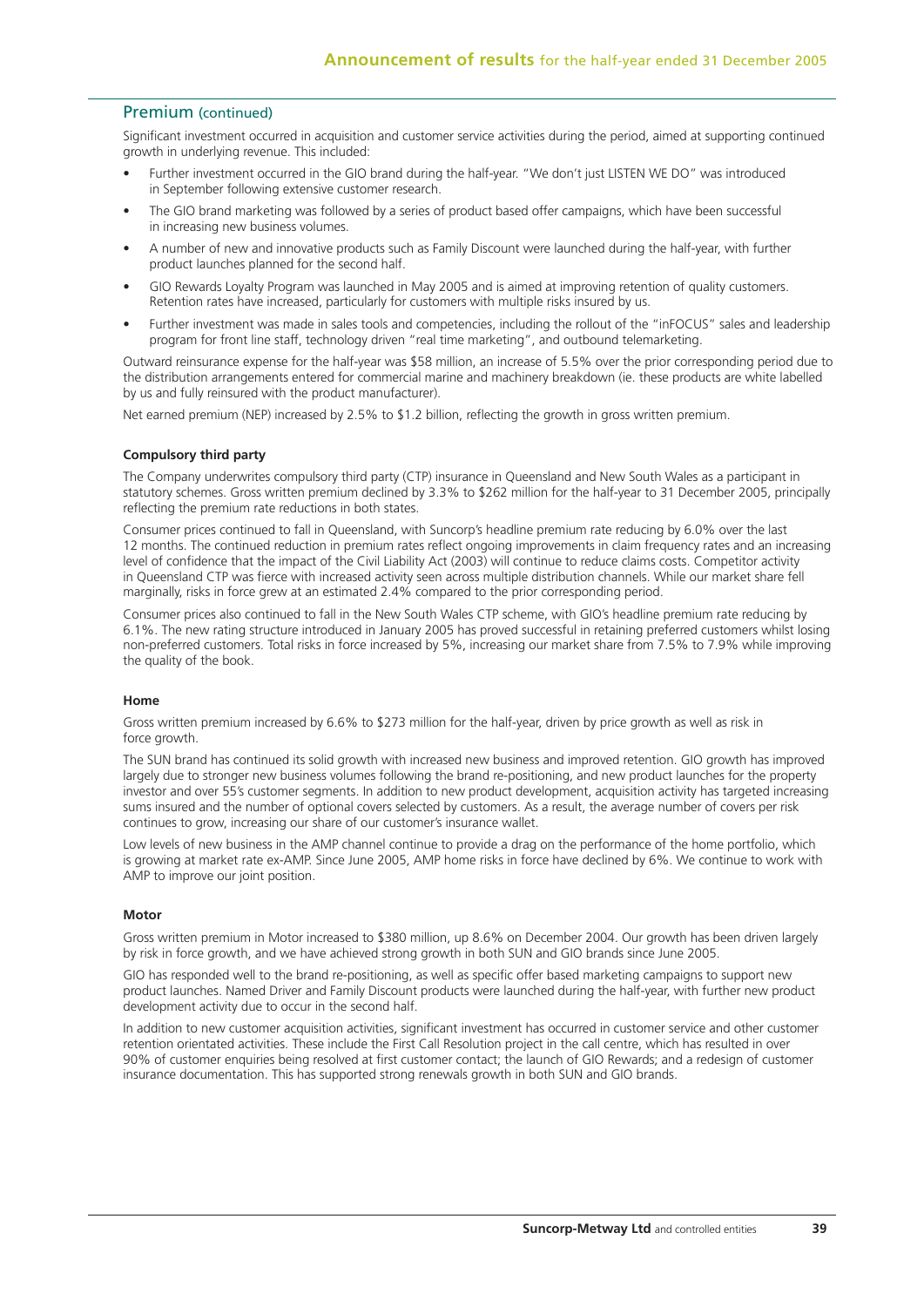### Premium (continued)

#### **Commercial insurance**

Total gross written premium for commercial insurance remained consistent at \$367 million for the half-year to 31 December 2005. Growth was negatively impacted by soft market conditions, particularly in property classes. Prices for these classes have been held fairly constant on average with a view to maintaining technical levels, with SME risk in force growth of approximately 1.2%.

Workers' compensation premium growth of 13.2% for the half-year was attributable to higher in force wages on renewed business, slight rate increases following the Workers' Compensation Reform Act (2004) and prior period wage endorsements (5.3% of the total 13.2% total). Buoyant economic conditions in Western Australia are resulting in expansion of business payrolls, which is flowing through to wages in force growth.

Over the past six months we have concentrated on improving the focus and efficiency of our direct distribution channels, increasing sales of our packaged product offering through actively targeting attractive market segments, and entering into agency relationships to enable access to segments of customers on a less price competitive basis.

|                                |               | <b>Half-Year Ended</b> |               |                |  |
|--------------------------------|---------------|------------------------|---------------|----------------|--|
|                                | <b>Dec-05</b> | <b>Jun-05</b>          | Dec-04        | <b>Dec-05</b>  |  |
|                                | \$m           | <b>Sm</b>              | $\mathsf{Sm}$ | vs Dec-04<br>% |  |
| Gross written premium by state |               |                        |               |                |  |
| Queensland                     | 553           | 551                    | 568           | (2.6)          |  |
| New South Wales                | 424           | 406                    | 394           | 7.6            |  |
| Victoria                       | 136           | 131                    | 130           | 4.6            |  |
| Western Australia              | 104           | 114                    | 94            | 10.6           |  |
| Other                          | 73            | 85                     | 69            | 5.8            |  |
|                                | 1,290         | 1,287                  | 1,255         | 2.8            |  |

The table above sets out premium by state, and shows the Company's portfolio is broadly diversified geographically. Premiums sourced in Queensland (43% of the total portfolio) fell by 2.6% over the prior corresponding period, as strong growth in short tail classes was offset by the decline in CTP premium rates and broker derived commercial business.

In New South Wales, premium growth was driven by strong short tail personal lines sales, tempered by softer conditions in commercial insurance. Victorian premium growth was more significantly impacted than New South Wales by underperformance of the AMP channel in both home and commercial.

Western Australian and Other premium growth are largely attributable to the workers' compensation class, which is benefiting from strong system growth underpinned by economic conditions and expanding business payrolls particularly in Western Australia.

### Outward reinsurance expense

Outwards reinsurance expense for the half-year was \$58 million, representing an increase of 5.5% over the prior corresponding period. The half-year expense includes the effect of distribution arrangements entered for non-intermediated commercial marine and machinery breakdown. Excluding the cost of these arrangements, outwards reinsurance expense for the half-year is relatively consistent with the prior corresponding period.

The largest element of the group's reinsurance program relates to a Property Catastrophe Treaty, which covers the home, motor and commercial property accounts against major catastrophes such as windstorm, hail, bushfire and earthquake. The group's joint venture partners participate in the treaty, allowing economies of scale and a degree of leverage in buying power.

An outcome of the program renewal for 2005/06 was to increase retention per specific catastrophe event claim from \$50 million to \$100 million, effective 1 July 2005. The upper limit for each catastrophe was also increased by \$500 million to \$2.2 billion, reflecting an increase in the return period to 1 in 250 years across the whole portfolio for all perils. The purchase of additional vertical cover has effectively offset the savings made from an increased retention value, and thus has not contributed to a reduction in outwards reinsurance expense.

Reinsurance security was marginally enhanced in the 2005/06 program, with an increase in the overall level of AA- or higher rated reinsurers on the program. Over 85% of long tail business and 65% of short tail business is protected by reinsurers rated 'A+' or better.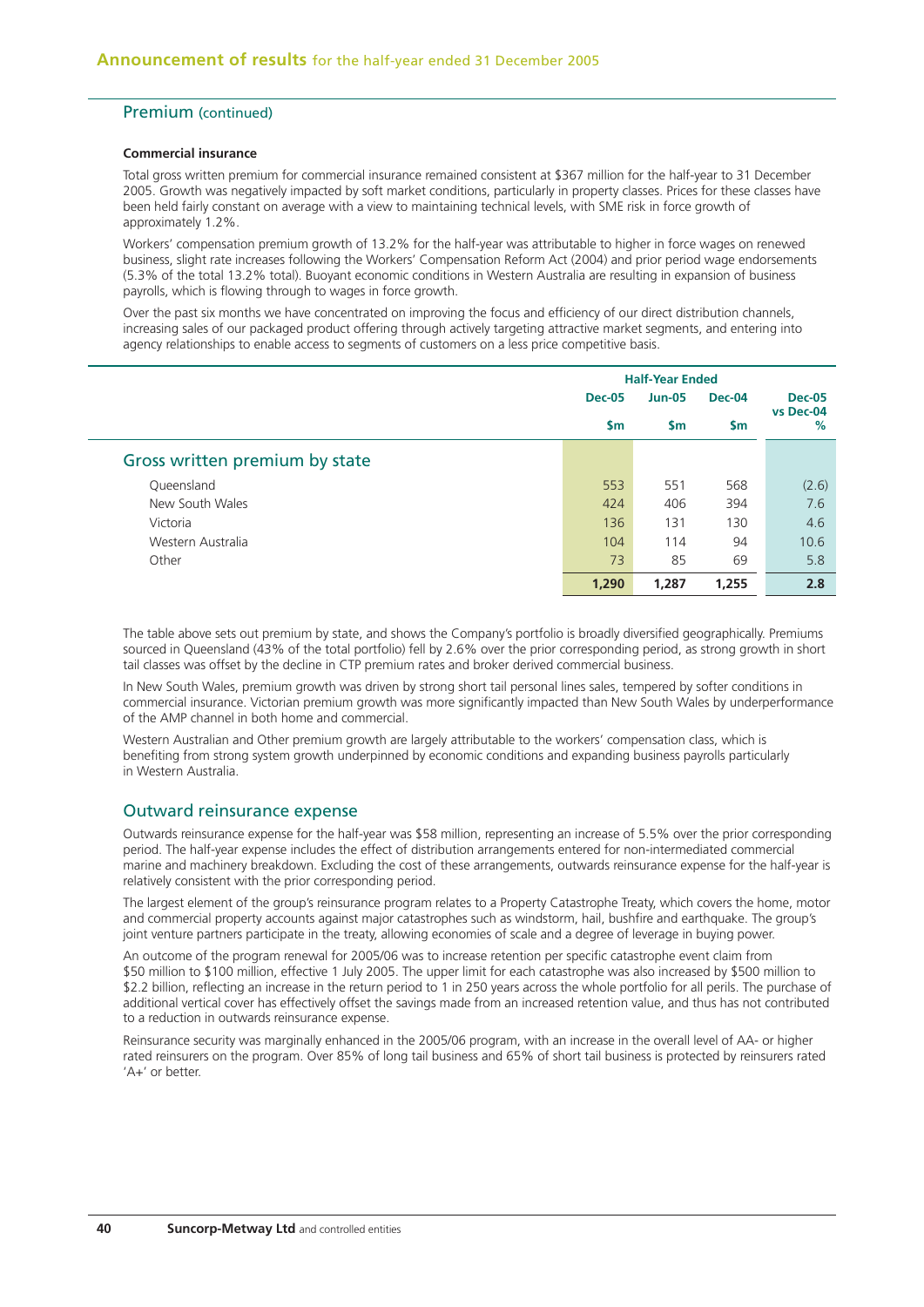### Claims expense

Net claims expense increased 5.7% over the prior corresponding period to \$888 million for the half-year, before the impact of discount rate adjustments. This increase was above the rate of growth in NEP, leading to an increase in loss ratio before discount rate adjustments to 72.1% from 71.4% for the June 2005 half-year and 69.9% for the prior corresponding period. The following factors affected claims expense:

- Storm activity was higher than anticipated although less than the prior corresponding period. The largest event was the Gold Coast hailstorm in October which cost approximately \$18 million. Storm activity for the half-year cost \$68 million (compared to actual storm cost in the June 2005 half-year of \$116 million; December 2004 half-year of \$76 million).
- Claims frequency in short tail personal lines has continued as predicted although average motor repair costs in Queensland have increased. Motor vehicle repairer capacity has tightened during the last 12 months as a consequence of increased hailstorm activity. We expect to achieve reductions in repair costs as our claims cost reduction programme is implemented in the next half. Short tail commercial insurance working losses moved to a more normal long term position from last year's unusually favourable experience. There was also an increase in commercial large losses that were higher than normally expected.
- Underlying claims incidence and settlement experience in long tail insurance, particularly Queensland CTP, continued to show favourable trends with little evidence of superimposed inflation. This flowed through into the valuation of outstanding claims at December resulting in a release relating to prior accident years of \$135 million (June 2005 half \$143 million; December 2004 half \$62 million). Experience under the Civil Liability Act (2003) is still developing and the resolution of medium and complex claims expected to commence during this financial year will be an important determinant of the success of the reforms.
- Prior period releases are partially offset by the profit strain on current period business as we continue to make prudent provisions against the current accident period, including a substantial risk margin, pending the development of that experience.
- Risk margins remained at a total of 26% of the central estimate with an estimated probability of adequacy of 93-94%.

|                                                     | <b>Dec-05</b> | <b>Jun-05</b> | Dec-04 | <b>Dec-05</b><br>vs Dec-04 |
|-----------------------------------------------------|---------------|---------------|--------|----------------------------|
|                                                     | Sm            | <b>Sm</b>     | Sm     | %                          |
| Outstanding claims and unearned premiums provisions |               |               |        |                            |
| Expected future claims payments - undiscounted      | 5,148         | 5,013         | 4,783  | 7.6                        |
| Discounting to present value                        | (872)         | (841)         | (739)  | 18.0                       |
| Outstanding claims provision                        | 4,276         | 4,172         | 4.044  | 5.7                        |
| Unearned premiums provision                         | 1,333         | 1,346         | 1,322  | 0.8                        |
|                                                     | 5.609         | 5,518         | 5,366  | 4.5                        |

The undiscounted value of outstanding claims increased 7.6% over the half-year to \$5.1 billion, mostly reflecting the increase in business written and slowing down of claims settlement patterns in Queensland CTP and workers' compensation.

The discount rate increased to 5.2% in December 2005 from 5.1% in June 2005 and was consistent with December 2004. The impact of this on the half-year was to increase the market rate movement or decrease claims expenses by \$15 million. Outstanding claims on long tail business are discounted to their present values by reference to the yield curve derived from Commonwealth Government bonds.

Changes to the discount amount are caused by movements in the yield curve, the size of the outstanding claims base, and the duration of outstanding claims. As noted earlier, movements in discount rates have a minimal impact on the insurance trading result due to offsetting movements in investment income on insurance provisions.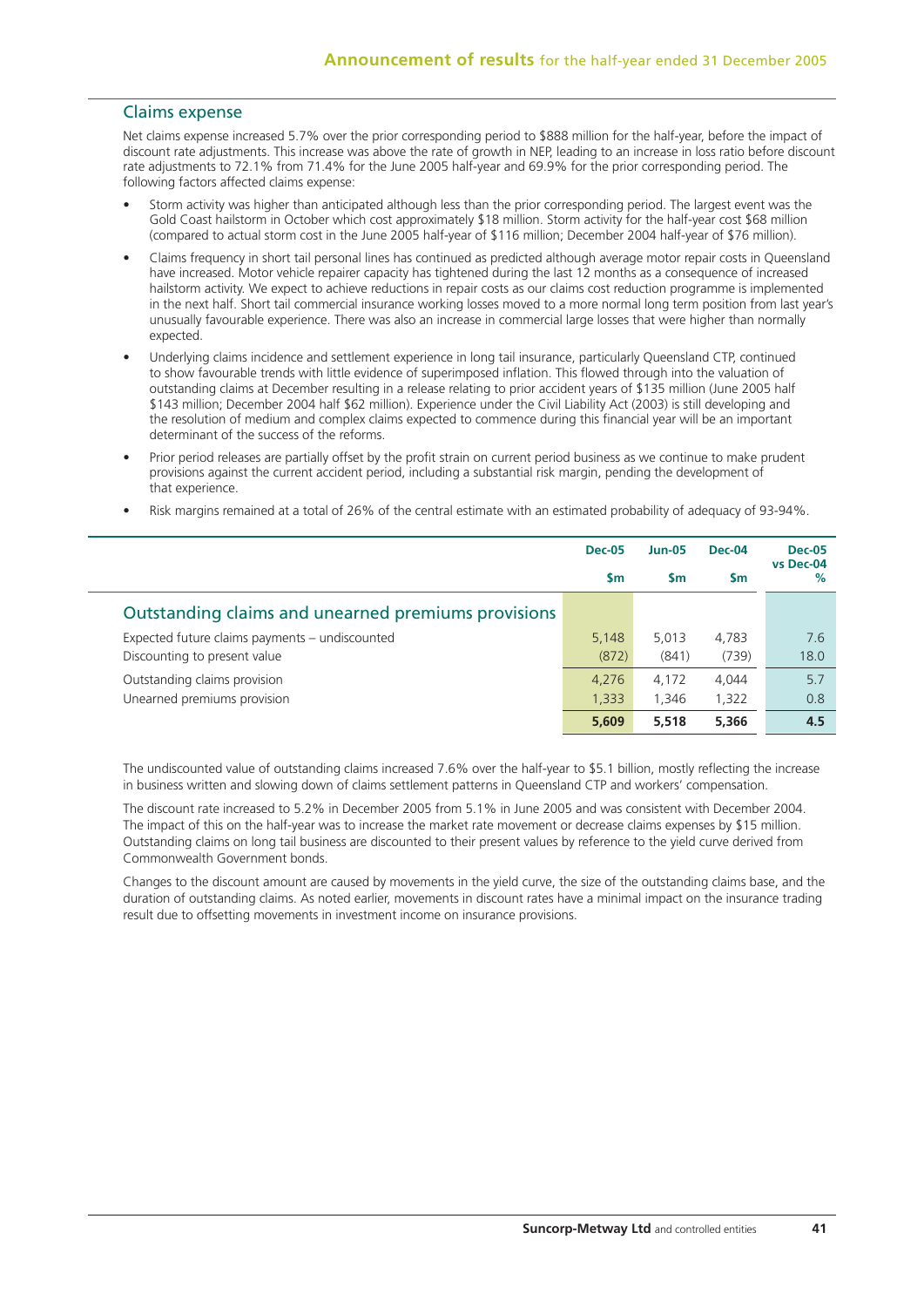### Operating expenses

Total operating expense growth of \$26 million (10.2%) was recorded over the prior corresponding period, with the total operating expense ratio increasing to 22.8%.

The majority of the increase was a result of the rise in acquisition costs by \$21 million relative to the prior corresponding period, with the acquisition expense ratio increasing to 14.0%. The main components of the increase were lower deferral of acquisition costs relative to the prior corresponding period, increased marketing spend, AIFRS liability adequacy adjustment, and general growth in acquisition costs in line with business volumes and inflation. The lower deferral of acquisition costs is due to a change in business mix towards direct channels (which have lower deferral rate assumptions applied), and actual business volumes growing more quickly than premium volumes (due largely to rate reductions in CTP).

Other administration expenses were tightly managed, growing 4.8% on the prior corresponding period.

### Investment income on insurance provisions

Investment income on insurance provisions increased 40.4% over the prior corresponding period and 12.3% over the June 2005 half-year to \$146 million before the impact of discount rate movements. The improvement in investment income reflects slightly higher yields and relative outperformance against benchmark.

### Insurance trading result

The insurance trading result of \$209 million is equivalent to an insurance trading ratio of 17.0%. This is the fourth consecutive half that the insurance trading result has exceeded our long term target of 11-14%. The result reflects continued favourable claims experience in long tail lines and profitable organic growth whilst investing further funds to drive future efficiencies in claims and business growth.

## Managed schemes

The managed scheme business consists largely of three operations:

- The NSW Government self-insurance schemes known as Treasury Managed Fund (TMF). GIO administers 45% of the workers' compensation portfolio and 100% of health liability and other claims including non-health liability, comprehensive motor vehicle, property and personal injury for the NSW State Government.
- Non-underwritten workers' compensation business in NSW.
- The Self Insurance Solutions business, in which the group manages self insurance schemes, predominantly workers' compensation, for other corporations.

Profit from managed schemes increased 27.3% from \$11 million to \$14 million for the half-year driven by the group's core underlying performance for TMF and NSW WorkCover which saw improved claims management and resulting higher fee income.

NSW Treasury Management Fund also awarded the Strategic Risk Management Services contract to GIO in October 2005. The contract is for four years expiring 30 June 2009.

The NSW WorkCover contract was re-negotiated during the period with NSW WorkCover announcing seven successful tenderers including two new entrants, to provide workers' compensation services. GIO was successful in retaining 86% of pre-existing NSW WorkCover business, a good outcome given the inclusion of the new entrants by NSW WorkCover.

We have also re-established our presence in Victoria through an agency agreement with Jardine Lloyd Thompson (JLT) Workers' Compensation which commenced on 1 January 2006 and will ultimately result in the transfer of JLT's current contract with the Victorian WorkCover Authority to GIO.

### Joint venture income

Suncorp participates in insurance joint ventures with motoring clubs in Queensland and South Australia. The joint venture contribution for the half-year to December 2005 was \$10 million, down from \$12 million in the prior half-year, largely due to increased claims costs.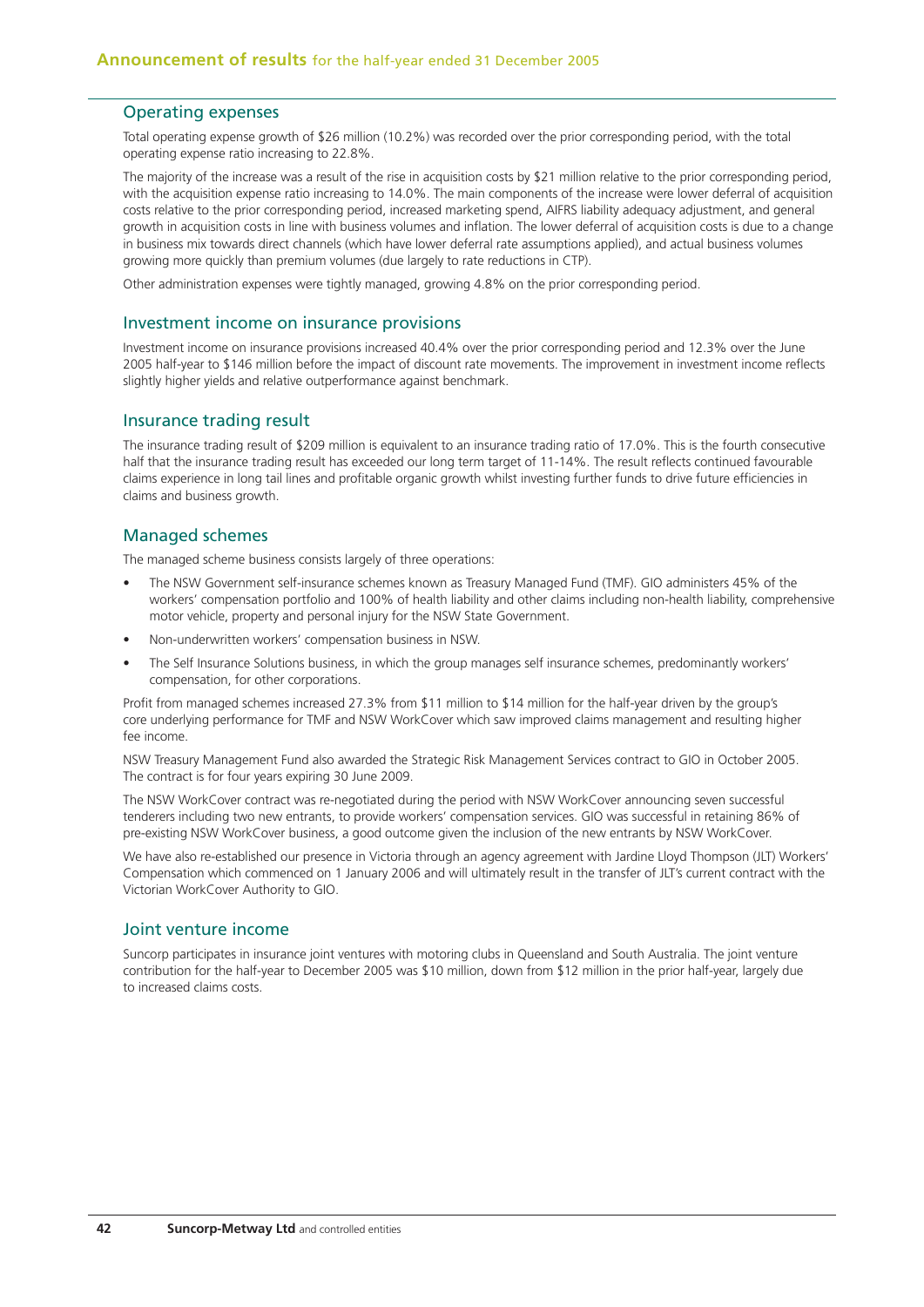# Investment income on Shareholder Funds

Investment income on Shareholder Funds at \$116 million for the half-year was down 4.9% compared with the prior corresponding period. Returns achieved on equities and the domestic fixed interest portfolio for the half-year are outlined below.

For the half-year to 31 December 2005, the Shareholder Funds' Australian equity portfolio outperformed the benchmark S&P/ASX 200 Accumulation by 1.1% through effective stock selection.

|                           | <b>Dec-05</b><br><b>Bench-</b><br>mark<br><b>Return</b><br>$\%$ | <b>Dec-05</b><br><b>Actual</b><br><b>Return</b><br>$\%$ | <b>Jun-05</b><br><b>Bench-</b><br>mark<br>Return<br>% | $Jun-05$<br><b>Actual</b><br><b>Return</b><br>$\%$ | Dec-04<br><b>Bench-</b><br>mark<br><b>Return</b><br>% | <b>Dec-04</b><br><b>Actual</b><br><b>Return</b><br>% |
|---------------------------|-----------------------------------------------------------------|---------------------------------------------------------|-------------------------------------------------------|----------------------------------------------------|-------------------------------------------------------|------------------------------------------------------|
| Performance returns       |                                                                 |                                                         |                                                       |                                                    |                                                       |                                                      |
| <b>Shareholder Funds:</b> |                                                                 |                                                         |                                                       |                                                    |                                                       |                                                      |
| Fixed Interest - Domestic | 2.53                                                            | 2.79                                                    | 3.19                                                  | 3.20                                               | 4.45                                                  | 4.43                                                 |
| Equities - Domestic       | 13.90                                                           | 15.03                                                   | 7.84                                                  | 9.70                                               | 17.16                                                 | 18.24                                                |
| Equities - International  | 14.57                                                           | 16.60                                                   | 2.12                                                  | 2.38                                               | (1.52)                                                | (3.27)                                               |

|                                                                        | <b>Dec-05</b> | <b>Jun-05</b> | <b>Dec-04</b> | <b>Dec-05</b>     |
|------------------------------------------------------------------------|---------------|---------------|---------------|-------------------|
|                                                                        | $\mathsf{Sm}$ | $\mathsf{Sm}$ | <b>Sm</b>     | vs Dec-04<br>$\%$ |
| <b>Allocation of investments</b>                                       |               |               |               |                   |
| Allocation of investments held against:<br><b>Insurance provisions</b> |               |               |               |                   |
| Cash and short term deposits                                           | 1,166         | 1,284         | 1,114         | 4.7               |
| Fixed interest                                                         | 3,186         | 3,080         | 3,099         | 2.8               |
| Property                                                               | 102           | 76            | 77            | 32.5              |
|                                                                        | 4,454         | 4,440         | 4,290         | 3.8               |
| <b>Shareholder Funds</b>                                               |               |               |               |                   |
| Cash and short term deposits                                           | 211           | 238           | 221           | (4.5)             |
| Fixed interest                                                         | 489           | 506           | 522           | (6.3)             |
| Australian equities                                                    | 596           | 565           | 614           | (2.9)             |
| Overseas equities                                                      | 125           | 100           | 103           | 21.4              |
| Property                                                               | 46            | 19            | 13            | 253.8             |
|                                                                        | 1,467         | 1,428         | 1,473         | (0.4)             |

The investment funds are managed by the Company's investment manager. The total is different to the cash and investment balances in the General Insurance balance sheet on page 37, because of the different classification of items such as operating cash and accrued interest. Reconciling items such as timing differences and premium debtors arise between insurance provisions and associated investment assets. The balance of Shareholder Funds shown above excludes non-investment market assets such as goodwill relating to the acquisition of GIO and the investments in joint ventures.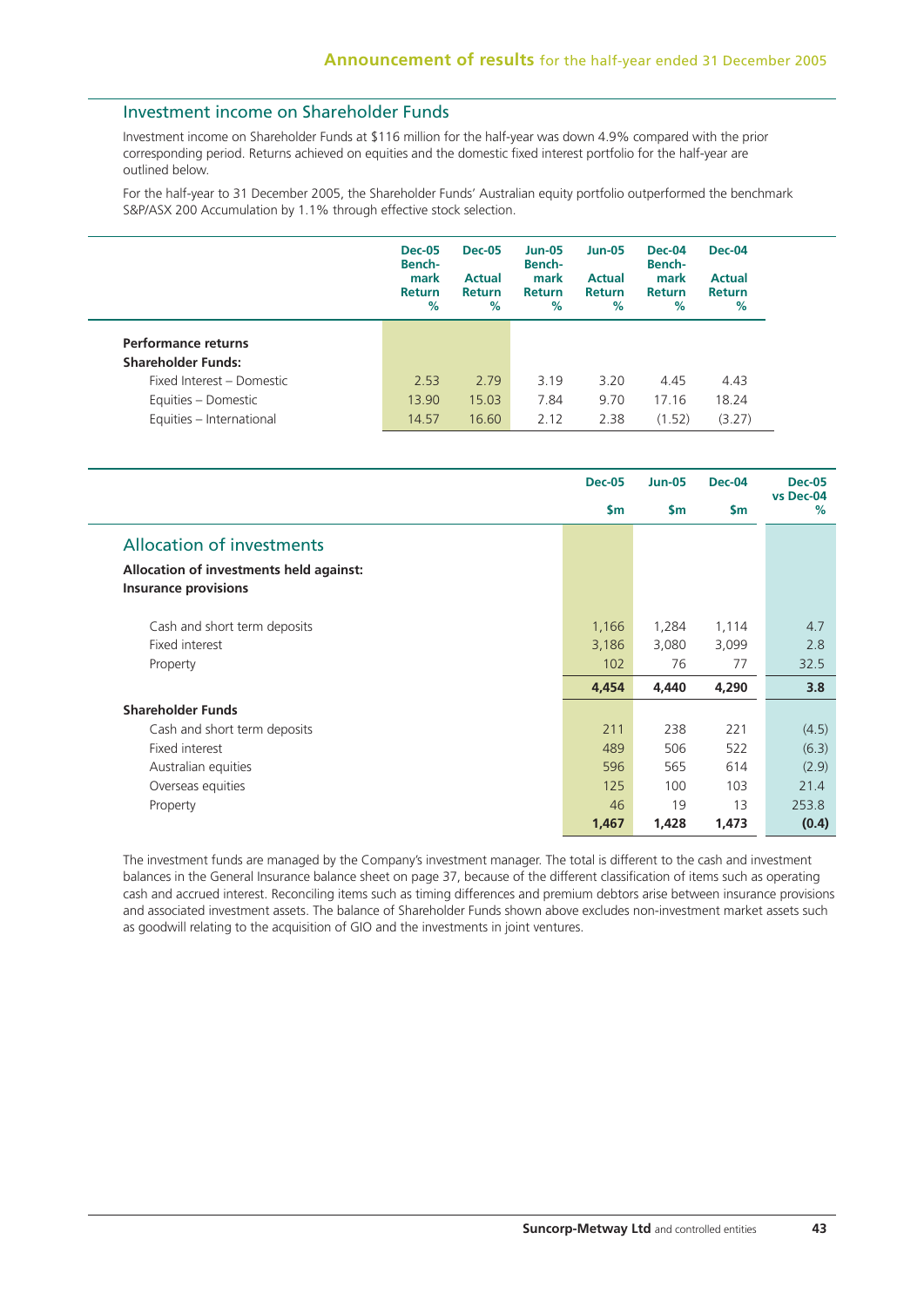# **Announcement of results** for the half-year ended 31 December 2005

|                                         | <b>Dec-05</b>  | <b>Jun-05</b> | <b>Dec-04</b>  | <b>Dec-05</b><br>vs Dec-04 |
|-----------------------------------------|----------------|---------------|----------------|----------------------------|
|                                         | $\%$           | %             | $\%$           | $\%$                       |
| Allocation of investments (continued)   |                |               |                |                            |
| Allocation of investments held against: |                |               |                |                            |
| <b>Insurance provisions</b>             |                |               |                |                            |
| Cash and short term deposits            | 26             | 29            | 26             |                            |
| Fixed interest                          | 72             | 69            | 72             |                            |
| Property                                | $\overline{2}$ | 2             | $\overline{2}$ |                            |
|                                         | 100            | 100           | 100            | $\blacksquare$             |
| <b>Shareholder Funds</b>                |                |               |                |                            |
| Cash and short term deposits            | 14             | 17            | 15             | (6.7)                      |
| Fixed interest                          | 33             | 35            | 35             | (5.7)                      |
| Australian equities                     | 41             | 40            | 42             | (2.4)                      |
| Overseas equities                       | 9              | 7             | 7              | 28.6                       |
| Property                                | 3              |               |                | 200.0                      |
|                                         | 100            | 100           | 100            |                            |

## **Credit risk exposure – Fixed interest investments**

The General Insurance fixed interest portfolios are restricted to investment grade securities to ensure there is adequate capital protection of the assets under all market conditions.

|                | <b>Half-Year Ended</b> |                    |       |  |  |
|----------------|------------------------|--------------------|-------|--|--|
| <b>Average</b> | <b>Dec-05</b><br>%     | <b>Jun-05</b><br>% |       |  |  |
|                |                        |                    |       |  |  |
| AAA            | 63.4                   | 67.1               | 66.9  |  |  |
| AA             | 13.3                   | 10.3               | 10.9  |  |  |
| $\overline{A}$ | 20.1                   | 20.2               | 21.3  |  |  |
| <b>BBB</b>     | 3.2                    | 2.4                | 0.9   |  |  |
|                | 100.0                  | 100.0              | 100.0 |  |  |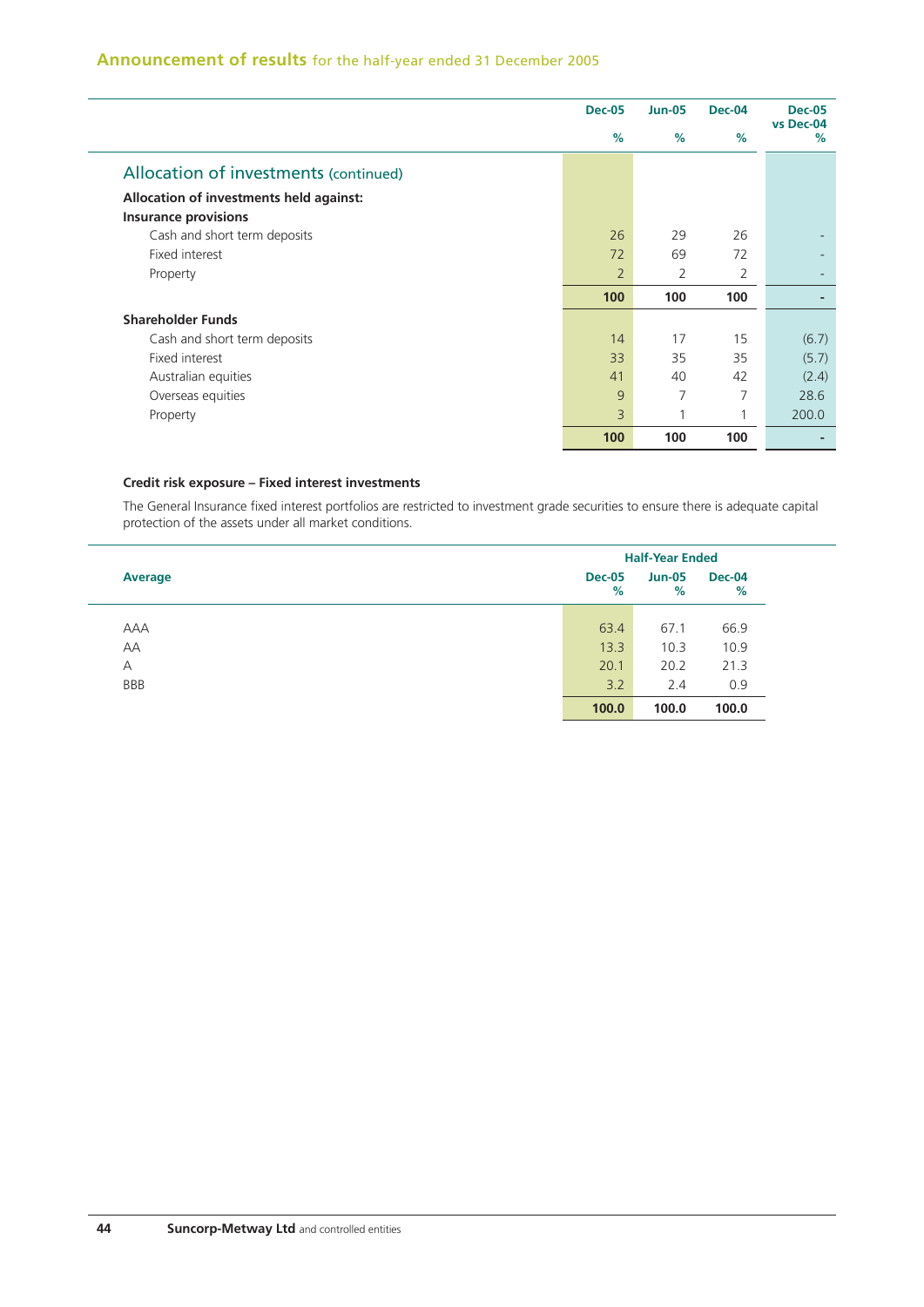# Profit contribution by class of business – short tail and long tail

The tables show the profit excluding discount rate impacts and levies and charges.

#### **Short tail**

The short tail business, including home, motor and the non-liability part of the commercial book, reported an insurance trading profit of \$46 million for the half-year, equal to a trading margin of 5.9%. Key attributes of the result were:

- Strong half-year gross written premium growth in home which grew 6.6% and motor, up 8.6% over the prior corresponding period. Commercial short tail reduced slightly over the prior corresponding period due to softening market conditions.
- Commercial lines working losses moved to a more normal long run position from last year's unusually favourable experience. Commercial large losses were also higher than expected and included a single large loss of \$5 million (net of reinsurance).
- In personal lines short tail, frequency has continued as expected but the results are impacted by investment in our claims cost reduction program and higher than expected average motor repair costs in Queensland. Motor vehicle repairer capacity has tightened during the last 12 months as a consequence of increased hailstorm activity. Lower deferral of acquisition costs, increased marketing spend, AIFRS liability adequacy adjustment, and other acquisition related activity contributed to an increase in operating expense ratio to 24.8%. Short tail also received a greater proportion of general overhead expenses given relatively stronger growth of this business.
- Investment income has increased significantly reflecting slightly higher yields and relative outperformance against benchmark.

|                                          |               | <b>Half-Year Ended</b> |               |                |
|------------------------------------------|---------------|------------------------|---------------|----------------|
|                                          | <b>Dec-05</b> | <b>Jun-05</b>          | <b>Dec-04</b> | <b>Dec-05</b>  |
|                                          | $\mathsf{Sm}$ | $\mathsf{sm}$          | $\mathsf{sm}$ | vs Dec-04<br>% |
| Gross written premium                    | 834           | 811                    | 801           | 4.1            |
| Net earned premium                       | 775           | 762                    | 744           | 4.2            |
| Net claims incurred                      | (570)         | (593)                  | (499)         | 14.2           |
| Acquisition costs                        | (124)         | (116)                  | (112)         | 10.7           |
| Other underwriting expenses              | (68)          | (69)                   | (63)          | 7.9            |
| Total operating expenses                 | (192)         | (185)                  | (175)         | 9.7            |
| <b>Underwriting result</b>               | 13            | (16)                   | 70            | (81.4)         |
| Investment income - insurance provisions | 33            | 29                     | 10            | Large          |
| Insurance trading result                 | 46            | 13                     | 80            | (42.5)         |
|                                          |               |                        |               |                |
|                                          | %             | %                      | %             |                |
| <b>Ratios</b>                            |               |                        |               |                |
| Acquisition expense ratio                | 16.0          | 15.2                   | 15.1          | 6.0            |
| Other underwriting expenses ratio        | 8.8           | 9.1                    | 8.5           | 3.5            |
| Total operating expenses ratio           | 24.8          | 24.3                   | 23.6          | 5.1            |
| Loss ratio                               | 73.5          | 77.8                   | 67.1          | 9.5            |
| Combined operating ratio                 | 98.3          | 102.1                  | 90.7          | 8.4            |
| Insurance trading ratio                  | 5.9           | 1.7                    | 10.8          | (45.4)         |
|                                          |               |                        |               |                |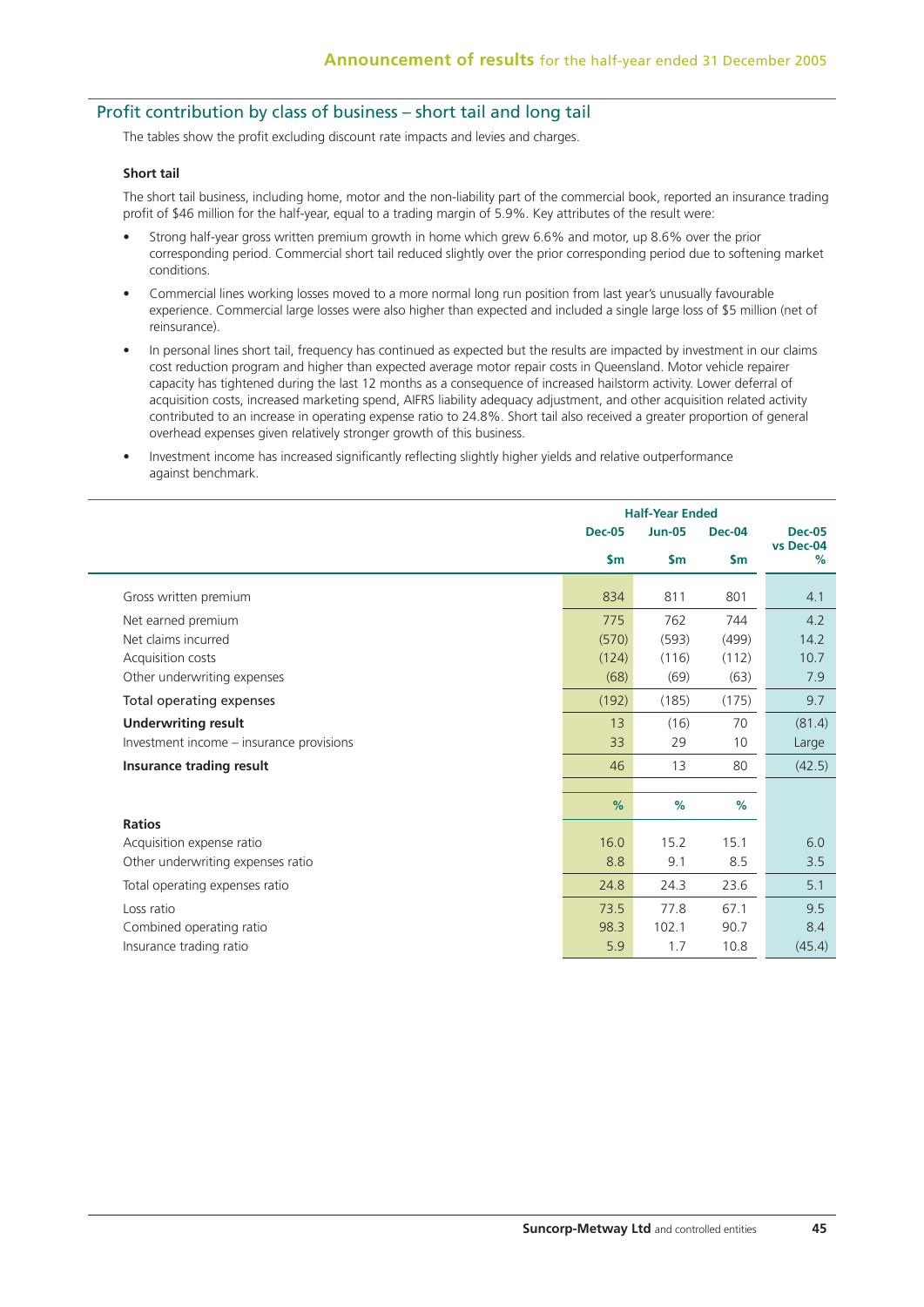## Profit contribution by class of business – short tail and long tail (continued)

### **Long tail**

The long tail business, including CTP, workers' compensation and commercial liability classes, reported an insurance trading result of \$163 million for the half-year, equal to a trading margin of 35.7%. The major components of the result were:

- Strong gross written premium growth particularly in workers' compensation largely offset by a decline in CTP gross written premium as a result of premium rate reductions.
- Favourable underlying claims experience, with improved claims incidence and settlement experience and little evidence of superimposed inflation resulted in significant prior year releases. Prior year releases for the half-year were \$135 million (June 2005 \$143 million; December 2004 \$62 million). The current accident year results (ie. excluding prior accident year releases) are net of significant prudential margin strain.
- An increase in operating expenses resulting from lower deferral of acquisition costs, AIFRS liability adequacy adjustment, other acquisition activity and increased marketing spend. Growth in business volumes faster than premium volumes has contributed to an increase in the overall expense ratio from 17.3% to 19.3%.
- Investment income has increased significantly reflecting slightly higher yields and relative outperformance against benchmark.

|                                          |               | <b>Half-Year Ended</b> |               |                |  |
|------------------------------------------|---------------|------------------------|---------------|----------------|--|
|                                          | <b>Dec-05</b> | <b>Jun-05</b>          | <b>Dec-04</b> | <b>Dec-05</b>  |  |
|                                          | $\mathsf{sm}$ | $\mathsf{Sm}$          | $\mathsf{sm}$ | vs Dec-04<br>% |  |
| Gross written premium                    | 456           | 476                    | 454           | 0.4            |  |
| Net earned premium                       | 456           | 457                    | 457           | (0.2)          |  |
| Net claims incurred                      | (318)         | (277)                  | (341)         | (6.7)          |  |
| Acquisition costs                        | (47)          | (42)                   | (38)          | 23.7           |  |
| Other underwriting expenses              | (41)          | (40)                   | (41)          |                |  |
| Total operating expenses                 | (88)          | (82)                   | (79)          | 11.4           |  |
| <b>Underwriting result</b>               | 50            | 98                     | 37            | 35.1           |  |
| Investment income - insurance provisions | 113           | 101                    | 94            | 20.2           |  |
| Insurance trading result                 | 163           | 199                    | 131           | 24.4           |  |
|                                          |               |                        |               |                |  |
|                                          | %             | %                      | %             |                |  |
| <b>Ratios</b>                            |               |                        |               |                |  |
| Acquisition expense ratio                | 10.3          | 9.2                    | 8.3           | 24.1           |  |
| Other underwriting expenses ratio        | 9.0           | 8.8                    | 9.0           |                |  |
| Total operating expenses ratio           | 19.3          | 18.0                   | 17.3          | 11.6           |  |
| Loss ratio                               | 69.7          | 60.6                   | 74.6          | (6.6)          |  |
| Combined operating ratio                 | 89.0          | 78.6                   | 91.9          | (3.2)          |  |
| Insurance trading ratio                  | 35.7          | 43.5                   | 28.7          | 24.4           |  |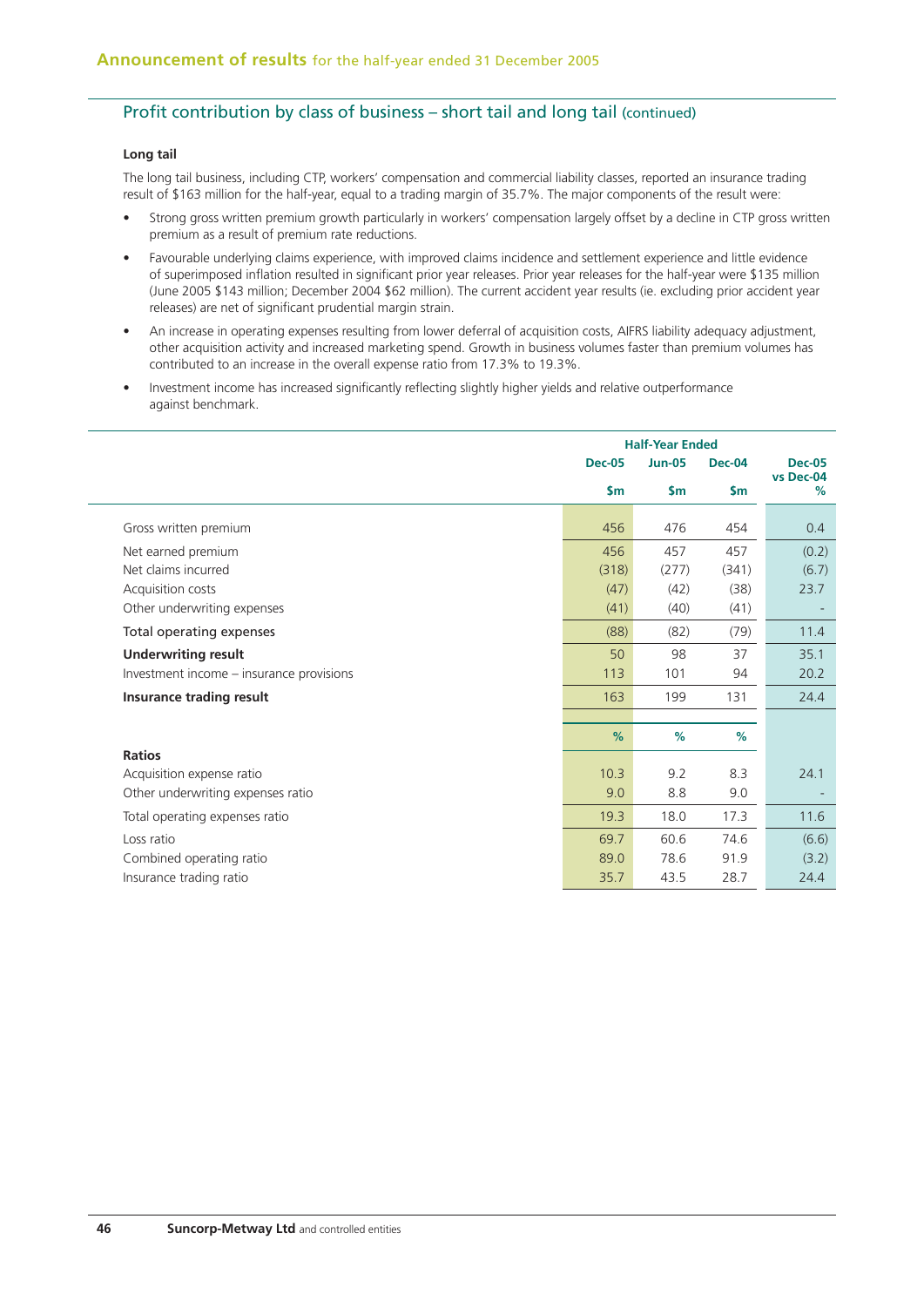# Profit contribution by class of business – commercial and personal lines

### **Commercial lines**

Commercial lines reported an insurance trading result of \$33 million for the half-year, equal to a trading margin of 9.5%. The main components of the result were:

- Strong growth in underwritten workers' compensation gross written premium which increased by 13.2% over the prior corresponding period, offsetting a decline in other commercial lines, down 3.4%.
- An increase in the half-year loss ratio to 74.2% from 68.1% in the prior corresponding period. Commercial insurance working losses moved to a more normal long run position from last year's unusually favourable experience. Commercial large losses were also higher than expected and included a single large loss of \$5 million (net of reinsurance). This has been partly offset by the generally stable claims experience in workers' compensation, which has been more favourable than the valuation assumptions thus enabling releases from the reserves. Lump sum claims experience in Western Australia continues to be moderate with the basis now more in line with the underlying experience than previously.
- Operating expense ratios increased marginally due to AIFRS liability adequacy adjustment and growth in business volumes.
- Investment income has increased significantly reflecting slightly higher yields and relative outperformance against benchmark.

|                                          | <b>Half-Year Ended</b> |               |               |                |
|------------------------------------------|------------------------|---------------|---------------|----------------|
|                                          | <b>Dec-05</b>          | <b>Jun-05</b> | <b>Dec-04</b> | <b>Dec-05</b>  |
|                                          | $\mathsf{sm}$          | $\mathsf{sm}$ | $\mathsf{sm}$ | vs Dec-04<br>% |
| Gross written premium                    | 367                    | 389           | 367           |                |
| Net earned premium                       | 349                    | 359           | 339           | 2.9            |
| Net claims incurred                      | (259)                  | (236)         | (231)         | 12.1           |
| Acquisition costs                        | (70)                   | (70)          | (64)          | 9.4            |
| Other underwriting expenses              | (33)                   | (33)          | (36)          | (8.3)          |
| Total operating expenses                 | (103)                  | (103)         | (100)         | 3.0            |
| <b>Underwriting result</b>               | (13)                   | 20            | 8             | Large          |
| Investment income - insurance provisions | 46                     | 37            | 31            | 48.4           |
| Insurance trading result                 | 33                     | 57            | 39            | (15.4)         |
|                                          |                        |               |               |                |
|                                          | %                      | %             | %             |                |
| <b>Ratios</b>                            |                        |               |               |                |
| Acquisition expense ratio                | 20.1                   | 19.5          | 18.9          | 6.3            |
| Other underwriting expenses ratio        | 9.5                    | 9.2           | 10.6          | (10.4)         |
| Total operating expenses ratio           | 29.6                   | 28.7          | 29.5          | 0.3            |
| Loss ratio                               | 74.2                   | 65.7          | 68.1          | 9.0            |
| Combined operating ratio                 | 103.8                  | 94.4          | 97.6          | 6.4            |
| Insurance trading ratio                  | 9.5                    | 15.9          | 11.5          | (17.4)         |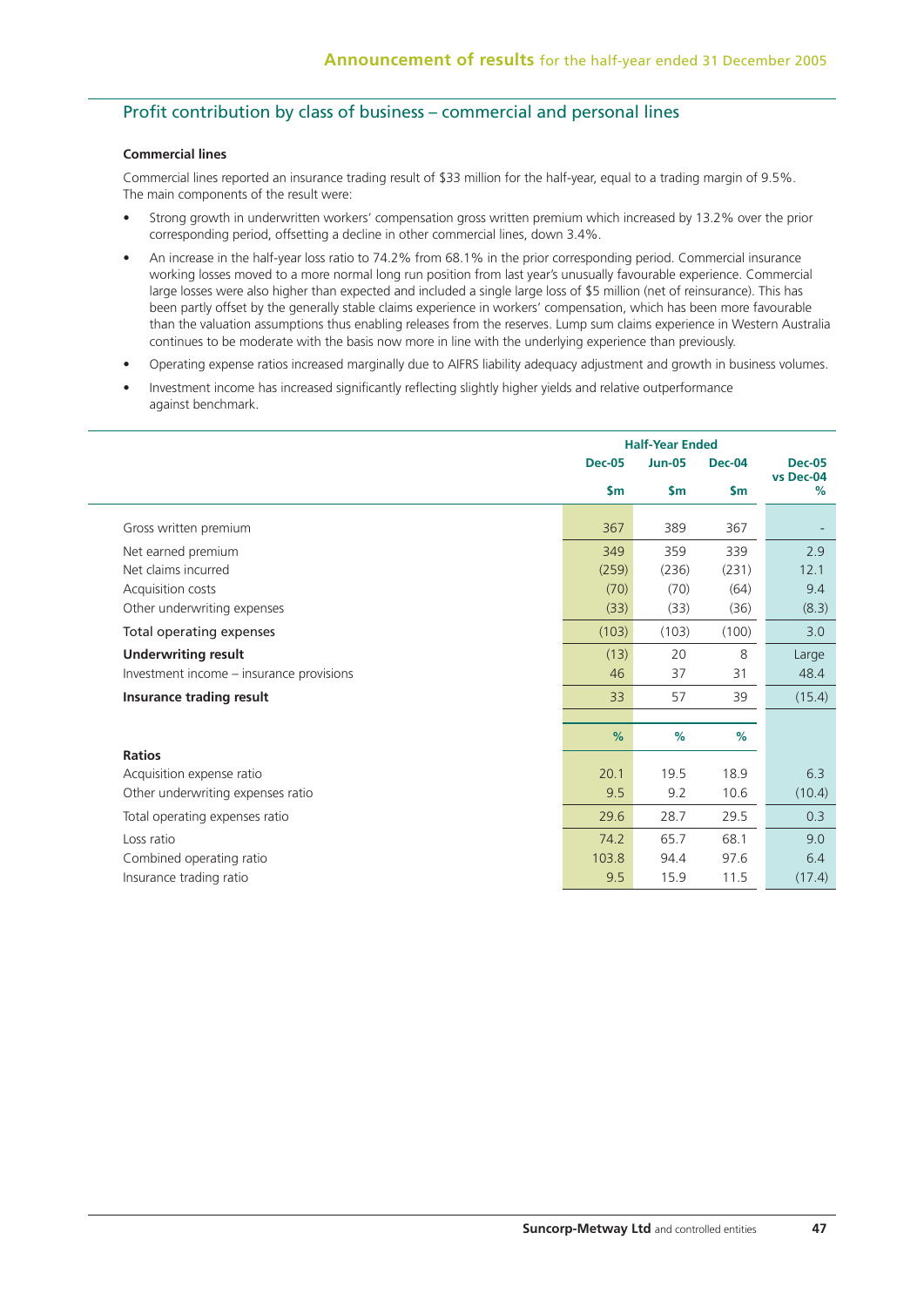# Profit contribution by class of business – commercial and personal lines (continued)

### **Personal lines**

The personal lines including home, motor and compulsory third party reported an insurance trading profit of \$176 million for the half-year, equal to a trading margin of 20.0%. The main components of the result were:

- Strong gross written premium growth in home (6.6%) and motor (8.6%) partly offset by a decline in CTP gross written premium (3.3%) led by premium rate reductions.
- Continued improvement in claims experience in the long tail personal lines classes as the benefits of tort reform impact claims frequency. Claims frequency has continued as expected in the short tail personal lines classes although the result has been impacted by our investment in the claims cost reduction program, higher than expected storm activity, and increased average claims costs in the Queensland motor portfolio due to tightening of motor vehicle repairer capacity.
- Acquisition costs increased due to lower deferral of current year acquisition costs, increased marketing spend, and general growth in business volumes. The acquisition expense ratio was also impacted by faster growth in business volumes than premium volumes due to price reductions in CTP.
- Underwriting expenses were tightly managed across the business. However, personal lines received a greater proportion of general overheads given relatively stronger growth of this business.
- Investment income has increased significantly reflecting slightly higher yields and relative outperformance against benchmark.

|                                          | <b>Half-Year Ended</b> |                                |               |                |
|------------------------------------------|------------------------|--------------------------------|---------------|----------------|
|                                          | <b>Dec-05</b>          | <b>Jun-05</b><br><b>Dec-04</b> |               | <b>Dec-05</b>  |
|                                          | $\mathsf{Sm}$          | $\mathsf{sm}$                  | $\mathsf{Sm}$ | vs Dec-04<br>% |
| Gross written premium                    | 923                    | 898                            | 888           | 3.9            |
| Net earned premium                       | 882                    | 860                            | 862           | 2.3            |
| Net claims incurred                      | (629)                  | (634)                          | (609)         | 3.3            |
| Acquisition costs                        | (101)                  | (88)                           | (86)          | 17.4           |
| Other underwriting expenses              | (76)                   | (76)                           | (68)          | 11.8           |
| Total operating expenses                 | (177)                  | (164)                          | (154)         | 14.9           |
| <b>Underwriting result</b>               | 76                     | 62                             | 99            | 17.4           |
| Investment income - insurance provisions | 100                    | 93                             | 73            | 37.0           |
| Insurance trading result                 | 176                    | 155                            | 172           | 2.3            |
|                                          |                        |                                |               |                |
|                                          | %                      | %                              | %             |                |
| <b>Ratios</b>                            |                        |                                |               |                |
| Acquisition expense ratio                | 11.5                   | 10.2                           | 10.0          | 2.3            |
| Other underwriting expenses ratio        | 8.6                    | 8.8                            | 7.9           | 8.9            |
| Total operating expenses ratio           | 20.1                   | 19.0                           | 17.9          | 12.3           |
| Loss ratio                               | 71.3                   | 73.7                           | 70.6          | 15.0           |
| Combined operating ratio                 | 91.4                   | 92.7                           | 88.5          | 8.9            |
| Insurance trading ratio                  | 20.0                   | 18.0                           | 20.0          | 12.3           |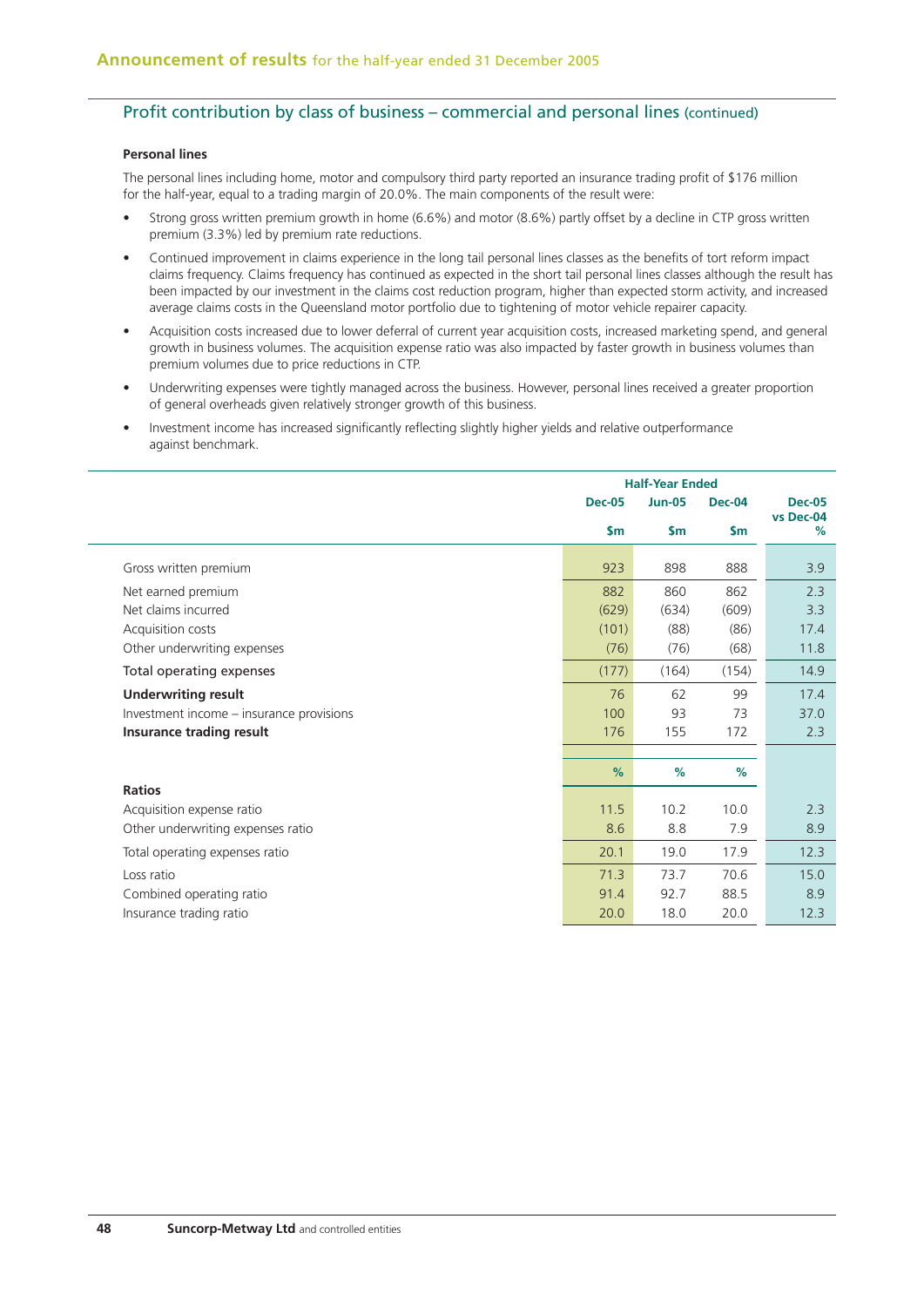## **Segment information – Wealth Management**

#### **Note on adoption of AIFRS for Wealth Management**

In the previous reporting periods under AGAAP all insurance and investment contracts of the Statutory Funds were valued using the Margin on Services (MoS) methodology. These results are disclosed on the Margin on Services profit line of the Profit Contribution table.

With the introduction of AIFRS on 1 July 2005 the following changes have occurred:

- Insurance contracts continue to be measured using MoS, although the calculation has been impacted by a change in the discount rate. Insurance contracts are reported under the Contribution to margins section of the Profit Contribution table.
- Unit Linked Investment contracts are measured using fair value and are reported as fees and other income less expenses under the Unit Linked and Other section of the Profit Contribution table.

Comparative activities outside of the Statutory Funds have been fully restated and audited. The main adjustments include the removal of the embedded value through the profit and loss and the forming of deferred acquisition costs and deferred revenue liability on certain products.

Comparative periods for the Statutory Funds have not been restated as they are subject to transitional arrangements. However the impact on the profit from these changes has been estimated and is provided in the table 'Profit Contribution with estimated AIFRS adjustments'. These estimates are unaudited and based on high level assumptions. 'Like-on-like' commentary has been based on these adjusted comparative figures.

#### **Overview**

- The Wealth Management division recorded profit before tax of \$42 million for the half-year to December 2005. This includes a one-off loss of \$2 million arising from a change in valuation methodology for the Policy liabilities in the unit linked statutory fund business. Adjusting to exclude this one-off, as well as the impact of investment earnings, the underlying profit for the period was \$27 million.
- Restating historical comparatives to reflect estimated AIFRS adjustments (unaudited), and to achieve a like-on-like comparison, profit before tax of \$42 million for the half represented a decline of 8.7% on the prior December, mainly due to lower investment income. Underlying profit of \$27 million rose 3.8% from \$26 million in December 2004. Higher planned profits were offset by lower investment income compared to the prior comparative period. The termination of a fee arrangement during the June 2005 half-year also impacted profitability for the Funds Management business in the December 2005 half-year.
- After a decline in the June 2005 half, new business sales regained strong positive momentum, increasing 10.8% to \$400 million for the six months to December 2005. Growth was supported by a sustained confidence in equity markets as well as the abolition of the superannuation surcharge. The uplift was also achieved despite a softening of sales in low margin external products, and the inclusion of a large increase in Group Life sales from a major client in the prior comparative period.
- The value of new business increased strongly by 24.0%, boosted by increased volumes and increased profitability on personal risk products.
- Funds under administration increased 10.3% to \$5.7 billion at December 2005, up from \$5.2 billion at June 2005. Growth was underpinned by strong investment earnings and strong net inflows, which improved 27% to \$181 million for the half-year to December.



**Suncorp-Metway Ltd** and controlled entities **49**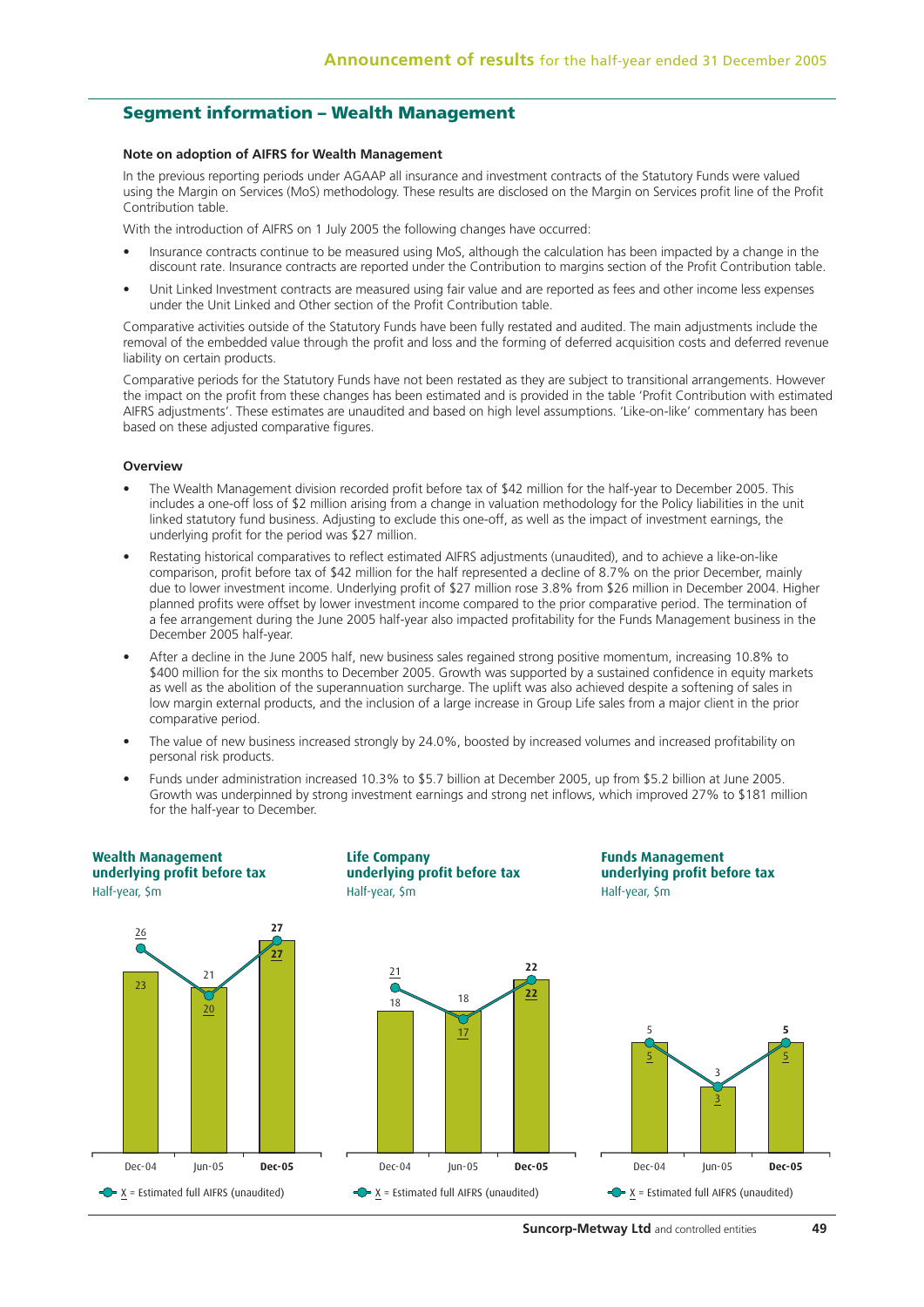## **Seament information - Wealth Management (continued)**

#### **Overview (continued)**

- The embedded value of the Life Company decreased by 1.6% to \$484 million in the half-year to December 2005, compared to \$492 million at June 2005. This is mainly due to the payment of a dividend up to the group, partially offset by an increase in embedded value of the Statutory Funds arising from strong investment performance.
- Funds under management totalled \$12.3 billion at December 2005, up from \$12.0 billion at December 2004. Funds benefited from an increase in investment income of 16% compared to the prior period. However, outflows exceeded inflows in the year, impacted by the withdrawal of a low margin cash mandate.
- All asset classes recorded active returns in the six months to December 2005. The Suncorp Superannuation Balanced Fund achieved 1st quartile returns over 3, 5 and 7 years and 2nd quartile over 1 year as measured by Intech in their Growth Fund survey.
- The Wealth Management division profits can be viewed in two parts: Life Company profits and earnings from Funds Management operations.
- The Life Company recorded a profit before tax of \$35 million in the half-year to December 2005, with profits (on a likeon-like basis) benefitting from higher planned profit margins offset by lower investment earnings compared to the prior period, as well as higher expenses incurred due to a change in valuation methodology for policy liabilities (unit linked statutory fund).
- Funds Management recorded a pre-tax profit of \$7 million in the half-year, a decrease of 12.5% from \$8 million in the period to December 2004. Excluding investment income, the result was stable on the prior December.

### Profit contribution – Wealth Management

### Excluding Life Insurance policy owners' interests

The comparative period excludes the impact of certain AIFRS adjustments which are subject to transitional arrangements. Accordingly December 2005 is not directly comparable to June 2005 and December 2004. Refer to page 52 for a comparable position (which is estimated and unaudited).

|                                                                     | <b>Half-Year Ended</b> |                |           |                            |
|---------------------------------------------------------------------|------------------------|----------------|-----------|----------------------------|
|                                                                     | <b>Dec-05</b>          | <b>Jun-05</b>  | Dec-04    | <b>Dec-05</b><br>vs Dec-04 |
|                                                                     | $\mathsf{Sm}$          | $\mathsf{Sm}$  | <b>Sm</b> | %                          |
| <b>Life Company</b>                                                 |                        |                |           |                            |
| <b>Contribution to margins</b>                                      |                        |                |           |                            |
| Planned profit margins                                              | 15                     | 16             | 16        |                            |
| Experience (losses)/profits                                         | 3                      | (2)            | 1         |                            |
| Total Margin on Services profit (excluding investment earnings)     | 18                     | 14             | 17        |                            |
| <b>Unit linked and Other</b>                                        |                        |                |           |                            |
| Fees and other income                                               | 28                     | 9              | 8         |                            |
| Expenses                                                            | (26)                   | (5)            | (7)       |                            |
| Total unit linked and other profit (excluding investment earnings)  | $\overline{2}$         | $\overline{4}$ | 1         |                            |
| Contribution to profit before investment earnings                   | 20                     | 18             | 18        | 11.1                       |
| Investment earnings                                                 | 15                     | 11             | 15        |                            |
| Contribution to profit before tax from Life Company activities      | 35                     | 29             | 33        | 6.1                        |
| <b>Funds Management</b>                                             |                        |                |           |                            |
| Investment income                                                   | $\overline{2}$         | 3              | 3         | (33.3)                     |
| Fee income funds management                                         | 24                     | 42             | 24        |                            |
| Other expenses funds management                                     | (19)                   | (22)           | (19)      |                            |
| Contribution to profit before tax from Funds Management activities  | $\overline{7}$         | 23             | 8         | (12.5)                     |
| Contribution to profit before tax from Wealth Management activities | 42                     | 52             | 41        | 2.4                        |
|                                                                     |                        |                |           |                            |
|                                                                     | %                      | %              | %         |                            |
| <b>Return on equity</b>                                             | 29.4                   | 30.8           | 26.7      | 10.1                       |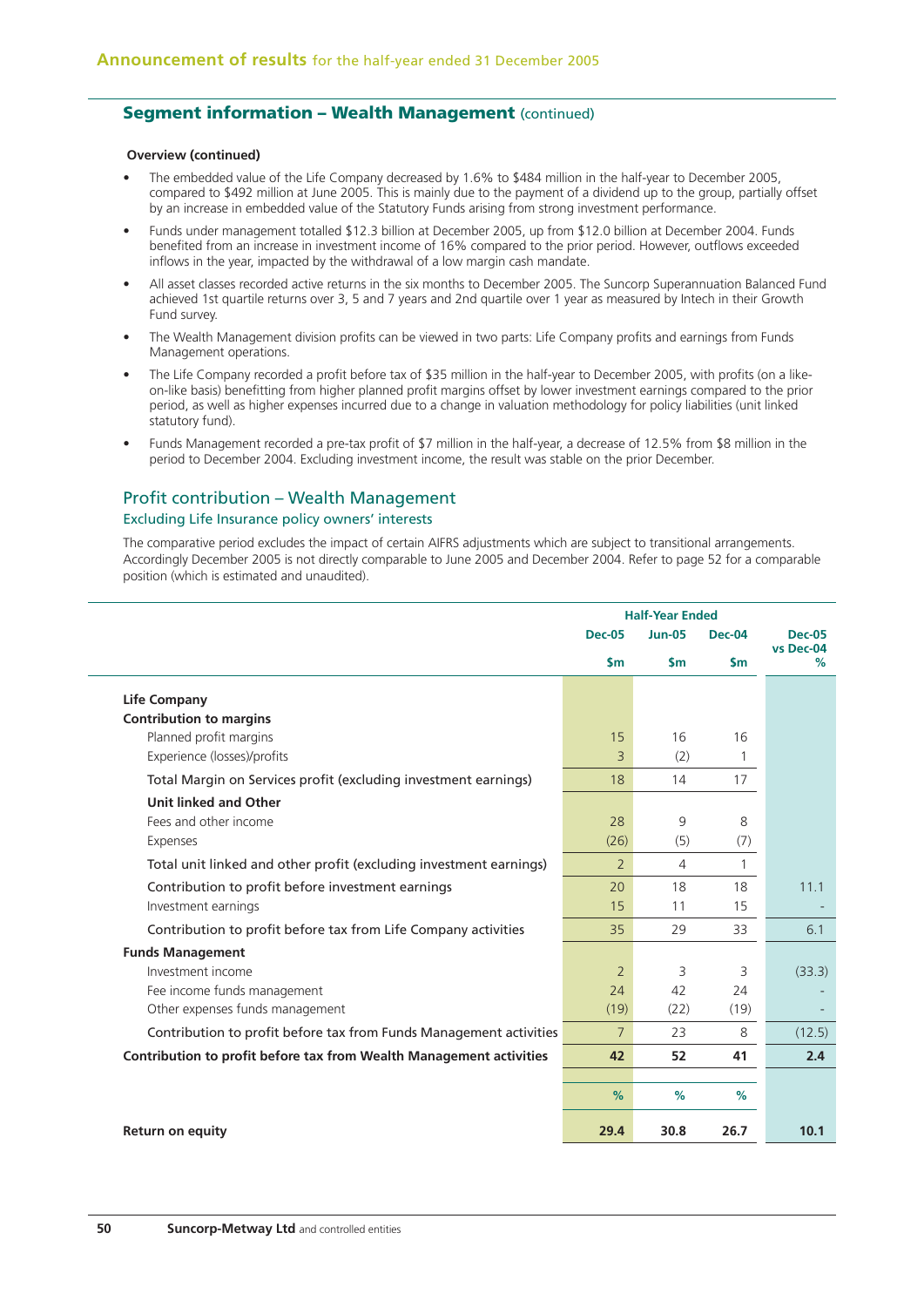|                                                                                                                 |                | <b>Half-Year Ended</b> |                          |                   |  |
|-----------------------------------------------------------------------------------------------------------------|----------------|------------------------|--------------------------|-------------------|--|
|                                                                                                                 | <b>Dec-05</b>  | <b>Jun-05</b>          | $Dec-04$                 | <b>Dec-05</b>     |  |
|                                                                                                                 | $\mathsf{Sm}$  | <b>Sm</b>              | <b>Sm</b>                | vs Dec-04<br>$\%$ |  |
| <b>Profit contribution – Wealth Management</b><br>Excluding Life Insurance policy owners' interests (continued) |                |                        |                          |                   |  |
| Reconciliation of contribution to profit before tax<br>to underlying profit                                     |                |                        |                          |                   |  |
| Contribution to profit before tax from Wealth Management activities                                             | 42             | 52                     | 41                       | 2.4               |  |
| Less investment earnings:                                                                                       |                |                        |                          |                   |  |
| Life Company                                                                                                    | (15)           | (11)                   | (15)                     |                   |  |
| Funds Management                                                                                                | (2)            | (3)                    | (3)                      | (33.3)            |  |
|                                                                                                                 | (17)           | (14)                   | (18)                     | (5.6)             |  |
| One-off items                                                                                                   | $\overline{2}$ | (17)                   | $\overline{\phantom{a}}$ | n/a               |  |
|                                                                                                                 | (15)           | (31)                   | (18)                     | (16.7)            |  |
| <b>Underlying profit</b>                                                                                        | 27             | 21                     | 23                       | 17.4              |  |

### **Reconciliation of contribution to profit before tax including policy owners' interests to contribution to profit before tax excluding policy owners' interests**

The following table reconciles the profit contribution excluding life insurance policy owners' interests to the profit contribution including policy owners' interests, as shown in the statutory financial statements.

|                                                               | <b>Half-Year Ended</b> |                                  |        |                |               |
|---------------------------------------------------------------|------------------------|----------------------------------|--------|----------------|---------------|
|                                                               | <b>Dec-05</b>          | <b>Jun-05</b><br><b>Sm</b><br>Sm | Dec-04 |                | <b>Dec-05</b> |
|                                                               |                        |                                  | Sm     | vs Dec-04<br>% |               |
| Contribution to profit from ordinary                          |                        |                                  |        |                |               |
| Wealth Management activities before income tax                | 82                     | 113                              | 144    | (43.1)         |               |
| Profit attributable to outside equity interests               |                        | (31)                             | (71)   | (100.0)        |               |
| Income tax attributable to policy owners                      | (40)                   | (30)                             | (32)   | 25.0           |               |
| <b>Contribution to profit from ordinary Wealth Management</b> |                        |                                  |        |                |               |
| activities before tax excluding policy owners' interests      | 42                     | 52                               | 41     | 2.4            |               |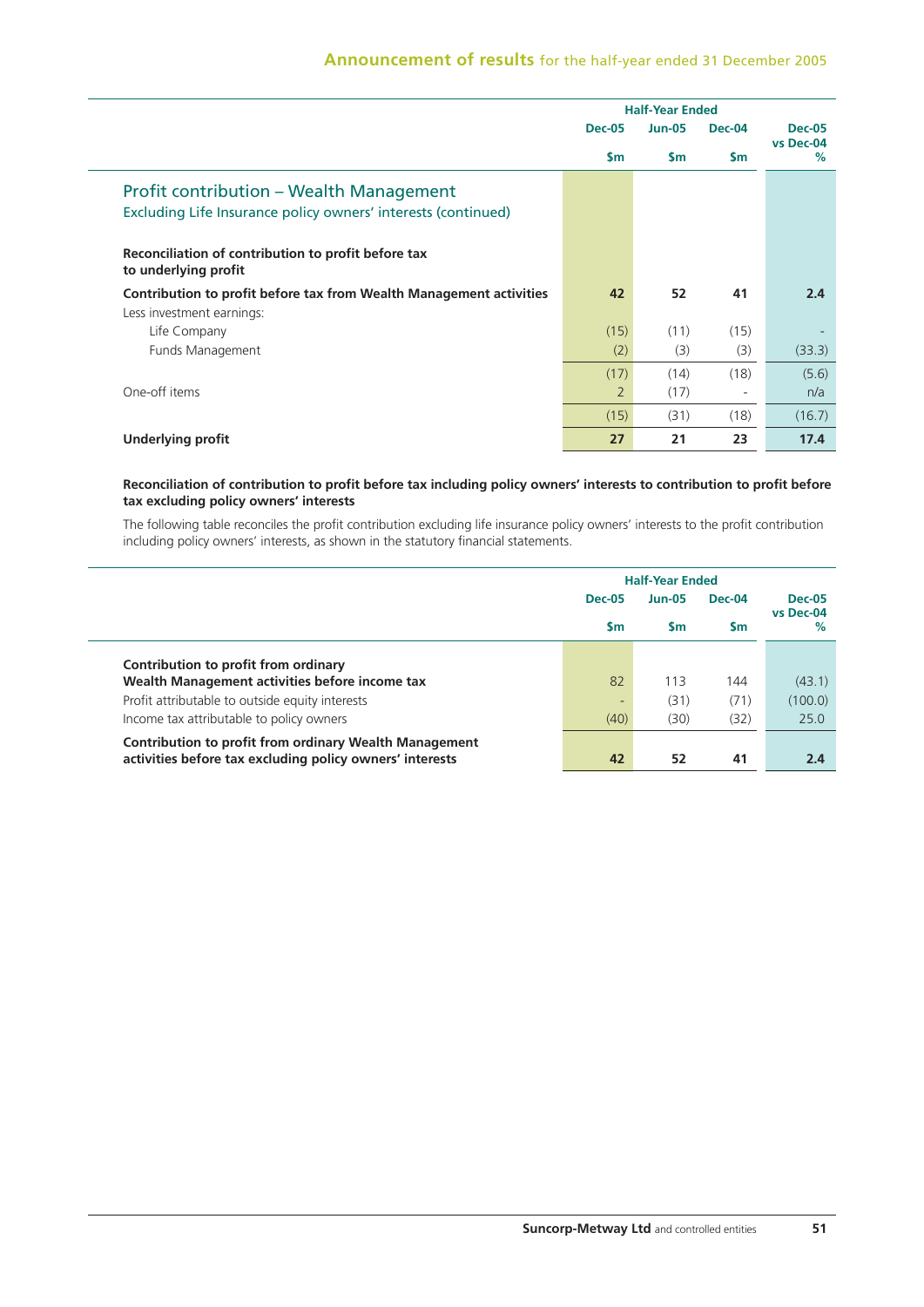# Profit contribution – Wealth Management

### Excluding Life Insurance policy owners' interests (continued)

#### **Profit contribution with estimated AIFRS adjustments**

In addition to the contribution to the profit statement above, the following table showing estimated AIFRS comparatives for the Life Company is provided to assist with the subsequent commentary. AIFRS comparatives are estimated and unaudited and are based on high level assumptions.

|                                                                    | <b>Half-Year Ended</b> |               |                |                            |
|--------------------------------------------------------------------|------------------------|---------------|----------------|----------------------------|
|                                                                    | <b>Dec-05</b>          | <b>Jun-05</b> | <b>Dec-04</b>  | <b>Dec-05</b><br>vs Dec-04 |
|                                                                    | $\mathsf{sm}$          | $\mathsf{sm}$ | $\mathsf{sm}$  | %                          |
| <b>Life Company</b>                                                |                        |               |                |                            |
| <b>Contribution to margins</b>                                     |                        |               |                |                            |
| Planned profit margins                                             | 15                     | 13            | 14             | 7.1                        |
| Experience (losses)/profits                                        | 3                      | (4)           | 3              |                            |
| Total Margin on Services profit (excluding investment earnings)    | 18                     | 9             | 17             | 5.9                        |
| <b>Unit Linked and Other</b>                                       |                        |               |                |                            |
| Fees and other income                                              | 28                     | 26            | 25             | 12.0                       |
| Expenses                                                           | (26)                   | (18)          | (21)           | 23.8                       |
| Total unit linked and other profit (excluding investment earnings) | $\overline{2}$         | 8             | $\overline{4}$ | (50.0)                     |
| Contribution to profit before investment earnings                  | 20                     | 17            | 21             | (4.8)                      |
| Investment earnings                                                | 15                     | 12            | 17             | (11.8)                     |
| Contribution to profit before tax from Life Company activities     | 35                     | 29            | 38             | (7.9)                      |
| <b>Funds Management</b>                                            |                        |               |                |                            |
| Investment income                                                  | $\overline{2}$         | 3             | 3              | (33.3)                     |
| Fee income funds management                                        | 24                     | 42            | 24             |                            |
| Other expenses funds management                                    | (19)                   | (22)          | (19)           |                            |
| Contribution to profit before tax from Funds Management activities | $\overline{7}$         | 23            | 8              | (12.5)                     |
| Contribution to profit before tax from                             |                        |               |                |                            |
| <b>Wealth Management activities</b>                                | 42                     | 52            | 46             | (8.7)                      |
|                                                                    | %                      | %             | %              |                            |
|                                                                    |                        |               |                |                            |
| <b>Return on equity</b>                                            | 29.4                   | 30.8          | 28.8           | 2.1                        |

|                                                                                                                      | <b>Half-Year Ended</b> |               |                          |                   |
|----------------------------------------------------------------------------------------------------------------------|------------------------|---------------|--------------------------|-------------------|
|                                                                                                                      | <b>Dec-05</b>          | <b>Jun-05</b> | Dec-04                   | <b>Dec-05</b>     |
|                                                                                                                      | $\mathsf{sm}$          | <b>Sm</b>     | <b>Sm</b>                | vs Dec-04<br>$\%$ |
| Reconciliation of contribution to profit before tax to underlying<br>profit - estimated unaudited AIFRS comparatives |                        |               |                          |                   |
| Contribution to profit before tax from Wealth Management activities                                                  | 42                     | 52            | 46                       | (8.7)             |
| Less investment earnings:                                                                                            |                        |               |                          |                   |
| Life Company                                                                                                         | (15)                   | (12)          | (17)                     | (11.8)            |
| Funds Management                                                                                                     | (2)                    | (3)           | (3)                      | (33.3)            |
|                                                                                                                      | (17)                   | (15)          | (20)                     | (15.0)            |
| One-off items                                                                                                        | $\overline{2}$         | (17)          | $\overline{\phantom{a}}$ | n/a               |
|                                                                                                                      | (15)                   | (32)          | (20)                     | (25.0)            |
| <b>Underlying profit</b>                                                                                             | 27                     | 20            | 26                       | 3.8               |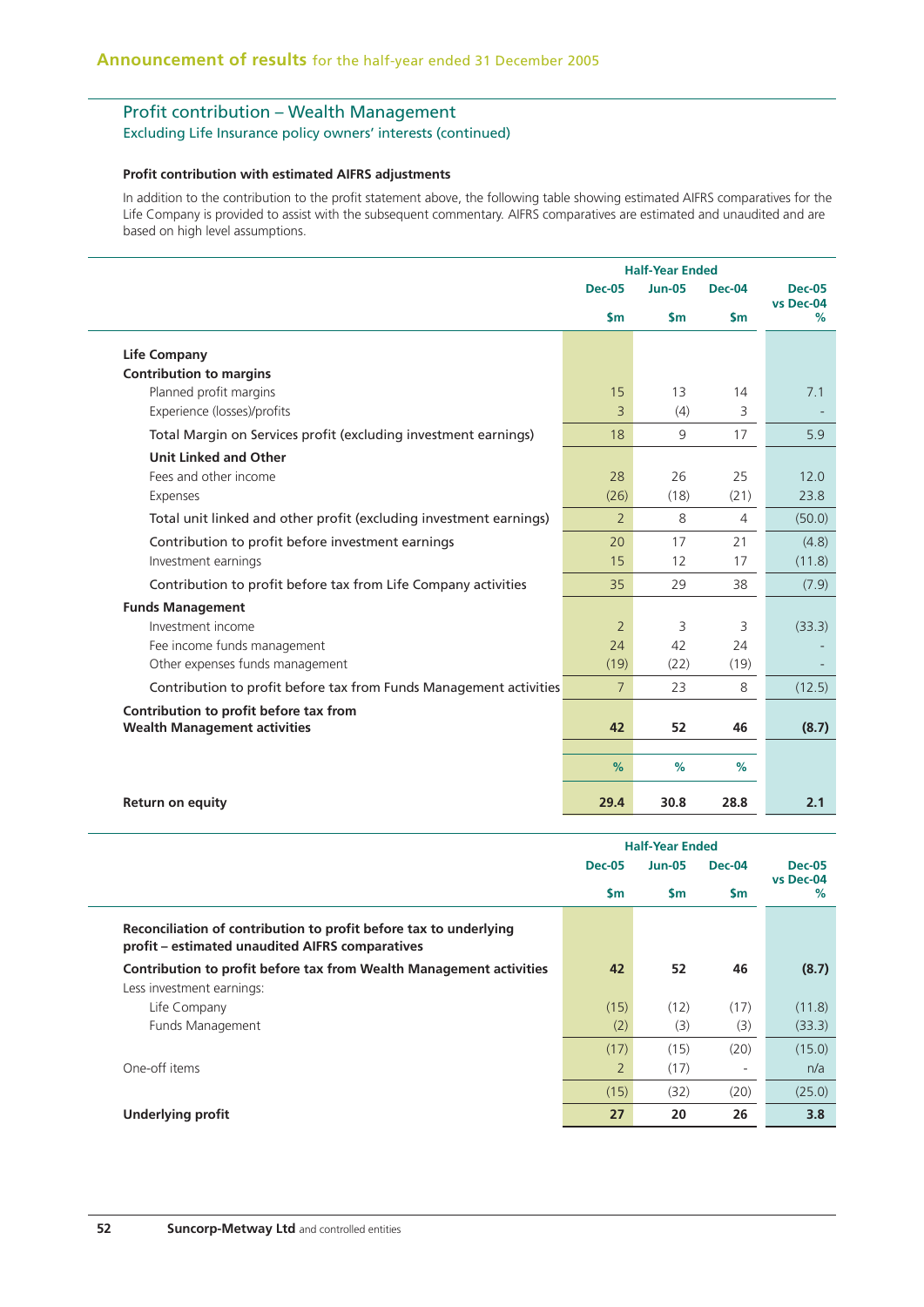|                                                       | <b>Dec-05</b> | <b>Jun-05</b> | <b>Dec-04</b> | <b>Dec-05</b><br>vs Dec-04 |
|-------------------------------------------------------|---------------|---------------|---------------|----------------------------|
|                                                       | $\mathsf{sm}$ | $\mathsf{Sm}$ | $\mathsf{Sm}$ | %                          |
| <b>Balance Sheet - Wealth Management</b>              |               |               |               |                            |
| Excluding Life Insurance policy owners' interests     |               |               |               |                            |
| <b>Assets</b>                                         |               |               |               |                            |
| Cash and liquid assets                                | 20            | 37            | 19            | 5.3                        |
| Investment securities                                 | 42            | 49            | 50            | (16.0)                     |
| Loans, advances and other receivables                 | 16            | 57            | 15            | 6.7                        |
| Unlisted investment in life insurance Statutory Funds | 193           | 200           | 214           | (9.8)                      |
| Deferred acquisition costs                            | 9             | 7             | 5             | 80.0                       |
| Deferred tax asset                                    | 1             |               |               | n/a                        |
| Other assets                                          | $\mathbf{1}$  | 1             | 2             | (50.0)                     |
| Total assets                                          | 282           | 352           | 305           | (7.5)                      |
| <b>Liabilities</b>                                    |               |               |               |                            |
| Deposits and short term borrowings                    | 10            | 15            | 11            | (9.1)                      |
| Accounts payable and other liabilities                | 5             | 6             | 7             | (28.6)                     |
| Provisions                                            |               | 25            |               | n/a                        |
| Deferred tax liability                                | 6             | 6             | 3             | 100.0                      |
| Outside beneficial interests                          | 12            |               |               | n/a                        |
| <b>Total liabilities</b>                              | 33            | 52            | 21            | 57.1                       |
| <b>Net assets</b>                                     |               |               |               |                            |
| Net assets Life Company - Shareholder Fund            | 32            | 68            | 28            | 14.3                       |
| Net assets Life Company - Statutory Funds             | 193           | 200           | 214           | (9.8)                      |
| Net assets Fund Management                            | 24            | 32            | 42            | (42.9)                     |
| <b>Total net assets</b>                               | 249           | 300           | 284           | (12.3)                     |

# Profit overview

**NOTE: To obtain a like-on-like comparison, commentary herein has been based on the restated, estimated AIFRS comparative table (refer page 52). These estimates are unaudited and based on high level assumptions.**

### **Life Company**

Life Company activities are conducted through Suncorp Life and Superannuation Limited (SLSL). SLSL maintains three funds: a Capital Guaranteed Statutory Fund, a Unit Linked Statutory Fund and a Shareholder Fund.

**Capital Guaranteed Statutory Fund** includes participating and non-participating life insurance business. Profits on participating business are shared between life insurance policy owners and the shareholder, with 80% allocated to policyholders, and 20% to shareholder. Profits on non-participating business are all allocated to the shareholder.

**Unit Linked Statutory Fund** consists of non-participating business only, with all profits attributable to the shareholder. Profits emerge from management fees, following allocation of investment gains (or losses) to investors.

**Shareholder Fund** maintains shareholder assets that are outside the Statutory Funds with all profit attributable to the shareholder.

All profits from Life Company activities in the contribution to profit are attributable to the shareholder. That is, the statutory profits attributable to the life insurance policy owners have been excluded. The shareholder profits represent 100% of nonparticipating profits and 20% of participating profits from the Capital Guaranteed Statutory Fund, 100% of profits from the Unit Linked Statutory Fund and 100% of profits from the Shareholder Fund.

Sources of profit for the Statutory Funds are investment earnings, planned margins and experience profits for insurance contract business as well as fees less expenses on unit linked investment contract business. In the half-year to December 2005, the shareholder's interest in profits from these sources decreased 9.5% to \$30 million, compared to \$33 million in the previous corresponding period.

Sources of profit for the Shareholder Fund consist of earnings on Shareholder Fund investments and management fees. These other revenues amounted to \$5 million for the half-year to December 2005 compared with \$5 million for the prior corresponding period to December 2004.

The profit contribution from the funds is outlined below.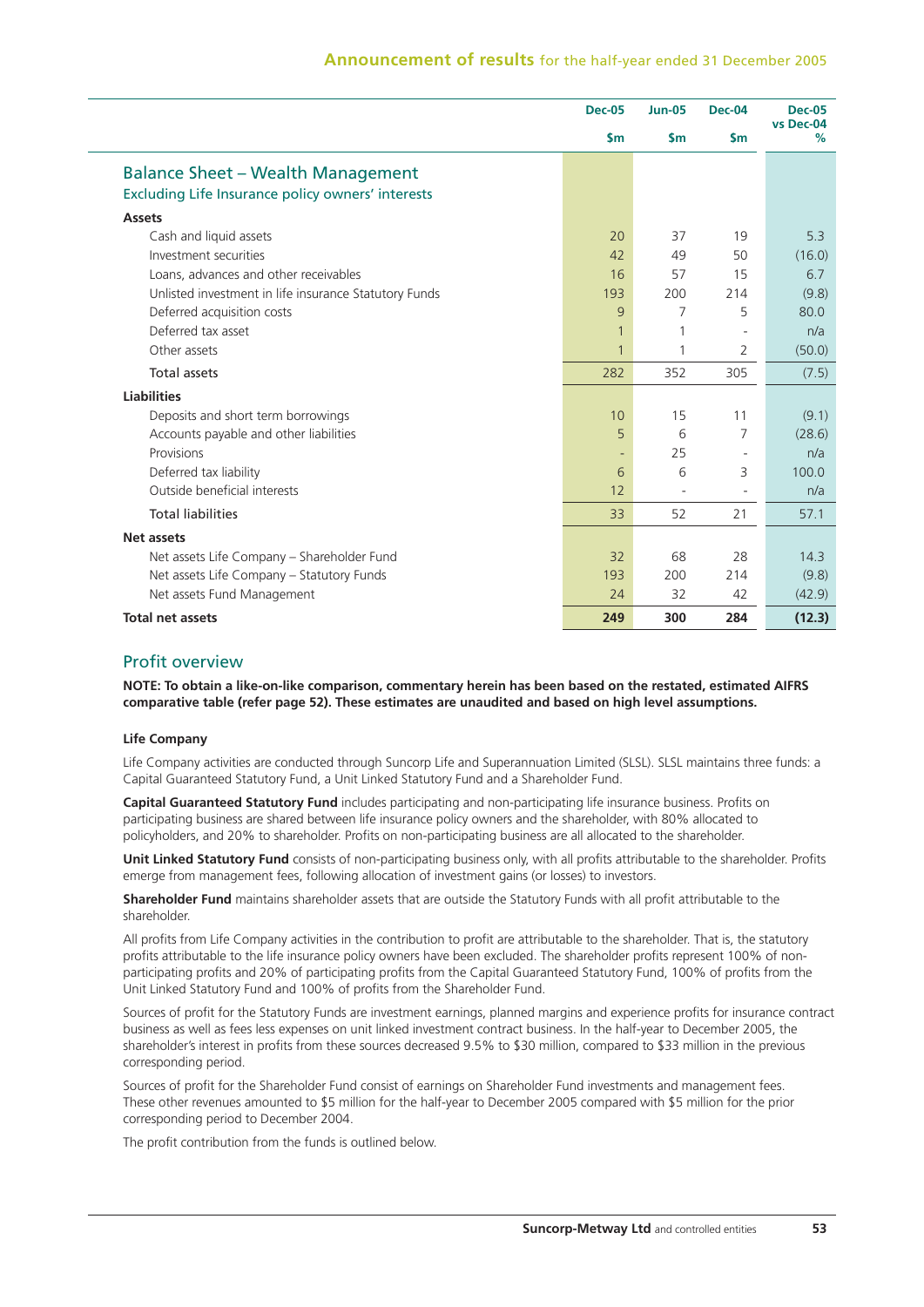## Profit overview (continued)

#### **Planned profits**

Planned profits of \$15 million in the half-year to December 2005 were up 7.1% from \$14 million in the prior corresponding period. The increase in planned profits was largely due to improved profitability of personal risk products and the older participating products.

The assumed long term investment earnings rates for each asset class are determined using the risk free rate for risk and annuity business and the best estimate long term earned rate for participating business, in accordance with valuation standard  $\triangle$ S1.04

#### **Experience profits**

Experience profits were stable at \$3 million across each December half-year. Significant contributors to the December 2005 experience profit were the release of an over reserving of Income Protection business, good retention and claims experience on personal lump sum risk business and strong profit contribution from Group Life business.

#### **Fees and other income**

Fees and other income of \$28 million in the half-year to December 2005 were up 12.0% from \$25 million in the prior period. The increase in fees is due to higher funds under management.

#### **Expenses**

Expenses increased 23.8% to \$26 million in the half-year to December 2005, compared to \$21 million in the prior corresponding December period. This is mainly due to a change in valuation methodology of policy liabilities of unit linked statutory fund business, as well as a higher allocation of fixed expenses from the strong growth in the unit linked business. Excluding the \$2 million one-off expense, growth in expenses is 14.3%.

#### **Investment earnings**

Investment earnings decreased 11.8% to \$15 million in December 2005, down from \$17 million in December 2004. This is mainly due to lower net assets in the half to December 2005, as a result of a payment of a dividend up to the parent company during the period.

|                                                                    | <b>Half-Year Ended</b> |                |               |                            |
|--------------------------------------------------------------------|------------------------|----------------|---------------|----------------------------|
|                                                                    | <b>Dec-05</b>          | <b>Jun-05</b>  | <b>Dec-04</b> | <b>Dec-05</b><br>vs Dec-04 |
|                                                                    | $\mathsf{sm}$          | $\mathsf{Sm}$  | $\mathsf{Sm}$ | $\%$                       |
| New business sales                                                 |                        |                |               |                            |
| Risk sales                                                         |                        |                |               |                            |
| Personal risk products                                             | 5                      | $\overline{4}$ | 5             |                            |
| Group Life & CCI                                                   | 7                      | 3              | 13            | (46.2)                     |
| <b>Total risk sales</b>                                            | 12                     | 7              | 18            | (33.3)                     |
| Superannuation and Investment Product Sales                        | 380                    | 283            | 301           | 26.2                       |
| <b>External Product Sales</b>                                      | 8                      | 7              | 42            | (81.0)                     |
| <b>Total Superannuation, Investment and External Product Sales</b> | 388                    | 290            | 343           | 13.1                       |
| <b>Total sales new business</b>                                    | 400                    | 297            | 361           | 10.8                       |

Total new business sales gained strong positive momentum, rising 10.8% to \$400 million in the half-year to December 2005. Sales in the group's superannuation, allocated pension and investment products were strong reflecting a sustained level of confidence in equity markets during the year. The abolition of the superannuation surcharge also had a positive effect on the inflows.

A large portion of the increase in Group Life sales in the December 2004 half-year was due to a major Group Life client increasing the level of cover required for its members. In comparison to December 2004 the Consumer Credit Insurance (CCI) sales increased by 88%. This increase is due to the launch of a new CCI Home Loan product and further improvement of strike rates of CCI Personal Loans.

Value of new business increased by 24% to \$11.9 million in comparison to December 2004. This is despite the negative impact of a reduction in ongoing management fees on Suncorp's superannuation and allocated pension products in the June 2005 half. The profitability of personal risk products improved, driven by many factors including increased volumes, improved retention, better quality business and movement to a risk free discount rate.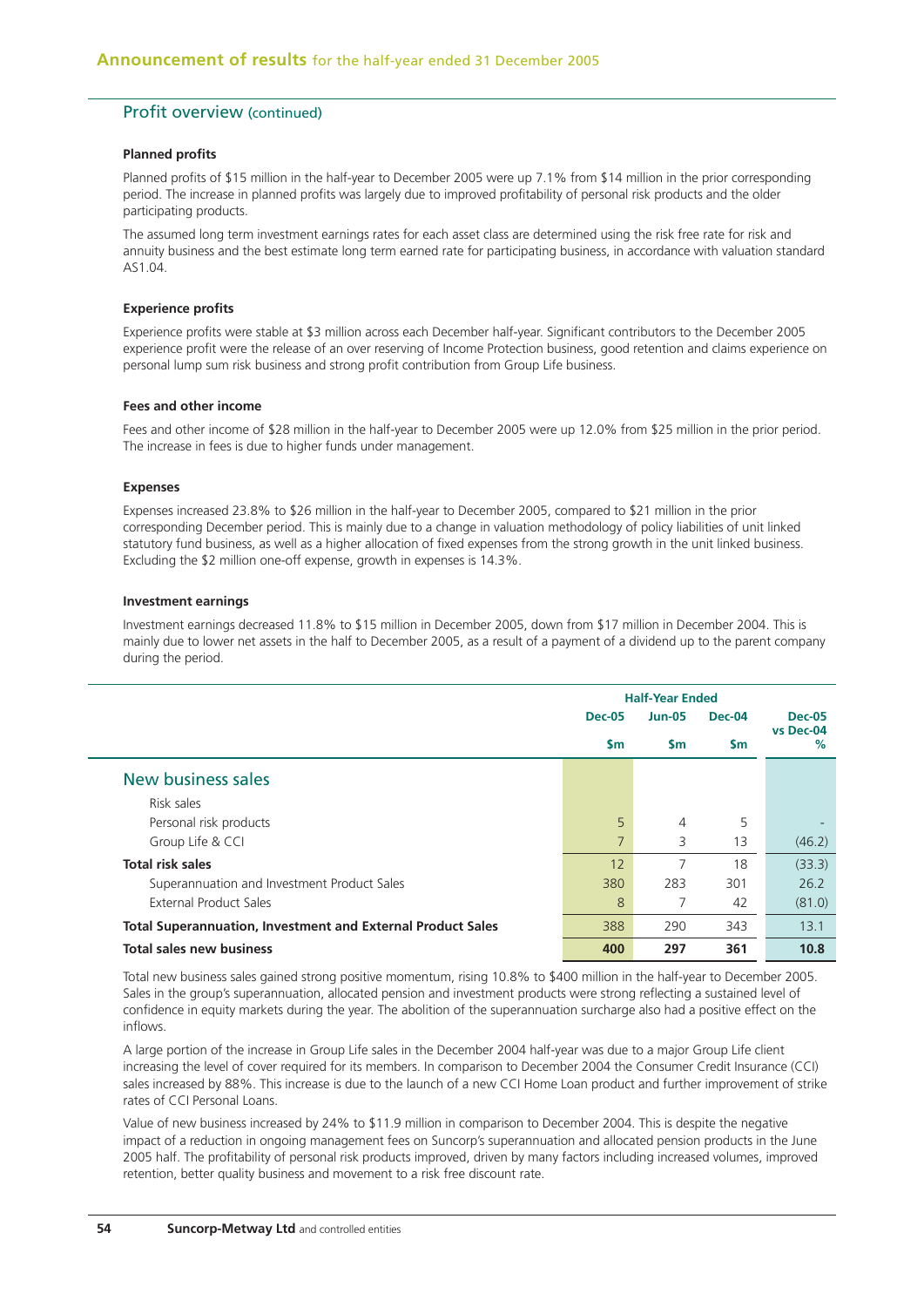# Value of new sales

The table below shows the value, to shareholders, of new business written over the half-year to December 2005. The values are based on:

- Margin on Services (MoS) value of profit margins (taking the shareholder's 20% share for participating products) for Statutory Fund insurance business.
- Value of fees less expenses and tax for Statutory Fund unit linked investment business.
- Embedded value (ie. discounted value of expected shareholder profits and associated imputation credits) for Unit Trust and Easy Invest business, written outside the Statutory Funds.

The writing of profitable business will benefit future profits.

|                                                                                                      | <b>Half-Year Ended</b> |               |            |                   |
|------------------------------------------------------------------------------------------------------|------------------------|---------------|------------|-------------------|
|                                                                                                      | <b>Dec-05</b>          | <b>Jun-05</b> | Dec-04     | <b>Dec-05</b>     |
|                                                                                                      | \$m                    | <b>Sm</b>     | Sm         | vs Dec-04<br>$\%$ |
| Statutory Fund new business <sup>(1)</sup><br>Unit Trust/Easy Invest new business embedded value (2) | 10.9<br>1.0            | 5.7<br>1.3    | 8.4<br>1.2 | 29.8<br>(16.7)    |
|                                                                                                      | 11.9                   | 7.0           | 9.6        | 24.0              |

#### **Notes:**

- (1) Excludes Group Life. Discount rates used were between 4.2% and 10.6% (June 2005: between 4.1% and 10.5%; December 2004: between 4.25% and 10.5%).
- $(2)$  Discount rate used was 12.0% pa (June 2005: 11.75% and December 2004: 11.83%).

# Embedded value

A valuation of the shareholder's interests in the Statutory Funds, Shareholder Fund, and subsidiaries was undertaken as at 31 December 2005. During the period the embedded value reduced from \$492 million at June 2005 to \$484 million at December 2005 using a discount rate of 11%. This is mainly due to the payment of a dividend by the Shareholder Fund up to the group. This has a direct impact on the embedded value and was partially offset by an increase in the embedded value of the Statutory Funds arising from strong investment performance.

|                                               |                       | <b>Discount Rate</b> |                    |  |  |  |
|-----------------------------------------------|-----------------------|----------------------|--------------------|--|--|--|
|                                               | $11.0\%$<br><b>Sm</b> | 12.0%<br><b>Sm</b>   | 13.0%<br><b>Sm</b> |  |  |  |
| <b>Embedded value at 31 December 2005</b>     |                       |                      |                    |  |  |  |
| Shareholder Fund including subsidiaries       |                       |                      |                    |  |  |  |
| Value of profits/net assets                   | 43                    | 43                   | 42                 |  |  |  |
| Value of imputation credits at 70% full value | 10                    | 10                   | 10                 |  |  |  |
| <b>Statutory Funds</b>                        |                       |                      |                    |  |  |  |
| Value of profits/net assets                   | 365                   | 349                  | 336                |  |  |  |
| Value of imputation credits at 70% full value | 66                    | 62                   | 59                 |  |  |  |
| <b>Total December 2005</b>                    | 484                   | 464                  | 447                |  |  |  |
| Total June 2005                               | 492                   | 474                  | 457                |  |  |  |
| <b>Total December 2004</b>                    | 466                   | 448                  | 433                |  |  |  |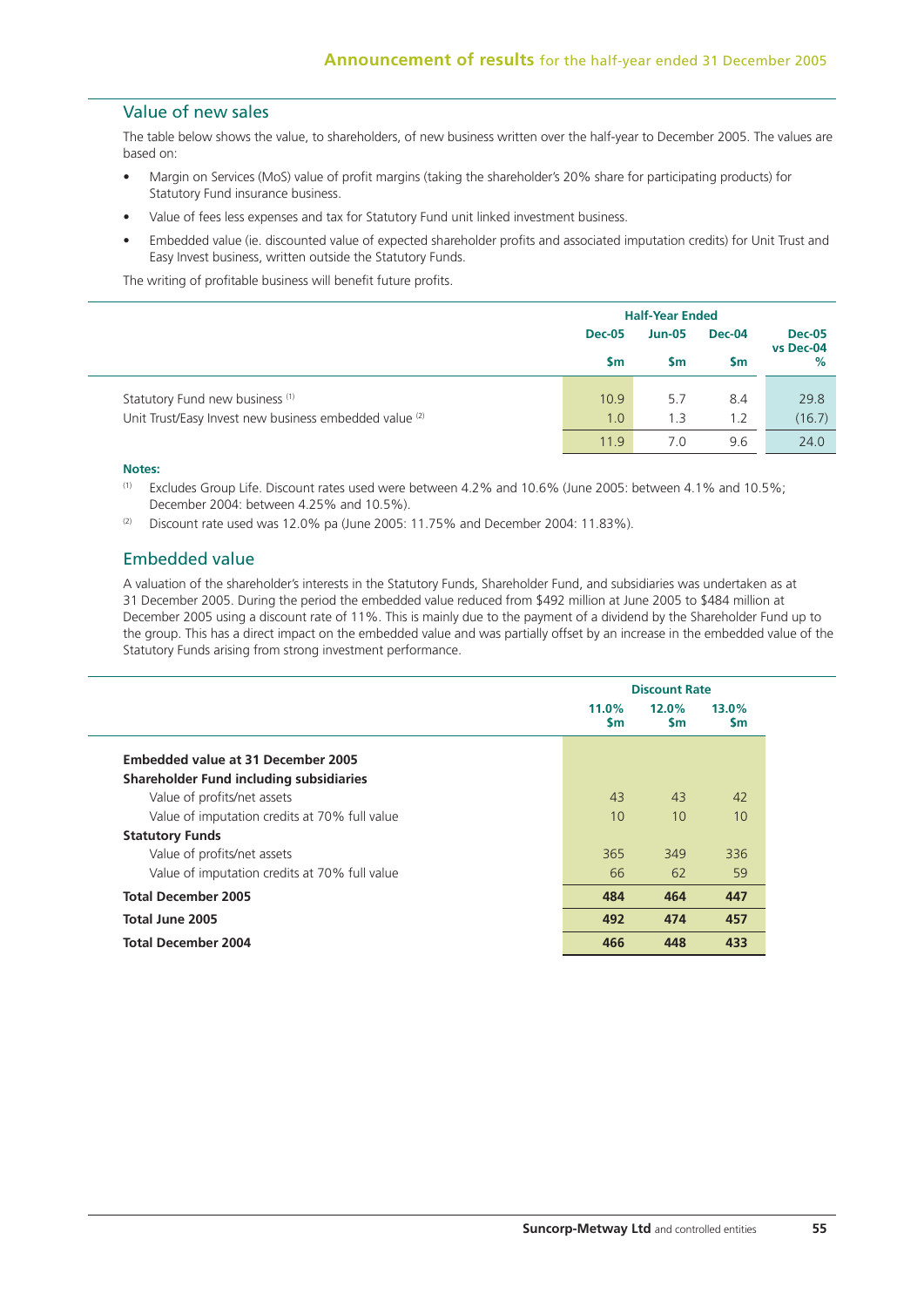|                                                                             | <b>Opening</b><br>balance      | <b>Net</b><br><b>inflows</b> | Invest-<br>ment<br><b>Income</b><br>& Other <sup>(1)</sup> | <b>Closing</b><br>balance  |
|-----------------------------------------------------------------------------|--------------------------------|------------------------------|------------------------------------------------------------|----------------------------|
|                                                                             | <b>Jul-05</b><br>$\mathsf{sm}$ | <b>Sm</b>                    | \$m                                                        | <b>Dec-05</b><br><b>Sm</b> |
| <b>Funds under administration</b>                                           |                                |                              |                                                            |                            |
| Statutory life and superannuation<br>Retail unit trust products/Easy Invest | 3,868<br>599                   | 30<br>45                     | 239<br>19                                                  | 4,137<br>663               |
| Assets managed internally                                                   | 4,467                          | 75                           | 258                                                        | 4,800                      |
| Statutory life and superannuation - external                                | 615                            | 65                           | 84                                                         | 764                        |
| Easy Invest - external                                                      | 68                             | 41                           | 5                                                          | 114                        |
| Assets managed externally                                                   | 683                            | 106                          | 89                                                         | 878                        |
| <b>Total Life Company</b>                                                   | 5,150                          | 181                          | 347                                                        | 5,678                      |

#### **Notes:**

(1) Investment income and Other include expenses and tax.

Funds under administration for the Life Company includes funds placed with internal and external fund managers. Funds under administration totalled \$5.7 billion at the half-year ended December 2005, up from \$5.2 billion at June 2005, benefiting from strong investment income as well as net inflows of \$181 million for the year. This is up on net inflows of \$142 million in the half-year to December 2004. The increase also reflects improved retention of customer accounts.

|                           |               | <b>Half-Year Ended</b> |               |                   |
|---------------------------|---------------|------------------------|---------------|-------------------|
|                           | <b>Dec-05</b> | <b>Jun-05</b>          | <b>Dec-04</b> | <b>Dec-05</b>     |
|                           | <b>Sm</b>     | <b>Sm</b>              | <b>Sm</b>     | vs Dec-04<br>$\%$ |
| Risk annual premium       |               |                        |               |                   |
| Personal risk             | 66            | 64                     | 62            | 6.5               |
| Group Life                | 39            | 34                     | 34            | 14.7              |
| Total risk annual premium | 105           | 98                     | 96            | 9.4               |

Annual premiums on risk products have increased 9.4%, primarily driven by improved retention and continuing growth in premiums from a major Group Life client.

|                                                                   | <b>Dec-05</b>  | <b>Jun-05</b>  | <b>Dec-04</b>  | <b>Dec-05</b><br>vs Dec-04 |
|-------------------------------------------------------------------|----------------|----------------|----------------|----------------------------|
|                                                                   | $\mathsf{Sm}$  | $\mathsf{Sm}$  | $\mathsf{Sm}$  | %                          |
| Portfolio allocation of investments<br>- Wealth Management        |                |                |                |                            |
| Allocation of investments held against:<br><b>Statutory Funds</b> |                |                |                |                            |
| Equities<br>Interest bearing securities                           | 1,870<br>1,770 | 1,983<br>1,566 | 1,804<br>1,226 | 3.7<br>44.4                |
| Property<br>(1), (2)                                              | 480<br>4,120   | 297<br>3,846   | 577<br>3,607   | (16.8)<br>14.2             |
| Shareholder net assets in Statutory Funds                         |                |                |                |                            |
| Equities                                                          | 82             | 84             | 105            | (21.9)                     |
| Interest bearing securities<br>Property                           | 97<br>14       | 100<br>16      | 75<br>34       | 29.3<br>(58.8)             |
| (1)                                                               | 193            | 200            | 214            | (9.8)                      |
| <b>Shareholder Fund</b>                                           |                |                |                |                            |
| Equities                                                          | 15             | 20             | 22             | (31.8)                     |
| Interest bearing securities                                       | 1              |                |                |                            |
| Property                                                          | $\overline{1}$ | 1              | 1              |                            |
| (2)                                                               | 17             | 22             | 24             | (29.2)                     |

### **Notes:**

- (1) Statutory Funds allocation includes shareholder net assets.
- <sup>(2)</sup> The allocation of Statutory Funds and Shareholder Fund investments agrees to the funds under administration for 'Statutory life and superannuation' as shown above.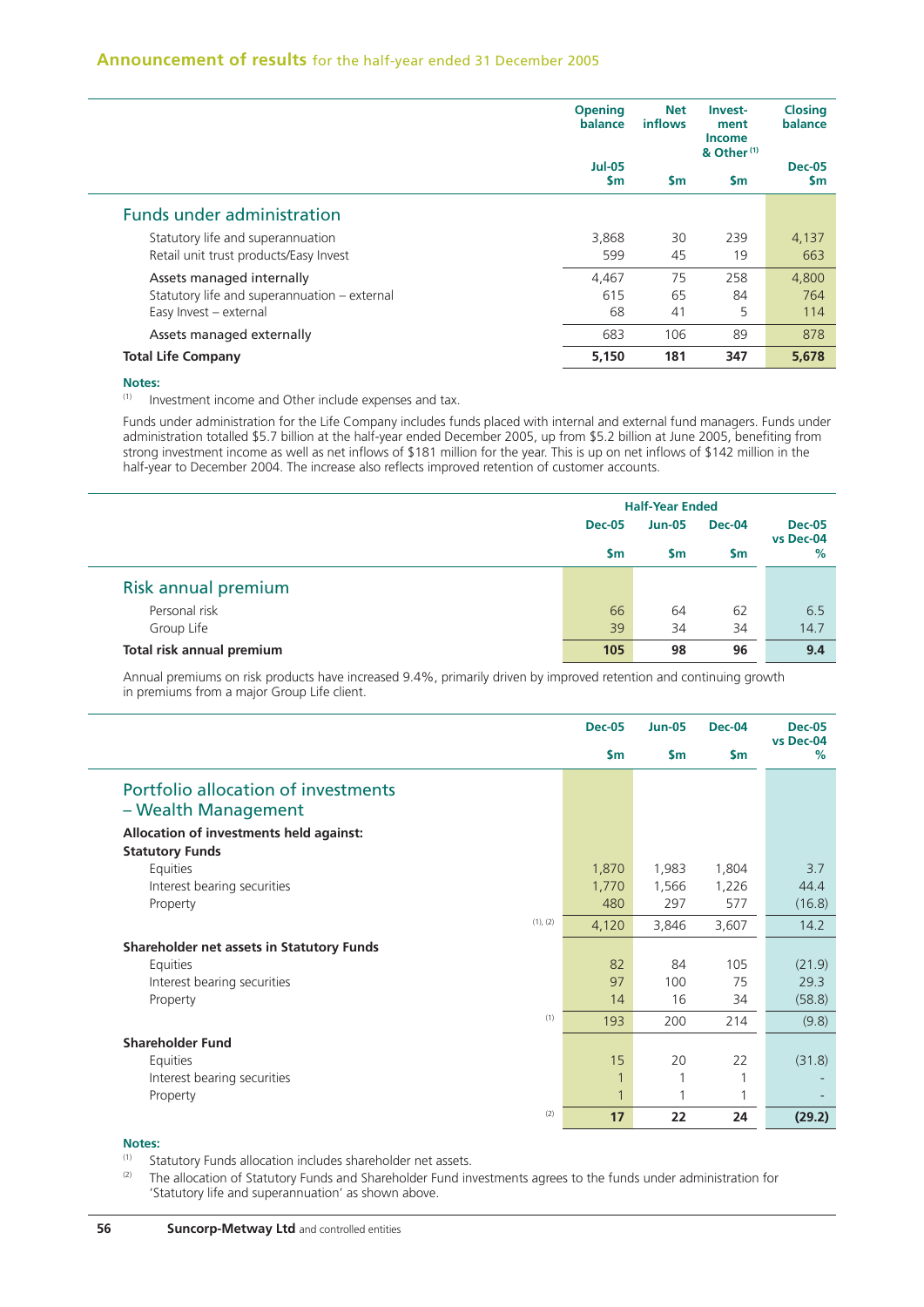### Funds management activities

The funds management group conducts investment management and other fiduciary activities as trustee, custodian or manager for various investment and superannuation funds and wholesale and retail unit trusts.

\$4.8 billion in funds are managed for the Life Company, \$5.9 billion in funds are managed on behalf of the General Insurance division and a further \$1.6 billion in funds are managed on behalf of external parties.

Funds Management profit was \$7 million in the half-year to December 2005 compared with \$8 million in the prior corresponding period. Excluding investment earnings the profit was \$5 million, in line with December 2004. In the June 2005 half-year a fee arrangement was terminated which lead to a \$17 million one-off gain in the June 2005 half-year. This sale lead to reduced profitability in the December 2005 half-year that was partially offset by increased profitability due to higher funds under management.

|                                               | <b>Dec-05</b> | <b>Jun-05</b> | <b>Dec-04</b> | <b>Dec-05</b>  |
|-----------------------------------------------|---------------|---------------|---------------|----------------|
|                                               | $\mathsf{sm}$ | <b>Sm</b>     | <b>Sm</b>     | vs Dec-04<br>% |
| <b>Funds under management</b>                 |               |               |               |                |
| General Insurance                             | 5,903         | 5.849         | 5.743         | 2.8            |
| Life Company - Shareholder Funds              | 17            | 22            | 24            | (29.2)         |
| Life Company - Statutory Funds                | 4,120         | 3,846         | 3,607         | 14.2           |
| Life Company - Retail unit trusts/Easy Invest | 663           | 599           | 563           | 17.8           |
| Other managed funds (1)                       | 1,642         | 1.570         | 2,082         | (21.1)         |
|                                               | 12,345        | 11,886        | 12,019        | 2.7            |

#### **Notes:**

(1) The most significant other managed funds are RACQ Insurance, Queensland Local Government Super, and Sunsuper World Equity Fund.

|                                       | <b>Opening</b><br>balance  | <b>Inflows</b> | Out-<br>flows $(1)$ | Invest-<br>ment<br>income | <b>Closing</b><br>balance |
|---------------------------------------|----------------------------|----------------|---------------------|---------------------------|---------------------------|
|                                       | <b>Jul-05</b><br><b>Sm</b> | $\mathsf{sm}$  | $\mathsf{sm}$       | <b>Sm</b>                 | <b>Dec-05</b><br>\$m      |
| <b>Funds under management</b>         |                            |                |                     |                           |                           |
| General Insurance                     | 5,849                      | 1,225          | 1,426               | 255                       | 5,903                     |
| Statutory life and superannuation (2) | 3.868                      | 858            | 828                 | 239                       | 4,137                     |
| Retail unit trusts/Easy Invest        | 599                        | 134            | 89                  | 19                        | 663                       |
| Life Company                          | 4.467                      | 992            | 917                 | 258                       | 4,800                     |
| External wholesale                    | 1.570                      | 790            | 1,063               | 345                       | 1,642                     |
| <b>Total</b>                          | 11,886                     | 3.007          | 3,406               | 858                       | 12,345                    |

#### **Notes:**

(1) Outflows include expenses and tax.

 $(2)$  Asset switches between sub-funds have not been netted off.

Group funds under management totalled \$12.3 billion at December 2005, up from \$11.9 billion at June 2005. Investment income was up 16% on the prior period, contributing to the increase in funds under management. Retail unit trusts/Easy Invest inflows continued positive momentum, with a net inflow of \$45 million compared to net inflows of \$28 million for the previous period. External wholesale funds under management decreased since December 2004, primarily as a result of the withdrawal of a low margin cash mandate which was managed in a manner similar to a cash accumulation fund.

### Group investment performance

All asset classes recorded active returns in the half-year to December 2005. The Suncorp Superannuation Balanced Fund, the flagship diversified portfolio, achieved 1st quartile returns over 3, 5 and 7 years and 2nd quartile over 1 year as measured by the Intech Growth Funds survey. The six month return for the Balanced Fund was 9.88% (net of investment fees).

As noted above, investment income on funds under management was up 16% on the previous corresponding period largely on the back of a strong domestic equities market that had a gross return of 13.9%. For clients invested in the wholesale Australian Equities Trust, active investment management added an additional 0.91% to the gross market return.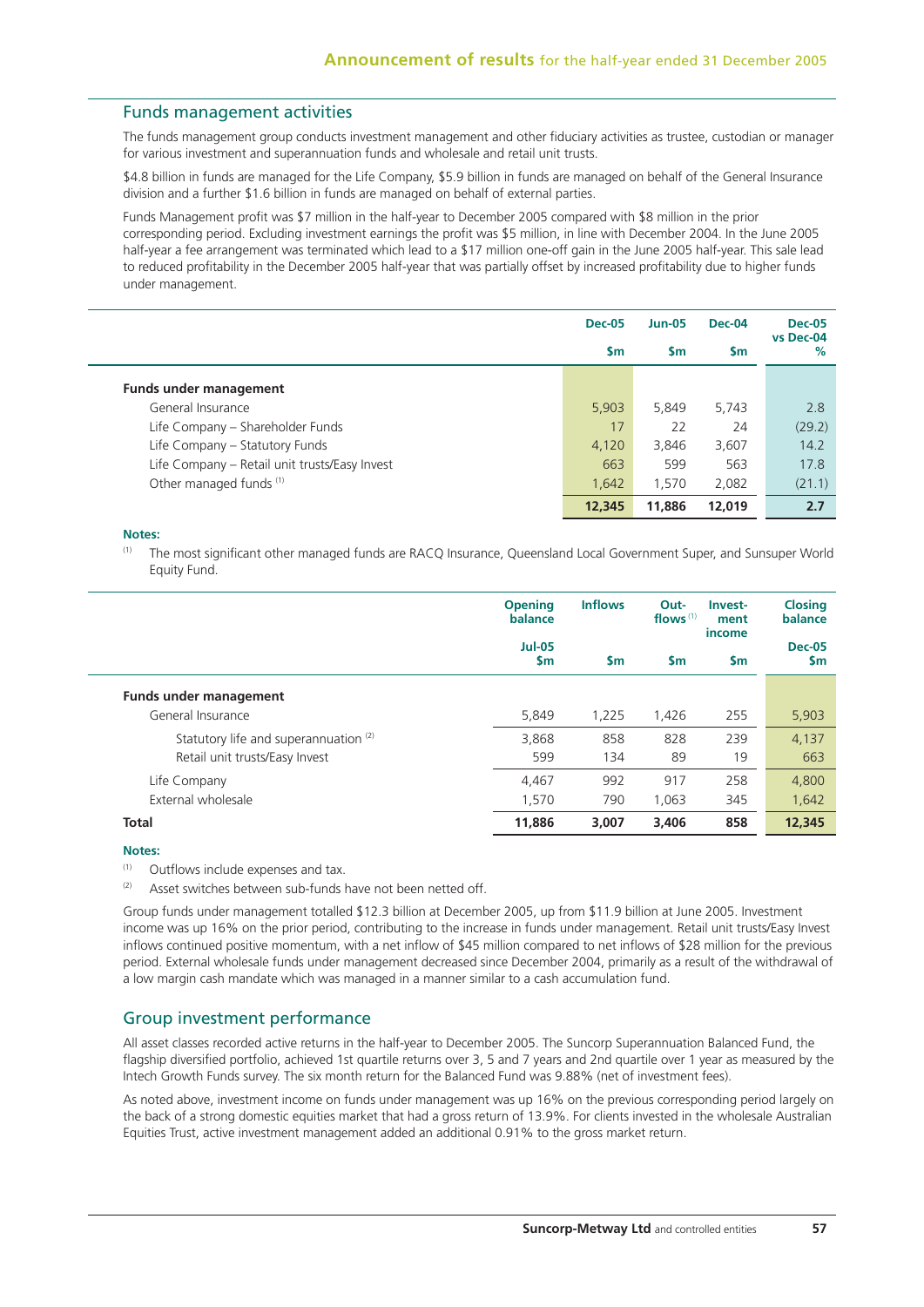## **Group capital**

Group capital is calculated in accordance with APRA guidelines. These guidelines are currently a mixture of AGAAP and AIFRS methodology. Generally, capital for the banking business is based on AGAAP with the exceptions of tax consolidation and share based payment transactions, and capital for General Insurance and Wealth Management business is calculated in accordance with AIFRS.

APRA have announced their intention to move to IFRS based capital reporting for banking business in July 2006. APRA's proposed treatment of some balance sheet items, most notably the collective provision and software assets, will reduce the collective provision and software assets, and reduce the capital base. It is anticipated that following these regulatory changes Suncorp's capital ratios will remain within the target ranges.

## Group capital position

The group paid a special dividend in October 2005. Prior to this the ACE ratio and regulatory capital ratio were both well above minimum requirements. Following the special dividend payment capital ratios have decreased, but remain at the higher end of target ranges.

In late August 2005, AMP Life Limited exercised its 15,028,800 cash settleable warrants, relating to the acquisition of GIO. 3,422,400 new Suncorp ordinary shares were issued in settlement with a total value of \$72,589,104. The settlement shares were issued prior to book close date and therefore participated in both the final and special dividends. The transaction has increased equity and goodwill on the group's balance sheet, with no overall impact on the capital adequacy or ACE ratio. The new shares had a dilutionary impact on earnings per share, decreasing the ratio by 0.4 cents for the half-year.

### **Group capital table**

The group has three distinct business lines with different regulatory requirements for capital. The corporate structure of the group has the Bank as the holding company for subsidiaries operating the General Insurance, Wealth Management and other businesses. To assist in understanding the regulatory capital position within the group the following table (including consolidation entries) demonstrates the distribution of capital.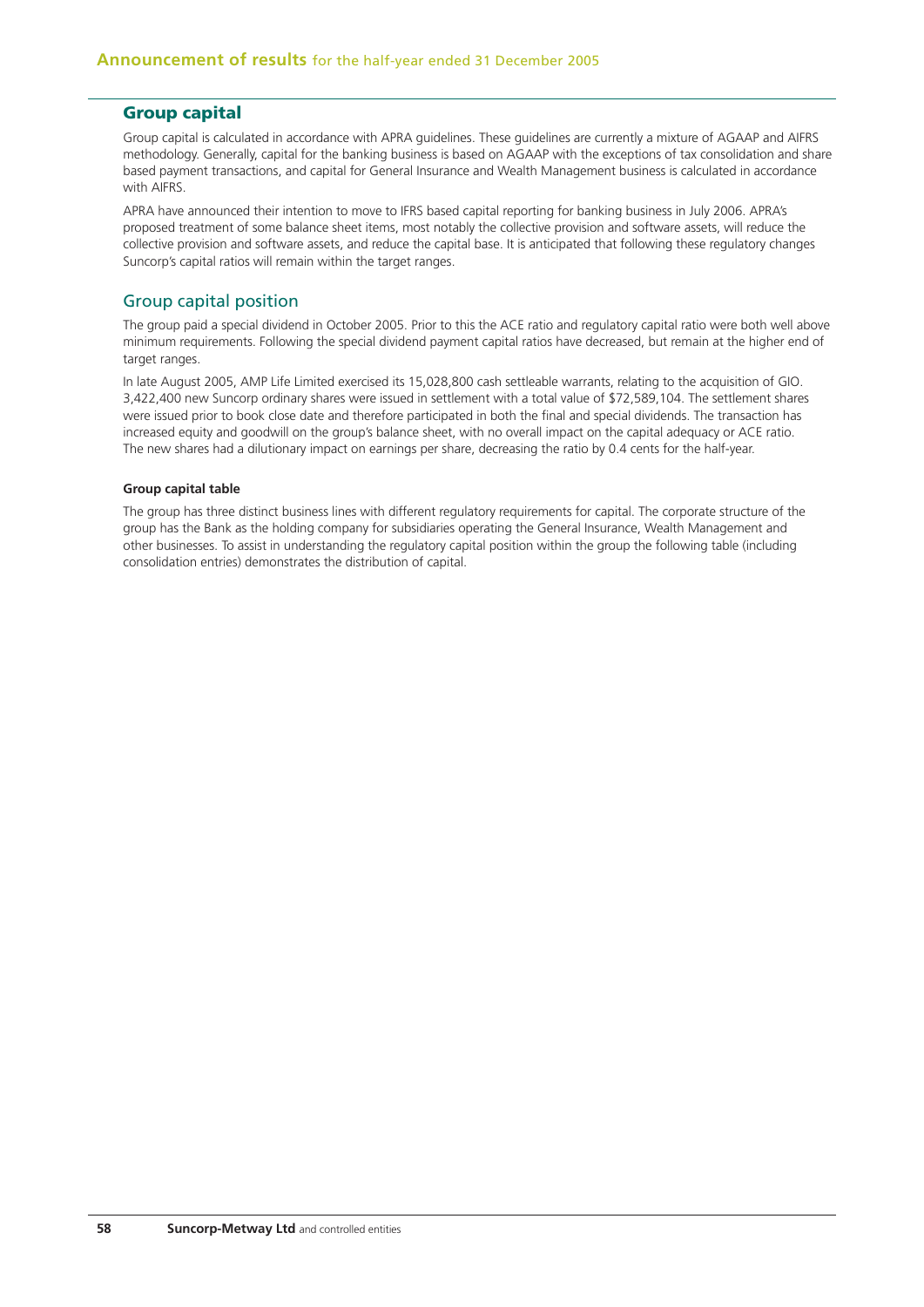|                                              | As at 31 December 2005          |                                              |                                              |                               |                                     |                               |
|----------------------------------------------|---------------------------------|----------------------------------------------|----------------------------------------------|-------------------------------|-------------------------------------|-------------------------------|
|                                              | <b>Banking</b><br>$\mathsf{sm}$ | General<br><b>Insurance</b><br>$\mathsf{sm}$ | Wealth<br><b>Management</b><br>$\mathsf{sm}$ | <b>Other</b><br>$\mathsf{sm}$ | Con-<br>solidation<br>$\mathsf{sm}$ | <b>Total</b><br>$\mathsf{Sm}$ |
| Group capital position (continued)           |                                 |                                              |                                              |                               |                                     |                               |
| Tier 1                                       |                                 |                                              |                                              |                               |                                     |                               |
| Ordinary share capital                       | 2,946                           |                                              |                                              |                               |                                     | 2,946                         |
| Preference shares                            | 244                             |                                              |                                              |                               |                                     | 244                           |
| Funding provided by Bank holding company     |                                 | 1,468                                        | 46                                           | 26                            | (1, 540)                            |                               |
| Retained profits <sup>(1)</sup>              | 709                             | 608                                          | 204                                          | 5                             | (521)                               | 1,005                         |
| Technical provisions in excess of            |                                 |                                              |                                              |                               |                                     |                               |
| liability valuation                          |                                 | 338                                          |                                              |                               | ÷,                                  | 338                           |
| Less goodwill                                | (1,306)                         | (932)                                        |                                              |                               | 1,182                               | (1,056)                       |
| Less deductible capitalised expenses         | (68)                            |                                              |                                              |                               | $\qquad \qquad \blacksquare$        | (68)                          |
| Less future income tax benefit               | (23)                            | $\equiv$                                     |                                              |                               | 23                                  |                               |
| Total Tier 1 capital                         | 2,502                           | 1,482                                        | 250                                          | 31                            | (856)                               | 3,409                         |
| Tier <sub>2</sub>                            |                                 |                                              |                                              |                               |                                     |                               |
| Asset revaluation reserve (pre IFRS)         | 8                               |                                              |                                              |                               |                                     | 8                             |
| APRA general reserve for credit losses       | 118                             |                                              |                                              |                               |                                     | 118                           |
| Subordinated notes                           | 1,005                           | 200                                          |                                              |                               |                                     | 1,205                         |
| Total Tier 2 capital                         | 1,131                           | 200                                          |                                              |                               |                                     | 1,331                         |
| <b>Deductions from capital</b>               |                                 |                                              |                                              |                               |                                     |                               |
| Investments in subsidiaries                  | (863)                           |                                              |                                              |                               | 863                                 |                               |
| Guarantees and facilities to                 |                                 |                                              |                                              |                               |                                     |                               |
| non-banking subsidiaries                     | (5)                             |                                              |                                              |                               | 5                                   |                               |
| Total deductions from capital                | (868)                           |                                              |                                              |                               | 868                                 |                               |
| <b>Total capital base</b>                    | 2,765                           | 1,682                                        | 250                                          | 31                            | 12                                  | 4,740                         |
| Required minimum capital base <sup>(2)</sup> | 2,434                           | 1,299                                        | 149                                          | 28                            | $\overline{\phantom{a}}$            | 3,910                         |
| <b>Excess</b>                                | 331                             | 383                                          | 101                                          | 3                             | 12                                  | 830                           |

## **Notes:**

- (1) For Banking and General Insurance, this represents the APRA calculation of retained profits. APRA requires accrual of expected dividends in the Bank and provides a different method of calculating General Insurance current year profits. Accrued dividends are not included in the APRA capital calculation for General Insurance, but are deducted in this group calculation to offset the accrued dividends receivable in Banking retained profits.
- (2) Where applicable the minimum capital base is as specified by APRA. For Banking this is 9.5% of risk weighted assets and for General Insurance this is 1.25 times the minimum capital requirement. For Wealth Management, the excess assets shown above represent amounts which could be distributed to shareholders and are the sum of a) assets above APRA required minimums for Suncorp Life & Superannuation Limited's Shareholder Fund and Suncorp Metway Investment Management Ltd, and b) Shareholder non-participating profits within Suncorp Life & Superannuation Limited's Statutory Funds.

 It should be noted that this calculation excludes policy owner retained profits within the Statutory Funds, which can be used to meet APRA solvency and Capital Adequacy requirements.

 For certain investment entities the minimum capital base represents net tangible asset requirements under Australian Financial Services licences. For Other entities minimum capital is the actual capital base. Required capital for Other entities includes capital of entities which are not consolidated for APRA purposes.

The table shows that the group has total capital over and above regulatory minimum levels of \$830 million.

The Company maintains a policy of holding capital levels prudently above regulatory minimums to ensure the ongoing strength and security of the group and to safeguard the group credit ratings.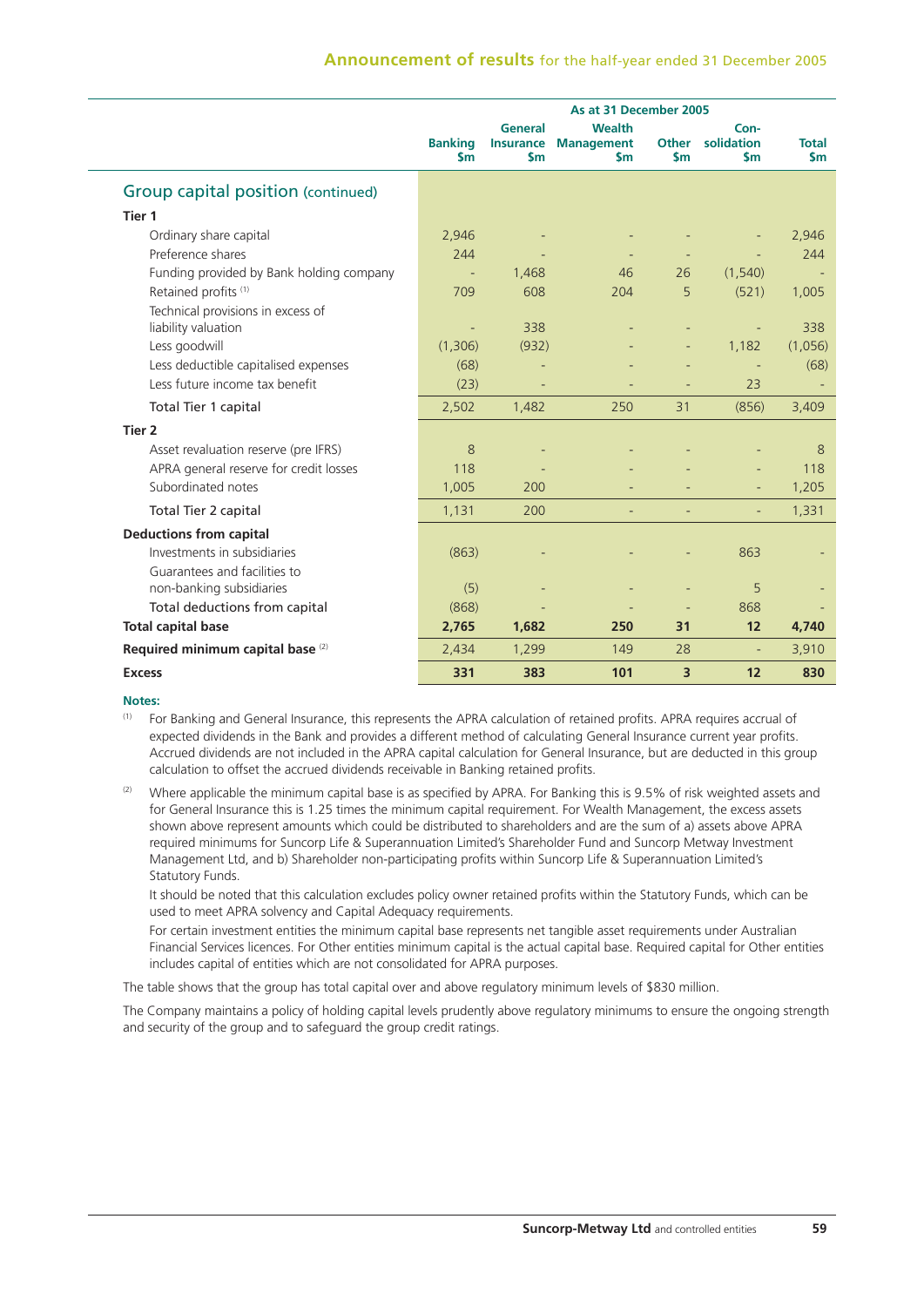# **Announcement of results** for the half-year ended 31 December 2005

|                                                                         | as at 31 December 2005          |                             |                                                               |                               |                                                    |                        |
|-------------------------------------------------------------------------|---------------------------------|-----------------------------|---------------------------------------------------------------|-------------------------------|----------------------------------------------------|------------------------|
|                                                                         | <b>Banking</b><br>$\mathsf{sm}$ | <b>General</b><br><b>Sm</b> | <b>Wealth</b><br><b>Insurance Management</b><br>$\mathsf{sm}$ | <b>Other</b><br>$\mathsf{sm}$ | Con-<br>solidation <sup>(1)</sup><br>$\mathsf{sm}$ | Total<br>$\mathsf{Sm}$ |
| Group capital position (continued)                                      |                                 |                             |                                                               |                               |                                                    |                        |
| Reconciliation of net assets to total capital base<br>Net assets        | 3,761                           | 2,174                       | 249                                                           | 31                            | (2,086)                                            | 4,129                  |
| Difference relating to APRA definition of<br>retained profits           | (132)                           | (86)                        |                                                               |                               |                                                    | (218)                  |
| Equity items not eligible for inclusion in capital<br>for APRA purposes |                                 |                             |                                                               |                               |                                                    |                        |
| Reserves (post IFRS)                                                    | 6                               |                             | $\mathbf{1}$                                                  |                               |                                                    | $7\overline{ }$        |
| Contributed equity tax adjustments                                      |                                 | (12)                        |                                                               |                               | 12                                                 |                        |
| Additional items allowable for capital for                              |                                 |                             |                                                               |                               |                                                    |                        |
| <b>APRA purposes</b>                                                    |                                 |                             |                                                               |                               |                                                    |                        |
| Preference shares                                                       | 244                             |                             |                                                               |                               |                                                    | 244                    |
| Subordinated notes                                                      | 1,005                           | 200                         |                                                               |                               |                                                    | 1,205                  |
| Technical provisions in excess of<br>liability valuation                | $\overline{\phantom{a}}$        | 338                         |                                                               |                               |                                                    | 338                    |
| Holdings of own shares                                                  | 20                              |                             |                                                               |                               | 13                                                 | 33                     |
| Reserves (pre IFRS)                                                     | 8                               |                             |                                                               |                               |                                                    | 8                      |
| APRA general reserve for credit losses                                  | 118                             |                             |                                                               |                               |                                                    | 118                    |
| <b>Deductions from capital for APRA purposes</b>                        |                                 |                             |                                                               |                               |                                                    |                        |
| Goodwill <sup>(2)</sup>                                                 | (1,306)                         | (932)                       |                                                               |                               | 1,182                                              | (1,056)                |
| Deductible capitalised expenses                                         | (68)                            |                             |                                                               |                               |                                                    | (68)                   |
| Future income tax benefits                                              | (23)                            |                             |                                                               |                               | 23                                                 |                        |
| Funding of capital and guarantees by                                    |                                 |                             |                                                               |                               |                                                    |                        |
| Bank holding company                                                    | (868)                           |                             |                                                               |                               | 868                                                |                        |
| <b>Total capital base</b>                                               | 2,765                           | 1,682                       | 250                                                           | 31                            | 12                                                 | 4,740                  |

### **Notes:**

(1) Consolidation mainly represents the Bank's investments in non-banking subsidiaries and amortisation of goodwill.

 $(2)$  APRA requires the intangible component of the book value of investments in non-banking subsidiaries to be deducted from Tier 1 capital. As it relates to non-banking subsidiaries, it is not amortised at the Banking level. Amortisation occurs within General Insurance and when the entire group is consolidated. The total intangible deduction from group capital in the table above of \$1,056 million represents the total unamortised balance of goodwill for the group.

|                                                                                                           | as at 31 December 2005       |                                              |                                                 |                           |                                 |                    |
|-----------------------------------------------------------------------------------------------------------|------------------------------|----------------------------------------------|-------------------------------------------------|---------------------------|---------------------------------|--------------------|
|                                                                                                           | <b>Banking</b><br><b>S</b> m | General<br><b>Insurance</b><br>$\mathsf{sm}$ | <b>Wealth</b><br><b>Management</b><br><b>Sm</b> | <b>Other</b><br><b>Sm</b> | Con-<br>solidation<br><b>Sm</b> | Total<br><b>Sm</b> |
| Reconciliation of reported retained profits to<br><b>APRA retained profits</b>                            |                              |                                              |                                                 |                           |                                 |                    |
| <b>Reported retained profits</b>                                                                          | 841                          | 694                                          | 204                                             | 5                         | (521)                           | 1,223              |
| Retained profits of entities not consolidated<br>for APRA purposes<br>Differences in retained profits for | (3)                          | 119                                          |                                                 |                           | ٠                               | 116                |
| APRA purposes                                                                                             | (197)                        | (137)                                        |                                                 |                           | ٠                               | (334)              |
| Expected intragroup dividends (1)                                                                         | 68                           | (68)                                         |                                                 |                           |                                 |                    |
|                                                                                                           | (132)                        | (86)                                         |                                                 |                           | ٠                               | (218)              |
| <b>APRA retained profits</b>                                                                              | 709                          | 608                                          | 204                                             | 5                         | (521)                           | 1.005              |

## **Notes:**

(1) Intragroup dividends are not deducted from the General Insurance capital position shown on page 64 in accordance with APRA instructions.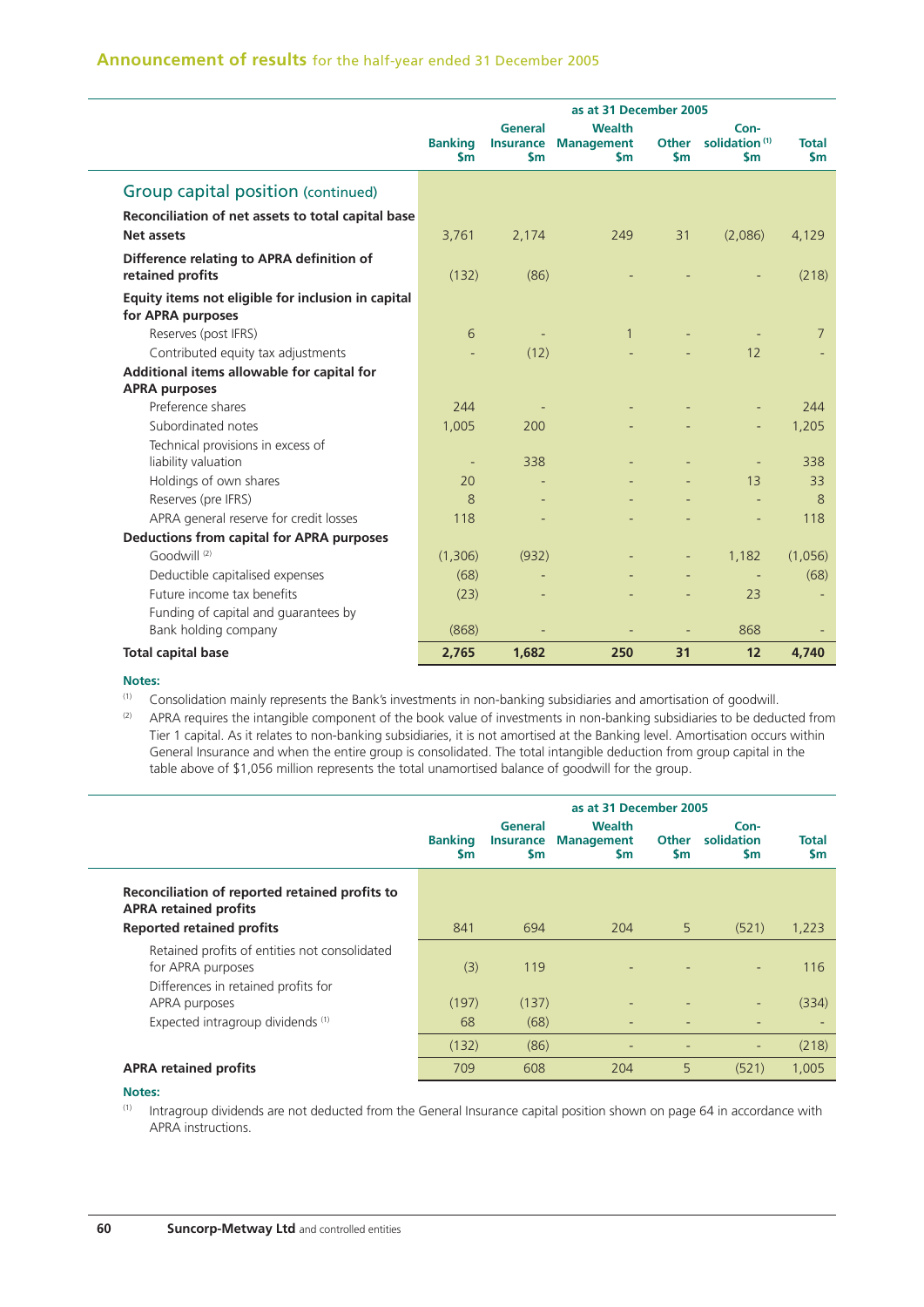|                                                                                                                                            | <b>Dec-05</b><br>\$m | <b>Jun-05</b><br>\$m | <b>Dec-04</b><br><b>Sm</b>          |
|--------------------------------------------------------------------------------------------------------------------------------------------|----------------------|----------------------|-------------------------------------|
| <b>Banking capital adequacy</b>                                                                                                            |                      |                      |                                     |
| <b>Consolidated banking capital</b>                                                                                                        |                      |                      |                                     |
| Tier 1                                                                                                                                     |                      |                      |                                     |
| Ordinary share capital                                                                                                                     | 2,946                | 2,796                | 2,725                               |
| Preference shares                                                                                                                          | 244                  | 244                  | 244                                 |
| Preconversion reserve                                                                                                                      |                      | 13                   | 13                                  |
| Retained profits                                                                                                                           | 709                  | 1,018                | 710                                 |
| Less amortised goodwill for banking subsidiaries                                                                                           | (19)                 | (20)                 | (20)                                |
| Less unamortised goodwill component of investment<br>in non-banking subsidiaries                                                           | (1, 287)             | (1, 214)             | (1,209)                             |
| Less other intangible assets                                                                                                               | (68)                 | (67)                 | (62)                                |
| Less excluded assets                                                                                                                       |                      |                      | (1)                                 |
| Less net future income tax benefit                                                                                                         | (23)                 |                      |                                     |
| Total Tier 1 capital                                                                                                                       | 2,502                | 2,770                | 2,400                               |
| Tier 2                                                                                                                                     |                      |                      |                                     |
| Asset revaluation reserve (pre IFRS)                                                                                                       | 8                    | 8                    | 8                                   |
| APRA general reserve for credit losses                                                                                                     | 118                  | 118                  | 118                                 |
| Perpetual subordinated notes                                                                                                               | 170                  | 170                  | 170                                 |
| Subordinated notes                                                                                                                         | 835                  | 602                  | 593                                 |
| Total Tier 2 capital                                                                                                                       | 1,131                | 898                  | 889                                 |
| <b>Deductions from capital</b>                                                                                                             |                      |                      |                                     |
| Investments in non-banking controlled entities                                                                                             |                      |                      |                                     |
| (net of goodwill component deducted from Tier 1)                                                                                           | (863)                | (851)                | (853)                               |
| Guarantees and facilities to non-banking subsidiaries                                                                                      | (5)                  | (5)                  | (5)                                 |
| <b>Capital base</b>                                                                                                                        | 2,765                | 2,812                | 2,431                               |
| <b>Total assessed risk</b>                                                                                                                 | 25,626               | 24,439               | 23,292                              |
| Risk weighted capital ratio                                                                                                                | 10.79%               | 11.51%               | 10.44%                              |
| Reconciliation of deduction for investments in subsidiaries                                                                                |                      |                      |                                     |
| Investment securities - Balance Sheet - Banking                                                                                            | 2,153                | 2,079                | 2,077                               |
| Less securities held by entities not consolidated for APRA purposes                                                                        | (3)                  | (14)                 | (12)                                |
| Less intangible component deducted from Tier 1 capital                                                                                     |                      |                      |                                     |
| - non-banking controlled entities                                                                                                          | (1, 287)             | (1, 214)             | (1,209)                             |
| Less non-subsidiary entity investment securities                                                                                           |                      |                      | (3)                                 |
| Deduction from total capital for investment in controlled entities                                                                         | 863                  | 851                  | 853                                 |
|                                                                                                                                            |                      |                      |                                     |
| <b>Retained profits movement</b>                                                                                                           |                      |                      |                                     |
| Retained profits opening for the half-year<br>Opening AIFRS adjustments                                                                    | 1,018<br>61          | 710<br>$\sim$        | 445                                 |
| Add Banking profit after tax for the half-year                                                                                             | 179                  | 167                  | 145                                 |
| Less profit after tax of entities not consolidated for APRA purposes                                                                       | (2)                  | $\mathbf{1}$         |                                     |
| Add/(less) APRA adjustments                                                                                                                | (13)                 | (28)                 |                                     |
| Less dividend expense/accrual                                                                                                              | (673)                | (253)                | (236)                               |
| Add estimated change in dividend reinvestment plan                                                                                         | $\overline{4}$       | 38                   | 2                                   |
| Add dividends from non-banking subsidiaries                                                                                                | 135                  | 383                  | 354                                 |
|                                                                                                                                            |                      |                      | 710                                 |
|                                                                                                                                            |                      |                      |                                     |
| Retained profits closing for the half-year                                                                                                 | 709                  | 1,018                |                                     |
|                                                                                                                                            |                      |                      |                                     |
| Amortised goodwill for banking controlled entities                                                                                         | 22                   | 20                   |                                     |
| APRA adjustments                                                                                                                           | (3)                  |                      |                                     |
| Non-amortised goodwill for non-banking entities                                                                                            | 1,287                | 1,214                |                                     |
| Reconciliation of banking deduction for intangible assets<br>to group intangible assets<br>Goodwill reflected in investments in associates | (38)                 | (38)                 |                                     |
| Amortisation of non-banking goodwill                                                                                                       | (212)                | (274)                |                                     |
| Intangible assets not deducted from capital<br><b>Group intangible assets</b>                                                              | 74<br>1,130          | 182                  | 21<br>1,209<br>(33)<br>(244)<br>131 |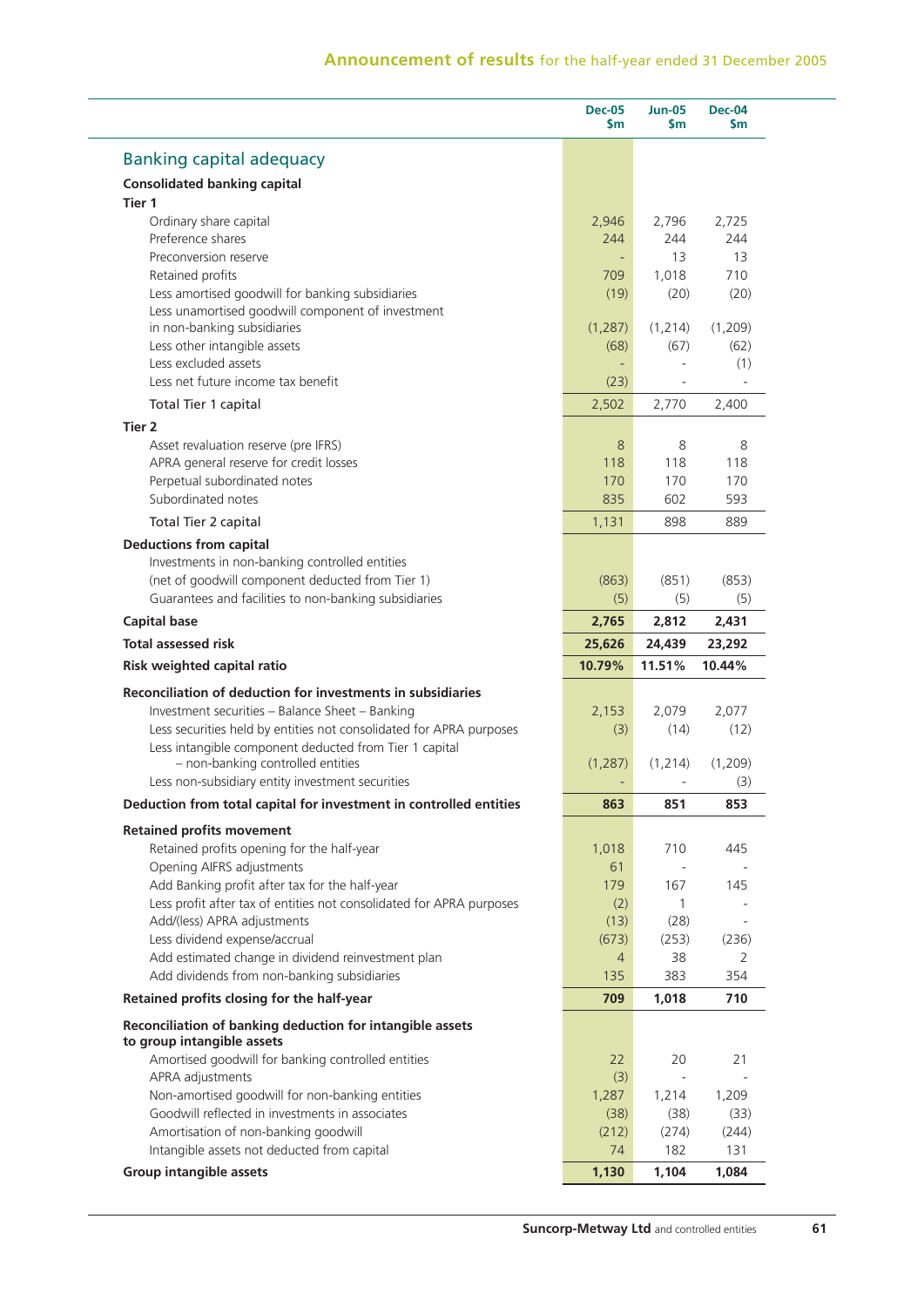# **Announcement of results** for the half-year ended 31 December 2005

|                                                                                               |                      | <b>Carrying Value</b>          |                            |                                | <b>Risk Weighted Balance</b> |                            |                      |  |
|-----------------------------------------------------------------------------------------------|----------------------|--------------------------------|----------------------------|--------------------------------|------------------------------|----------------------------|----------------------|--|
|                                                                                               | <b>Dec-05</b><br>\$m | <b>Jun-05</b><br>$\mathsf{Sm}$ | <b>Dec-04</b><br><b>Sm</b> | <b>Risk</b><br>weights<br>$\%$ | <b>Dec-05</b><br>\$m         | <b>Jun-05</b><br><b>Sm</b> | <b>Dec-04</b><br>\$m |  |
| <b>Banking capital adequacy</b><br>(continued)                                                |                      |                                |                            |                                |                              |                            |                      |  |
| <b>Risk weighted assets</b>                                                                   |                      |                                |                            |                                |                              |                            |                      |  |
| <b>Assets</b>                                                                                 |                      |                                |                            |                                |                              |                            |                      |  |
| Cash, claims on Reserve Bank of<br>Australia, short term claims on<br>Australian Commonwealth |                      |                                |                            |                                |                              |                            |                      |  |
| Government and other liquid assets<br>Claims on banks and local                               | 677                  | 637                            | 787                        | $\Omega$                       |                              |                            |                      |  |
| governments                                                                                   | 133                  | 212                            | 66                         | 20                             | 27                           | 42                         | 13                   |  |
| Loans secured against residential                                                             |                      |                                |                            |                                |                              |                            |                      |  |
| housing                                                                                       | 16,923               | 16,208                         | 15,921                     | 50                             | 8,461                        | 8,104                      | 7,961                |  |
| Other assets                                                                                  | 15,818               | 14,954                         | 14,036                     | 100                            | 15,818                       | 14,954                     | 14,036               |  |
| Loans with loan valuation ratio in<br>excess of 80%                                           | 15                   | 16                             | 22                         | 200                            | 30                           | 32                         | 44                   |  |
| <b>Total Banking assets (1)</b>                                                               | 33,566               | 32,027                         | 30,832                     |                                | 24,336                       | 23,132                     | 22,054               |  |

|                                     | <b>Notional</b><br><b>Amount</b> | <b>Credit</b><br>Equiv-<br>alent |                                    |                                | <b>Risk Weighted Balance</b> |                     |
|-------------------------------------|----------------------------------|----------------------------------|------------------------------------|--------------------------------|------------------------------|---------------------|
|                                     | <b>Dec-05</b><br>$\mathsf{sm}$   | <b>Dec-05</b><br><b>Sm</b>       | <b>Risk</b><br><b>Weights</b><br>% | <b>Dec-05</b><br>$\mathsf{sm}$ | $Jun-05$<br><b>Sm</b>        | Dec-04<br><b>Sm</b> |
| Off balance sheet positions         |                                  |                                  |                                    |                                |                              |                     |
| Guarantees entered into in the      |                                  |                                  |                                    |                                |                              |                     |
| normal course of business           | 292                              | 176                              | 20-100                             | 128                            | 119                          | 106                 |
| Commitments to provide loans        |                                  |                                  |                                    |                                |                              |                     |
| and advances                        | 5,783                            | 1,126                            | $0 - 100$                          | 795                            | 814                          | 780                 |
| Capital commitments                 | 8                                | 8                                | 100                                | 8                              | 4                            | 6                   |
| Foreign exchange contracts          | 10,515                           | 224                              | 20-50                              | 46                             | 55                           | 88                  |
| Interest rate contracts             | 19,842                           | 153                              | $20 - 50$                          | 56                             | 73                           | 49                  |
| Total off balance sheet positions   | 36,440                           | 1,687                            |                                    | 1,033                          | 1,065                        | 1,029               |
| Market risk capital charge          |                                  |                                  |                                    | 257                            | 242                          | 209                 |
| Total risk weighted assets          |                                  |                                  |                                    | 24,336                         | 23,132                       | 22,054              |
| <b>Total assessed risk</b>          |                                  |                                  |                                    | 25,626                         | 24,439                       | 23,292              |
|                                     |                                  |                                  |                                    |                                |                              |                     |
|                                     |                                  |                                  |                                    | %                              | %                            | %                   |
| <b>Risk weighted capital ratios</b> |                                  |                                  |                                    |                                |                              |                     |
| Tier 1                              |                                  |                                  |                                    | 9.77                           | 11.34                        | 10.30               |
| Tier <sub>2</sub>                   |                                  |                                  |                                    | 4.41                           | 3.67                         | 3.82                |
| Deductions                          |                                  |                                  |                                    | (3.39)                         | (3.50)                       | (3.68)              |
| Total risk weighted capital ratios  |                                  |                                  |                                    | 10.79                          | 11.51                        | 10.44               |

**Notes:**

(1) Total Banking assets differ from Banking segment assets due to the adoption of the APRA classification of intangible assets, deferred taxation, incorporation of the trading book in the market risk capital charge and general provision for impairment for capital adequacy purposes.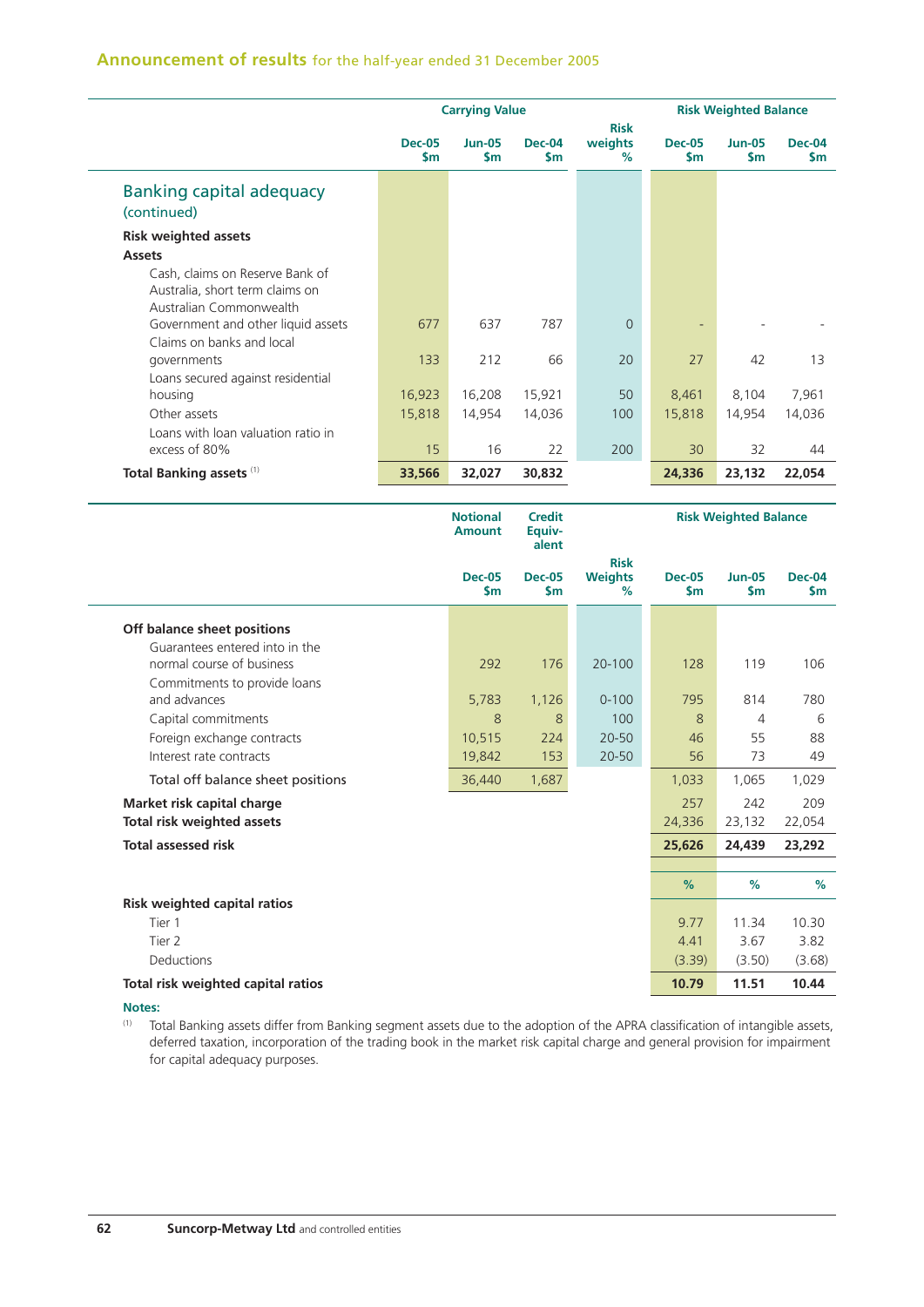|                                                            | <b>Dec-05</b><br>$\mathsf{sm}$ | <b>Jun-05</b><br>$\mathsf{sm}$ | <b>Dec-04</b><br>\$m |
|------------------------------------------------------------|--------------------------------|--------------------------------|----------------------|
| Adjusted Common Equity – consolidated Bank                 |                                |                                |                      |
| <b>Adjusted Common Equity</b>                              |                                |                                |                      |
| Ordinary share capital                                     | 2,946                          | 2,796                          | 2,725                |
| Retained profits                                           | 709                            | 1,018                          | 710                  |
| Reserves                                                   | 8                              | 21                             | 21                   |
|                                                            | 3,663                          | 3,835                          | 3,456                |
| Less:                                                      |                                |                                |                      |
| Goodwill                                                   | (1,306)                        | (1,234)                        | (1,229)              |
| Other intangible assets                                    | (68)                           | (67)                           | (62)                 |
| Excluded assets                                            |                                |                                | (1)                  |
| Future income tax benefit                                  | (23)                           |                                |                      |
| Investment in non-banking subsidiaries (net of goodwill)   | (863)                          | (851)                          | (853)                |
| Asset revaluation reserve (pre IFRS)                       | (8)                            | (8)                            | (8)                  |
|                                                            | (2,268)                        | (2, 160)                       | (2, 153)             |
| <b>Adjusted Common Equity</b>                              | 1,395                          | 1,675                          | 1,303                |
| Risk-weighted assets including off-balance sheet positions | 25,626                         | 24,439                         | 23,292               |
|                                                            | %                              | %                              | %                    |
| <b>Adjusted Common Equity ratio</b>                        | 5.44                           | 6.85                           | 5.59                 |

Capital ratios for the consolidated Bank have fallen following the payment of the special dividend in October 2005.

The capital adequacy ratio has fallen to 10.79% and remains comfortably above the APRA minimum requirement. The Adjusted Common Equity (ACE) ratio has fallen to 5.44% which is at the upper edge of the current target range of 5.0-5.5%.

# General Insurance minimum capital ratio

The minimum capital requirement (MCR) for General Insurance is calculated by assessing the risks inherent in the business, which comprise:

- The risk that the provision for outstanding claims is not sufficient to meet the obligations to policy holders arising from losses incurred up to the reporting date (outstanding claims risk);
- The risk that the unearned premium provision is insufficient to meet the obligations to policy holders arising from losses incurred after the reporting date on existing policies (premium liabilities risk);
- The risk that the value of assets is diminished (investment risk); and
- The risk of a catastrophe giving rise to major claims losses up to the retention amount under existing reinsurance arrangements (catastrophe risk).

These risks are quantified to determine the minimum capital required under the prudential standards. This requirement is compared with the capital held in the General Insurance companies. Any provisions for outstanding claims and insurance risk, in excess of the amount required to provide a level of sufficiency at 75%, is classified as capital.

At December 2005 the consolidated General Insurance business has a strong capital position at 1.69 times the minimum requirement. This is down from 1.88 times at June 2005. Capital in excess of the target level is repatriated to the parent by way of dividends.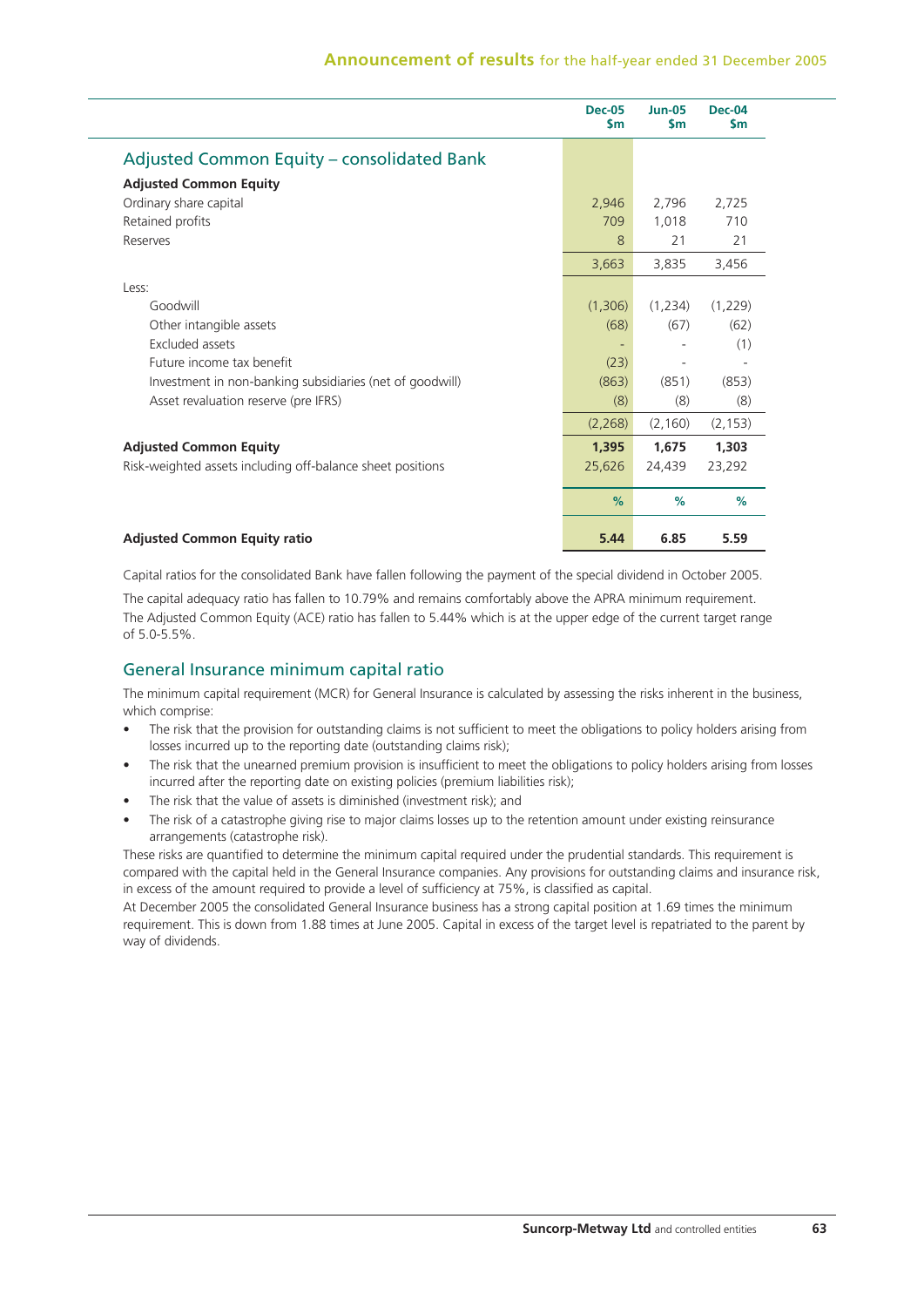|                                                       | <b>Dec-05</b><br>\$m | <b>Jun-05</b><br>$\mathsf{sm}$ | $Dec-04$<br>\$m |
|-------------------------------------------------------|----------------------|--------------------------------|-----------------|
| General Insurance minimum capital ratio (continued)   |                      |                                |                 |
| Tier 1                                                |                      |                                |                 |
| Ordinary share capital                                | 1,468                | 1,395                          | 1,395           |
| Retained profits                                      | 676                  | 680                            | 718             |
| Technical provisions in excess of liability valuation | 489                  | 480                            | 466             |
| Less: Tax effect of excess technical provisions       | (147)                | (144)                          | (140)           |
|                                                       | 2,486                | 2,411                          | 2,439           |
| Less:                                                 |                      |                                |                 |
| Goodwill                                              | (932)                | (808)                          | (833)           |
| Net future income tax benefit                         |                      | (3)                            |                 |
| Total deductions from Tier 1 capital                  | (932)                | (811)                          | (833)           |
| <b>Total Tier 1 capital</b>                           | 1,554                | 1,600                          | 1,606           |
| Tier <sub>2</sub>                                     |                      |                                |                 |
| Subordinated notes                                    | 200                  | 199                            | 199             |
| <b>APRA capital base</b>                              | 1,754                | 1,799                          | 1,805           |
| Outstanding claims risk capital charge                | 481                  | 470                            | 458             |
| Premium liabilities risk capital charge               | 196                  | 192                            | 182             |
| Total insurance risk capital charge                   | 677                  | 662                            | 640             |
| Investment risk capital charge                        | 262                  | 245                            | 238             |
| Catastrophe risk capital charge                       | 100                  | 50                             | 50              |
| Total minimum capital requirement (MCR) (1)           | 1,039                | 957                            | 928             |
| <b>MCR</b> coverage ratio (times)                     | 1.69                 | 1.88                           | 1.95            |

### **Notes:**

L,

 $\overline{\phantom{a}}$ 

<sup>(1)</sup> The MCR in this table, \$1.039 billion, differs from the MCR figure of \$1.299 billion in the table on page 59 because the figure on page 59 is 1.25 times the MCR, as required by APRA.

|                                                                      | <b>Half-Year Ended</b> |                |              |  |  |
|----------------------------------------------------------------------|------------------------|----------------|--------------|--|--|
|                                                                      | Dec-05<br><b>Sm</b>    | $Jun-05$<br>Sm | Dec-04<br>Sm |  |  |
| <b>Retained profits movement</b>                                     |                        |                |              |  |  |
| Retained profits opening for the half-year                           | 680                    | 718            | 808          |  |  |
| Opening AIFRS adjustments                                            |                        |                |              |  |  |
| Add General Insurance profit after tax for the half-year             | 238                    | 227            | 258          |  |  |
| Less profit after tax of entities not consolidated for APRA purposes | (21)                   | (34)           | (15)         |  |  |
| Add/(less) APRA adjustments                                          | 103                    | (27)           | (25)         |  |  |
| Less dividends paid                                                  | (324)                  | (204)          | (308)        |  |  |
| Retained profits closing for the half-year                           | 676                    | 680            | 718          |  |  |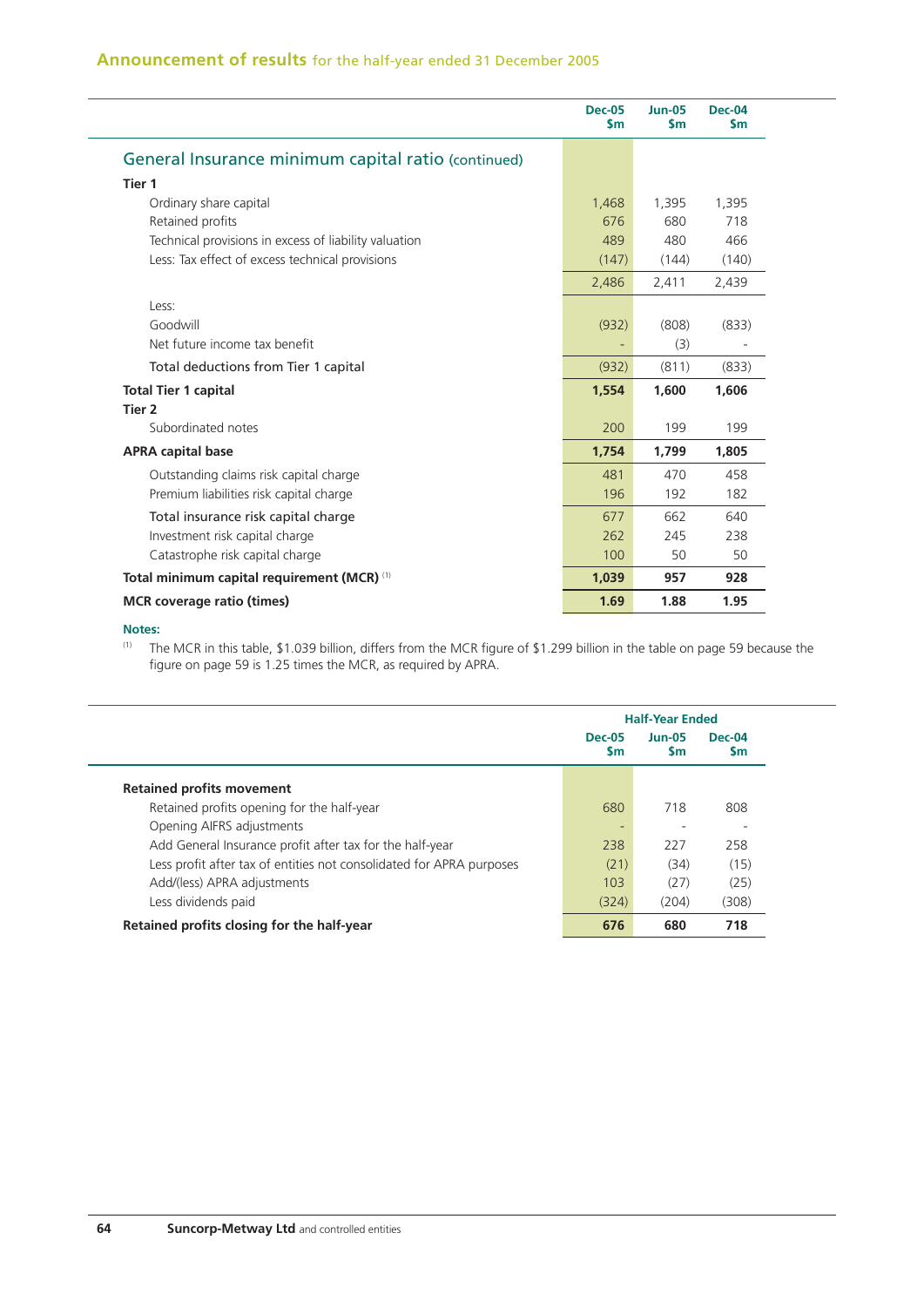|                                                                      |                             | <b>Half-Year Ended</b> |                |
|----------------------------------------------------------------------|-----------------------------|------------------------|----------------|
|                                                                      | <b>Dec-05</b><br><b>S</b> m | $Jun-05$<br><b>Sm</b>  | $Dec-04$<br>Sm |
| <b>One-off items</b>                                                 |                             |                        |                |
| One-off items included in profit before income tax are:              |                             |                        |                |
| Sale of management rights over Australian Prime Property Fund (APPF) |                             | 17                     |                |
| Corporate real estate                                                | (1)                         |                        |                |
| Change in valuation methodology of Policy liabilities of             |                             |                        |                |
| unit linked statutory fund business                                  | (2)                         |                        |                |
|                                                                      | (3)                         | 17                     |                |
| The above items affect the following captions in the                 |                             |                        |                |
| contribution to profit:                                              |                             |                        |                |
| Contribution from Life Company                                       | (2)                         |                        |                |
| Contribution from Funds Management                                   |                             | 17                     |                |
| Operating expenses                                                   | (1)                         |                        |                |
|                                                                      | (3)                         | 17                     |                |

#### **Corporate Real Estate Strategy**

The major aim of the group's Corporate Real Estate Strategy is "to provide a workplace that lets us work as effective teams and is an exhilarating place where happy people love giving customers the best service we can". The key initiatives within the strategy are as follows:

- Provide the facilities and tools that support the work styles, functions and behaviours of a high performance team; and
- Maximise the opportunities in the design and delivery of the new environment to make the personal actions and behaviours of a high performance team tangible through participation, education, communication and skill development; and
- Site selection, design and level of occupancy that maximises efficiency, effectiveness and flexibility.

The major components of the strategy are to:

- Exit properties that do not meet our objectives;
- Consolidate disparate tenancies, which includes optimising CBD corporate presence, move to lower cost geographies where practicable and adopt uniform standards of fit-out (the Brisbane Square benchmark);
- Accommodate call centres independently of offices.

Whilst the one-off costs for December 2005 are only \$1 million, these costs will increase in the future, impacting underlying expenses also. The one-off costs consist of lease surrender costs, make good costs, relocation expenses and site search fees. The recurring expenses, which will not be treated as one-off, will consist of incremental rental, occupancy and depreciation costs relating to the new or refurbished properties.

A major component of our Real Estate Strategy was the sale of our freehold building Suncorp Metway Plaza and vacant land at the "Tritton's" site in the June 2003 half-year at a net profit of \$16 million. Commencing next financial year we will incur annual occupancy costs of approximately \$3 million in relation to Suncorp Metway Plaza and \$11 million for Brisbane Square (being built on the Tritton's site).

# **Dividends**

#### **Dividend**

The interim dividend of 47 cents per share is fully franked and due to be paid on 3 April 2006. The record date for determining entitlements to the dividends is 7 March 2006.

|                                                                                                                             |                            | <b>Half-Year Ended</b>     |                            |  |  |
|-----------------------------------------------------------------------------------------------------------------------------|----------------------------|----------------------------|----------------------------|--|--|
|                                                                                                                             | <b>Dec-05</b><br><b>Sm</b> | <b>Jun-05</b><br><b>Sm</b> | <b>Dec-04</b><br><b>Sm</b> |  |  |
| <b>Franking credits</b>                                                                                                     |                            |                            |                            |  |  |
| Franking credits available for subsequent financial years based on a<br>tax rate of 30% (2004: 30%) after proposed dividend | 253                        | 206                        | 324                        |  |  |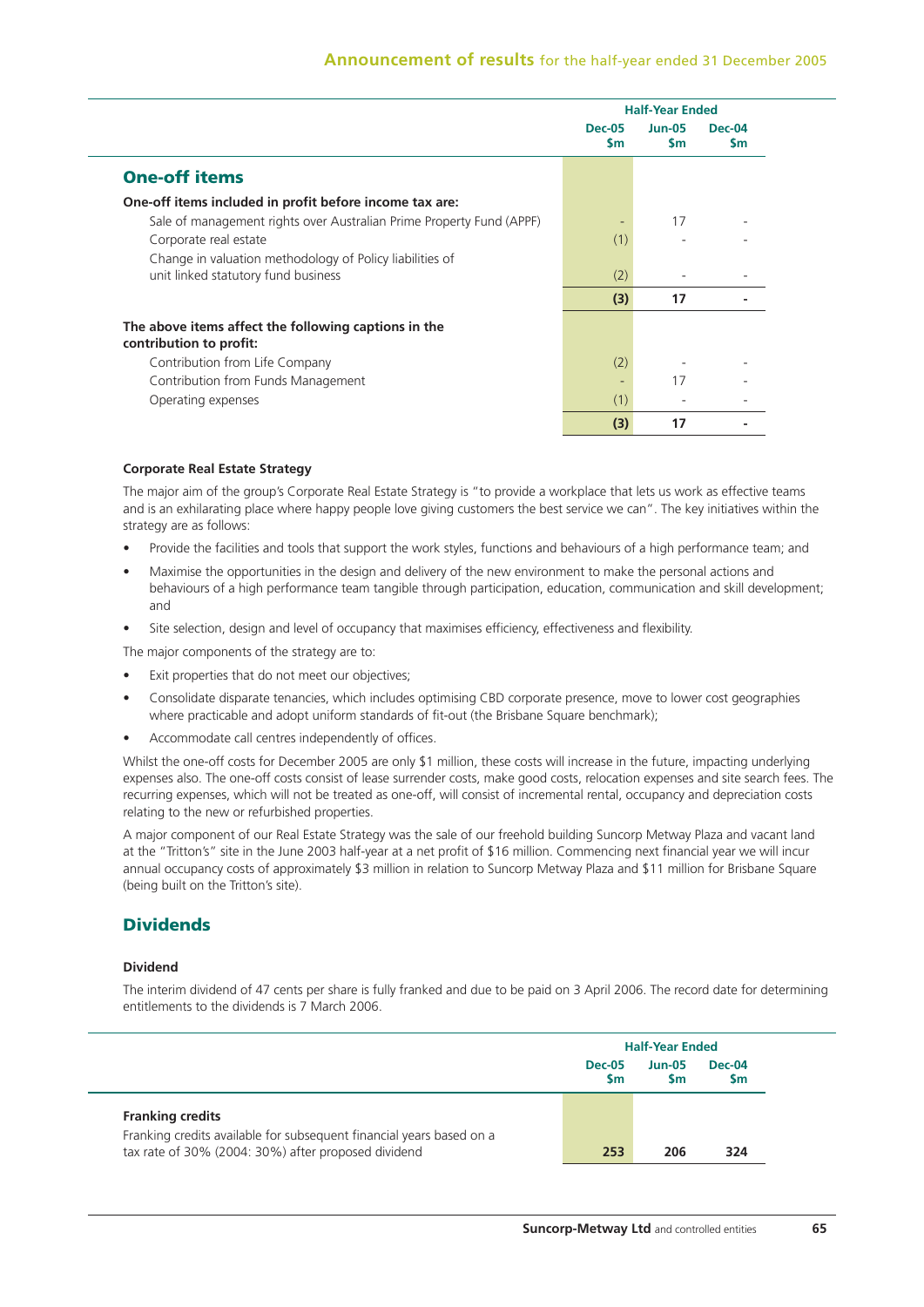|                                                               | <b>Half-Year Ended</b> |                |                          |                            |
|---------------------------------------------------------------|------------------------|----------------|--------------------------|----------------------------|
|                                                               | <b>Dec-05</b>          | <b>Jun-05</b>  | <b>Dec-04</b>            | <b>Dec-05</b><br>vs Dec-04 |
|                                                               | $\mathsf{sm}$          | $\mathsf{Sm}$  | $\mathsf{Sm}$            | $\%$                       |
| <b>Operating Expenses</b>                                     |                        |                |                          |                            |
| <b>Excluding Life Insurance Policy Owners' Interests</b>      |                        |                |                          |                            |
| <b>Staff expenses</b>                                         |                        |                |                          |                            |
| Salaries and wages                                            | 261                    | 243            | 244                      | 7.0                        |
| Other staff expenses <sup>(1)</sup>                           | 92                     | 99             | 83                       | 10.8                       |
| Total staff expenses                                          | 353                    | 342            | 327                      | 8.0                        |
| <b>Equipment and occupancy expenses</b>                       |                        |                |                          |                            |
| Depreciation                                                  |                        |                |                          |                            |
| <b>Buildings</b>                                              | ٠                      | 1              | $\overline{\phantom{a}}$ | n/a                        |
| Plant, equipment and software                                 | 28                     | 31             | 33                       | (15.2)                     |
| Leasehold improvements                                        | $\overline{4}$         | 4              | 5                        | (20.0)                     |
| Loss on disposal of property, plant and equipment             |                        | 1              | ÷,                       | n/a                        |
| Operating lease rentals                                       | 23                     | 22             | 23                       |                            |
| Other occupancy expenses <sup>(2)</sup>                       | 9                      | $\overline{7}$ | 7                        | 28.6                       |
| Total equipment and occupancy expenses                        | 64                     | 66             | 68                       | (5.9)                      |
| Other                                                         |                        |                |                          |                            |
| Hardware, software and data line expenses                     | 22                     | 22             | 23                       | (4.3)                      |
| Advertising and promotion expenses                            | 34                     | 40             | 28                       | 21.4                       |
| Office supplies, postage and printing                         | 34                     | 31             | 34                       |                            |
| Amortisation of franchise systems                             |                        | 1              |                          | n/a                        |
| Other (3), (4)                                                | 60                     | 55             | 54                       | 11.1                       |
| Total other expenses                                          | 150                    | 149            | 139                      | 7.9                        |
| Expenses charged to the Wealth Management Statutory Funds (5) | (20)                   | (37)           | (32)                     | (37.5)                     |
| Total operating expenses from ordinary activities             | 547                    | 520            | 502                      | 9.0                        |

#### **Notes:**

- (1) Other staff expenses is mainly made up of employee on-costs, staff amenity expenses, training costs and temporary staff expenses.
- (2) Other occupancy expenses consists mainly of electricity and maintenance expenses.
- (3) The increase in Other is primarily due to increases in General Insurance commissions.
- (4) Net of certain General Insurance statutory fees and charges included in income and expenses in the Consolidated Financial Report.
- <sup>(5)</sup> From 1 July 2005, under AIFRS, relates to insurance contracts only and not unit linked investment contracts. Whilst operating expenses are higher for unit linked, operating income is also higher.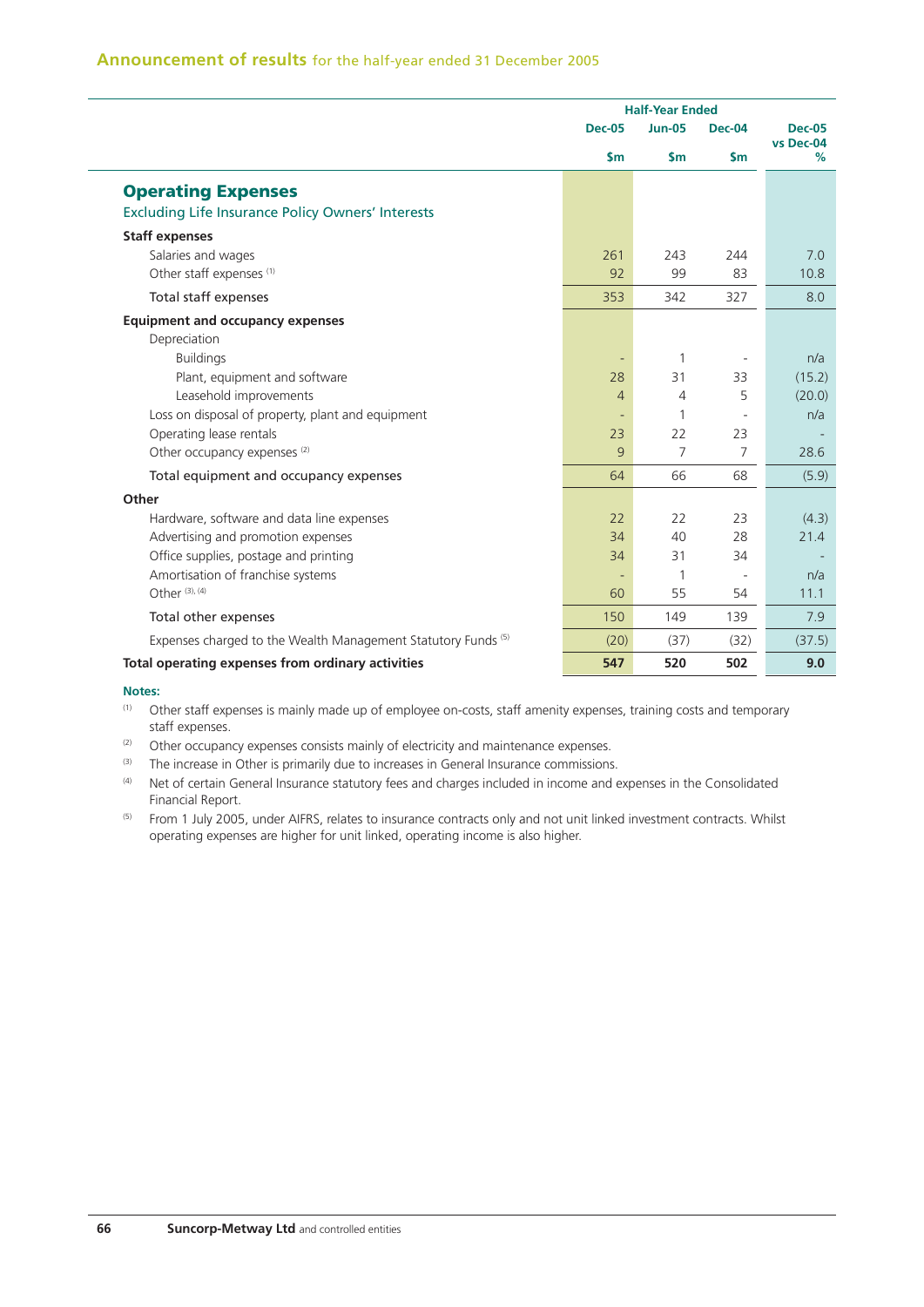# **Announcement of results** for the half-year ended 31 December 2005

|                                                                                                                                                 | <b>Half-Year Ended</b> |               |                |                            |
|-------------------------------------------------------------------------------------------------------------------------------------------------|------------------------|---------------|----------------|----------------------------|
|                                                                                                                                                 | <b>Dec-05</b>          | <b>Jun-05</b> | Dec-04         | <b>Dec-05</b><br>vs Dec-04 |
|                                                                                                                                                 | $\mathsf{sm}$          | $\mathsf{Sm}$ | $\mathsf{Sm}$  | %                          |
| <b>Income Tax</b>                                                                                                                               |                        |               |                |                            |
| The income tax expense for the financial period differs from the<br>amount calculated on the profit. The differences are reconciled as follows: |                        |               |                |                            |
| Profit before income tax expense                                                                                                                | 627                    | 602           | 604            | 3.8                        |
| Prima facie income tax expense calculated at 30%                                                                                                | 188                    | 181           | 181            | 3.9                        |
| Tax effect of differences:                                                                                                                      |                        |               |                |                            |
| Non-deductible expenditure                                                                                                                      | $\mathbf{1}$           | 6             | 4              | (75.0)                     |
| Non-assessable income                                                                                                                           |                        | (3)           |                | n/a                        |
| Imputation gross-up on dividends received                                                                                                       | $\overline{3}$         | 3             | 5              | (40.0)                     |
| Dividend tax credits                                                                                                                            | (11)                   | (8)           | (20)           | (45.0)                     |
| Life and superannuation statutory funds                                                                                                         | (9)                    | (5)           | (8)            | 12.5                       |
| Other                                                                                                                                           | $\mathbf{1}$           | (8)           | $\overline{7}$ | (85.7)                     |
| Income tax adjusted for differences                                                                                                             | 173                    | 166           | 169            | 2.4                        |
| Under provision in prior year                                                                                                                   |                        | (4)           | (6)            | (100.0)                    |
| Income tax expense                                                                                                                              | 173                    | 162           | 163            | 6.1                        |
|                                                                                                                                                 | %                      | $\%$          | %              |                            |
| <b>Effective tax rate</b>                                                                                                                       | 27.6                   | 26.9          | 27.0           | 2.2                        |
|                                                                                                                                                 |                        |               |                |                            |
|                                                                                                                                                 | \$m\$                  | $\mathsf{Sm}$ | $\mathsf{Sm}$  |                            |
| Income tax expense by segment                                                                                                                   |                        |               |                |                            |
| Banking                                                                                                                                         | 77                     | 69            | 74             | 4.1                        |
| General Insurance                                                                                                                               | 92                     | 83            | 83             | 10.8                       |
| Wealth Management                                                                                                                               | $\overline{2}$         | 9             | $\overline{4}$ | (50.0)                     |
| Other                                                                                                                                           | $\overline{2}$         | 1             | 2              |                            |
| Total income tax expense                                                                                                                        | 173                    | 162           | 163            | 6.1                        |

Income tax expense for the half-year increased by 6.1% to \$173 million. The increase in tax was largely attributable to the higher earnings base.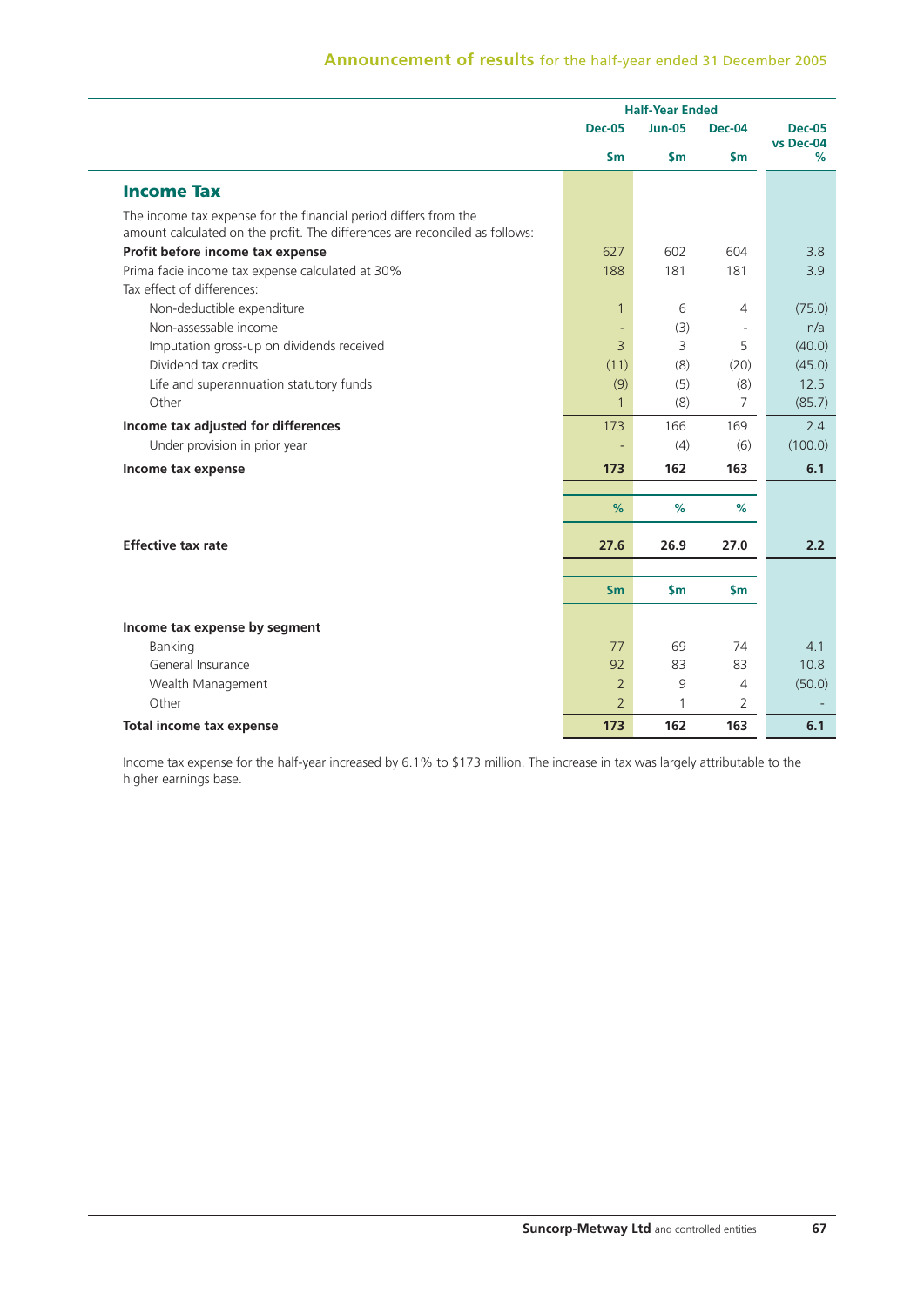# **Regulatory Change Projects**

### Basel II Accord

As part of the Basel II framework, the Bank is implementing enhanced risk management systems. The Suncorp Basel II Program is now well advanced and is progressing towards implementation in accordance with the timeframe prescribed by the Regulator, APRA.

In association with the compliance elements of Basel II, there are significant operational benefits that are available to the Bank. These can be derived from the enhanced data standards, greater precision in the pricing for risk and more powerful data that will be produced to support the business and strategic planning functions. The value of these benefits increases as the implementation progresses and the standard of risk management is enhanced.

The major milestone occurs in January 2008 at which time the Standardised model of Basel II will be implemented. Following that, Suncorp will transition to the more sophisticated IRB form of compliance.

# Impact of adopting Australian equivalents to International Financial Reporting Standards (AIFRS)

The 31 December 2005 results have been prepared in accordance with AIFRS.

The group transitioned to AIFRS on 1 July 2004. In preparing the opening AIFRS Balance Sheet, comparative information for the half-year ended 31 December 2005 has been restated using AIFRS with certain exceptions. An explanation of the impact of transition to AIFRS of the standards applied to the comparative information is set out in Part A of this section.

As permitted by AASB 1 *First Time Adoption of Australian Equivalents to International Financial Reporting Standards*, the group has elected not to apply AASB 132 *Financial Instruments: Disclosure and Presentation*, AASB 139 *Financial Instruments: Recognition and Measurement*, AASB 4 *Insurance Contracts*, AASB 1023 *General Insurance Contracts* and AASB 1038 *Life Insurance Contracts* to the comparative information, and therefore these standards apply from 1 July 2005. An explanation of the impact of these standards on the transition to AIFRS is set out in Part B of this section.

This section includes reconciliations and accompanying notes that set out the effect of the transition to AIFRS for significant changes in accounting policies at 1 July 2004, 31 December 2004, 30 June 2005 and 1 July 2005. The Balance Sheet reconciliations contain two columns for each reporting date as well as the previous GAAP and restated AIFRS amounts. The 'reclassify' column represents the reclassification of amounts from their previous GAAP Balance Sheet lines to the appropriate AIFRS Balance Sheet lines. The 'remeasure' column represents adjustments due to a change in the measurement basis from the previous GAAP and includes additional entities consolidated under AIFRS. The Income Statement reconciliations contain the previous GAAP amounts, adjustment column and restated AIFRS amounts. The amounts disclosed in this section exclude life insurance policy owners' interests.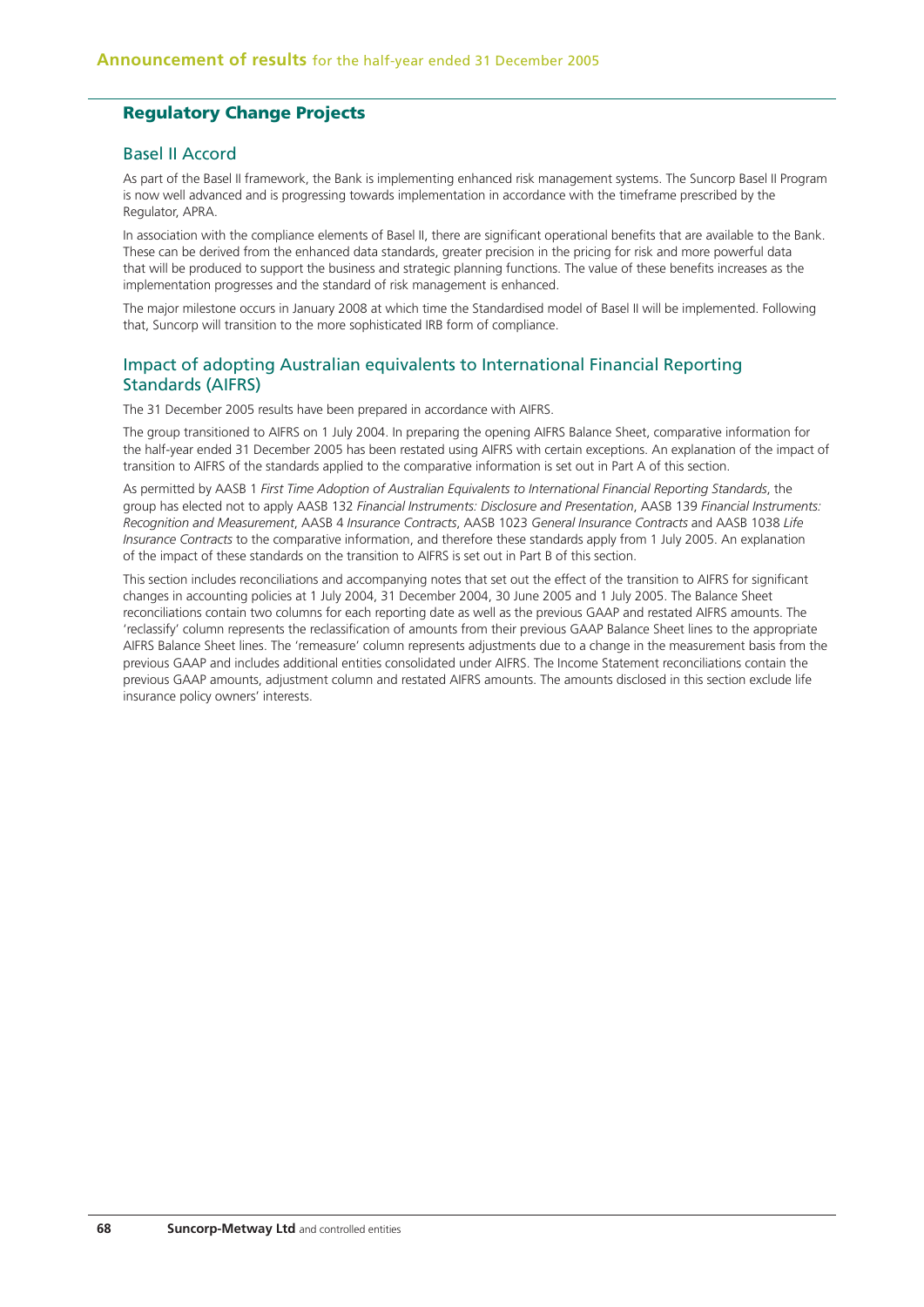# Impact of adopting AIFRS (continued)

### **Part A: AIFRS adjustments in the comparative periods**

The restated consolidated Balance Sheet at 1 July 2004, 31 December 2004 and 30 June 2005 and the restated consolidated Income Statement for the half-years ended 31 December 2004 and 30 June 2005 are set out on the following pages. The restated consolidated Balance Sheets and consolidated Income Statements reflect all AIFRS adjustments, whereas the notes following only include the significant adjustments.

|                                                       |                       |                                       |                              | <b>Transition Impact</b>           |                     |
|-------------------------------------------------------|-----------------------|---------------------------------------|------------------------------|------------------------------------|---------------------|
|                                                       | <b>Note</b>           | <b>Previous</b><br><b>GAAP</b><br>\$m | $\mathsf{sm}$                | <b>Reclassify Remeasure</b><br>\$m | <b>AIFRS</b><br>\$m |
| Restated consolidated Balance Sheet at 1 July 2004    |                       |                                       |                              |                                    |                     |
| <b>Assets</b>                                         |                       |                                       |                              |                                    |                     |
| Cash and liquid assets                                | (j)                   | 696                                   |                              | 8                                  | 704                 |
| Receivables due from other banks                      |                       | 163                                   |                              |                                    | 163                 |
| Other financial assets                                |                       |                                       |                              |                                    |                     |
| Trading securities                                    |                       | 2,549                                 | $\bar{a}$                    | $\blacksquare$                     | 2,549               |
| Investment securities                                 | (b), (j), (k)         | 5,167                                 | (92)                         | (6)                                | 5,069               |
| Investments in associates and joint ventures          | (k)                   | 100                                   | $\overline{4}$               | $\bar{a}$                          | 104                 |
| Loans, advances and other receivables                 | (b), (j), (k)         | 28,748                                | (4)                          | 2,310                              | 31,054              |
| Property, plant and equipment                         | $(e)$ , $(g)$         | 184                                   | (84)                         |                                    | 100                 |
| Investment property                                   | (j),(k)               | $\overline{a}$                        | 92                           | 56                                 | 148                 |
| Unlisted investment in life insurance statutory funds |                       | 149                                   | $\sim$                       | ÷.                                 | 149                 |
| Deferred tax assets                                   | (d)                   | 185                                   | $\overline{\phantom{a}}$     | 8                                  | 193                 |
| Intangible assets                                     | $(e)$ , $(g)$         | 984                                   | 95                           | (15)                               | 1,064               |
| Excess of net market value of interests in            |                       |                                       |                              |                                    |                     |
| life insurance controlled entities                    | (c)                   | 15                                    | $\overline{\phantom{a}}$     | (15)                               |                     |
| Other assets                                          | (b),(e),(f),(h),(i)   | 568                                   | (11)                         | (11)                               | 546                 |
| <b>Total assets</b>                                   |                       | 39,508                                | $\blacksquare$               | 2,335                              | 41,843              |
| <b>Liabilities</b>                                    |                       |                                       |                              |                                    |                     |
| Deposits and short term borrowings                    | (b)                   | 24,290                                | ÷,                           | (1)                                | 24,289              |
| Payables due to other banks                           |                       | 70                                    | ä,                           | $\bar{a}$                          | 70                  |
| Payables and other liabilities                        | (b),(h)               | 840                                   | $\overline{a}$               | (58)                               | 782                 |
| Current tax liabilities                               |                       | 104                                   | L,                           | $\bar{a}$                          | 104                 |
| Provisions                                            |                       | 130                                   | ÷,                           | $\sim$                             | 130                 |
| Deferred tax liabilities                              | (d)                   | 169                                   | ÷,                           | (32)                               | 137                 |
| Outstanding claims and unearned premiums provisions   |                       | 5,176                                 | ä,                           | $\bar{a}$                          | 5,176               |
| Securitisation liabilities                            | (b)                   | ÷,                                    | ä,                           | 2,410                              | 2,410               |
| Bonds, notes and long term borrowings                 | (j)                   | 3,926                                 | ä,                           | 61                                 | 3,987               |
| Subordinated notes                                    |                       | 805                                   | ÷,                           | (1)                                | 804                 |
| <b>Total liabilities</b>                              |                       | 35,510                                | $\overline{a}$               | 2,379                              | 37,889              |
| Net assets                                            |                       | 3,998                                 | $\overline{a}$               | (44)                               | 3,954               |
| <b>Equity</b>                                         |                       |                                       |                              |                                    |                     |
| Share capital                                         | $(b)$ , $(i)$         | 2,654                                 |                              | (18)                               | 2,636               |
| Share capital - preference shares                     |                       | 244                                   | $\blacksquare$               | $\Box$                             | 244                 |
| Reserves                                              | $(b)$ , $(d)$ , $(g)$ | 24                                    | (8)                          | (3)                                | 13                  |
| Retained profits                                      |                       | 1,070                                 | 8                            | (31)                               | 1,047               |
| <b>Total parent entity interest</b>                   |                       | 3,992                                 | $\overline{\phantom{a}}$     | (52)                               | 3,940               |
| Outside equity interests                              | (b)                   | 6                                     | $\qquad \qquad \blacksquare$ | 8                                  | 14                  |
| <b>Total equity</b>                                   |                       | 3,998                                 | $\overline{\phantom{a}}$     | (44)                               | 3,954               |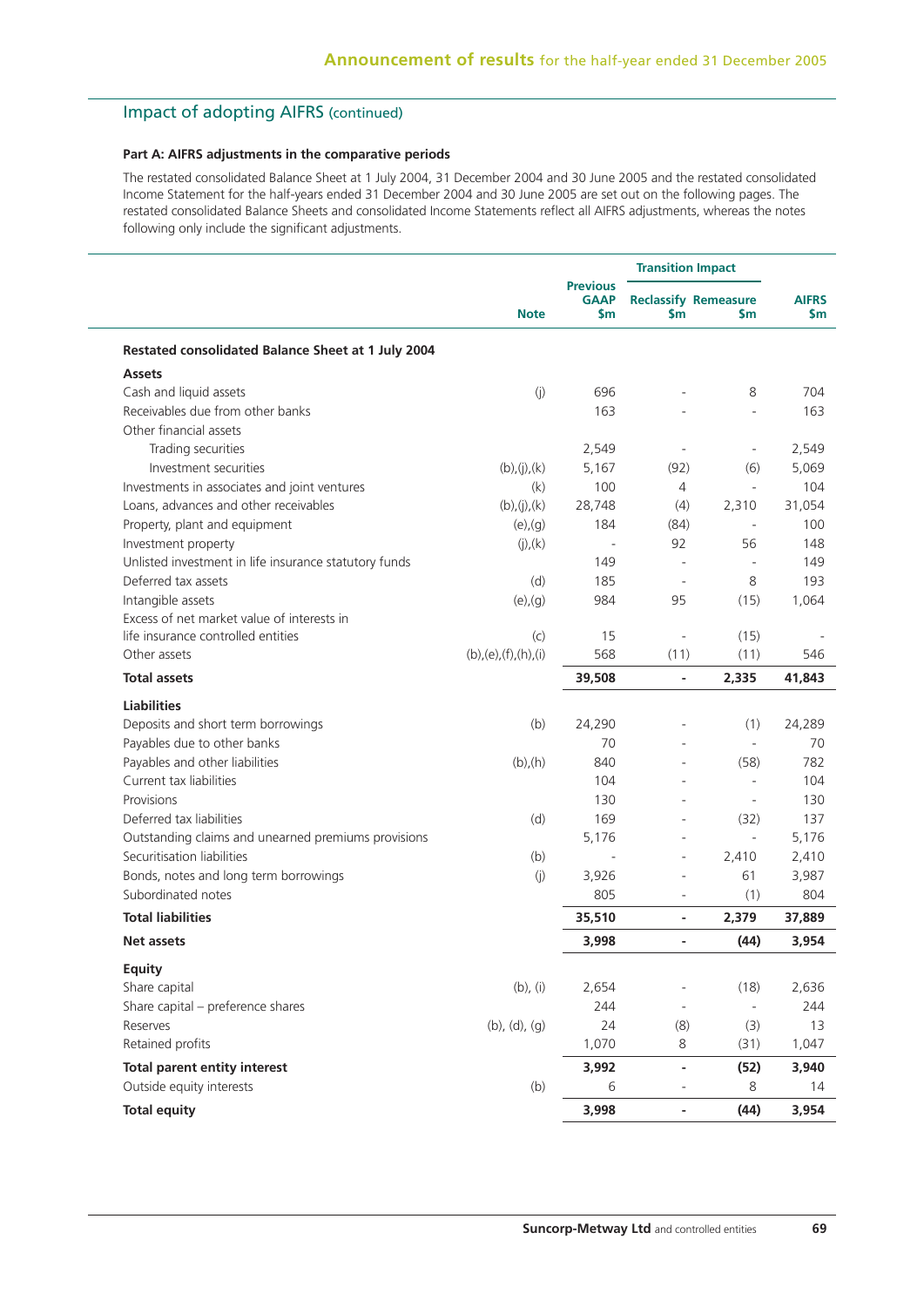# **Announcement of results** for the half-year ended 31 December 2005

|                                                                                 |                         |                                       | <b>Transition Impact</b> |                                    |                           |
|---------------------------------------------------------------------------------|-------------------------|---------------------------------------|--------------------------|------------------------------------|---------------------------|
|                                                                                 | <b>Note</b>             | <b>Previous</b><br><b>GAAP</b><br>\$m | \$m                      | <b>Reclassify Remeasure</b><br>\$m | <b>AIFRS</b><br><b>Sm</b> |
| <b>Impact of adopting AIFRS (continued)</b>                                     |                         |                                       |                          |                                    |                           |
| Part A: AIFRS adjustments in the comparative periods<br>(continued)             |                         |                                       |                          |                                    |                           |
| <b>Restated consolidated Balance Sheet at 31 December 2004</b><br><b>Assets</b> |                         |                                       |                          |                                    |                           |
| Cash and liquid assets                                                          | $(b)$ , $(j)$           | 815                                   |                          | 15                                 | 830                       |
| Receivables due from other banks                                                |                         | 19                                    |                          |                                    | 19                        |
| Other financial assets                                                          |                         |                                       |                          |                                    |                           |
| Trading securities                                                              |                         | 3,429                                 | $\overline{\phantom{a}}$ | $\overline{\phantom{a}}$           | 3,429                     |
| Investment securities                                                           | $(b)$ , $(j)$ , $(k)$   | 5,484                                 | (97)                     | (13)                               | 5,374                     |
| Investments in associates and joint ventures                                    | $(a)$ , $(k)$           | 100                                   | 15                       | 1                                  | 116                       |
| Loans, advances and other receivables                                           | $(b)$ , $(j)$ , $(k)$   | 31,072                                | (15)                     | 2,456                              | 33,513                    |
| Property, plant and equipment                                                   | $(e)$ , $(g)$           | 179                                   | (79)                     | $\overline{\phantom{a}}$           | 100                       |
| Investment property                                                             | $(j)$ , $(k)$           | $\overline{\phantom{a}}$              | 97                       | 57                                 | 154                       |
| Unlisted investment in life insurance statutory funds                           |                         | 214                                   |                          |                                    | 214                       |
| Deferred tax assets                                                             | (d)                     | 136                                   | $\sim$                   | 8                                  | 144                       |
| Intangible assets                                                               | $(a)$ , $(e)$ , $(g)$   | 953                                   | 90                       | 41                                 | 1,084                     |
| Excess of net market value of interests in                                      |                         |                                       |                          |                                    |                           |
| life insurance controlled entities                                              | $(a)$ , $(c)$           | 17                                    | $\overline{\phantom{a}}$ | (17)                               |                           |
| Other assets                                                                    | (b), (e), (f), (h), (i) | 581                                   | (11)                     | (19)                               | 551                       |
| <b>Total assets</b>                                                             |                         | 42,999                                | $\blacksquare$           | 2,529                              | 45,528                    |
| <b>Liabilities</b>                                                              |                         |                                       |                          |                                    |                           |
| Deposits and short term borrowings                                              | (b)                     | 27,744                                |                          | (1)                                | 27,743                    |
| Payables due to other banks                                                     |                         | 39                                    |                          | $\overline{\phantom{a}}$           | 39                        |
| Payables and other liabilities                                                  | $(b)$ , $(h)$           | 867                                   |                          | (52)                               | 815                       |
| Current tax liabilities                                                         |                         | 104                                   |                          | $\sim$                             | 104                       |
| Provisions                                                                      | (a)                     | 120                                   |                          | 27                                 | 147                       |
| Deferred tax liabilities                                                        | (d)                     | 203                                   |                          | (32)                               | 171                       |
| Outstanding claims and unearned premiums provisions                             |                         | 5,376                                 |                          | ÷,                                 | 5,376                     |
| Securitisation liabilities                                                      | (b)                     |                                       | $\bar{a}$                | 2,551                              | 2,551                     |
| Bonds, notes and long term borrowings                                           | $\left( j\right)$       | 3,323                                 |                          | 59                                 | 3,382                     |
| Subordinated notes                                                              |                         | 962                                   | -                        | (1)                                | 961                       |
| <b>Total liabilities</b>                                                        |                         | 38,738                                | $\overline{\phantom{a}}$ | 2,551                              | 41,289                    |
| Net assets                                                                      |                         | 4,261                                 | $\overline{\phantom{a}}$ | (22)                               | 4,239                     |
| Equity                                                                          |                         |                                       |                          |                                    |                           |
| Share capital                                                                   | $(b)$ , $(i)$           | 2,725                                 |                          | (24)                               | 2,701                     |
| Share capital - preference shares                                               |                         | 244                                   |                          | $\omega$                           | 244                       |
| Reserves                                                                        | $(b)$ , $(d)$ , $(g)$   | 26                                    | (8)                      | (5)                                | 13                        |
| Retained profits                                                                |                         | 1,260                                 | 8                        | (1)                                | 1,267                     |
| <b>Total parent entity interest</b>                                             |                         | 4,255                                 | $\blacksquare$           |                                    | 4,225                     |
| Outside equity interests                                                        | (b)                     | 6                                     |                          | (30)<br>8                          | 14                        |
|                                                                                 |                         |                                       |                          |                                    |                           |
| <b>Total equity</b>                                                             |                         | 4,261                                 | $\overline{\phantom{a}}$ | (22)                               | 4,239                     |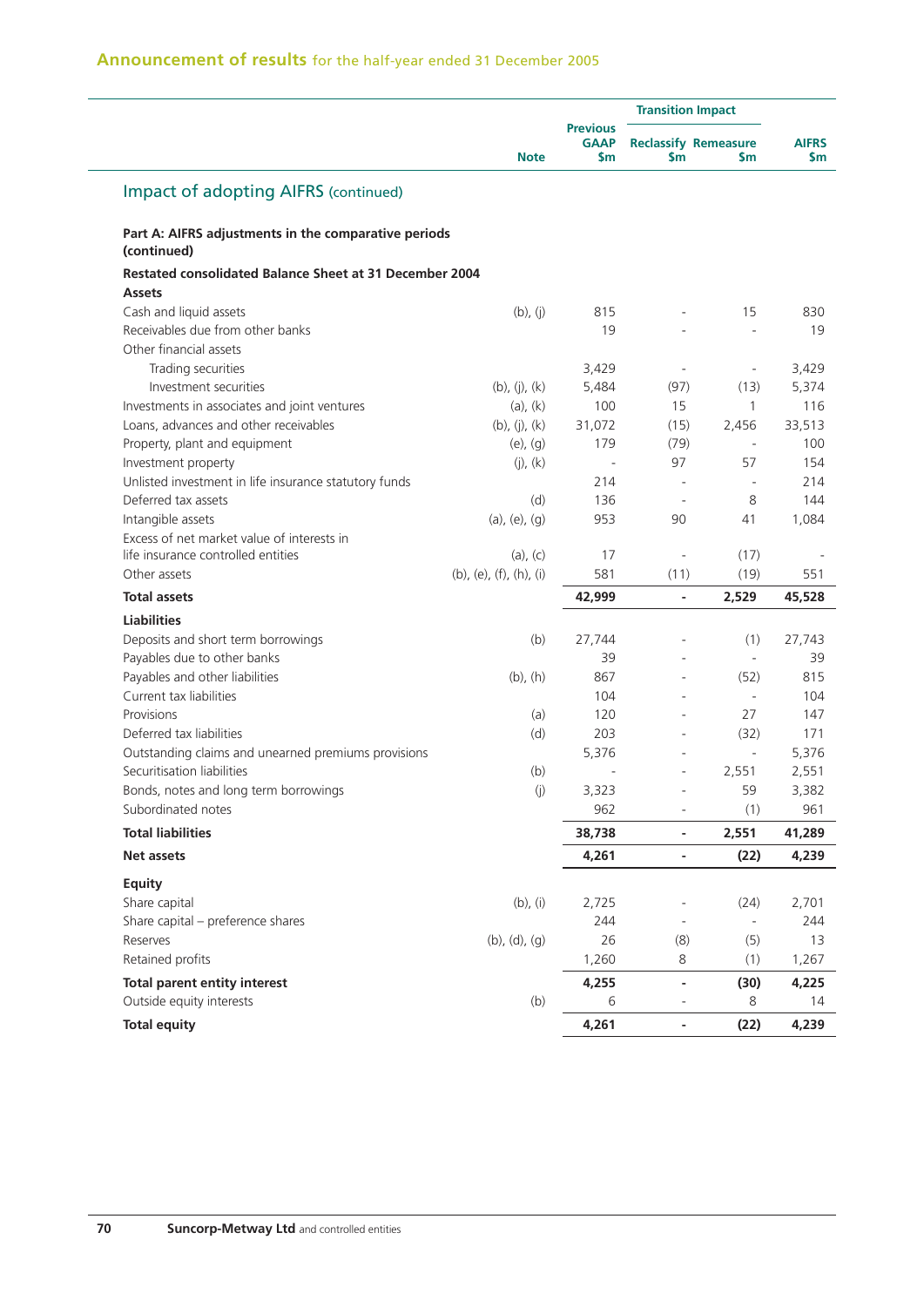|                                                                     |                         |                                       | <b>Transition Impact</b> |                                      |                     |
|---------------------------------------------------------------------|-------------------------|---------------------------------------|--------------------------|--------------------------------------|---------------------|
|                                                                     | <b>Note</b>             | <b>Previous</b><br><b>GAAP</b><br>\$m | \$m                      | <b>Reclassify Remeasure</b><br>\$m\$ | <b>AIFRS</b><br>\$m |
| <b>Impact of adopting AIFRS (continued)</b>                         |                         |                                       |                          |                                      |                     |
| Part A: AIFRS adjustments in the comparative periods<br>(continued) |                         |                                       |                          |                                      |                     |
| <b>Restated consolidated Balance Sheet at 30 June 2005</b>          |                         |                                       |                          |                                      |                     |
| <b>Assets</b>                                                       |                         |                                       |                          |                                      |                     |
| Cash and liquid assets                                              | (j)                     | 998                                   | ä,                       | 10                                   | 1,008               |
| Receivables due from other banks                                    |                         | 67                                    |                          | $\bar{a}$                            | 67                  |
| Other financial assets                                              |                         |                                       |                          |                                      |                     |
| Trading securities                                                  |                         | 3,396                                 |                          | $\overline{\phantom{a}}$             | 3,396               |
| Investment securities                                               | (b), (j), (k)           | 5,618                                 | (98)                     | (10)                                 | 5,510               |
| Investments in associates and joint ventures                        | (k)                     | 111                                   | 16                       | $\overline{2}$                       | 129                 |
| Loans, advances and other receivables                               | (b), (j), (k)           | 32,023                                | (16)                     | 3,721                                | 35,728              |
| Bank acceptances of customers                                       |                         | 74                                    | $\mathbf{r}$             |                                      | 74                  |
| Property, plant and equipment                                       | $(e)$ , $(g)$           | 182                                   | (86)                     | 6                                    | 102                 |
| Investment property                                                 | $(j)$ , $(k)$           | $\bar{a}$                             | 98                       | 61                                   | 159                 |
| Unlisted investment in life insurance statutory funds               |                         | 200                                   |                          |                                      | 200                 |
| Deferred tax assets                                                 | (d)                     | 149                                   |                          | 9                                    | 158                 |
| Intangible assets                                                   | $(a)$ , $(e)$ , $(q)$   | 922                                   | 96                       | 86                                   | 1,104               |
| Excess of net market value of interests in                          |                         |                                       |                          |                                      |                     |
| life insurance controlled entities                                  | $(a)$ , $(c)$           | 18                                    |                          | (18)                                 |                     |
| Other assets                                                        | (b), (e), (f), (h), (i) | 620                                   | (10)                     | (24)                                 | 586                 |
| <b>Total assets</b>                                                 |                         | 44,378                                | $\overline{\phantom{a}}$ | 3,843                                | 48,221              |
| <b>Liabilities</b>                                                  |                         |                                       |                          |                                      |                     |
| Deposits and short term borrowings                                  | (b)                     | 27,172                                |                          | (1)                                  | 27,171              |
| Payables due to other banks                                         |                         | 66                                    |                          |                                      | 66                  |
| Bank acceptances                                                    |                         | 74                                    |                          | $\overline{\phantom{a}}$             | 74                  |
| Payables and other liabilities                                      | $(b)$ , $(h)$           | 1,097                                 | $\bar{a}$                | (138)                                | 959                 |
| Current tax liabilities                                             |                         | 179                                   |                          | $\overline{\phantom{a}}$             | 179                 |
| Provisions                                                          | (a)                     | 152                                   | $\overline{a}$           | 50                                   | 202                 |
| Deferred tax liabilities                                            | (d)                     | 221                                   |                          | (45)                                 | 176                 |
| Outstanding claims and unearned premiums provisions                 |                         | 5,526                                 |                          | $\overline{\phantom{a}}$             | 5,526               |
| Securitisation liabilities                                          | (b)                     | ÷,                                    | ÷,                       | 3,907                                | 3,907               |
| Bonds, notes and long term borrowings                               | (j)                     | 4,408                                 |                          | 60                                   | 4,468               |
| Subordinated notes                                                  |                         | 969                                   |                          | (1)                                  | 968                 |
| <b>Total liabilities</b>                                            |                         | 39,864                                | $\overline{\phantom{a}}$ | 3,832                                | 43,696              |
| <b>Net assets</b>                                                   |                         | 4,514                                 | $\overline{\phantom{a}}$ | 11                                   | 4,525               |
|                                                                     |                         |                                       |                          |                                      |                     |
| <b>Equity</b>                                                       |                         |                                       |                          |                                      |                     |
| Share capital                                                       | $(b)$ , $(i)$           | 2,796                                 |                          | (23)                                 | 2,773               |
| Share capital - preference shares                                   |                         | 244                                   |                          | $\overline{\phantom{a}}$             | 244                 |
| Reserves                                                            | (b), (d), (g)           | 27                                    | (8)                      | (7)                                  | 12                  |
| Retained profits                                                    |                         | 1,433                                 | 8                        | 32                                   | 1,473               |
| <b>Total parent entity interest</b>                                 |                         | 4,500                                 | $\blacksquare$           | 2                                    | 4,502               |
| Outside equity interests                                            | (b)                     | 14                                    |                          | 9                                    | 23                  |
| <b>Total equity</b>                                                 |                         | 4,514                                 | $\overline{\phantom{a}}$ | 11                                   | 4,525               |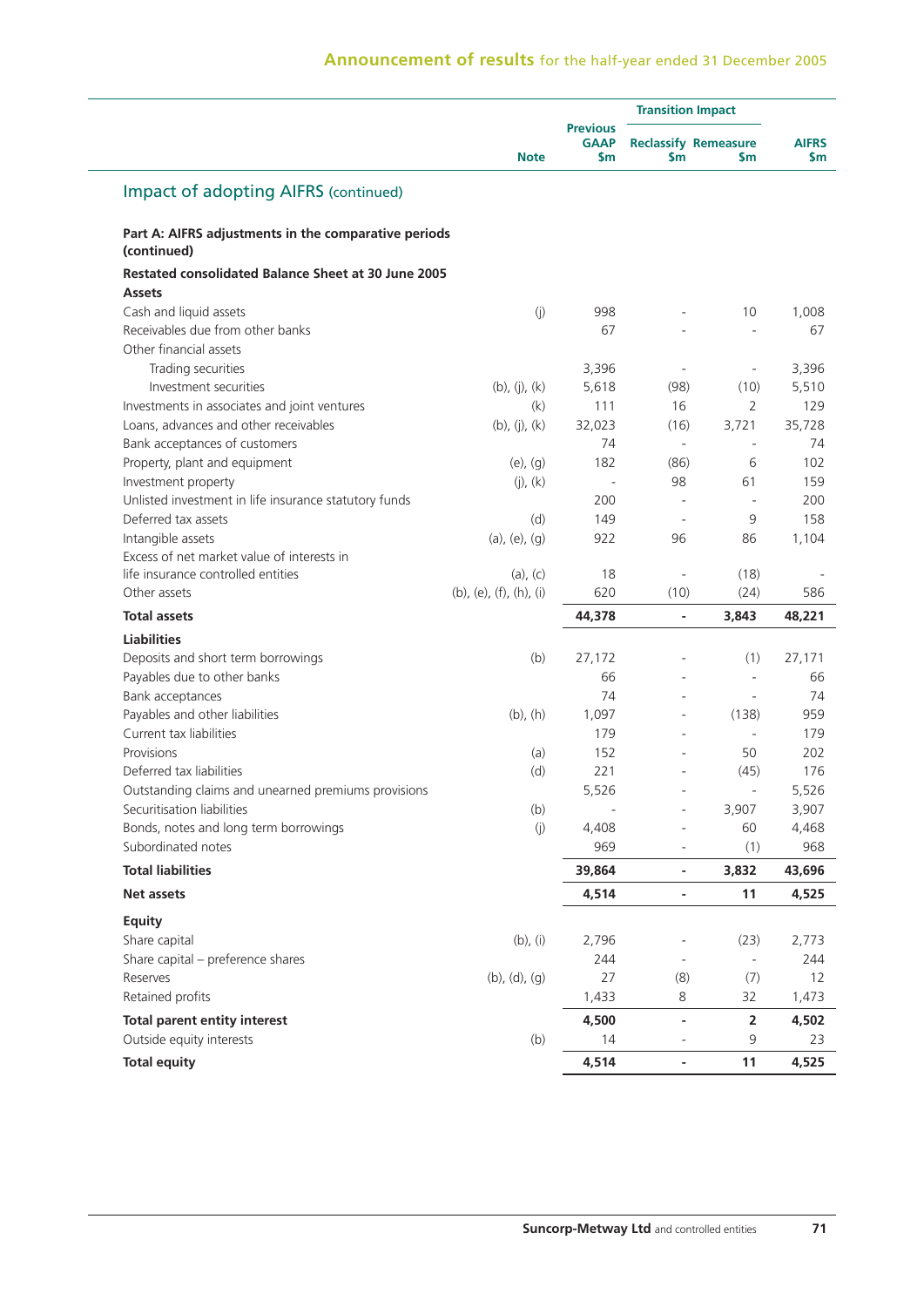| <b>Announcement of results</b> for the half-year ended 31 December 2005 |  |  |  |  |  |  |
|-------------------------------------------------------------------------|--|--|--|--|--|--|
|-------------------------------------------------------------------------|--|--|--|--|--|--|

| <b>Impact of adopting AIFRS</b><br>(continued)<br>Part A: AIFRS adjustments in the<br>comparative periods (continued)<br><b>Restated consolidated Income</b><br>Statement for the half-years ended<br>31 December 2004 and 30 June 2005<br>Income from ordinary activities | <b>Note</b>           | <b>GAAP</b><br>\$m | <b>Previous Transition</b><br>impact<br>$\mathsf{sm}$ | <b>AIFRS</b><br>\$m      | <b>GAAP</b><br>$\mathsf{sm}$ | <b>Previous Transition</b><br><i>impact</i><br>$\mathsf{sm}$ | <b>AIFRS</b><br>\$m |
|----------------------------------------------------------------------------------------------------------------------------------------------------------------------------------------------------------------------------------------------------------------------------|-----------------------|--------------------|-------------------------------------------------------|--------------------------|------------------------------|--------------------------------------------------------------|---------------------|
|                                                                                                                                                                                                                                                                            |                       |                    |                                                       |                          |                              |                                                              |                     |
|                                                                                                                                                                                                                                                                            |                       |                    |                                                       |                          |                              |                                                              |                     |
|                                                                                                                                                                                                                                                                            |                       |                    |                                                       |                          |                              |                                                              |                     |
|                                                                                                                                                                                                                                                                            |                       |                    |                                                       |                          |                              |                                                              |                     |
| Banking interest revenue                                                                                                                                                                                                                                                   | (b)                   | 1,135              | 83                                                    | 1,218                    | 1,195                        | 119                                                          | 1,314               |
| Banking interest expense                                                                                                                                                                                                                                                   | (b)                   | (758)              | (77)                                                  | (835)                    | (801)                        | (110)                                                        | (911)               |
|                                                                                                                                                                                                                                                                            |                       | 377                | 6                                                     | 383                      | 394                          | 9                                                            | 403                 |
| General insurance premium revenue                                                                                                                                                                                                                                          |                       | 1,256              | $\bar{\phantom{a}}$                                   | 1,256                    | 1,273                        | $\overline{\phantom{a}}$                                     | 1,273               |
| Banking fee and commission revenue                                                                                                                                                                                                                                         | $(b)$ , $(h)$         | 111                | (6)                                                   | 105                      | 114                          | (8)                                                          | 106                 |
| Banking fee and commission expense                                                                                                                                                                                                                                         |                       | (38)               | $\overline{\phantom{a}}$                              | (38)                     | (44)                         | $\overline{\phantom{a}}$                                     | (44)                |
| Reinsurance and other recoveries revenue                                                                                                                                                                                                                                   |                       | 172                | $\sim$                                                | 172                      | 144                          | ÷,                                                           | 144                 |
| General insurance investment income:                                                                                                                                                                                                                                       |                       |                    |                                                       |                          |                              |                                                              |                     |
| Insurance provisions                                                                                                                                                                                                                                                       | (j)                   | 158                | (2)                                                   | 156                      | 138                          | (2)                                                          | 136                 |
| Managed schemes income                                                                                                                                                                                                                                                     |                       | 11                 | $\overline{\phantom{a}}$                              | 11                       | 14                           | L.                                                           | 14                  |
| Joint venture income                                                                                                                                                                                                                                                       | (a)                   | 11                 | 1                                                     | 12                       | 14                           | $\mathbf{1}$                                                 | 15                  |
| Shareholder funds                                                                                                                                                                                                                                                          |                       | 118                | 4                                                     | 122                      | 81                           | 7                                                            | 88                  |
| Other operating income                                                                                                                                                                                                                                                     | $(b)$ , $(c)$ , $(f)$ | 81                 | (5)                                                   | 76                       | 85                           | $\overline{a}$                                               | 85                  |
| <b>Total revenue</b>                                                                                                                                                                                                                                                       |                       | 2,257              | (2)                                                   | 2,255                    | 2,213                        | 7                                                            | 2,220               |
| Claims expense                                                                                                                                                                                                                                                             |                       | (1,064)            | $\overline{\phantom{a}}$                              | (1,064)                  | (1,020)                      | $\blacksquare$                                               | (1,020)             |
| Outwards reinsurance expense                                                                                                                                                                                                                                               |                       | (55)               | $\overline{\phantom{a}}$                              | (55)                     | (54)                         | $\blacksquare$                                               | (54)                |
| Operating expenses from ordinary                                                                                                                                                                                                                                           |                       |                    |                                                       |                          |                              |                                                              |                     |
| activities                                                                                                                                                                                                                                                                 | (b), (e), (h), (i)    | (501)              | (1)                                                   | (502)                    | (513)                        | (7)                                                          | (520)               |
| Non-banking interest expense                                                                                                                                                                                                                                               | (i)                   | (12)               | ÷.                                                    | (12)                     | (14)                         | $\overline{\phantom{a}}$                                     | (14)                |
| <b>Total expenses</b>                                                                                                                                                                                                                                                      |                       | (1,632)            | (1)                                                   | (1,633)                  | (1,601)                      | (7)                                                          | (1,608)             |
| Profit before impairment losses on loans,                                                                                                                                                                                                                                  |                       |                    |                                                       |                          |                              |                                                              |                     |
| amortisation of goodwill and tax                                                                                                                                                                                                                                           |                       | 625                | (3)                                                   | 622                      | 612                          | $\overline{a}$                                               | 612                 |
| Impairment losses on loans and advances                                                                                                                                                                                                                                    |                       | (18)               | ÷,                                                    | (18)                     | (10)                         | $\overline{\phantom{a}}$                                     | (10)                |
| Amortisation of goodwill                                                                                                                                                                                                                                                   | (a)                   | (31)               | 31                                                    | $\overline{\phantom{a}}$ | (30)                         | 30                                                           |                     |
| Profit before tax                                                                                                                                                                                                                                                          |                       | 576                | 28                                                    | 604                      | 572                          | 30                                                           | 602                 |
| Income tax expense                                                                                                                                                                                                                                                         | (d)                   | (163)              | $\bar{ }$                                             | (163)                    | (164)                        | $\overline{2}$                                               | (162)               |
| Net profit attributable to members<br>of the parent entity                                                                                                                                                                                                                 |                       | 413                | 28                                                    | 441                      | 408                          | 32                                                           | 440                 |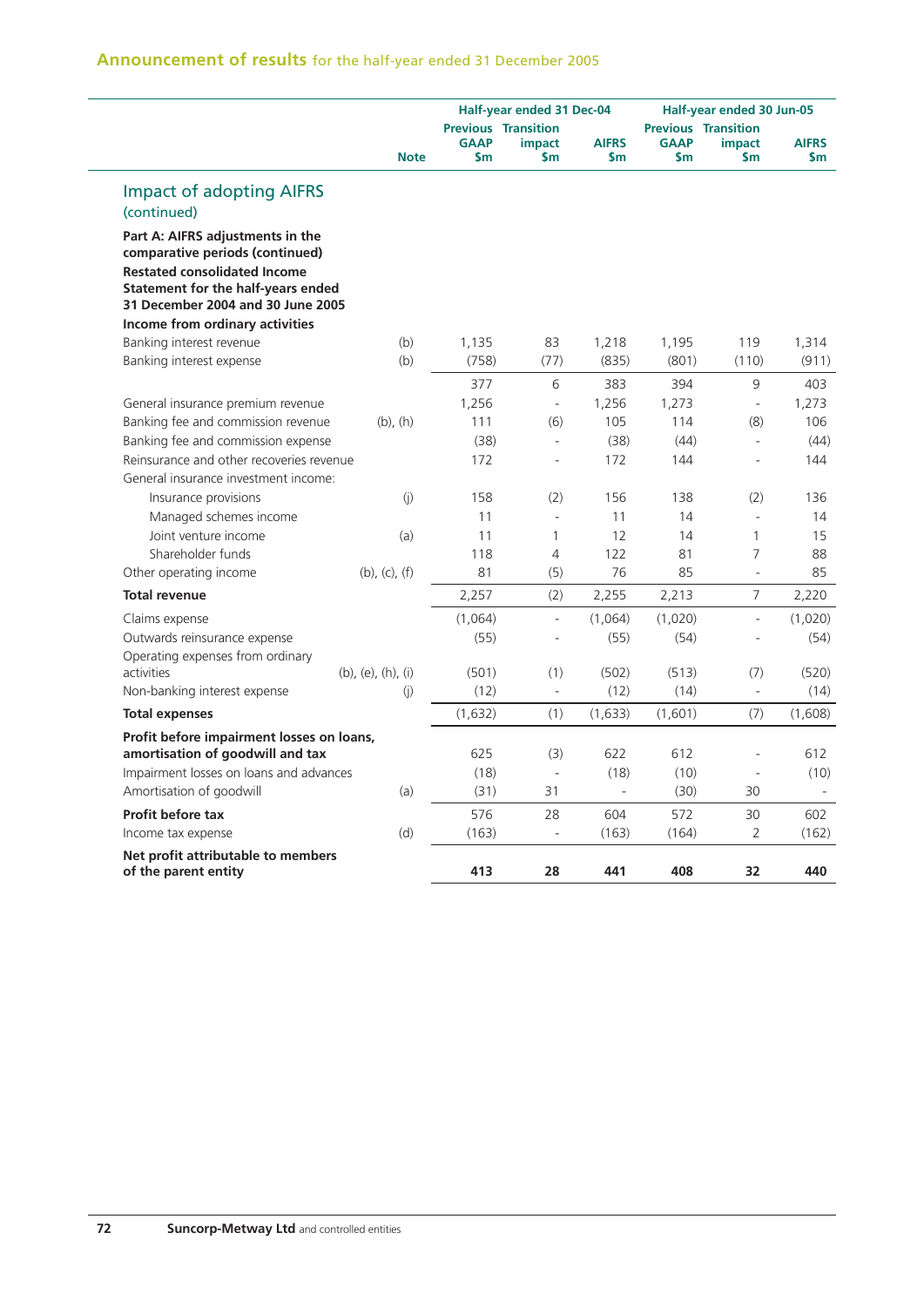#### **Part A: AIFRS adjustments in the comparative periods (continued)**

#### **(a) Business combinations and goodwill**

 As permitted by the election available under AASB 1, the classification and accounting treatment of business combinations that occurred prior to transition date have not been restated in preparing the opening AIFRS consolidated Balance Sheet. In applying the election available under AASB 1, the carrying amount of goodwill is to be adjusted on transition to AIFRS for contingent consideration. As a result, the carrying value of the goodwill increased by \$27 million at 31 December 2004 and increased by \$51 million at 30 June 2005, with a corresponding increase to provisions.

 Goodwill is now stated at the adjusted cost less any accumulated impairment losses. The carrying amount of goodwill will be subject to impairment testing at least annually. Any impairment loss will be recognised immediately in the consolidated Income Statement. There is no impairment adjustment on 1 July 2004.

 Goodwill does not require an amortisation charge, and for AIFRS comparative disclosure purposes, the previous GAAP goodwill amortisation charge has been reversed. This results in the carrying amount of goodwill increasing by \$31 million at 31 December 2004 and \$61 million at 30 June 2005, and an increase in profit before tax of \$31 million for the half-year ended 31 December 2004 and \$30 million for the half-year ended 30 June 2005.

 In addition, the amortisation of the notional goodwill previously included in joint ventures income has ceased. The previous GAAP notional goodwill amortisation of \$1 million for the half-years ended 31 December 2004 and 30 June 2005 have been reversed, increasing the investment in associates and joint ventures and profit before tax for AIFRS comparative disclosure purposes.

#### **(b) Consolidation of special purpose vehicles**

 The interpretation of the consolidation rules applicable to special purpose vehicles under AASB 127 *Consolidated & Separate Financial Statements* and UIG Interpretation 112 *Consolidation – Special Purpose Vehicles* differ under AIFRS. This results in the following changes for the group:

#### Securitisation trusts

 The group securitises mortgage loans as part of its strategy to fund growth in banking loans and receivables. Under previous GAAP, the group was not considered to control the securitisation vehicles and the assets and liabilities of these vehicles were not recognised in the Balance Sheet. Under AIFRS, the group is considered to control the securitisation vehicles, resulting in their consolidation. At 1 July 2004, this results an increase to loans, advances and other receivables of \$2,314 million, a decrease to other assets of \$5 million, the recognition of securitised liabilities of \$2,410 million and a decrease to payables and other liabilities of \$101 million, with no change in retained profits.

 At 31 December 2004, the adjustments result in an increase to loans, advances and other receivables of \$2,461 million, a decrease to other assets of \$6 million, the recognition of securitised liabilities of \$2,551 million and a decrease to payables and other liabilities of \$96 million, with no change in retained profits.

 At 30 June 2005, the adjustments result in an increase to loans, advances and other receivables of \$3,725 million, a decrease to other assets of \$10 million, the recognition of securitised liabilities of \$3,907 million and a decrease to payables and other liabilities of \$192 million, with no change in retained profits.

 Whilst there is no impact on profit for AIFRS comparative purposes, the consolidation of the securitisation vehicles results in a reclassification of amounts in the Income Statement. For the half-year ended 31 December 2004, net banking interest revenue increases by \$6 million, and banking fee and commission revenue decreases by \$6 million. For the half-year ended 30 June 2005, net banking interest revenue increases by \$9 million, banking fee and commission revenue decreases by \$8 million, and operating expenses increase by \$1 million.

#### Managed investment schemes

 Under previous GAAP, the group controlled the managed investment schemes operated by its subsidiaries when the group owned 75% or greater of the units in the managed investment schemes. Under AIFRS, the group also needs to consider the role of the subsidiaries as the responsible entity of the managed investment schemes. Under AIFRS, the group is considered to control an increased number of managed investment schemes operated by its subsidiaries.

 Under AIFRS, the cost of any shares in the Company held by the consolidated managed investment schemes (known as treasury shares) are required to be eliminated against share capital, with unrealised gains or losses being eliminated against retained profits.

 At 1 July 2004, the net impact of consolidating additional managed investment schemes and eliminating the related treasury shares is a decrease to investment securities of \$6 million, an increase to loans, advances and other receivables of \$1 million, an increase to payables and other liabilities of \$1 million, a decrease to share capital of \$10 million, a decrease to reserves of \$2 million, a decrease to retained profits of \$2 million and an increase to outside equity interests of \$8 million.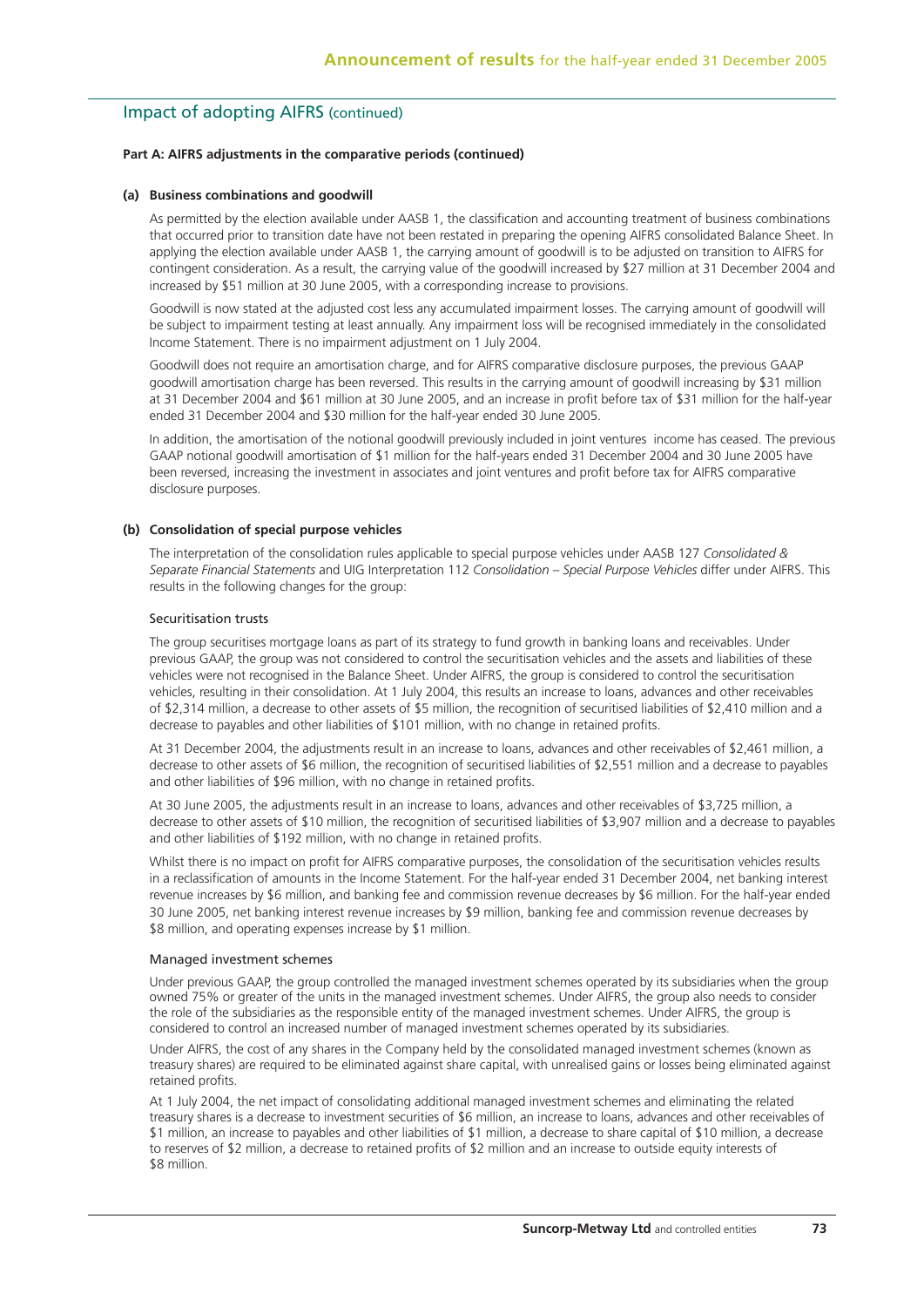#### **Part A: AIFRS adjustments in the comparative periods (continued)**

#### **(b) Consolidation of special purpose vehicles (continued)**

#### Managed investment schemes (continued)

 At 31 December 2004, the adjustments result in an increase to cash and liquid assets of \$7 million, a decrease to investment securities of \$14 million, an increase to payables and other liabilities of \$2 million, a decrease to share capital of \$10 million, a decrease to reserves of \$4 million, a decrease to retained profits of \$3 million and an increase to outside equity interests of \$8 million.

 At 30 June 2005, the adjustments result in a decrease to investment securities of \$12 million, an increase to loans, advances and other receivables of \$1 million, an increase to payables and other liabilities of \$1 million, a decrease to share capital of \$11 million, a decrease to reserves of \$5 million, a decrease to retained profits of \$4 million and an increase to outside equity interests of \$8 million.

 For AIFRS comparative disclosure purposes for the half-year ended 31 December 2004, other revenue and profit decreased by \$1 million. For the half-year ended 30 June 2005, other revenue and profit decreased by \$1 million.

#### Employee share plan

 Under previous GAAP, the group did not control the Executive Performance Share Plan (EPSP) and the EPSP's assets and liabilities were not recognised in the consolidated Balance Sheet. Under AIFRS, the group controls this plan resulting in the consolidation of the plan. In addition, the cost of the shares in the Company held by the EPSP (known as treasury shares) are required to be eliminated against share capital, with unrealised gains or losses being eliminated against retained profits.

 At 1 July 2004, this results in an increase to investment securities by \$2 million, a decrease to other assets of \$10 million, an increase to payables and other liabilities of \$2 million and a decrease to share capital of \$10 million, with no change in retained profits.

 At 31 December 2004 and at 30 June 2005, the adjustment results in an increase to investment securities by \$2 million, a decrease to other assets of \$17 million, a decrease to deposits and short-term borrowings of \$1 million, an increase to payables and other liabilities of \$2 million, a decrease to share capital of \$17 million, and an increase in retained profits of \$1 million.

#### **(c) Excess of net market value of interests in life insurance controlled entities over their recognised net assets (EMVONA)**

 Under previous GAAP, AASB 1038 *Life Insurance Business* required a Life Insurer to recognise the excess of net market value of an interest in a subsidiary over the net assets of the subsidiary, as an asset in its consolidated Balance Sheet and movements in the asset in the consolidated Income Statement. Under AIFRS, revised AASB 1038 *Life Insurance Contracts* in conjunction with AASB 138 *Intangible Assets* does not allow the asset to be recognised in the consolidated Balance Sheet or the movement in the asset to be recognised in the consolidated Income Statement.

 On transition to AIFRS, the EMVONA asset has been written off resulting in a decrease to the EMVONA asset and retained profits of \$15 million at 1 July 2004, \$17 million at 31 December 2004 and \$18 million at 30 June 2005. The additional EMVONA value recognised under previous GAAP of \$2 million for the half-year ended 31 December 2004 and \$1 million for the half-year ended 30 June 2005 has been reversed resulting in a decrease in profit before tax for AIFRS comparative disclosure purposes.

#### **(d) Income tax**

 Under AIFRS, AASB 112 *Income Taxes* uses a "Balance Sheet approach" of calculating income tax balances rather than the "Income Statement approach" applied under previous GAAP. The Balance Sheet approach recognises deferred tax balances when there is a difference between the carrying value of an asset or liability and its tax base.

#### Impact from adopting AASB 112

 The tax adjustments on 1 July 2004, 31 December 2004 and 30 June 2005 for the tax effect of items not previously required to be recognised comprise an increase to deferred tax assets of \$2 million, an increase to deferred tax liabilities of \$7 million and a decrease in retained profits of \$5 million for the tax effect of tax and accounting carrying value based differences on buildings and intangible assets.

 In addition, at 1 July 2004 and 31 December 2004, deferred tax liabilities increased and the asset revaluation reserve decreased by \$1 million for the tax effect of the asset revaluation reserve not previously required to be recognised. At 30 June 2005, deferred tax liabilities increase and asset revaluation reserve decrease by \$2 million.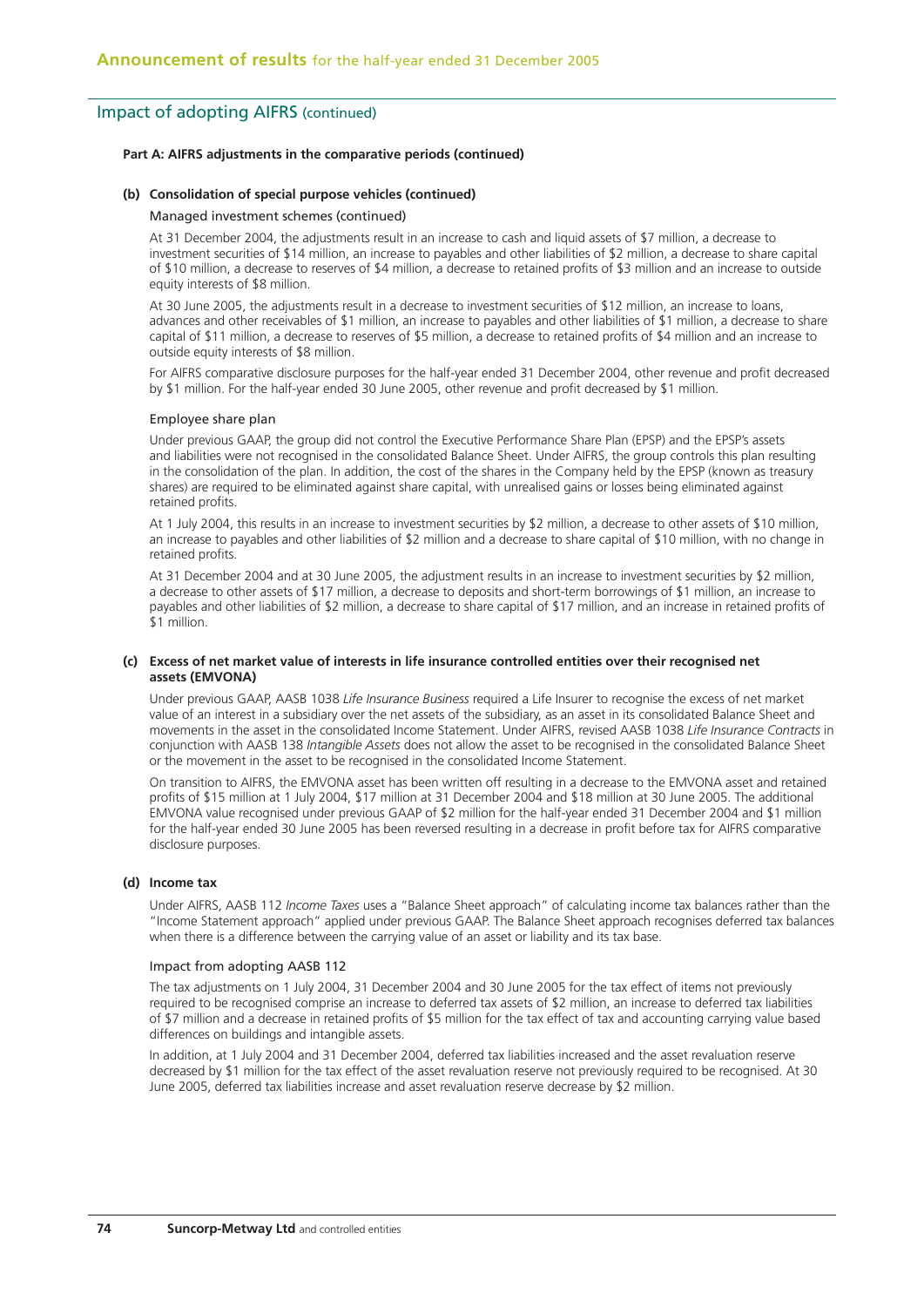#### **Part A: AIFRS adjustments in the comparative periods (continued)**

#### **(d) Income tax (continued)**

#### Impact from adopting other AIFRS standards

 The impact of the change in basis and the transition adjustments required by the application of AIFRS standards other than AASB 112 on the deferred tax balances and the previously reported tax expense is:

- At 1 July 2004 and 31 December 2004, deferred tax assets increase by \$6 million, deferred tax liabilities decrease by \$5 million and retained profits increase by \$11 million;
- At 30 June 2005, deferred tax assets increase by \$8 million, deferred tax liabilities decrease by \$6 million and retained profits increase by \$14 million.

#### Impact of UIG 1052

 The Urgent Issues group has released guidance regarding the recognition of tax amounts under the tax consolidation regime in the AIFRS framework. UIG 1052 *Tax Consolidations Accounting* requires wholly owned controlled entities in the tax consolidated group to recognise their own tax balances directly, with the current tax liability or asset to be assumed by the head entity via an intercompany loan, equity contribution or distribution, depending on tax funding arrangements. Historically, the ultimate parent entity recognised all tax balances and charged each controlled entity an allocation of the current tax liability, based upon the controlled entity's contribution to group profit, and charged the life insurance statutory funds their "notional" tax expense for the period. These charges were recognised as an income tax expense in the controlled entity and an income tax expense recovery in the head entity.

In transitioning to this interpretation, UIG 1052 requires that the entity adopt these accounting practices, as if they were in place from the time of the entity's entry into tax consolidation.

 As this section excludes the AIFRS impacts on life insurance policy owners' interests which are part of the group's tax consolidation group, the impact of UIG 1052 is to decrease deferred tax liabilities and increase payables and other liabilities by \$34 million at 1 July 2004 and at 31 December 2004, and \$48 million at 30 June 2005.

 For AIFRS comparative purposes, the impact on the tax expense is nil for the half-year ended 31 December 2004 and a decrease of \$2 million for the half-year ended 30 June 2005.

#### **(e) Intangible assets**

#### Reclassification of software

 Under AIFRS, the group's software assets are reclassified from property, plant and equipment to intangible assets. This reclassification adjustment results in a decrease in property, plant and equipment and an increase in intangible assets of \$84 million at 1 July 2004, \$79 million at 31 December 2004 and \$86 million at 30 June 2005.

### Remeasurement of software

Under previous GAAP, the group capitalised and amortised:

- the costs incurred in acquiring, installing, enhancing and developing application software for internal use; and
- certain product set-up costs

where the benefits are reasonably certain.

 Under AIFRS, AASB 138 *Intangible Assets* introduces stricter criteria around the costs that can be capitalised and amortised. This results in a greater proportion of application software costs and product set-up costs being expensed as incurred. Under AIFRS, less costs will be capitalised and recognised in the Balance Sheet and there will be a reduction in amortisation expense in future years.

 At 1 July 2004, the impact of the change in capitalisation and amortisation of software costs results in a decrease to intangible assets of \$15 million, a decrease to other assets of \$3 million and a decrease to retained profits of \$18 million. At 31 December 2004, this results in a decrease to intangible assets of \$17 million, a decrease to other assets of \$2 million and a decrease to retained profits of \$19 million. At 30 June 2005, this results in an increase to property, plant and equipment of \$6 million, a decrease to intangible assets of \$27 million, a decrease to other assets of \$3 million and a decrease to retained profits of \$24 million.

 For AIFRS comparative disclosure purposes, operating expenses increase and profit before tax decreases by \$1 million for the half-year ended 31 December 2004 and \$5 million for the half-year ended 30 June 2005.

#### Franchise systems

 The group has franchise systems that were classified as other assets under previous GAAP. Under AIFRS, franchise systems are reclassified as intangible assets. This results in an increase to intangible assets and a decrease to other assets of \$11 million at 1 July 2004, \$11 million at 31 December 2004 and \$10 million at 30 June 2005.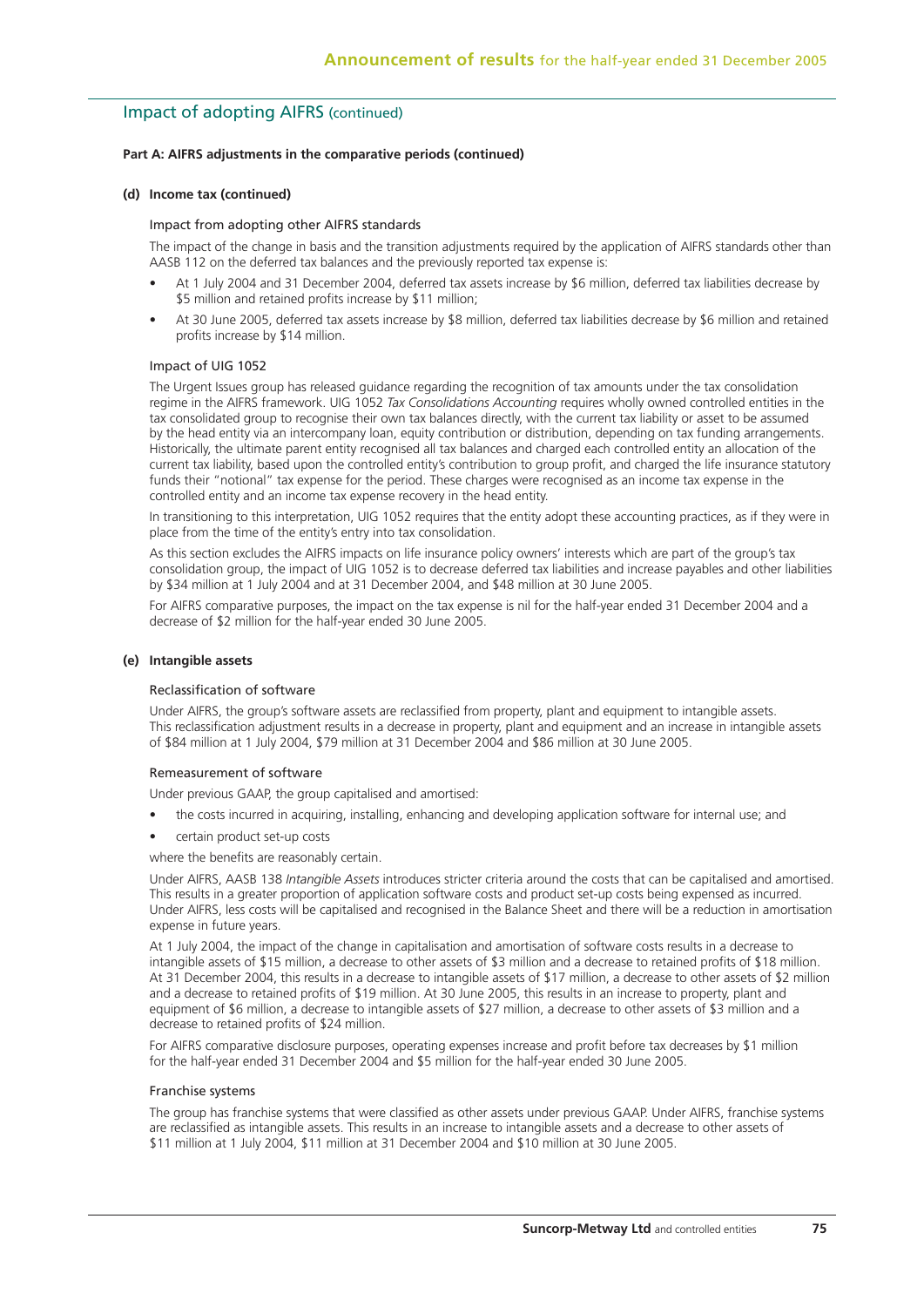#### **Part A: AIFRS adjustments in the comparative periods (continued)**

#### **(f) Post employment benefits**

 Under previous GAAP, the group did not recognise an asset or a liability in its Balance Sheet for the net position of the defined benefit superannuation plan it sponsors. Under AIFRS, AASB 119 *Employee Benefits* requires the surplus or deficit of each plan to be recognised in the consolidated Balance Sheet, and permits three options for recognising actuarial gains and losses on an ongoing basis. The group has elected to recognise actuarial gains and losses in the Income Statement.

 On transition to AIFRS at 1 July 2004, the group has recognised the defined benefit superannuation plan surplus of \$2 million as an asset with a corresponding increase in retained profits. At 31 December 2004 and 30 June 2005, the group continues to recognise an asset of \$2 million, with no significant impact on profit before tax.

#### **(g) Property, plant and equipment**

 Under previous GAAP, the group used the deemed cost basis to record property, plant and equipment. On transition to AIFRS, the group elected to use the AASB 1 exemption that allows a previous revaluation to be the asset's deemed cost. As a result of selecting the cost basis under AASB 116 *Property, Plant and Equipment*, the asset revaluation reserve of \$8 million has been transferred to retained profits.

 As set out in note (e) above, the group's software assets have been reclassified from property, plant and equipment to intangible assets under AIFRS.

#### **(h) Revenue recognition, deferral of fee income and acquisition expenses**

 Under AIFRS, AASB 118 *Revenue* requires that certain fee income and acquisition expenses that were previously recognised in the consolidated Income Statement are deferred and recognised in the consolidated Balance Sheet, and amortised to the consolidated Income Statement over the period of the service or contract term.

 On transition to AIFRS at 1 July 2004, this adjustment results in an increase to other assets of \$1 million, an increase to payables and other liabilities of \$5 million, and a decrease to retained profits of \$4 million. At 31 December 2004, this adjustment results in an increase to payables and other liabilities of \$5 million and a decrease to retained profits of \$5 million. At 30 June 2005, this adjustment results in a decrease to other assets of \$1 million, an increase to payables and other liabilities of \$5 million and a decrease to retained profits of \$6 million.

 For AIFRS comparative purposes, operating expenses increase and profit before tax decreases by \$1 million for the half-year ended 31 December 2004 and \$1 million for the half-year ended 30 June 2005.

#### **(i) Share-based payments**

#### Shares

 Under previous GAAP, the group recognised an expense for the shares issued under the EPSP. Shares in the Company are purchased by a trust when the shares are granted and held until they vest to the employee. The cost of the shares was amortised to the consolidated Income Statement over the vesting period.

 Under AIFRS, AASB 2 *Share-Based Payments* requires the group to continue to recognise an expense for the shares issued under the EPSP. However, this expense will be determined based on the fair value of the equity instruments issued, which considers the impact of market related vesting conditions. The fair value of the equity instruments will be amortised to the consolidated Income Statement over the vesting period, adjusted to reflect actual and expected levels of the ultimate entitlement.

 On transition to AIFRS at 1 July 2004, this adjustment results in an increase in other assets of \$3 million, an increase in share capital of \$2 million, and an increase in retained profits of \$1 million, representing the reversal of an expense recognised under previous GAAP. At 31 December 2004, this adjustment results in an increase in other assets of \$5 million. an increase in share capital of \$3 million, and an increase in retained profits of \$2 million. At 30 June 2005, this adjustment results in an increase in other assets of \$8 million, an increase in share capital of \$5 million, and an increase in retained profits of \$3 million.

 For AIFRS comparative disclosure purposes, operating expenses decrease and profit before tax increases by \$1 million for the half-year ended 31 December 2004 and by \$1 million for the half-year ended 30 June 2005.

#### Options

 Under previous GAAP, the group did not recognise an expense for the options issued under the Executive Option Plan (EOP). As permitted by the election available under AASB 1, the group has elected not to apply AASB 2 to equity instruments issued prior to 7 November 2002. The AASB 1 exemption applies to all options issued under the EOP.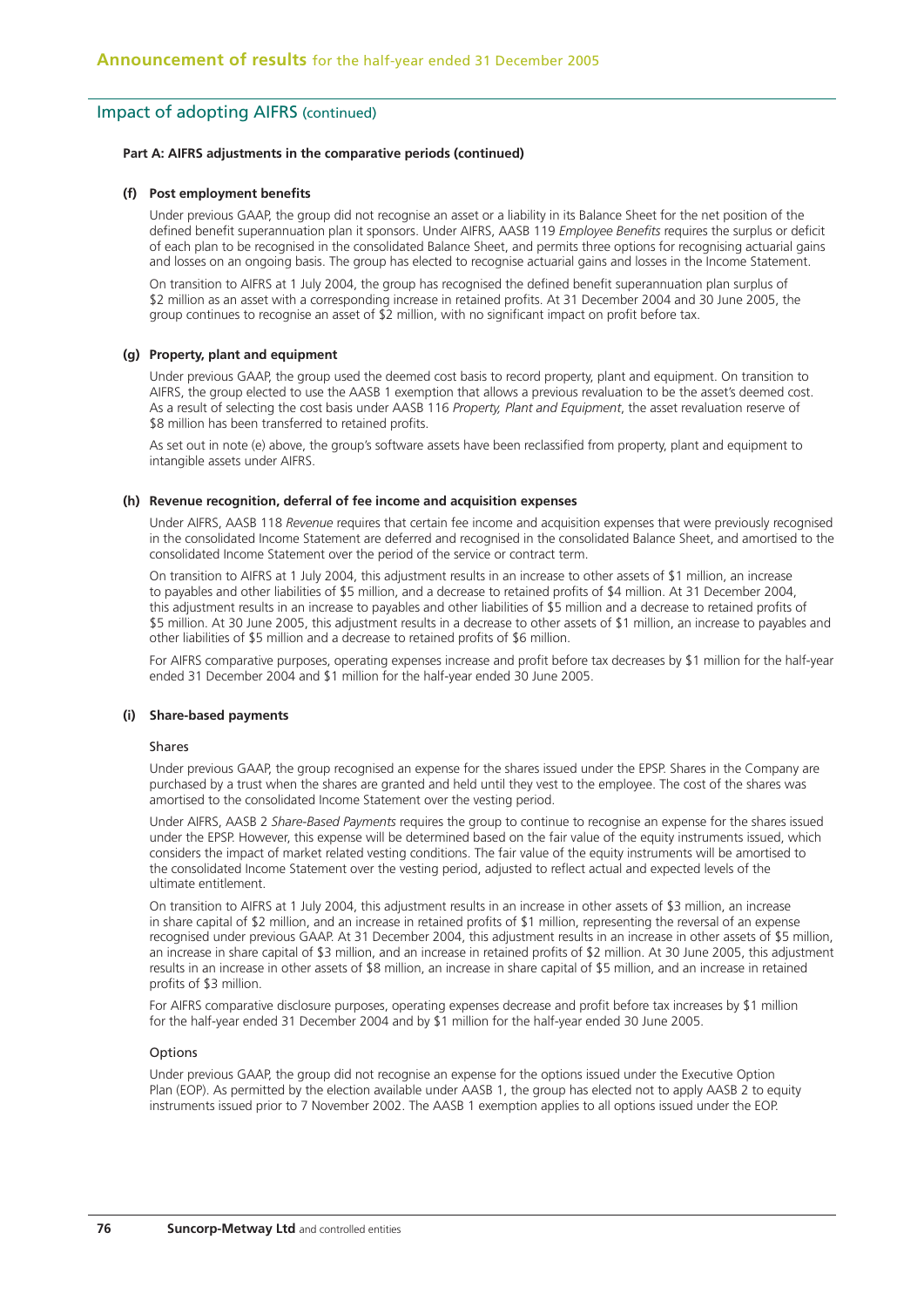### **Part A: AIFRS adjustments in the comparative periods (continued)**

#### **(j) Securitisation transactions**

 The group is a party to certain lease securitisation transactions in relation to investment properties that it owns. Under previous GAAP, the relevant assets and liabilities, and revenue and expense items were recognised on a net basis. Under AIFRS, AASB 140 *Investment Properties* requires that the fair value of an investment property is determined excluding the impacts of special terms or circumstances specific to any party. This requirement results in the group recognising the relevant assets, liabilities, and revenue and expense items on a gross basis. The assets and liabilities are recognised at fair value.

 At 1 July 2004, this adjustment results in an increase in cash and liquid assets of \$8 million, a decrease in loans, advances and other receivables of \$3 million, an increase in investment properties of \$56 million, and an increase in bonds, notes and long term borrowings of \$61 million, with no change in retained profits.

 At 31 December 2004, this adjustment results in an increase in cash and liquid assets of \$8 million, a decrease in loans, advances and other receivables of \$4 million, an increase in investment properties of \$57 million, an increase in bonds, notes and long term borrowings of \$59 million, and an increase in retained profits of \$2 million.

 At 30 June 2005, this adjustment results in an increase in cash and liquid assets of \$10 million, a decrease in loans, advances and other receivables of \$3 million, an increase in investment properties of \$61 million, a decrease in other assets of \$2 million, an increase in bonds, notes and long term borrowings of \$60 million, and an increase in retained profits of \$6 million.

 For AIFRS comparative purposes, General Insurance investment income and profit before tax increase by \$1 million for the half-year ended 31 December 2004. For the half-year ended 30 June 2005, General Insurance investment income and profit before tax increase by \$5 million.

### **(k) Balance sheet reclassification**

 On transition to AIFRS, certain assets and liabilities have been reclassified to Balance Sheet categories that are different from previous GAAP. The significant reclassifications in addition to the adjustments above are as follows:

- Loans to a joint venture of \$4 million at 1 July 2004, \$15 million at 31 December 2004 and \$16 million at 30 June 2005 have been reclassified from loans, advances and other receivables to investments in associates and joint ventures; and
- Investment properties of \$92 million at 1 July 2004, \$97 million at 31 December 2004 and \$98 million at 30 June 2005 have been reclassified from investment securities to investment properties.

|                                                                                 | <b>Note</b> | 1 Jul-04<br>$\mathsf{Sm}$ | 31 Dec-04<br><b>Sm</b> | 30 Jun-05<br><b>Sm</b> |
|---------------------------------------------------------------------------------|-------------|---------------------------|------------------------|------------------------|
| Equity reconciliation at 1 July 2004, 31 December 2004<br>and 30 June 2005      |             |                           |                        |                        |
| A summary of the effect of the above adjustments on equity<br>is set out below. |             |                           |                        |                        |
| Business combinations and goodwill                                              | (a)         |                           | 32                     | 63                     |
| Consolidation of special purpose vehicles                                       | (b)         | (24)                      | (32)                   | (36)                   |
| <b>EMVONA</b>                                                                   | (c)         | (15)                      | (17)                   | (18)                   |
| Income tax                                                                      | (d)         | 5                         | 6                      | 7                      |
| Intangible assets                                                               | (e)         | (18)                      | (19)                   | (24)                   |
| Defined benefit fund                                                            | (f)         | 2                         | 2                      | $\overline{2}$         |
| Revenue recognition and deferred acquisition costs                              | (h)         | (4)                       | (5)                    | (6)                    |
| Share-based payments                                                            | (i)         | 3                         | 2                      | 8                      |
| Securitisation transactions                                                     | (j)         |                           |                        | 6                      |
| Other                                                                           |             | (1)                       |                        |                        |
| <b>Total parent entity interest</b>                                             |             | (52)                      | (30)                   | 2                      |
| Outside equity interests                                                        |             | 8                         | 8                      | 9                      |
| <b>Total equity</b>                                                             |             | (44)                      | (22)                   | 11                     |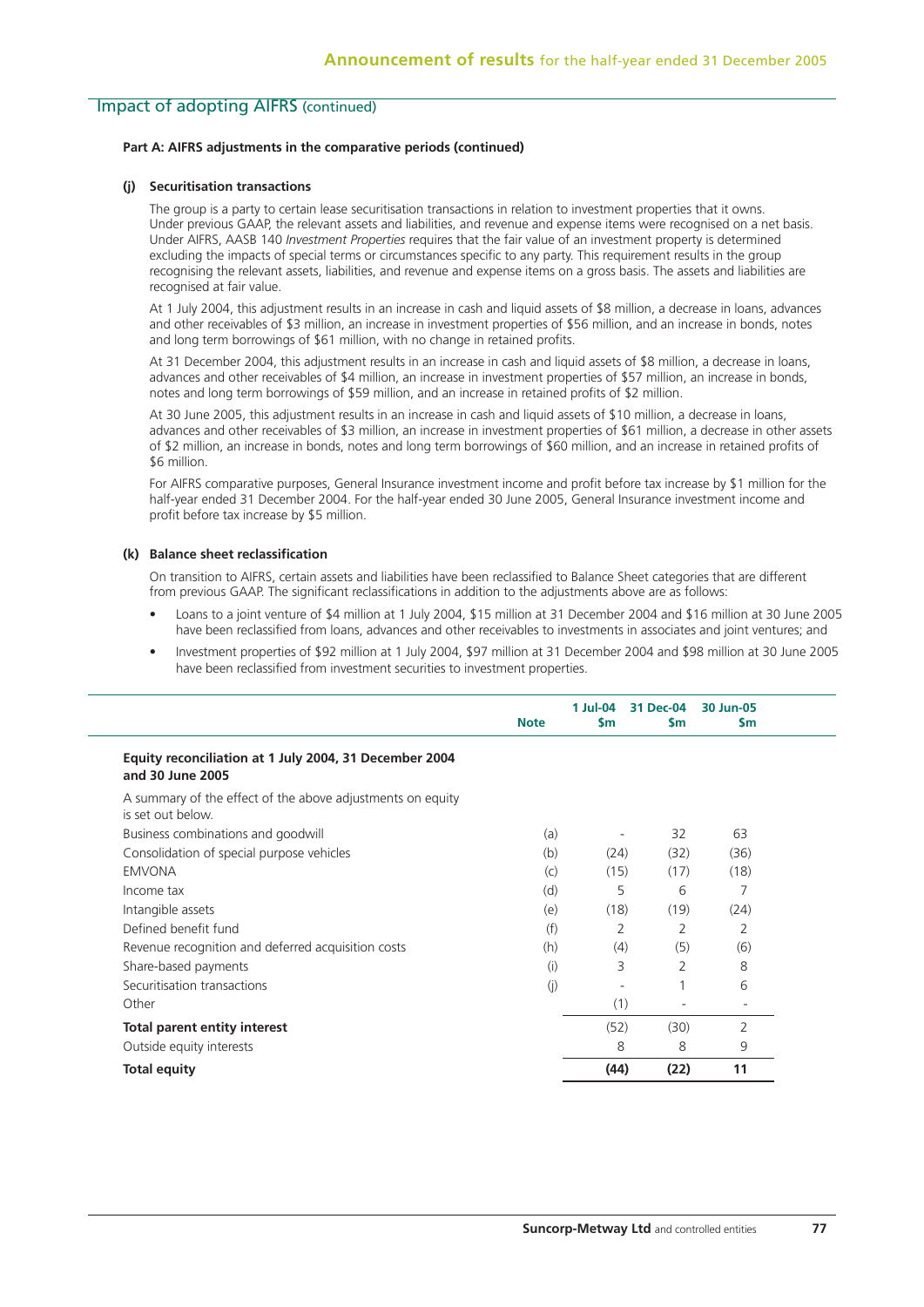### **Part B: AIFRS impacts on 1 July 2005**

The impacts of the significant changes in accounting policy from adopting AASB 132, AASB 139, AASB 4, AASB 1023 and AASB 1038 from 1 July 2005 are set out below. The restated consolidated Balance Sheet reflects all AIFRS adjustments, whereas the notes following only include the significant adjustments.

|                                                                     |                          |                                            | <b>Adjustments</b>       |                                          |                                 |
|---------------------------------------------------------------------|--------------------------|--------------------------------------------|--------------------------|------------------------------------------|---------------------------------|
|                                                                     | <b>Note</b>              | 30 Jun-05<br><b>AIFRS</b><br>$\mathsf{Sm}$ | \$m                      | <b>Reclassify Remeasure</b><br><b>Sm</b> | 1 Jul-05<br><b>AIFRS</b><br>\$m |
| Restated consolidated Balance Sheet at 1 July 2005<br><b>Assets</b> |                          |                                            |                          |                                          |                                 |
| Cash and liquid assets                                              |                          | 1,008                                      |                          |                                          | 1,008                           |
| Receivables due from other banks                                    |                          | 67                                         |                          |                                          | 67                              |
| Other financial assets                                              |                          |                                            |                          |                                          |                                 |
| Trading securities                                                  |                          | 3,396                                      | ÷,                       | $\overline{\phantom{a}}$                 | 3,396                           |
| Investment securities                                               |                          | 5,510                                      |                          | (3)                                      | 5,507                           |
| Investments in associates and joint ventures                        |                          | 129                                        | ÷,                       | $\blacksquare$                           | 129                             |
| Loans, advances and other receivables                               | $(v)$ , $(vi)$           | 35,728                                     | ÷,                       | 44                                       | 35,772                          |
| Bank acceptances of customers                                       |                          | 74                                         |                          | $\overline{\phantom{a}}$                 | 74                              |
| Property, plant and equipment                                       |                          | 102                                        |                          | ä,                                       | 102                             |
| Investment property                                                 |                          | 159                                        |                          | $\overline{\phantom{a}}$                 | 159                             |
| Unlisted investment in life insurance statutory funds               | (iv), (vii)              | 200                                        |                          | (34)                                     | 166                             |
| Deferred tax assets                                                 | (vii)                    | 158                                        |                          | 48                                       | 206                             |
| Intangible assets                                                   |                          | 1,104                                      |                          | $\overline{\phantom{a}}$                 | 1,104                           |
| Other assets                                                        | (ii), (iii), (iv), (v)   | 586                                        |                          | (79)                                     | 507                             |
| <b>Total assets</b>                                                 |                          | 48,221                                     | $\overline{\phantom{0}}$ | (24)                                     | 48,197                          |
| <b>Liabilities</b>                                                  |                          |                                            |                          |                                          |                                 |
| Deposits and short term borrowings                                  | (iii)                    | 27,171                                     |                          | 4                                        | 27,175                          |
| Payables due to other banks                                         |                          | 66                                         |                          | $\overline{\phantom{a}}$                 | 66                              |
| Bank acceptances                                                    |                          | 74                                         |                          |                                          | 74                              |
| Payables and other liabilities                                      | (iii), (iv), (v), (viii) | 959                                        | 51                       | 29                                       | 1,039                           |
| Current tax liabilities                                             |                          | 179                                        | $\overline{\phantom{a}}$ | $\bar{a}$                                | 179                             |
| Provisions                                                          | (viii)                   | 202                                        | (51)                     | $\sim$                                   | 151                             |
| Deferred tax liabilities                                            | (vii)                    | 176                                        | $\overline{\phantom{a}}$ | 6                                        | 182                             |
| Outstanding claims and unearned premiums provisions                 |                          | 5,526                                      | $\overline{\phantom{a}}$ | $\bar{a}$                                | 5,526                           |
| Outside beneficial interests                                        | (i)                      |                                            | 23                       | $\sim$                                   | 23                              |
| Securitisation liabilities                                          |                          | 3,907                                      | ÷,                       | $\overline{\phantom{a}}$                 | 3,907                           |
| Bonds, notes and long term borrowings                               |                          | 4,468                                      | ÷,                       | $\overline{\phantom{a}}$                 | 4,468                           |
| Subordinated notes                                                  | (iii)                    | 968                                        | ä,                       | (11)                                     | 957                             |
| Preference shares                                                   | (i)                      |                                            | 250                      |                                          | 250                             |
| <b>Total liabilities</b>                                            |                          | 43,696                                     | 273                      | 28                                       | 43,997                          |
| Net assets                                                          |                          | 4,525                                      | (273)                    | (52)                                     | 4,200                           |
| <b>Equity</b>                                                       |                          |                                            |                          |                                          |                                 |
| Share capital                                                       | (i)                      | 2,773                                      |                          |                                          | 2,773                           |
| Share capital - preference shares                                   | (i)                      | 244                                        | (250)                    | 6                                        |                                 |
| Reserves                                                            | (iii)                    | 12                                         |                          | (17)                                     | (5)                             |
| Retained profits                                                    |                          | 1,473                                      |                          | (41)                                     | 1,432                           |
| <b>Total parent entity interest</b>                                 |                          | 4,502                                      | (250)                    | (52)                                     | 4,200                           |
| Outside equity interests                                            | (i)                      | 23                                         | (23)                     | $\bar{a}$                                |                                 |
| <b>Total equity</b>                                                 |                          | 4,525                                      | (273)                    | (52)                                     | 4,200                           |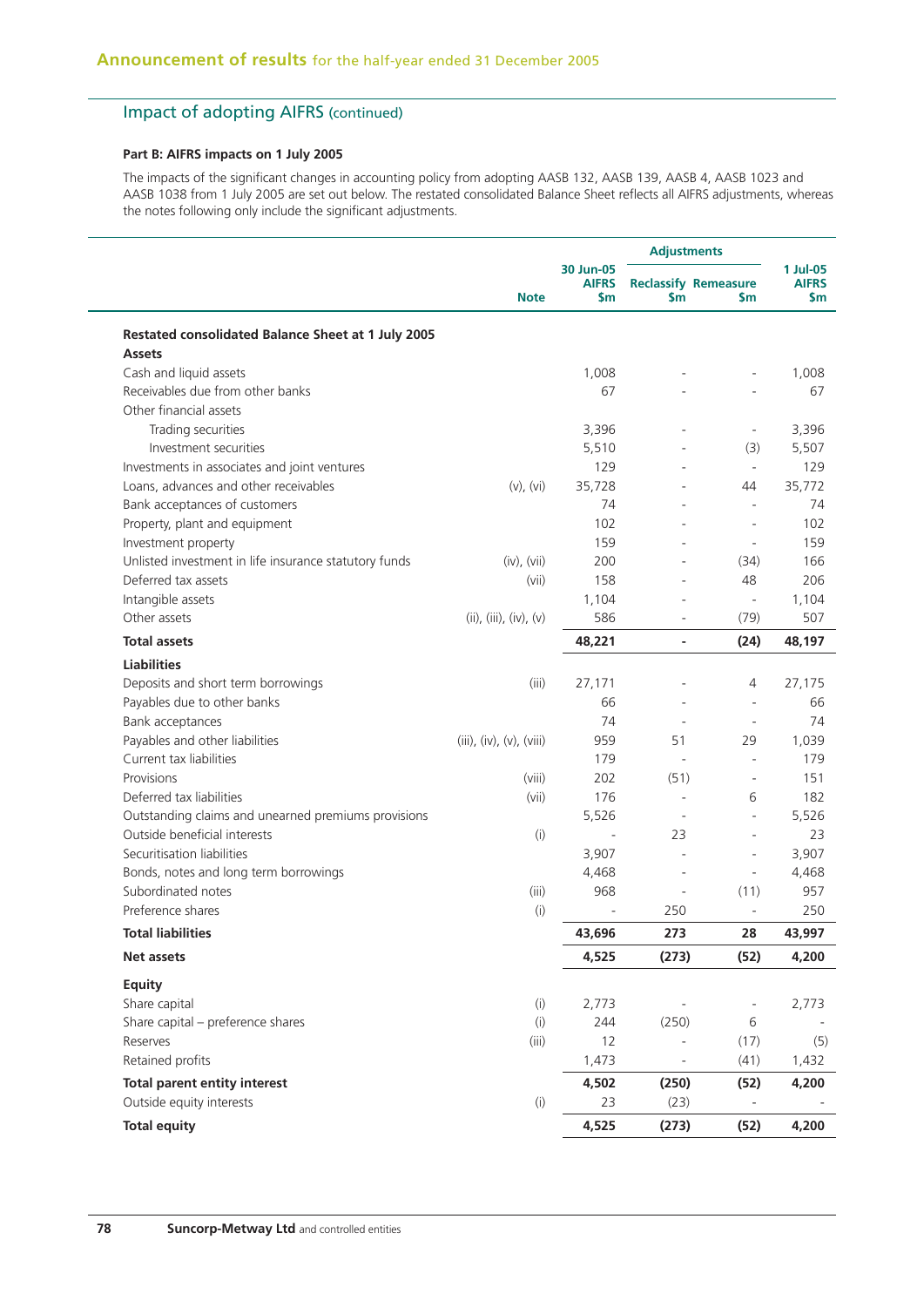#### **Part B: AIFRS impacts on 1 July 2005 (continued)**

#### **(i) Debt/equity classification**

 The group's preference shares, which were classified as equity under previous GAAP, have been reclassified as a financial liability and dividends paid on these preference shares are treated as interest expense rather than as dividends in accordance with AASB 132. The carrying amount of preference shares at 1 July 2005 is \$250 million, and distributions are \$8 million for the half-year ended 31 December 2005. Transaction costs from issuing the preference shares of \$6 million were transferred to retained profits on 1 July 2005.

 The group consolidates a number of the managed investment schemes operated by its subsidiaries as set out in Part A (b). Under AIFRS, the managed investment schemes' unit holder funds, which are classified as equity under previous GAAP, have been reclassified as a financial liability in accordance with AASB 132. Consequently, the outside equity interests in the net assets of the consolidated managed investment schemes at 1 July 2005 of \$23 million has been reclassified as a financial liability titled outside beneficial interests.

#### **(ii) General insurance business**

 Under previous GAAP, AASB 1023 *Financial Reporting of General Insurance Activities* deals with the accounting for a general insurance business. Under AIFRS, products that meet the definition of a general insurance contract under revised AASB 1023 *General Insurance Contracts* will continue to use current accounting treatments subject to a revised Liability Adequacy Test. All the group's general insurance products meet the definition of a general insurance contract.

 Under previous GAAP, the Liability Adequacy Test was performed at the reporting entity level. Under AIFRS, the Liability Adequacy Test is applied to portfolios or products that are subject to broadly similar risks and are managed together as a single portfolio. In conducting this test, the expected cash flows relating to future claims include a risk margin to reflect the inherent uncertainty of the estimation process. The estimate of future claims including the risk margin represents an estimated 75% probability that the estimate is adequate. As a result of the revised Liability Adequacy Test, other assets and retained profits decrease by \$40 million on 1 July 2005.

#### **(iii) Hedge accounting**

 Under AIFRS all derivative contracts, whether used as hedging instruments or otherwise, are recorded at fair value on the group's Balance Sheet, with a corresponding entry to the consolidated Income Statement or an equity reserve.

 AIFRS introduces new rules in relation to hedge accounting, and all hedging instruments will be subject to rigorous effectiveness testing. Where a hedging instrument fails the effectiveness tests, movements in fair value are recorded in the Income Statement, which may result in volatility.

 Where cash flow hedges are used and the hedge effectiveness tests are met, the movement in fair value of the derivative instrument is recorded in an equity reserve to the extent this amount is equal to or less than the movement in the fair value of the hedged item. Where fair value hedges are used and the hedge effectiveness tests are met, the movement in fair value of the derivative instrument is recorded in the Income Statement. To the extent the fair value hedges are effective in managing the underlying risk, this movement will offset the movement in fair value of the underlying hedged item which will also be recorded in the Income Statement.

 The group has adopted a hybrid approach to address the potential earnings volatility that may arise from measuring all derivative instruments at fair value. The group uses cash flow hedging and fair value hedging and measures some derivative instruments and the underlying asset or liability at fair value through profit or loss. As a result of applying these changes on 1 July 2005, other assets increase by \$4 million, payables and other liabilities increase by \$30 million, short-term and long-term borrowings increase by \$4 million, subordinated debt decreases by \$11 million, equity reserves decrease by \$17 million and retained profits decrease by \$2 million.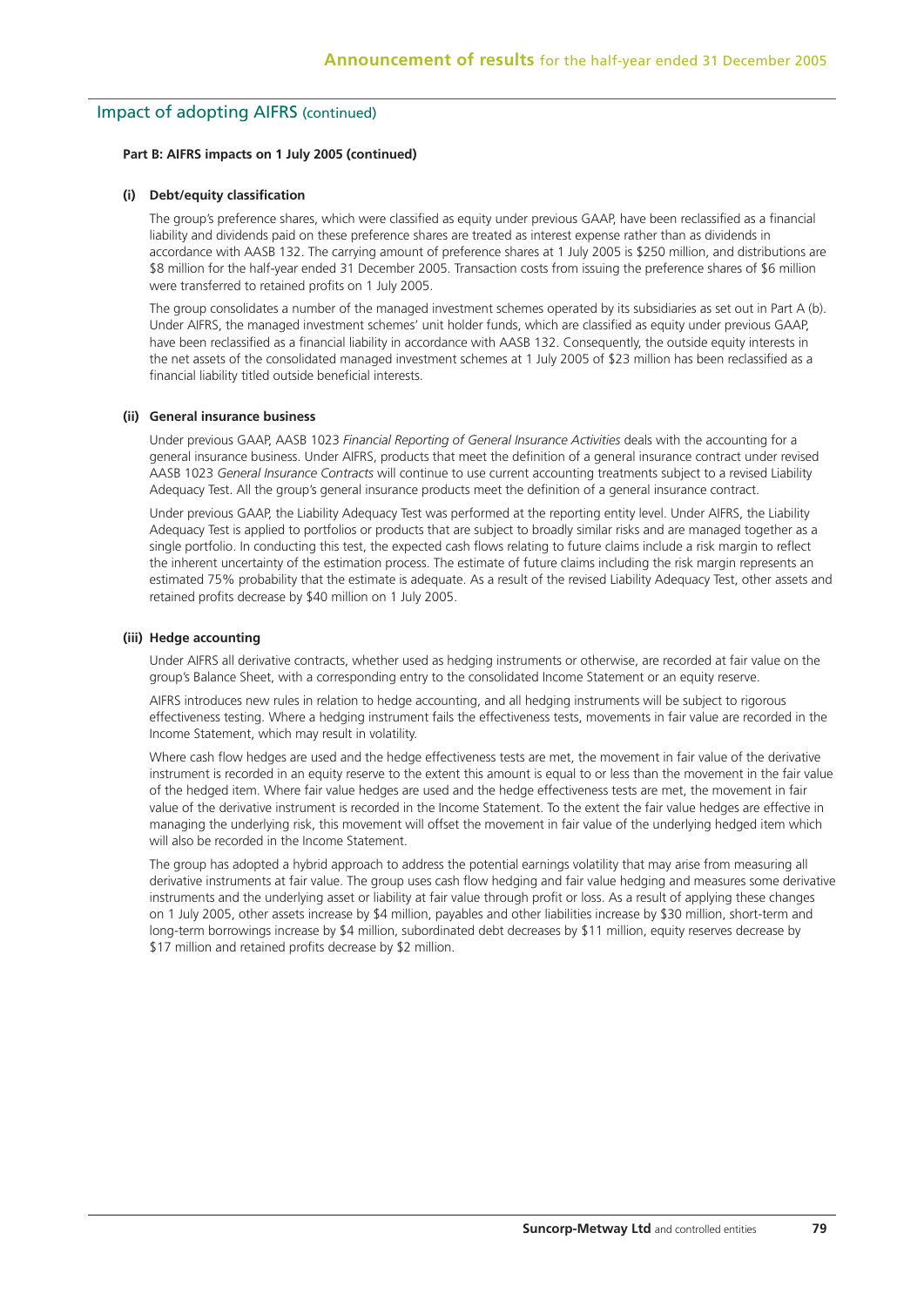#### **Part B: AIFRS impacts on 1 July 2005 (continued)**

#### **(iv) Life insurance business**

 Under previous GAAP, AASB 1038 dealt with the accounting for a life insurance business. Under AIFRS, products are designated as either Life Insurance Contracts or Life Investment Contracts. The group has life insurance products that are designated as insurance and investment contracts.

 Products that meet the definition of a Life Insurance Contract continue to use the Margin on Services valuation for policy liabilities under revised AASB 1038. Products that meet the definition of a Life Investment Contract have two components, a financial instrument element and a management services element. The financial instrument component is recognised as a financial liability under AIFRS and measured at fair value. The management service component is recognised as revenue under AIFRS, with certain acquisition costs deferred and recognised as an asset in the Balance Sheet. The AIFRS requirements result in changes to the timing of profit recognition for Life Investment Contract products.

 The AIFRS rules in relation to the deferral of acquisition costs on investment business are more stringent than under previous GAAP. As a result, some acquisition costs deferred under previous GAAP have been written-off on transition to AIFRS, and the subsequent recognition of profits on new business is delayed compared to the timing of profit recognition under previous GAAP.

 The changes to accounting for life insurance business (excluding the impact on life insurance policy owners' interests) on 1 July 2005 result in a decrease to unlisted investment in life insurance statutory funds of \$33 million, a decrease to other assets of \$12 million and a decrease in retained profits of \$45 million.

#### **(v) Loan establishment fee income and establishment expenses**

 Under AIFRS, AASB 139 introduces stringent rules to account for loan establishment fee income and loan acquisition expenses. These income and expense items are deferred and recognised as an adjustment to the yield on the loan and disclosed as interest income.

 On 1 July 2005, certain loan establishment fees and acquisition expenses that were previously recognised in the Income Statement have been recognised in the Balance Sheet, with a corresponding adjustment to retained profits. This results in an increase to loans, advances and other receivables of \$8 million, a decrease to other assets of \$32 million, a decrease to payables and other liabilities of \$1 million and a decrease in retained profits of \$23 million.

#### **(vi) Loan impairment provisions**

 Under AIFRS, AASB 139 requires the group to apply an incurred loss approach for loan provisioning and follow specific rules on the measurement of incurred losses.

 Specific provisions are raised for losses that have already been incurred on loans that are known to be impaired. The estimated losses on these impaired loans is based on expected future cash flows discounted to their present value and as this discount unwinds, interest is recognised in the Income Statement. At 1 July 2005, the adjustments for specific provisions result in a decrease to loans, advances and other receivables and a decrease to retained profits of \$4 million.

 Loans not found to be individually impaired are collectively assessed for impairment in pools of loans with similar credit risk characteristics. The size of the provision is estimated on the basis of historical loss experience for assets with credit characteristics similar to those in the collective pool. The historical loss experience is adjusted based on current observable data.

 At 1 July 2005, the adjustment to reverse the previous GAAP general provision and recognise the AIFRS collective provision results in an increase to loans, advances and other receivables and retained profits of \$40 million. It is anticipated that the AIFRS loan impairment provision requirements will increase volatility in the Income Statement.

#### **(vii) Income tax**

 The impact of the change in basis of calculating income tax balances under AASB 112 and the transition adjustments required by the application of the AIFRS standards adopted from 1 July 2005 is to decrease unlisted investment in life insurance statutory funds by \$3 million, increase deferred tax assets by \$48 million, increase deferred tax liabilities by \$6 million and increase retained profits by \$39 million.

#### **(viii) Balance sheet reclassification**

 On 1 July 2005, the application of AASB 132 requires certain assets and liabilities be reclassified to Balance Sheet categories that are different from previous GAAP. The significant reclassification in addition to the adjustments above is to increase payables and other liabilities by \$51 million and decrease provisions by \$51 million.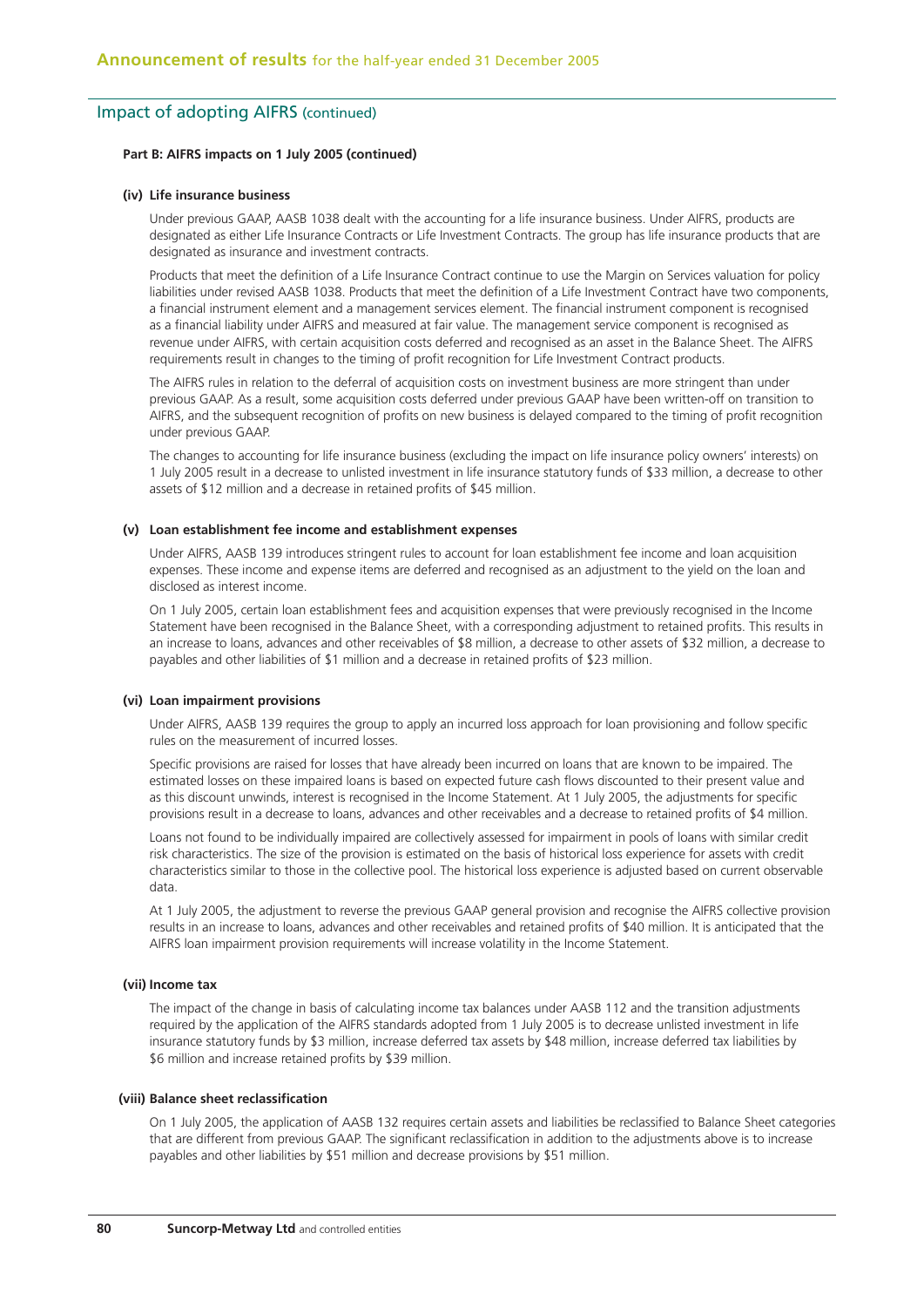# **Announcement of results** for the half-year ended 31 December 2005

|                                                                                                  |               | <b>Half-Year Ended</b> |               |                            |
|--------------------------------------------------------------------------------------------------|---------------|------------------------|---------------|----------------------------|
|                                                                                                  | <b>Dec-05</b> | <b>Jun-05</b>          | <b>Dec-04</b> | <b>Dec-05</b><br>vs Dec-04 |
|                                                                                                  | $\mathsf{Sm}$ | $\mathsf{Sm}$          | $\mathsf{sm}$ | %                          |
| <b>Appendix 1 - Income Statement</b><br><b>Excluding Life Insurance Policy Owners' Interests</b> |               |                        |               |                            |
| Banking interest revenue                                                                         | 1,416         | 1,314                  | 1,218         | 16.3                       |
| Banking interest expense                                                                         | (994)         | (911)                  | (835)         | 19.0                       |
| General insurance premium revenue (1)                                                            | 422           | 403                    | 383           | 10.2                       |
| Banking fee and commission revenue                                                               | 1,289         | 1,273                  | 1,256         | 2.6                        |
| Banking fee and commission expense                                                               | 100           | 106                    | 105           | (4.8)                      |
| Reinsurance and other recoveries revenue                                                         | (35)          | (44)                   | (38)          | (7.9)                      |
| General insurance investment income:                                                             | 145           | 144                    | 172           | (15.7)                     |
| Insurance provisions                                                                             | 131           | 136                    | 156           | (16.0)                     |
| Managed schemes income                                                                           | 14            | 14                     | 11            | 27.3                       |
| Joint venture income                                                                             | 10            | 16                     | 12            | (16.7)                     |
| Shareholder funds                                                                                | 116           | 88                     | 122           | (4.9)                      |
| Other operating income <sup>(2)</sup>                                                            | 92            | 84                     | 76            | 21.1                       |
| Total revenue                                                                                    | 2,284         | 2,220                  | 2,255         | 1.3                        |
| Claims expense                                                                                   | (1,018)       | (1,020)                | (1,064)       | (4.3)                      |
| Outwards reinsurance expense                                                                     | (58)          | (54)                   | (55)          | 5.5                        |
| Operating expenses from ordinary activities <sup>(1)</sup>                                       | (547)         | (520)                  | (502)         | 9.0                        |
| Non-banking interest expense                                                                     | (19)          | (14)                   | (12)          | 58.3                       |
| <b>Total expenses</b>                                                                            | (1,642)       | (1,608)                | (1,633)       | 0.6                        |
| Profit before impairment losses on loans and advances and tax                                    | 642           | 612                    | 622           | 3.2                        |
| Impairment losses on loans and advances                                                          | (15)          | (10)                   | (18)          | (16.7)                     |
| Profit before tax                                                                                | 627           | 602                    | 604           | 3.8                        |
| Income tax expense                                                                               | (173)         | (162)                  | (163)         | 6.1                        |
| Net profit attributable to members of the parent entity                                          | 454           | 440                    | 441           | 2.9                        |

### **Notes:**

(1) Net of General Insurance statutory fees and charges included in income and expenses in the Consolidated Financial Report.

(2) Other operating income is primarily made up of Wealth Management profit, dividend revenue, property income, trust distributions and royalty income.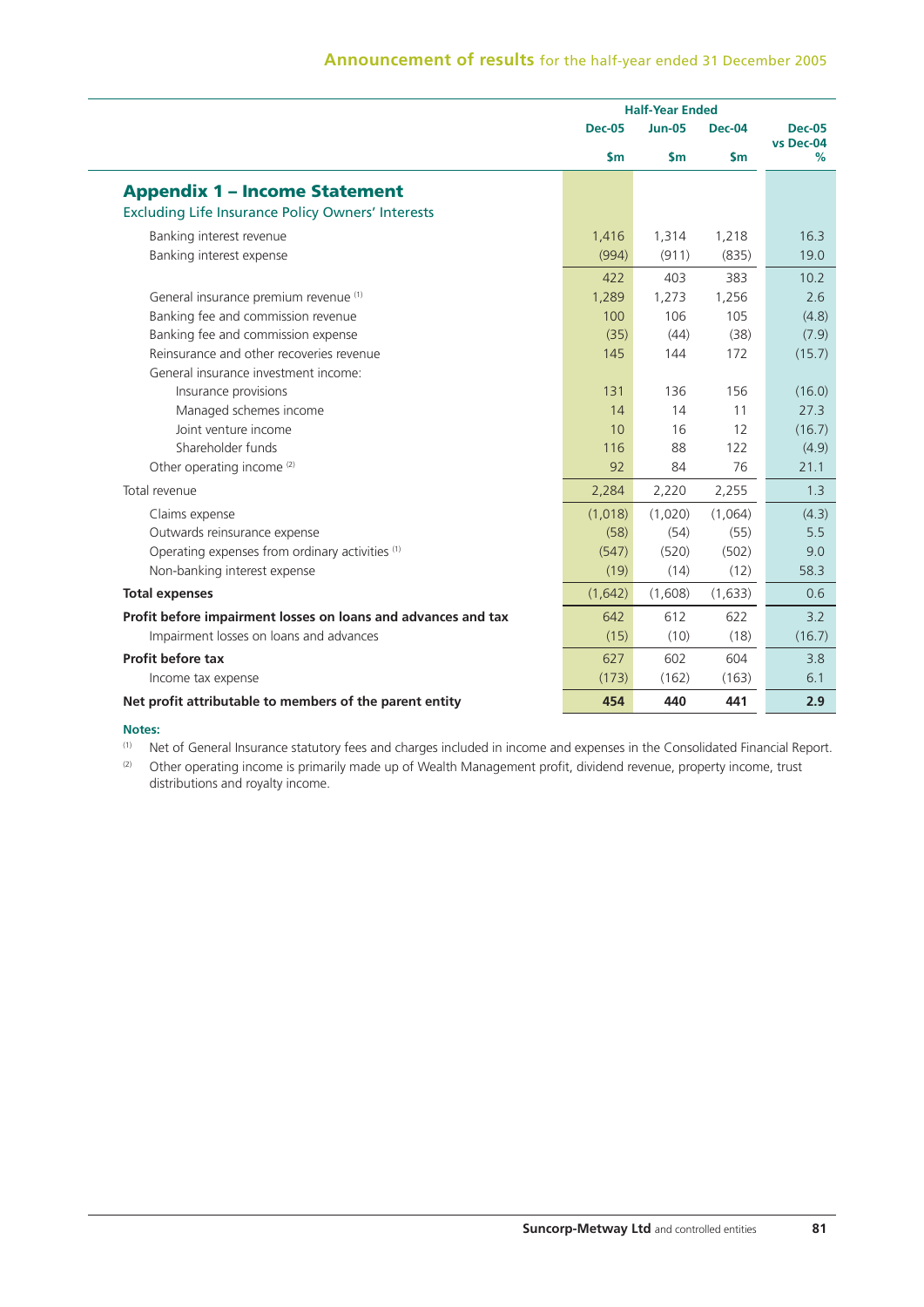# **Announcement of results** for the half-year ended 31 December 2005

|                                                     | <b>Half-Year Ended</b> |               |           |                            |  |
|-----------------------------------------------------|------------------------|---------------|-----------|----------------------------|--|
|                                                     | <b>Dec-05</b>          | <b>Jun-05</b> | Dec-04    | <b>Dec-05</b><br>vs Dec-04 |  |
|                                                     | $\mathsf{sm}$          | <b>Sm</b>     | <b>Sm</b> | $\%$                       |  |
| <b>Appendix 2 - Statement Of</b>                    |                        |               |           |                            |  |
| <b>Recognised Income And Expenses</b>               |                        |               |           |                            |  |
| Cash flow hedges                                    | (2)                    |               |           | n/a                        |  |
| Net income recognised directly in equity            | (2)                    |               |           | n/a                        |  |
| Net profit                                          | 454                    | 440           | 441       | 2.9                        |  |
| Total recognised income and expenses for the period | 452                    | 440           | 441       | 2.5                        |  |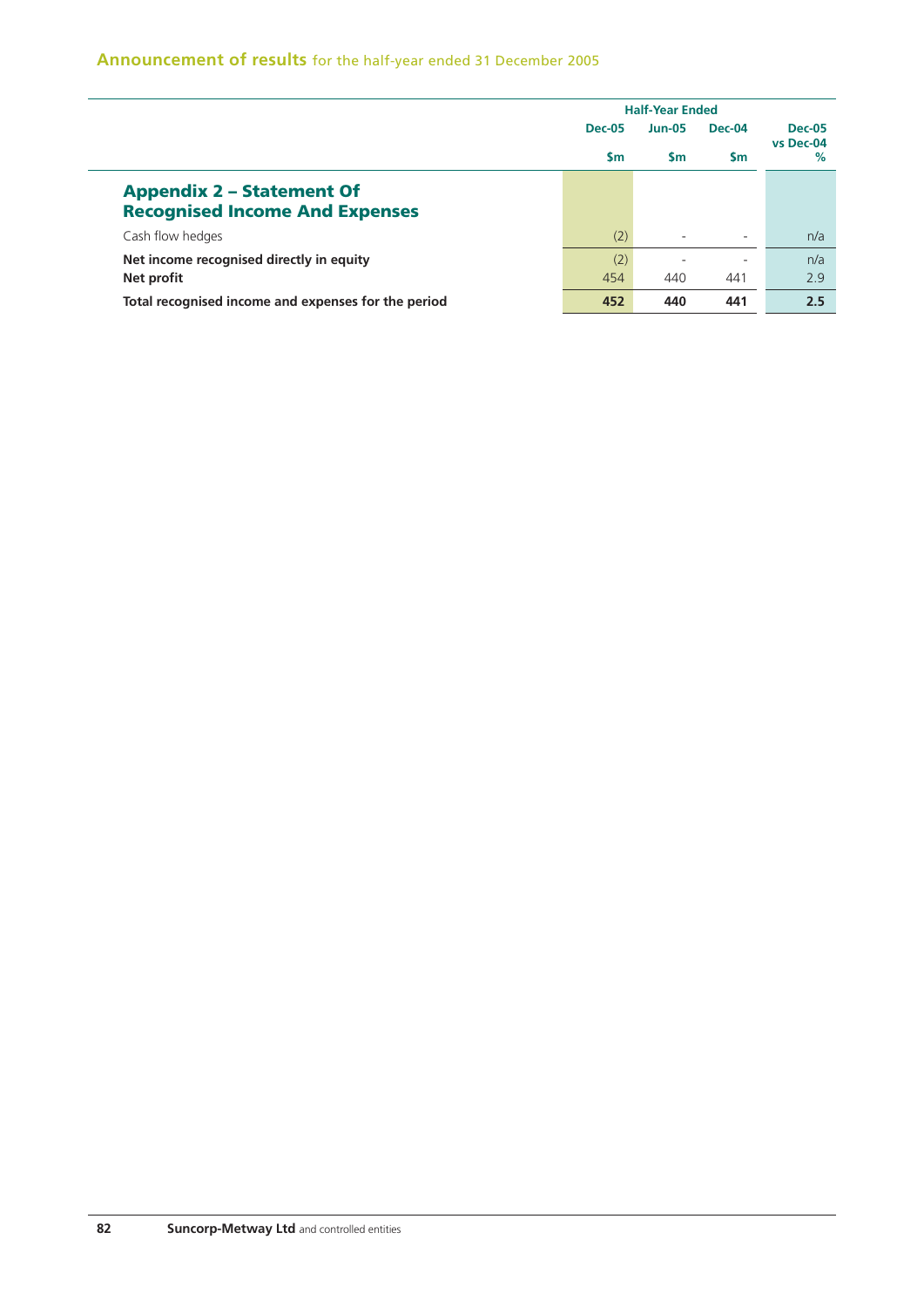|                                                            | As at 31 December 2005      |                                          |                                                 |                           |                                                   |                    |
|------------------------------------------------------------|-----------------------------|------------------------------------------|-------------------------------------------------|---------------------------|---------------------------------------------------|--------------------|
|                                                            | <b>Banking</b><br><b>Sm</b> | General<br><b>Insurance</b><br><b>Sm</b> | <b>Wealth</b><br><b>Management</b><br><b>Sm</b> | <b>Other</b><br><b>Sm</b> | Con-<br>solidated <sup>(1)</sup><br>$\mathsf{sm}$ | Total<br><b>Sm</b> |
| <b>Appendix 3 - Balance Sheet</b><br><b>Reconciliation</b> |                             |                                          |                                                 |                           |                                                   |                    |
| <b>Assets</b>                                              |                             |                                          |                                                 |                           |                                                   |                    |
| Investment securities                                      | 2,153                       | 5,636                                    | 42                                              | $\overline{\phantom{a}}$  | (2,346)                                           | 5,485              |
| Intangibles                                                | 84                          | 931                                      | ٠                                               | 10                        | 105                                               | 1.130              |
| Other                                                      | 41,322                      | 1,921                                    | 240                                             | 37                        | (188)                                             | 43,332             |
|                                                            | 43.559                      | 8.488                                    | 282                                             | 47                        | (2.429)                                           | 49.947             |
| <b>Liabilities</b>                                         | 39,798                      | 6,314                                    | 33                                              | 16                        | (343)                                             | 45,818             |
| Net assets                                                 | 3,761                       | 2,174                                    | 249                                             | 31                        | (2,086)                                           | 4,129              |

### **Notes:**

 $(1)$  Group consolidation entries include the following:

– elimination of investments in subsidiaries; and

– elimination of intercompany cash deposits/loans.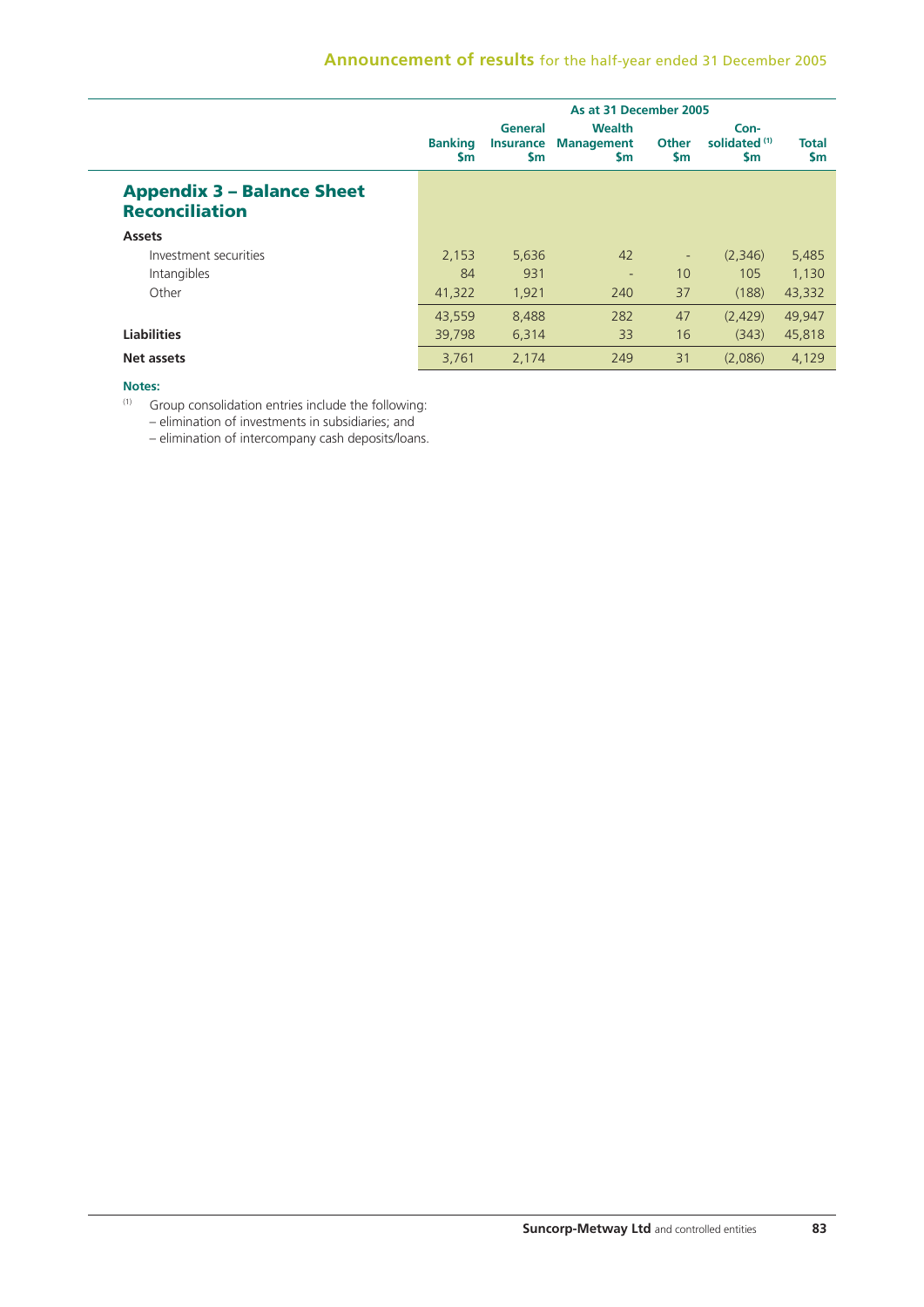# **Appendix 4 – Definitions**

| <b>Adjusted Common Equity</b>                        | Tier 1 equity less preference share capital less the tangible component of<br>investment in subsidiaries.                                                                                                                                                                                                                                                                                                                                                                                                                                   |
|------------------------------------------------------|---------------------------------------------------------------------------------------------------------------------------------------------------------------------------------------------------------------------------------------------------------------------------------------------------------------------------------------------------------------------------------------------------------------------------------------------------------------------------------------------------------------------------------------------|
| <b>Adjusted Common Equity ratio</b>                  | Adjusted Common Equity divided by risk weighted assets, including off-balance<br>sheet positions.                                                                                                                                                                                                                                                                                                                                                                                                                                           |
| <b>Basic shares</b>                                  | Ordinary shares on issue.                                                                                                                                                                                                                                                                                                                                                                                                                                                                                                                   |
| Capital adequacy ratio                               | Capital base divided by total assessed risk, as defined by APRA.                                                                                                                                                                                                                                                                                                                                                                                                                                                                            |
| <b>Combined operating ratio</b>                      | The percentage of net premium that is used to meet the costs of all claims<br>incurred plus pay the costs of acquiring (including commission), writing and<br>servicing the General Insurance business.                                                                                                                                                                                                                                                                                                                                     |
| <b>Cost to average total Banking</b><br>assets ratio | Operating expenses of the Banking business divided by average total Banking<br>assets as shown in the average Banking balance sheet. The ratio is annualised<br>for half-years.                                                                                                                                                                                                                                                                                                                                                             |
| Cost to income ratio                                 | Operating expenses of the Banking business divided by total income from<br>ordinary Banking activities.                                                                                                                                                                                                                                                                                                                                                                                                                                     |
| <b>Diluted shares</b>                                | Comprises ordinary shares, partly paid shares, non-participating shares and<br>outstanding options. Preference shares are not dilutive for the purpose of<br>the earnings per share ratios as they cannot convert to ordinary shares until<br>September 2006 and their dividends exceed the basic earnings per share.<br>Weighted average shares are calculated in accordance with accounting<br>standard AASB 133 Earnings per Share and excludes treasury shares as well as<br>options where the exercise price exceeds the market price. |
| <b>Effective tax rate</b>                            | Income tax expense divided by operating profit before tax.                                                                                                                                                                                                                                                                                                                                                                                                                                                                                  |
| <b>Embedded value</b>                                | An assessment of the economic value arising out of the current in force Wealth<br>Management business. An embedded value comprises two components being<br>the adjusted net assets and the value of in force business.                                                                                                                                                                                                                                                                                                                      |
| <b>Earnings per share</b>                            | Basic earnings per share is calculated by dividing the profit of the Company<br>for the period less dividends on preference shares classified as equity by the<br>weighted average number of ordinary shares of the Company outstanding<br>during the financial year. Diluted earnings per share is based on weighted<br>average diluted shares. Both basic and diluted weighted average number of<br>ordinary shares are adjusted for treasury shares. Calculated in accordance with<br>accounting standard AASB 133 Earnings per Share.   |
| <b>Expense ratio</b>                                 | The percentage of the net premium that is used to pay all the costs of acquiring<br>(including commission), writing and servicing the General Insurance business.<br>Premium revenue and operating expenses are net of statutory fees and charges<br>included in income and expenses in the Consolidated Financial Report.                                                                                                                                                                                                                  |
| Group efficiency ratio                               | Operating expenses as a percentage of total operating income excluding<br>investment income on shareholder and Statutory Funds (as per exclusions<br>outlined at Underlying Profit definition), one-off items and excluding the life<br>insurance policy owner interests.                                                                                                                                                                                                                                                                   |
| <b>Gross non-performing loans</b>                    | Gross impaired assets plus past due loans.                                                                                                                                                                                                                                                                                                                                                                                                                                                                                                  |
| Insurance trading ratio                              | The insurance trading result expressed as a percentage of net earned premium.                                                                                                                                                                                                                                                                                                                                                                                                                                                               |
| Life insurance policy owner interests                | Amounts due to an entity or person who owns an insurance policy. This need<br>not be the insured. This is distinct from shareholders' interests.                                                                                                                                                                                                                                                                                                                                                                                            |
| Loss ratio                                           | Net claims incurred expressed as a percentage of net earned premium. Net<br>claims incurred consist of claims paid during the period increased (or decreased)<br>by the increase (decrease) in the provision for outstanding claims.                                                                                                                                                                                                                                                                                                        |
| Net interest margin                                  | Net interest income divided by average interest earning assets.                                                                                                                                                                                                                                                                                                                                                                                                                                                                             |
| Net interest spread                                  | The difference between the average interest rate on average interest earning<br>assets and the average interest rate on average interest bearing liabilities.                                                                                                                                                                                                                                                                                                                                                                               |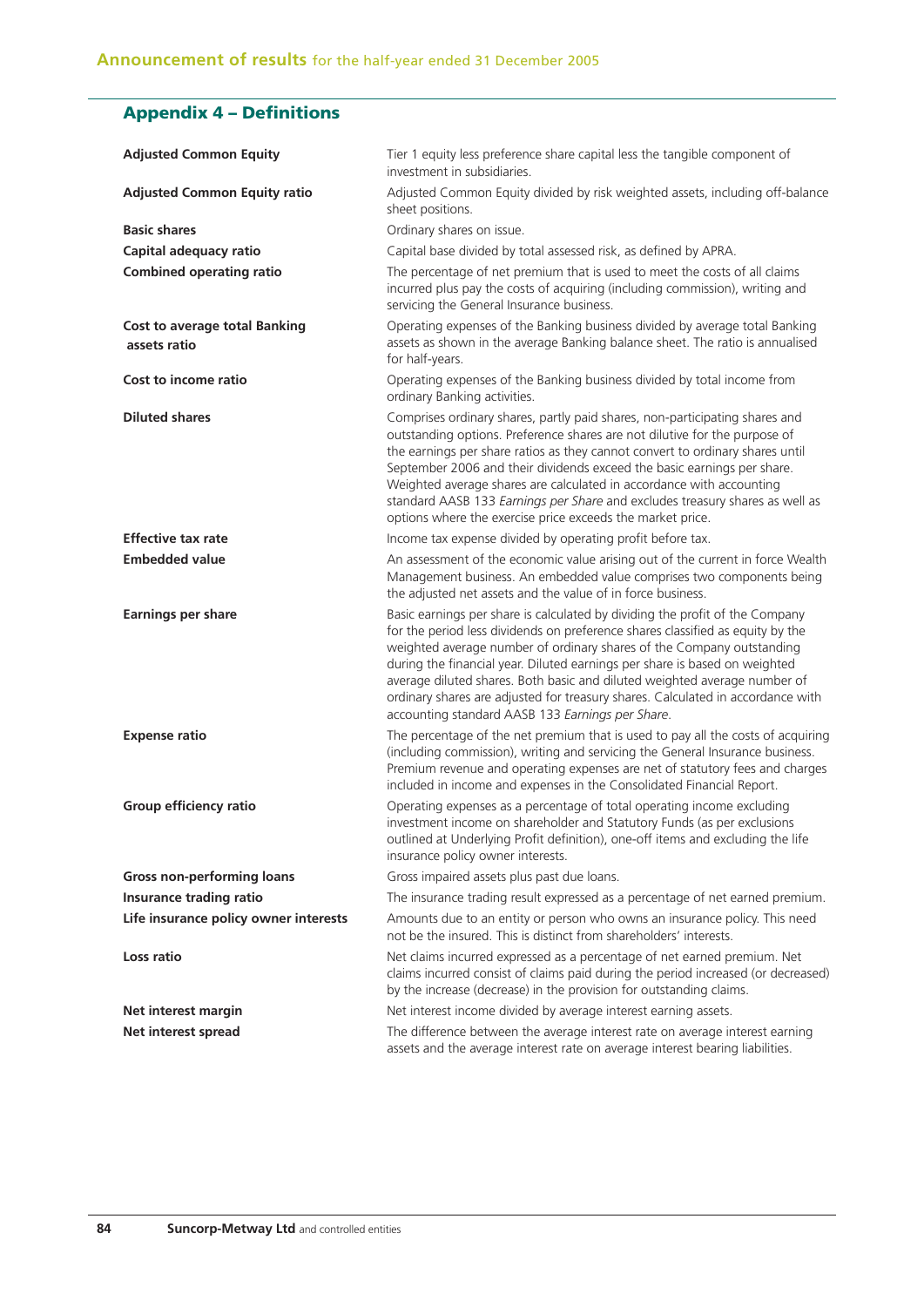# **Appendix 4 - Definitions (continued)**

| Net tangible asset backing - basic                  | Shareholders' equity attributable to members of the Company less preference<br>shares (when classified as equity) and intangibles divided by ordinary shares at<br>the end of the period adjusted for treasury shares. In determining the number<br>of ordinary shares at the end of the period, partly paid shares are taken into<br>account by assuming that the unpaid amount is paid.                                                    |
|-----------------------------------------------------|----------------------------------------------------------------------------------------------------------------------------------------------------------------------------------------------------------------------------------------------------------------------------------------------------------------------------------------------------------------------------------------------------------------------------------------------|
| Net tangible asset backing - diluted                | Shareholders' equity attributable to members of the Company, plus outstanding<br>options, less preference shares (when classified as equity) and intangibles<br>divided by diluted shares at the end of the period adjusted for treasury shares.                                                                                                                                                                                             |
| <b>Operating income</b>                             | Total income from ordinary activities.                                                                                                                                                                                                                                                                                                                                                                                                       |
| Payout ratio - basic                                | Total after tax dividends and distributions on ordinary and preference shares<br>which relate to the period divided by operating profit after tax adjusted for<br>after-tax interest on preference shares (when classified as liability). Ordinary<br>shares are adjusted for treasury shares.                                                                                                                                               |
| Payout ratio - diluted                              | Diluted shares at the end of the period multiplied by ordinary dividend per<br>share for the period divided by operating profit after tax adjusted for<br>anti-dilutive preference share (when classified as equity) dividends. Diluted<br>shares are adjusted for treasury shares.                                                                                                                                                          |
| Return on average risk<br>weighted assets           | Banking operating profit after tax (based on assumed tax rate of 30%) divided<br>by average risk weighted assets. Averages are based on beginning and end of<br>period balances. The ratio is annualised for half-years.                                                                                                                                                                                                                     |
| Return on average total assets                      | Operating profit after tax divided by average total assets excluding life<br>insurance policy owners' interests. Averages are based on beginning and end of<br>period balances. The ratio is annualised for half-years.                                                                                                                                                                                                                      |
| Return on average shareholders'<br>equity - basic   | Operating profit after tax less preference shares (when classified as equity)<br>dividends divided by adjusted average ordinary shareholders' equity. The<br>ordinary shareholders' equity excludes preference shares (when classified as<br>equity). Averages are based on beginning and end of period balances. The ratio<br>is annualised for half-years.                                                                                 |
| Return on average shareholders'<br>equity - diluted | Operating profit after tax less anti-dilutive preference share (when classified as<br>equity) dividends divided by adjusted average ordinary shareholders' equity. The<br>ordinary shareholders' equity includes funds generated on outstanding options.<br>Averages are based on beginning and end of period balances. The ratio is<br>annualised for half-years.                                                                           |
| Return on equity - Banking                          | Operating profit after tax at 30% divided by adjusted average shareholders'<br>equity. The equity base is adjusted by deducting investment in non-banking<br>subsidiaries and adding the notional reallocation to reflect the Bank's calculated<br>share of group subordinated debt and preference shares when classified as<br>debt. Averages are based on beginning and end of period balances. The ratio is<br>annualised for half-years. |
| Return on equity - General Insurance                | Operating profit after tax at 30% divided by adjusted average shareholders'<br>equity. The equity base is adjusted by deducting outside equity interests and<br>deducting the notional reallocation to reflect the General Insurer's calculated<br>share of group subordinated debt and preference shares when classified as<br>debt. Averages are based on beginning and end of period balances. The ratio is<br>annualised for half-years. |
| Return on equity - Wealth Management                | Operating profit after tax divided by average equity. Averages are based on<br>beginning and end of period balances. The ratio is annualised for half-years.                                                                                                                                                                                                                                                                                 |
| <b>Risk weighted assets</b>                         | Total of the carrying value of each asset class multiplied by their assigned risk<br>weighting, as defined by APRA.                                                                                                                                                                                                                                                                                                                          |
| <b>Underlying profit</b>                            | Operating profit before tax, investment income on Shareholder Funds (General<br>Insurance, General Insurance share of joint ventures and Wealth Management),<br>investment income on capital and retained profits in Wealth Management and<br>one-off items.                                                                                                                                                                                 |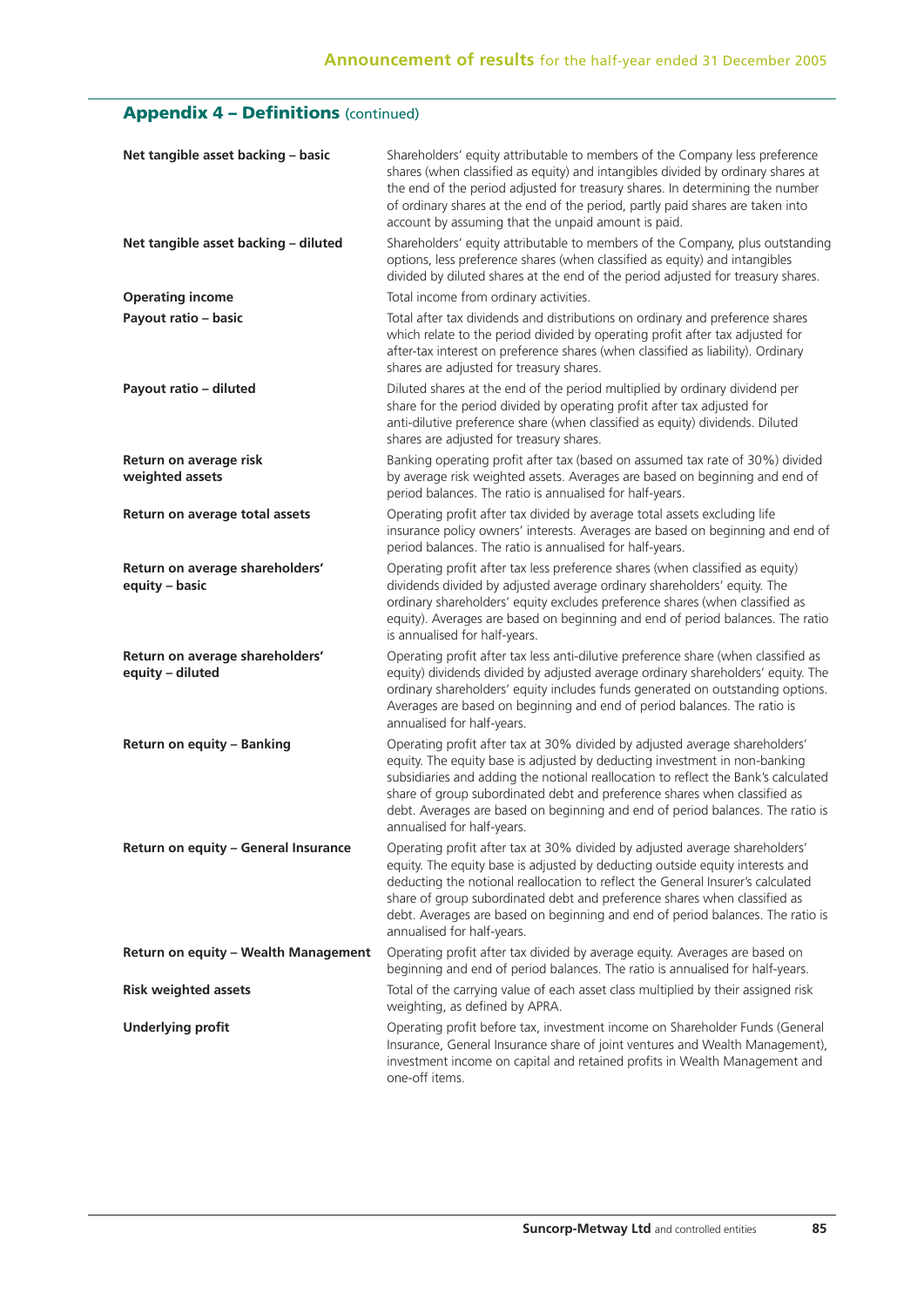# **Appendix 5 – Ratio Calculations**

|                                                                                                                                                                           |                                | <b>Half-Year Ended</b>  |                         |  |  |  |
|---------------------------------------------------------------------------------------------------------------------------------------------------------------------------|--------------------------------|-------------------------|-------------------------|--|--|--|
|                                                                                                                                                                           | <b>Dec-05</b><br>No. of Shares | Jun-05<br>No. of Shares | Dec-04<br>No. of Shares |  |  |  |
| Earnings per share                                                                                                                                                        |                                |                         |                         |  |  |  |
| <b>Denominator</b><br>Weighted average number of shares:<br>Weighted average number of ordinary shares used as the<br>denominator in calculating basic earnings per share | 547,742,968                    | 541.581.806             | 537.553.914             |  |  |  |
| Weighted average number of potential ordinary shares relating to:<br>Options on ordinary shares<br>Partly paid ordinary shares                                            | 171,044<br>(197)               | 409.821<br>4,712        | 454,611<br>6,958        |  |  |  |
| Weighted average number of ordinary shares and potential<br>ordinary shares used as the denominator in calculating diluted<br>earnings per share                          | 547,913,815                    | 541,996,339             | 538,015,483             |  |  |  |

The 2,500,000 preference shares recognised in liabilities (December 2005)/equity (comparative periods) are not considered to be either ordinary or potential ordinary shares as they are anti-dilutive in nature as the dividends are payable at 6.25% pa which exceeds basic earnings per share. Therefore, preference shares have not been included in either basic or diluted earnings per share.

|                                                                     | <b>Half-Year Ended</b>         |                            |                     |  |
|---------------------------------------------------------------------|--------------------------------|----------------------------|---------------------|--|
|                                                                     | <b>Dec-05</b><br>$\mathsf{Sm}$ | <b>Jun-05</b><br><b>Sm</b> | <b>Dec-04</b><br>Sm |  |
| <b>Numerator</b>                                                    |                                |                            |                     |  |
| Earnings:                                                           |                                |                            |                     |  |
| Reconciliations of earnings used in calculating earnings per share: |                                |                            |                     |  |
| Net profit                                                          | 454                            | 440                        | 441                 |  |
| Less preference share dividends (when classified as equity)         | -                              | (8)                        | (8)                 |  |
| Earnings used in calculating basic and diluted earnings per share   | 454                            | 432                        | 433                 |  |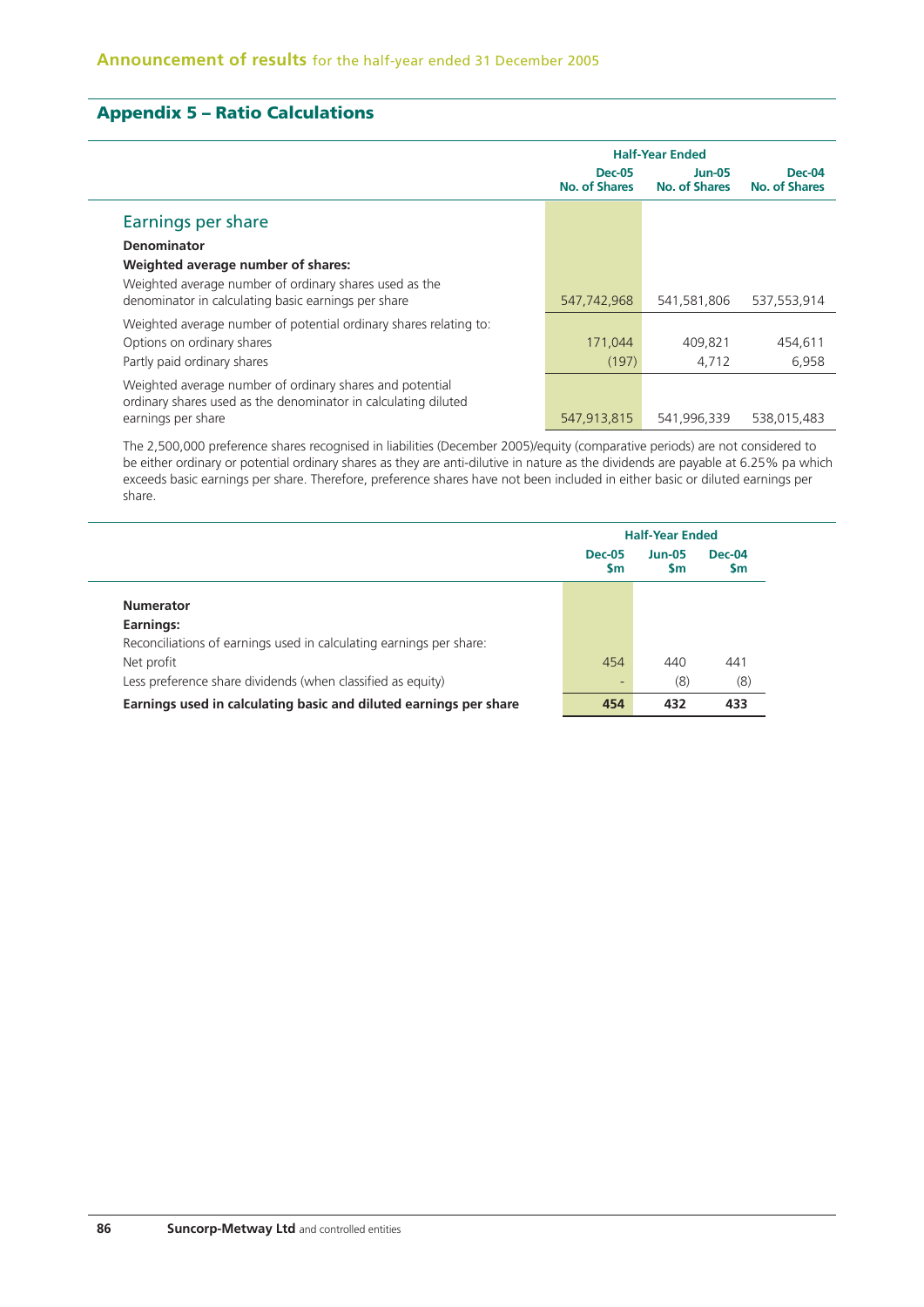# **Appendix 5 – Ratio Calculations** (continued)

# Return on average shareholders' equity – basic

### **Numerator**

Earnings for return on average shareholders' equity – basic is as per "earnings per share" information above.

|                                                    |                            | <b>Half-Year Ended</b>     |                      |  |  |
|----------------------------------------------------|----------------------------|----------------------------|----------------------|--|--|
|                                                    | <b>Dec-05</b><br><b>Sm</b> | <b>Jun-05</b><br><b>Sm</b> | <b>Dec-04</b><br>\$m |  |  |
| <b>Denominator</b>                                 |                            |                            |                      |  |  |
| Adjusted average shareholders' equity:             |                            |                            |                      |  |  |
| Opening total equity                               | 4,525                      | 4,239                      | 3,998                |  |  |
| Less outside equity interest                       | (23)                       | (14)                       | (6)                  |  |  |
| Less preference shares (when classified as equity) | (244)                      | (244)                      | (244)                |  |  |
| Opening adjusted equity                            | 4,258                      | 3,981                      | 3,748                |  |  |
| Closing total equity                               | 4,129                      | 4.525                      | 4,239                |  |  |
| Less outside equity interest                       |                            | (23)                       | (14)                 |  |  |
| Less preference shares (when classified as equity) | $\overline{\phantom{a}}$   | (244)                      | (244)                |  |  |
| Closing adjusted equity                            | 4,129                      | 4,258                      | 3,981                |  |  |
| Average adjusted equity                            | 4,194                      | 4,120                      | 3,865                |  |  |

# Return on average shareholders' equity – diluted

### **Numerator**

Earnings for return on average shareholders' equity – diluted is as per "earnings per share" information on the previous page.

|                                                                  |                            | <b>Half-Year Ended</b> |                |  |
|------------------------------------------------------------------|----------------------------|------------------------|----------------|--|
|                                                                  | <b>Dec-05</b><br><b>Sm</b> | $Jun-05$<br><b>Sm</b>  | $Dec-04$<br>Sm |  |
| <b>Denominator</b>                                               |                            |                        |                |  |
| Adjusted average shareholders' equity:                           |                            |                        |                |  |
| Opening total equity                                             | 4,525                      | 4,239                  | 3,998          |  |
| Less outside equity interest                                     | (23)                       | (14)                   | (6)            |  |
| Less anti-dilutive preference shares (when classified as equity) | (244)                      | (244)                  | (244)          |  |
| Plus funds generated on outstanding options                      | 14                         | 16                     | 48             |  |
| Opening adjusted equity                                          | 4,272                      | 3,997                  | 3,796          |  |
| Closing total equity                                             | 4,129                      | 4,525                  | 4.239          |  |
| Less outside equity interest                                     |                            | (23)                   | (14)           |  |
| Less anti-dilutive preference shares (when classified as equity) |                            | (244)                  | (244)          |  |
| Plus funds generated on outstanding options                      | 5                          | 14                     | 16             |  |
| Closing adjusted equity                                          | 4,134                      | 4,272                  | 3,997          |  |
| Average adjusted equity                                          | 4,203                      | 4,135                  | 3,897          |  |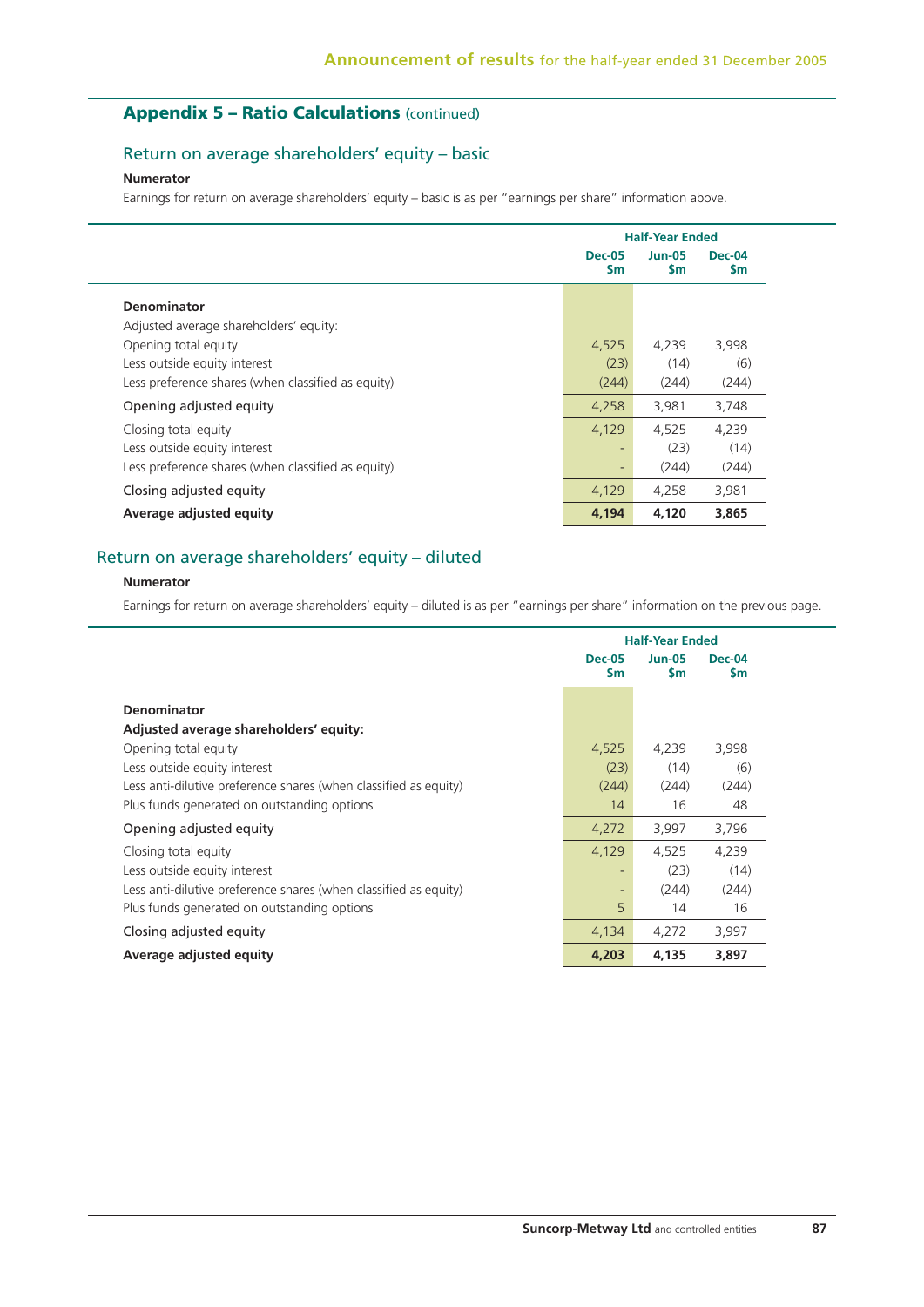# **Appendix 5 – Ratio Calculations** (continued)

### Group allocation of capital for diluted return on average shareholders' equity calculations

The following table reconciles the equity base per the balance sheet of each business line to the group equity. In addition, it shows the adjustments made to the equity base for the purposes of the diluted return on equity calculations, and the profit after tax which is the numerator for the calculation.

|                                                                                                                 |                                 |                                    | As at 31 December 2005                          |                     |                           |                     |
|-----------------------------------------------------------------------------------------------------------------|---------------------------------|------------------------------------|-------------------------------------------------|---------------------|---------------------------|---------------------|
|                                                                                                                 | <b>Banking</b><br>$\mathsf{sm}$ | General<br><b>Insurance</b><br>\$m | <b>Wealth</b><br><b>Management</b><br><b>Sm</b> | <b>Other</b><br>\$m | Con-<br>solidation<br>\$m | <b>Total</b><br>\$m |
| Reconciliation of profit after tax for diluted<br>return on average shareholders'<br>equity calculations        |                                 |                                    |                                                 |                     |                           |                     |
| Profit before tax                                                                                               | 255                             | 330                                | 42                                              | 6                   | (6)                       | 627                 |
| Less tax expense (1)                                                                                            | (77)                            | (99)                               | (2)                                             | (2)                 | $\overline{7}$            | (173)               |
| Profit after tax                                                                                                | 178                             | 231                                | 40                                              | $\overline{4}$      | $\mathbf{1}$              | 454                 |
| Reconciliation of average adjusted equity for<br>diluted return on average shareholders'<br>equity calculations |                                 |                                    |                                                 |                     |                           |                     |
| Opening adjusted equity June 2005:                                                                              |                                 |                                    |                                                 |                     |                           |                     |
| Opening total equity                                                                                            | 3,965                           | 2,229<br>(18)                      | 300<br>(10)                                     | 32<br>$\equiv$      | (2,001)<br>5              | 4,525               |
| Less outside equity interests<br>Less anti-dilutive preference shares                                           |                                 |                                    |                                                 |                     |                           | (23)                |
| (classified as equity)                                                                                          | (244)                           |                                    |                                                 |                     |                           | (244)               |
| Adjustment for investment in subsidiaries                                                                       | (2,074)                         |                                    |                                                 |                     | 2,074                     |                     |
| Notional reallocation of subordinated debt (2)                                                                  | 144                             | (144)                              |                                                 |                     | ÷,                        |                     |
| Add funds generated on outstanding options                                                                      |                                 |                                    |                                                 |                     | 14                        | 14                  |
| Adjusted opening equity                                                                                         | 1,791                           | 2,067                              | 290                                             | 32                  | 92                        | 4,272               |
| Closing adjusted equity December 2005:                                                                          |                                 |                                    |                                                 |                     |                           |                     |
| Closing total equity                                                                                            | 3,761                           | 2,174                              | 249                                             | 31                  | (2,086)                   | 4,129               |
| Adjustment for investment in subsidiaries                                                                       | (2, 147)                        |                                    |                                                 |                     | 2,147                     |                     |
| Notional reallocation of subordinated<br>debt and preference shares <sup>(2)</sup>                              | 343                             | (343)                              |                                                 |                     |                           |                     |
| Add funds generated on outstanding options                                                                      |                                 |                                    |                                                 |                     | 5                         | 5                   |
| Adjusted closing equity                                                                                         | 1,957                           | 1,831                              | 249                                             | 31                  | 66                        | 4,134               |
| Adjusted average equity                                                                                         | 1,874                           | 1,949                              | 270                                             | 32                  | 79                        | 4,203               |
|                                                                                                                 |                                 |                                    |                                                 |                     |                           |                     |
|                                                                                                                 | %                               | %                                  | %                                               | %                   | %                         | %                   |
| Diluted return on average shareholders' equity                                                                  | 18.8                            | 23.5                               | 29.4                                            | 25.2                | n/a                       | 21.4                |

### **Notes:**

(1) Differs to the taxation note as it assumes a 30% tax rate for Banking and General Insurance. The difference is adjusted in the Consolidation column.

<sup>(2)</sup> The group notionally allocates subordinated debt and preference shares from 1 July 2005 between Banking and General Insurance which is based on their relative shares of group regulatory capital. This results in a notional allocation from the Bank to General Insurance as the Bank physically carries all preference shares and the subordinated debt of the group except for \$201 million in General Insurance. The notional allocation adjusts the free capital of the business lines. The capital funding expense shown in General Insurance for the current half-year reflects its calculated share of group subordinated debt and preference shares.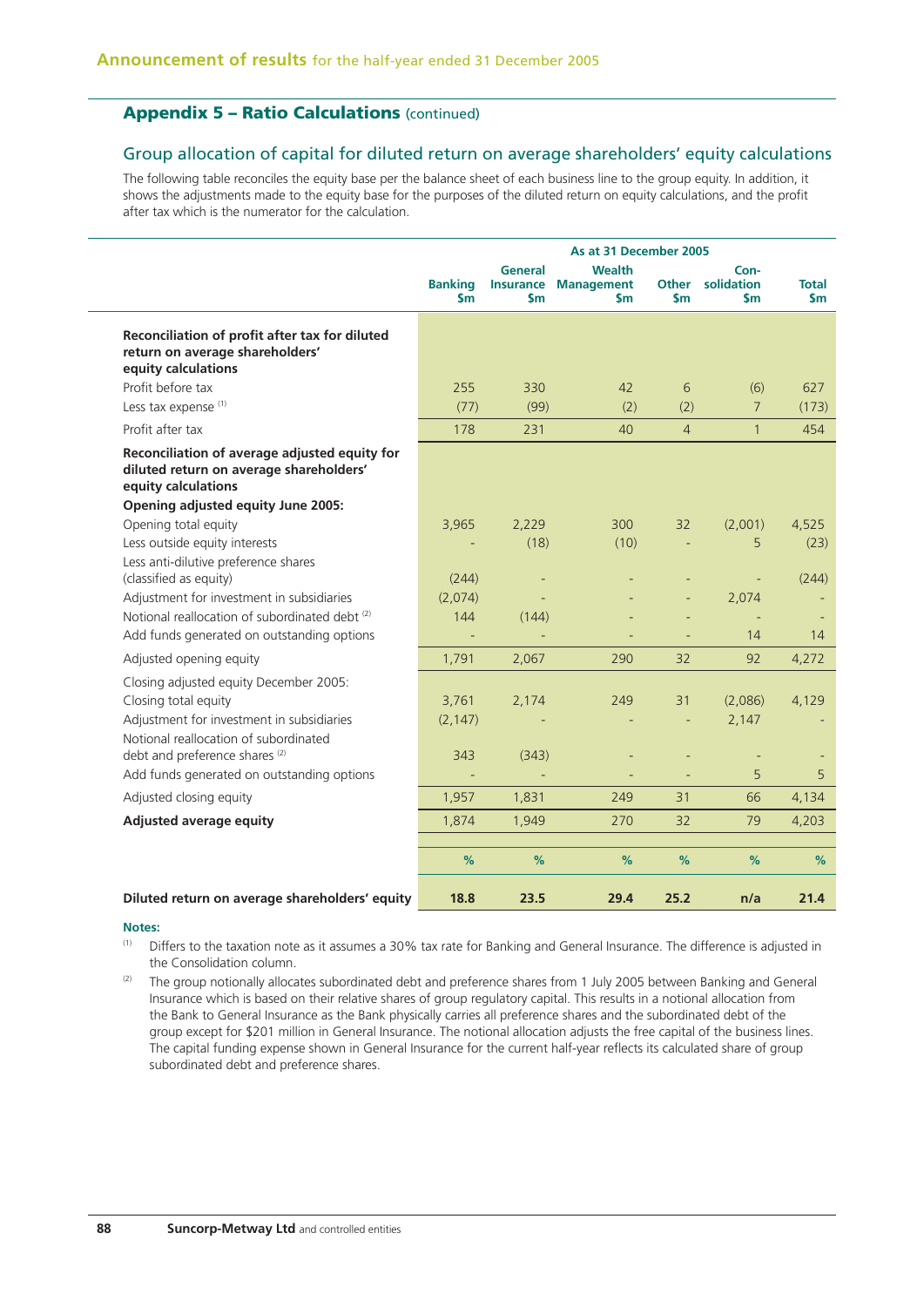# **Appendix 6 – Details Of Share Capital**

|                                                                                                                                                            | <b>Half-Year Ended</b> |                   |                   |
|------------------------------------------------------------------------------------------------------------------------------------------------------------|------------------------|-------------------|-------------------|
|                                                                                                                                                            | <b>Dec-05</b>          | $Jun-05$          | <b>Dec-04</b>     |
| Ordinary shares each fully paid<br>Number at the end of the period<br>Dividend declared for the period (cents per share)                                   | 553,580,870<br>47      | 545,844,729<br>45 | 541,984,473<br>42 |
| Preference shares (classified as equity) each fully paid<br>Number at the end of the period<br>Dividend declared for the period $(\frac{1}{2})$ per share) |                        | 2,500,000<br>3.07 | 2,500,000<br>3.18 |
| Preference shares (classified as liability) each fully paid<br>Number at the end of the period<br>Dividend declared for the period (\$ per share) $(1)$    | 2,500,000<br>3.18      | -                 |                   |
| Ordinary shares each 5 cents partly paid<br>Number at the end of the period                                                                                |                        | 11,250            | 16.750            |
| Non-participating shares fully paid<br>Number at the end of the period                                                                                     | 2,000                  | 2,000             | 2,000             |

### **Notes:**

(1) Classified as interest expense.